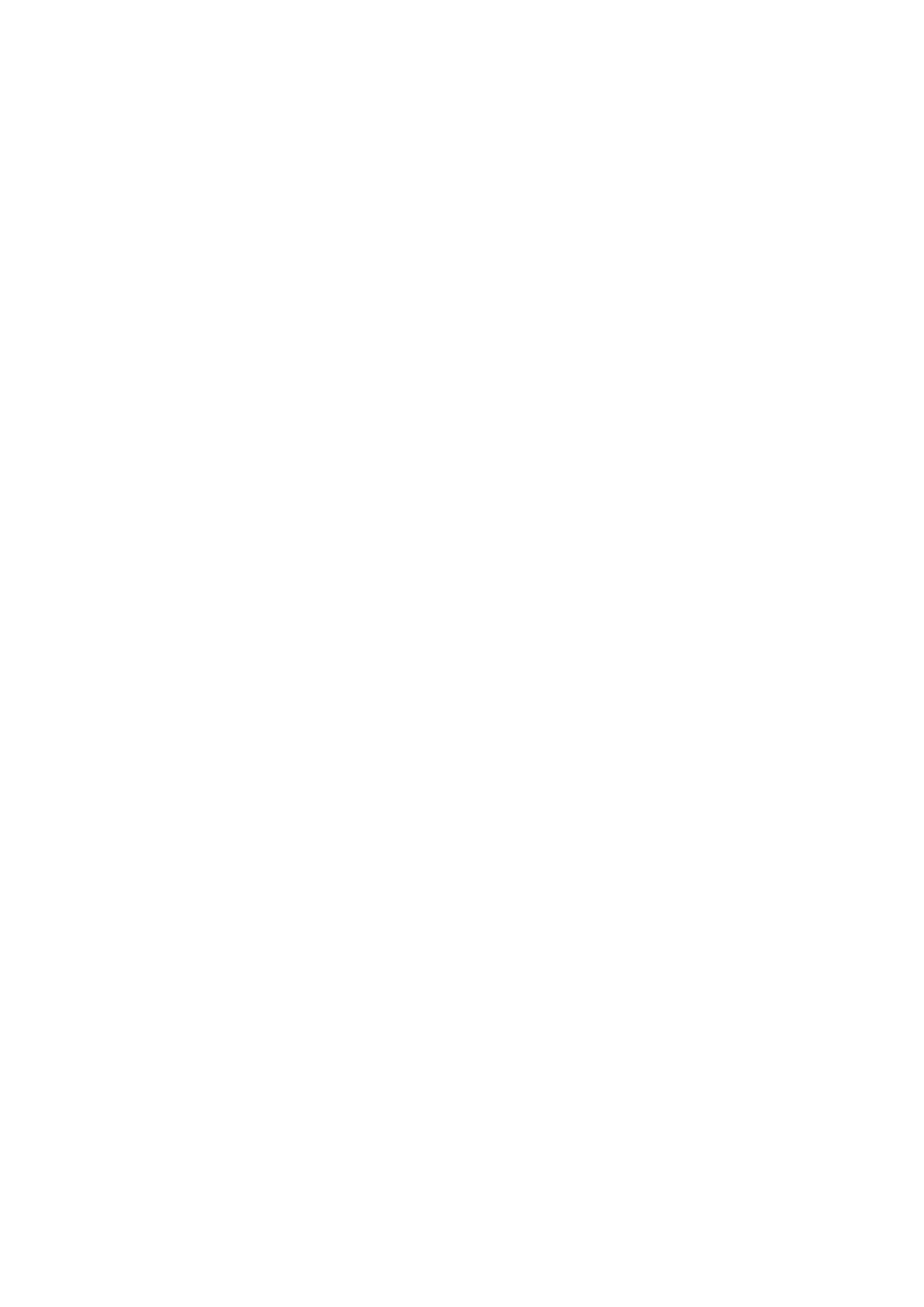Western Australia

# **Bail Act 1982**

## **Contents**

# **Part I — Preliminary**

| 1.               | Short title                                        | $\overline{2}$ |
|------------------|----------------------------------------------------|----------------|
| 2.               | Commencement                                       | $\overline{c}$ |
| 3.               | Terms used                                         | $\overline{2}$ |
| $\overline{4}$ . | Application of this Act                            | 10             |
| 4AB.             | <b>Courts and Tribunals (Electronic Processes</b>  |                |
|                  | <i>Facilitation</i> ) Act 2013 Part 2 applies      | 11             |
| 4A.              | Accused appearing on summons or court hearing      |                |
|                  | notice, detention and bail of                      | 11             |
|                  | Part $II$ — Rights of accused in                   |                |
|                  | relation to bail                                   |                |
| 5.               | Accused's rights to have bail considered           | 12             |
| 6.               | Arresting officer's duty to consider bail          | 12             |
| 6A.              | Officials considering bail may order release       |                |
|                  | without bail                                       | 14             |
| 7.               | Unconvicted accused, court to consider bail for    | 15             |
| 7A.              | Bail may be dispensed with by court                | 16             |
| 7B.              | Adult accused of murder                            | 16             |
| 7C.              | Child accused of murder                            | 18             |
| 7D.              | Bail after initial decision by court, court's duty |                |
|                  | as to                                              | 19             |
| 7E.              | Bail refused for trial, court's duty during trial  | 20             |
| 7F.              | Appeal from court of summary jurisdiction, bail in |                |
|                  | case of                                            | 20             |
| 8.               | Accused to be given information, approved forms    |                |
|                  | etc.                                               | 21             |

As at 06 Aug 2020 Version 09-j0-01 page i Published on www.legislation.wa.gov.au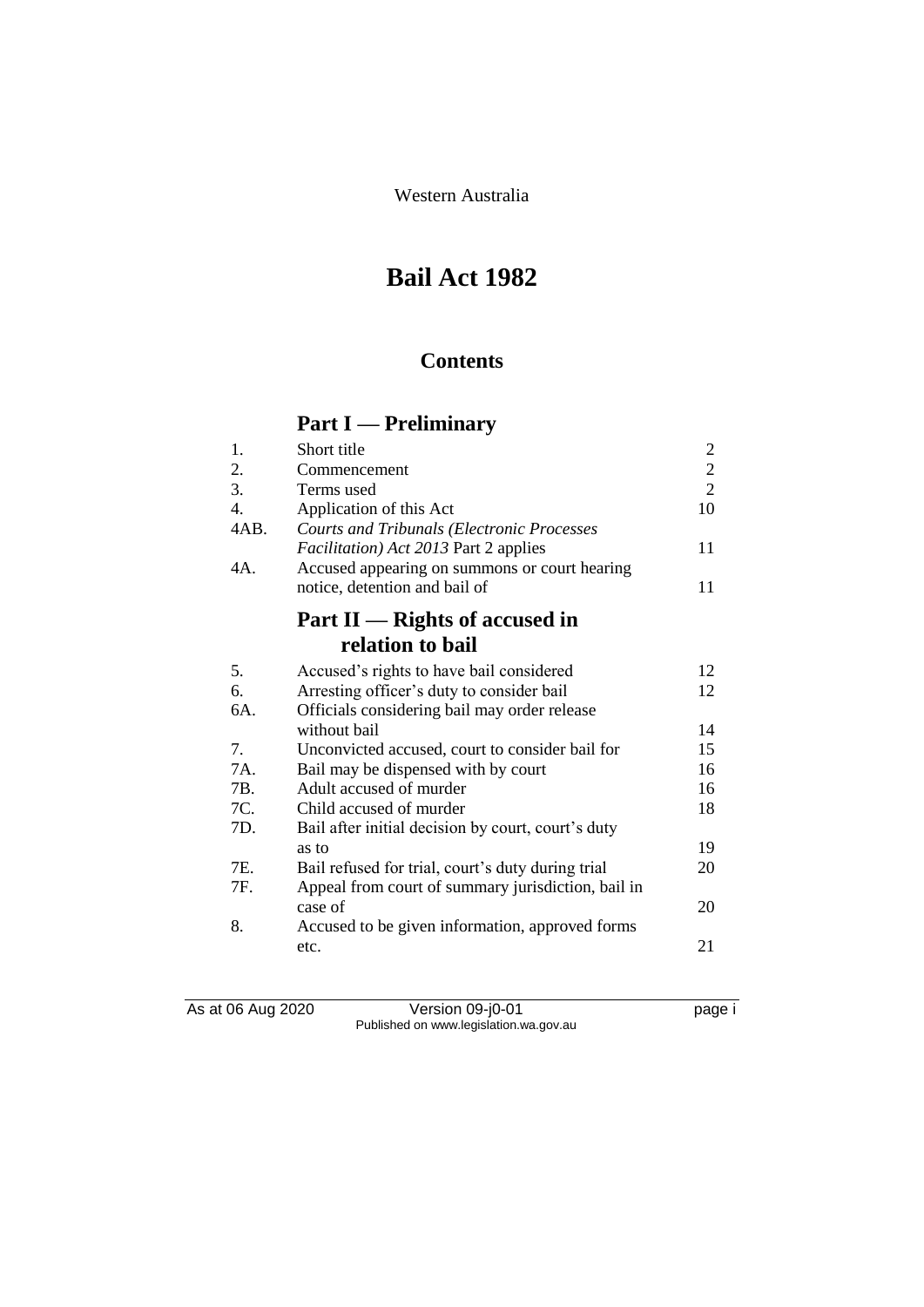| 9.   | Bail decision may be deferred until more                                  |    |
|------|---------------------------------------------------------------------------|----|
|      | information obtained                                                      | 23 |
| 10.  | Sections 5, 6 and 7 do not apply if accused<br>imprisoned for other cause | 23 |
| 11.  | Accused's rights following grant of bail                                  | 24 |
| 12.  | Rights in s. $7A(2)$ and 11, limitations on                               | 25 |
|      |                                                                           |    |
|      | Part III — Jurisdiction relating to                                       |    |
|      | <b>bail</b>                                                               |    |
| 13.  | Jurisdiction to grant bail, who has and exercise of                       |    |
|      | (Sch. 1)                                                                  | 26 |
| 13A. | Jurisdiction in s. 7A to dispense with bail, who has                      |    |
|      | and exercise of                                                           | 26 |
| 13B. | Notices under s. 13A(3), service and proof of                             | 27 |
| 14.  | Judges, jurisdiction of                                                   | 28 |
| 15.  | Accused charged with murder, jurisdiction as to                           |    |
|      | bail for                                                                  | 29 |
| 15A. | Appeal against judge's decision on bail,                                  |    |
|      | commencement and conduct                                                  | 30 |
| 15B. | Appeal under s. 15A, determination                                        | 31 |
| 16.  | Person arrested on warrant, bail of                                       | 32 |
| 16A. | Person arrested in urban area, restrictions on who                        |    |
|      | can grant bail for in some cases                                          | 32 |
| 16B. | Person linked to terrorism                                                | 33 |
| 17.  | Conditions on bail which may be imposed                                   | 34 |
| 17A. | Child on bail, changing responsible person for                            |    |
|      | (Sch. 1 Pt. C cl. 2)                                                      | 34 |
|      | Part IV — Hearing of case for bail,                                       |    |
|      | parties, and evidence                                                     |    |
| 20.  | Bail hearing for indictable offence, court may                            |    |
|      | restrict publication or hold in private                                   | 36 |
| 21.  | Parties to bail proceedings                                               | 37 |
| 22.  | Evidence at bail hearings                                                 | 37 |
| 23.  | Accused not bound to supply information                                   | 37 |
| 24.  | Court or authorised officer may ask police to verify                      |    |
|      | accused's information or make report                                      | 38 |
| 24A. | Court may ask community corrections officer to                            |    |
|      | verify accused's information or make report                               | 38 |
|      |                                                                           |    |

page ii Version 09-j0-01 As at 06 Aug 2020 Published on www.legislation.wa.gov.au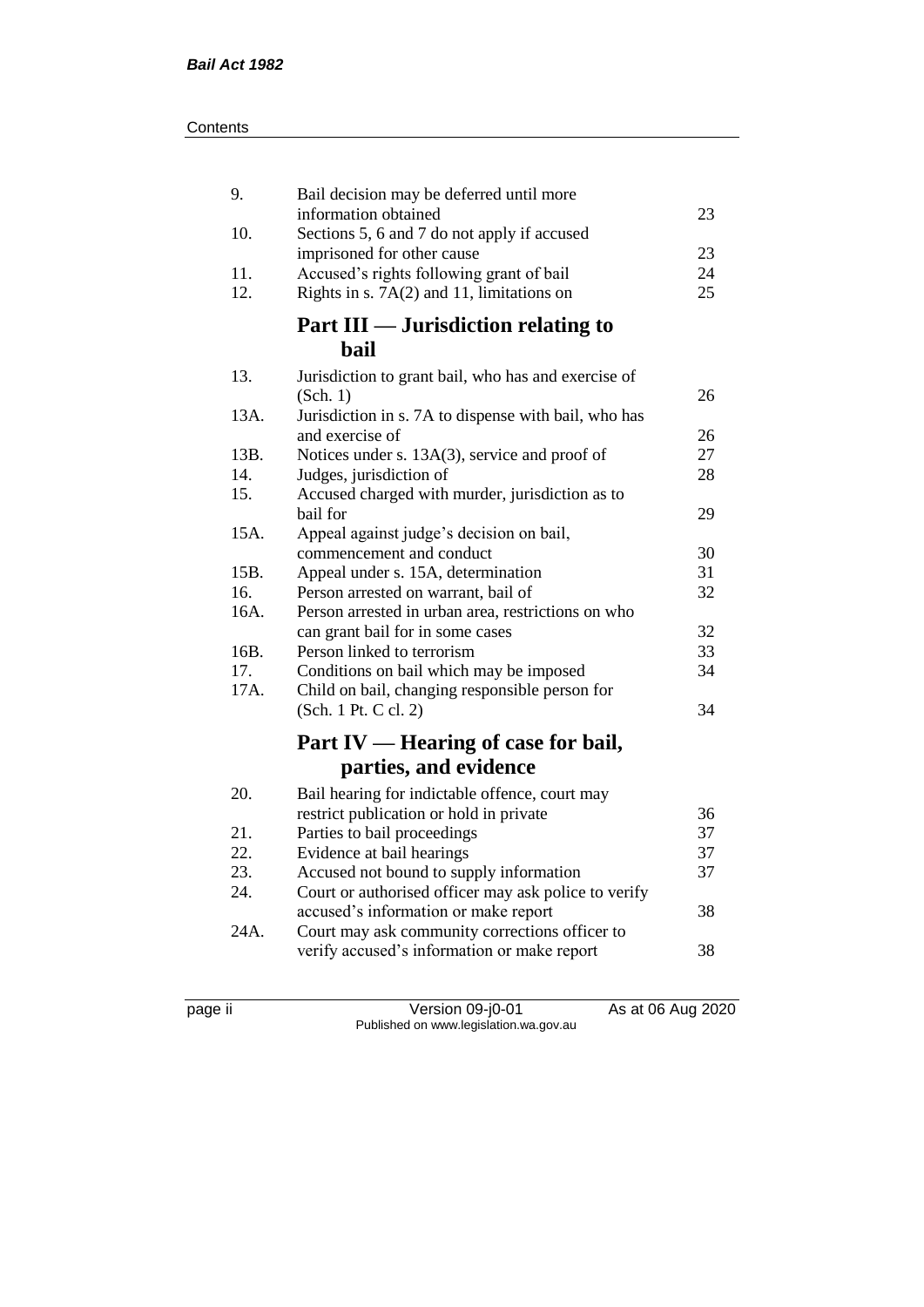| 25.        | Information given by accused for bail purposes not                       |          |
|------------|--------------------------------------------------------------------------|----------|
|            | admissible at trial<br>Record of bail decision and reasons               | 39<br>40 |
| 26.<br>27. |                                                                          |          |
|            | Relevant papers to be made available to court<br>where accused to appear | 41       |
| 27A.       | Bail with home detention, papers to be sent to CEO                       |          |
|            | (corrections)                                                            | 41       |
|            |                                                                          |          |
|            | <b>Part V</b> — Bail undertakings                                        |          |
| 28.        | Bail undertaking, when required and nature of                            | 42       |
| 29.        | Before whom bail undertaking may be entered into                         | 43       |
| 30.        | Duties of person before whom bail undertaking is                         |          |
|            | entered into                                                             | 43       |
| 31.        | Different time and place for appearance,                                 |          |
|            | substituting                                                             | 44       |
| 31A.       | Conditions on bail, amending during trial                                | 46       |
| 32.        | Notices under s. 31, service and proof of                                | 48       |
| 33.        | Judicial officer may order accused to enter into bail                    |          |
|            | undertaking                                                              | 49       |
| 34.        | When bail undertaking ceases to have effect                              | 50       |
|            | <b>Part VI</b> — Sureties and surety                                     |          |
|            | undertakings                                                             |          |
| 35.        | Surety and surety undertaking                                            | 51       |
| 36.        |                                                                          |          |
|            |                                                                          | 51       |
| 37.        | Sureties, who may approve                                                |          |
|            | Proposed surety to receive certain information and<br>form               | 52       |
| 38.        | Persons disqualified from being sureties                                 | 52       |
| 39.        | Matters to be regarded when approving sureties                           | 53       |
| 40.        | Decision on application by proposed surety                               | 54       |
| 41.        | Finality of decision to refuse approval of surety                        | 54       |
| 42.        | Before whom surety undertaking may be entered                            |          |
|            | into                                                                     | 55       |
| 43.        | Duties of person before whom surety undertaking                          |          |
|            | is entered into                                                          | 55       |
| 43A.       | Entering into surety undertaking where proposed                          |          |
|            | surety interstate                                                        | 56       |
| 44.        | When surety undertaking extends to different time                        |          |
|            | or different time and place substituted under s. 31                      | 57       |
| 45.        | Notices under s. 44, service and proof of                                | 58       |

As at 06 Aug 2020 Version 09-j0-01 page iii Published on www.legislation.wa.gov.au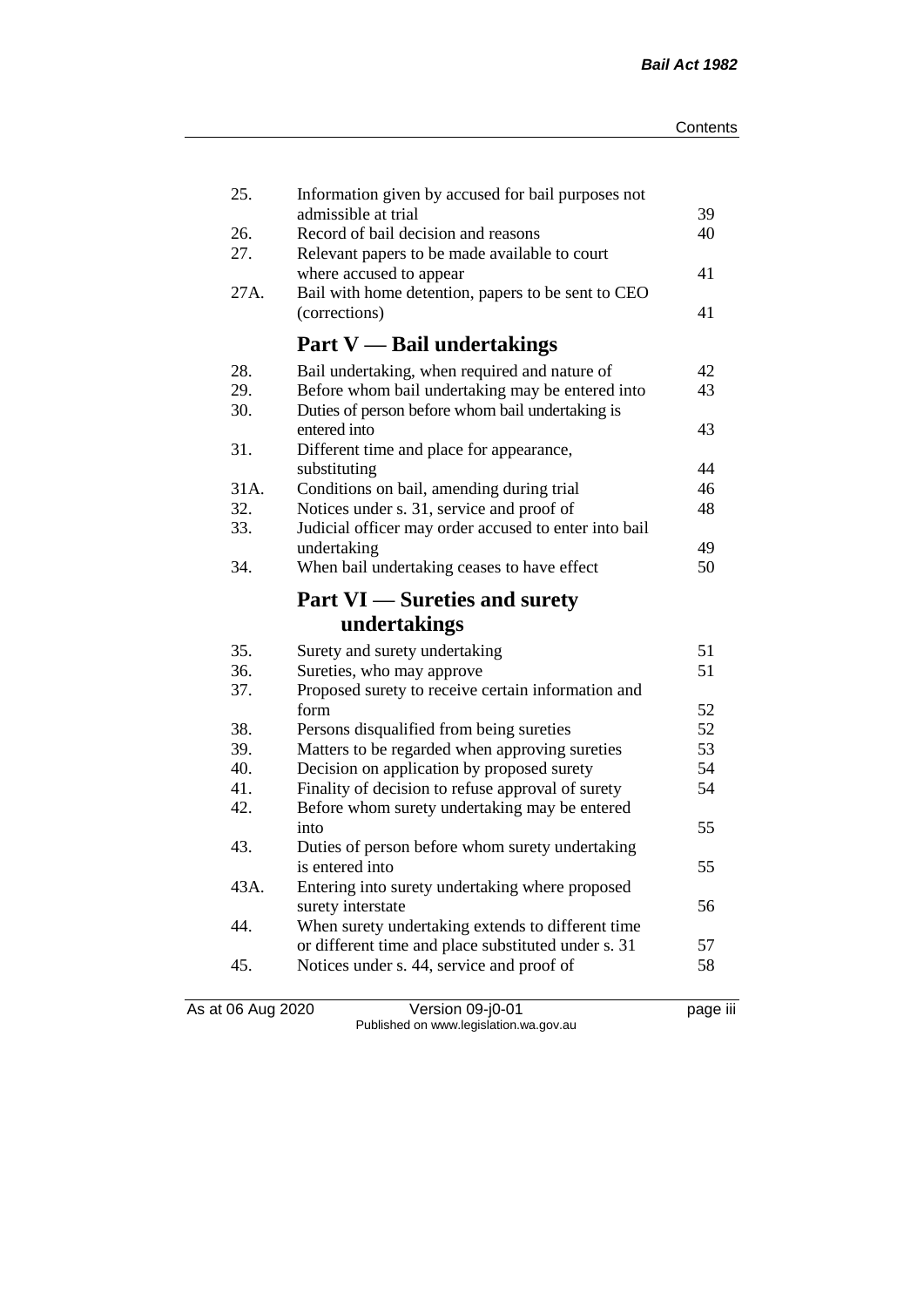| 46.        | Surety's power to arrest accused                                                          | 60 |
|------------|-------------------------------------------------------------------------------------------|----|
| 47.<br>48. | When surety undertaking ceases to have effect<br>Surety may apply for cancellation of his | 61 |
|            | undertaking                                                                               | 61 |
| 49.        | Surety's undertaking to pay money, enforcing                                              | 62 |
| 50.        | Indemnifying surety, offence                                                              | 64 |
|            | <b>Part VIA — Administration of home</b>                                                  |    |
|            | detention conditions                                                                      |    |
| 50A.       | Powers of CEO (corrections)                                                               | 66 |
| 50C.       | Powers and duties of community corrections                                                |    |
|            | officers                                                                                  | 66 |
| 50D.       | Powers of members of Police Force                                                         | 68 |
| 50E.       | CEO (corrections) may substitute different place of                                       | 68 |
| 50F.       | detention and apply conditions<br>CEO (corrections) may revoke bail                       | 69 |
| 50G.       | Procedure on arrest after revocation under s. 50F                                         | 69 |
| 50H.       | Rules of natural justice excluded                                                         | 70 |
| 50J.       | Delegation by CEO (corrections)                                                           | 70 |
| 50L.       | Rules for this Part                                                                       | 70 |
|            | <b>Part VII — Enforcement of bail</b>                                                     |    |
|            | undertakings                                                                              |    |
| 51.        | Failing to comply with bail undertaking, offence                                          | 72 |
| 51A.       | Prosecuting s. 51 offence for non-appearance in                                           |    |
|            | court of summary jurisdiction                                                             | 73 |
| 52.        | Prosecuting s. 51 offence for non-appearance in                                           |    |
|            | superior court                                                                            | 73 |
| 53.        | Appeal against decision made under s. 52                                                  | 75 |
| 54.        | Bailed accused may be taken before judicial officer                                       |    |
|            | to show cause against variation or revocation of<br>bail                                  | 76 |
| 54A.       | Accused on committal may be taken for purposes                                            |    |
|            | of s. 54 before judicial officer by which committed                                       | 78 |
| 55.        | Accused before court under s. 54, judicial officer                                        |    |
|            | may revoke bail of etc.                                                                   | 79 |
| 57.        | Offence under s. 51, court to order forfeiture of                                         |    |
|            | money under bail undertaking                                                              | 80 |
|            |                                                                                           |    |

page iv Version 09-j0-01 As at 06 Aug 2020 Published on www.legislation.wa.gov.au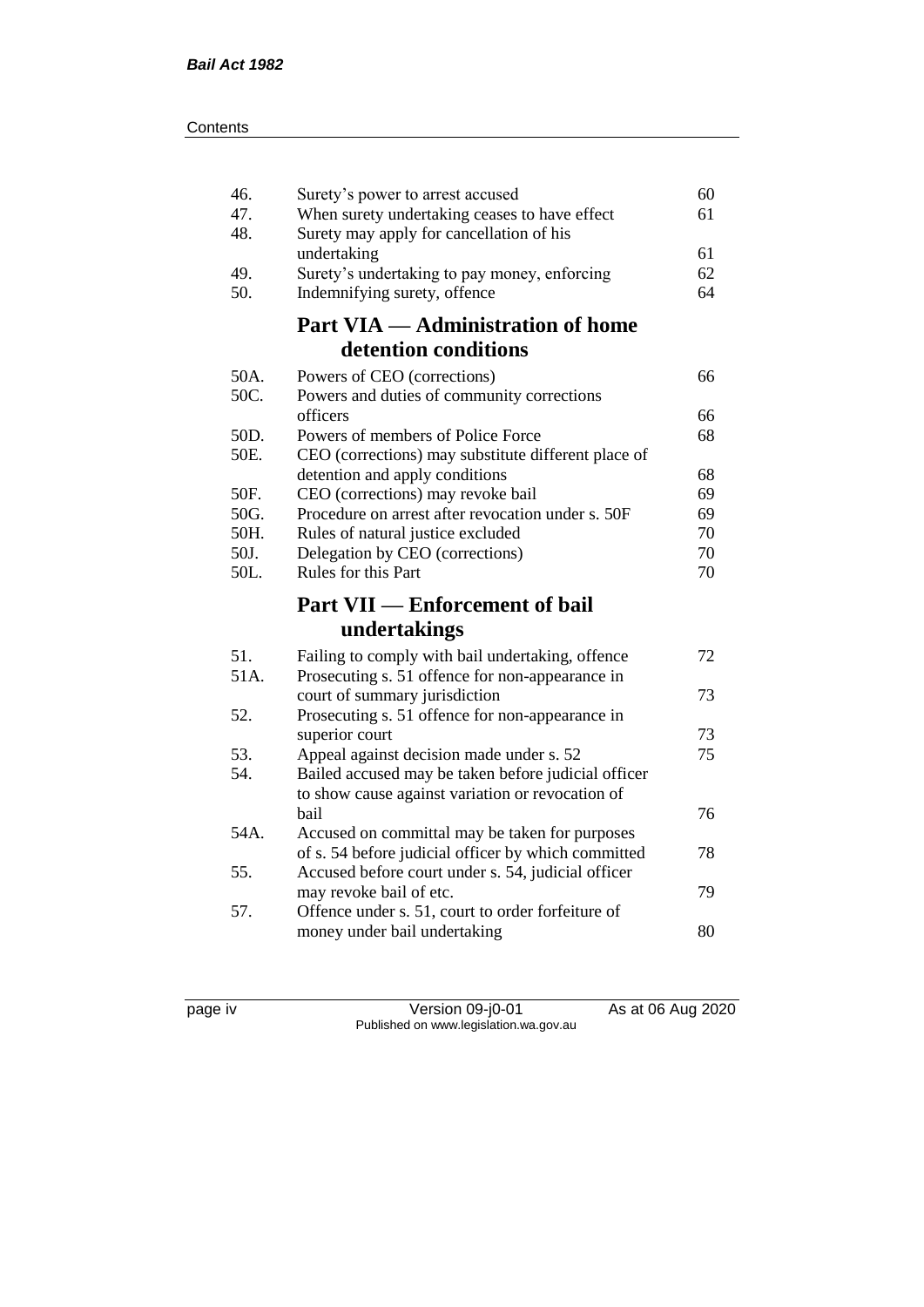| 58.  | Automatic forfeiture of money on expiration of        |    |
|------|-------------------------------------------------------|----|
|      | one year after absconding                             | 81 |
|      | <b>Part VIII — Miscellaneous</b>                      |    |
| 59.  | Order for forfeiture, court's additional powers as to | 82 |
| 59A. | If bail dispensed with, accused may be taken          |    |
|      | before judicial officer for reconsideration of matter | 82 |
| 59B. | Absconding accused, warrant for arrest of             | 83 |
| 60.  | Change of address, accused and surety to notify       | 84 |
| 61.  | Failing to bring arrested person before court or      |    |
|      | person able to grant bail, offence                    | 84 |
| 62.  | Giving false information for bail purposes, offence   | 85 |
| 63.  | Protection from personal liability                    | 85 |
| 64.  | Proving appearance or non-appearance by accused       | 85 |
| 65.  | Bail undertakings by child, effect of                 | 86 |
| 66.  | Other powers or duties to grant bail abolished        | 86 |
| 66A. | Delegation by registrar of court                      | 86 |
| 66B. | Video link or audio link, use of in bail proceedings  | 87 |
| 66C. | Protection of terrorist intelligence information in   |    |
|      | bail proceedings                                      | 88 |
| 66D. | Annual report to include information about            |    |
|      | application of s. 66C                                 | 89 |
| 66E. | Retrieving monitoring equipment                       | 91 |
| 67.  | Regulations                                           | 91 |
| 67A. | Review of amendments made by Bail Amendment           |    |
|      | (Persons Linked to Terrorism) Act 2019                | 93 |
|      | Schedule 1 — Jurisdiction as to bail                  |    |
|      | and related matters                                   |    |
|      | Part $A$ — Jurisdiction relating to bail              |    |
| 1.   | Initial appearance                                    | 94 |
| 2.   | Appearance after adjournment                          | 95 |
| 3.   | Appearance on committal to Supreme Court or           |    |
|      | <b>District Court</b>                                 | 95 |
| 4.   | Appearance in connection with appeal, rehearing       |    |
|      | etc.                                                  | 95 |
| 5.   | Appearance prescribed by regulation                   | 96 |
| 6.   | Appearances not otherwise provided for                | 96 |
| 7.   | Term used: proceedings for an offence                 | 96 |

As at 06 Aug 2020 Version 09-j0-01 page v Published on www.legislation.wa.gov.au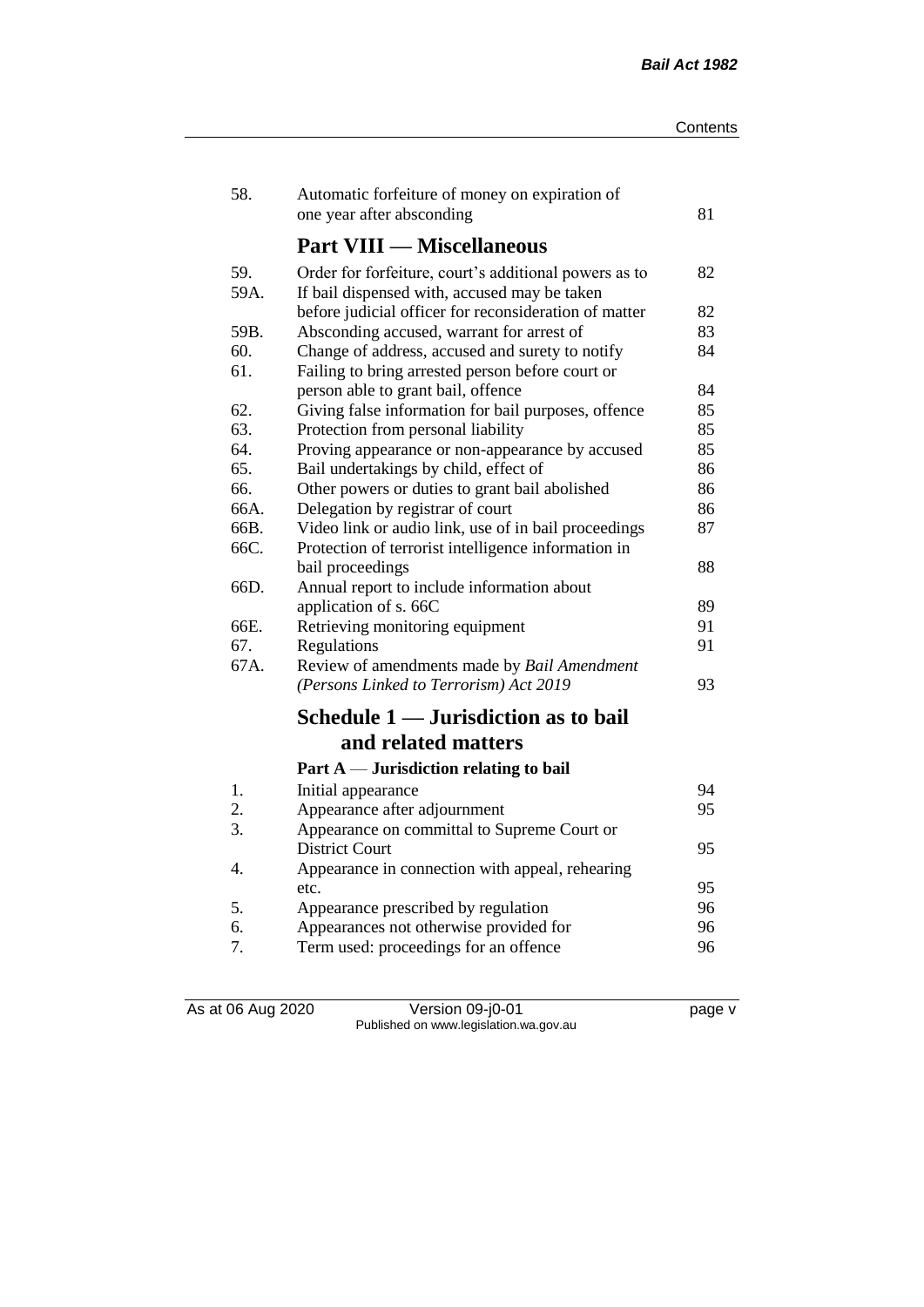#### **Contents**

|     | Part B — Cessation of powers relating to bail        |     |
|-----|------------------------------------------------------|-----|
| 1.  | Upon decision by judge, power of other officers      |     |
|     | ceases                                               | 97  |
| 1A. | Upon decision by Court of Appeal, other powers       |     |
|     | cease                                                | 97  |
| 2.  | Upon decision by judicial officer, his power and     |     |
|     | that of his peers ceases                             | 97  |
| 3.  | Upon refusal of bail for initial appearance, certain |     |
|     | powers cease                                         | 98  |
| 4.  | Judicial officer's powers if accused proves new      |     |
|     | facts or changed circumstances                       | 98  |
|     | Part C — Manner in which jurisdiction to be          |     |
|     | exercised                                            |     |
| 1.  | Bail before conviction at discretion of court or     |     |
|     | judicial officer except for child                    | 99  |
| 2.  | Child to have qualified right to bail                | 100 |
| 3.  | Matters relevant to cl. $1(a)$                       | 102 |
| 3A. | Bail for accused charged with serious offence        |     |
|     | committed while on bail or early release for         |     |
|     | another serious offence                              | 102 |
| 3B. | Exceptional reasons under cl. 3A(1), determining     | 103 |
| 3C. | Bail in murder cases                                 | 105 |
| 3D. | Bail in cases of offence under Dangerous Sexual      |     |
|     | Offenders Act 2006 section 40A                       | 106 |
| 3E. | Bail in cases of person linked to terrorism          | 107 |
| 4.  | Bail after conviction for accused awaiting sentence  | 109 |
| 4A. | Bail after conviction for accused awaiting disposal  |     |
|     | of appeal                                            | 109 |
| 5.  | Exception to cl. 4A for bail in appeal under         |     |
|     | Criminal Appeals Act 2004 Part 2                     | 110 |
| 6.  | Bail of people on community or similar orders        | 110 |
| 7.  | Bail for initial appearance to be for not more than  |     |
|     | 30 days                                              | 110 |
| 8.  | Bail on adjournment in court of summary              |     |
|     | jurisdiction to be for not more than 30 days except  |     |
|     | by consent                                           | 111 |
| 9.  | Calculating periods for cl. 7 and 8                  | 111 |

page vi Version 09-j0-01 As at 06 Aug 2020 Published on www.legislation.wa.gov.au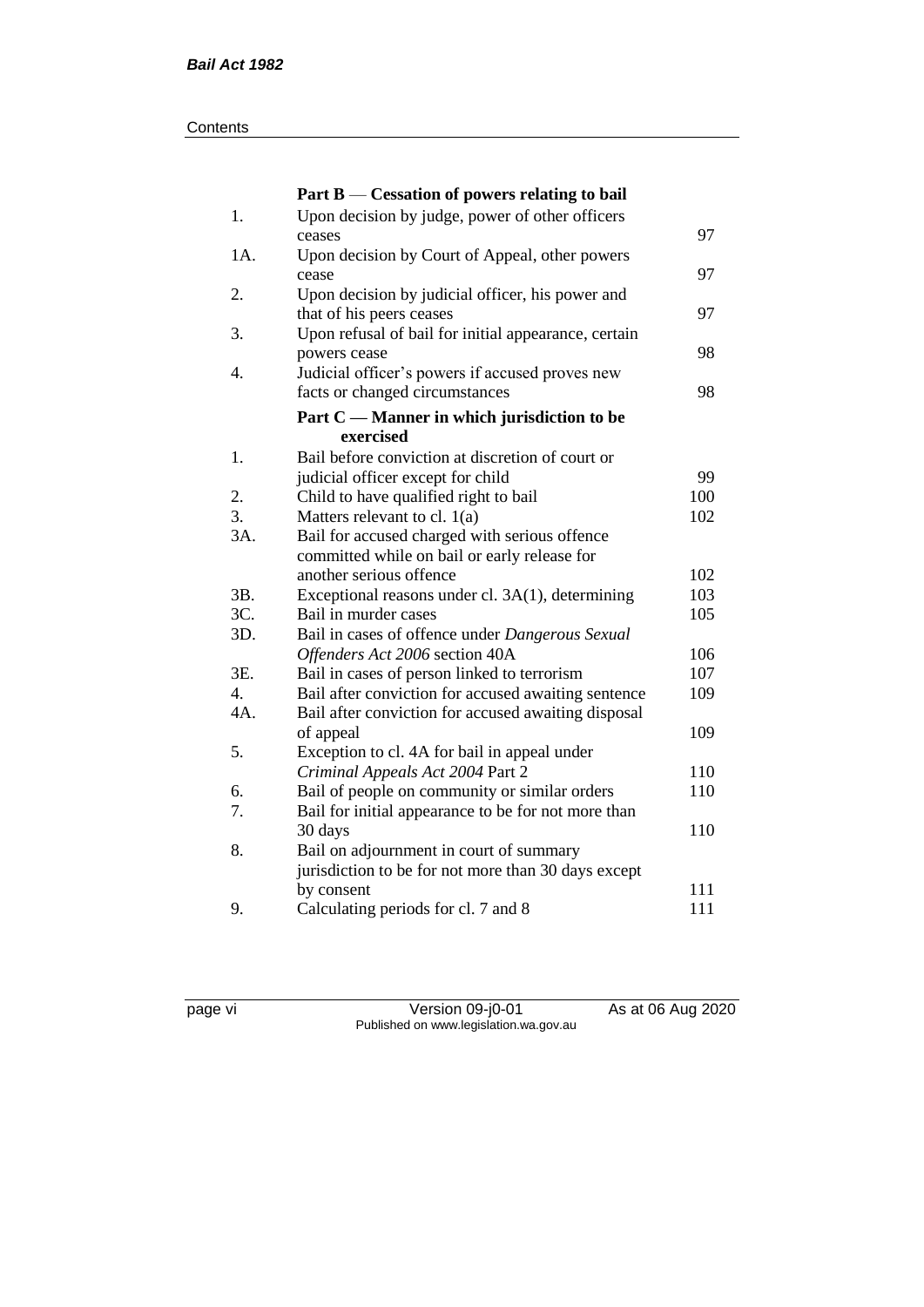#### **Part D — Conditions which may be imposed on a grant of bail**

| 111                                                  |
|------------------------------------------------------|
|                                                      |
| 113                                                  |
| 116                                                  |
| Conditions as to forfeiture, sureties, security etc. |

# **Schedule 2 — Serious offences**

# **Notes**

| Compilation table            | 123 |
|------------------------------|-----|
| Uncommenced provisions table | 128 |
| Other notes                  | 128 |

# **Defined terms**

As at 06 Aug 2020 Version 09-j0-01 page vii Published on www.legislation.wa.gov.au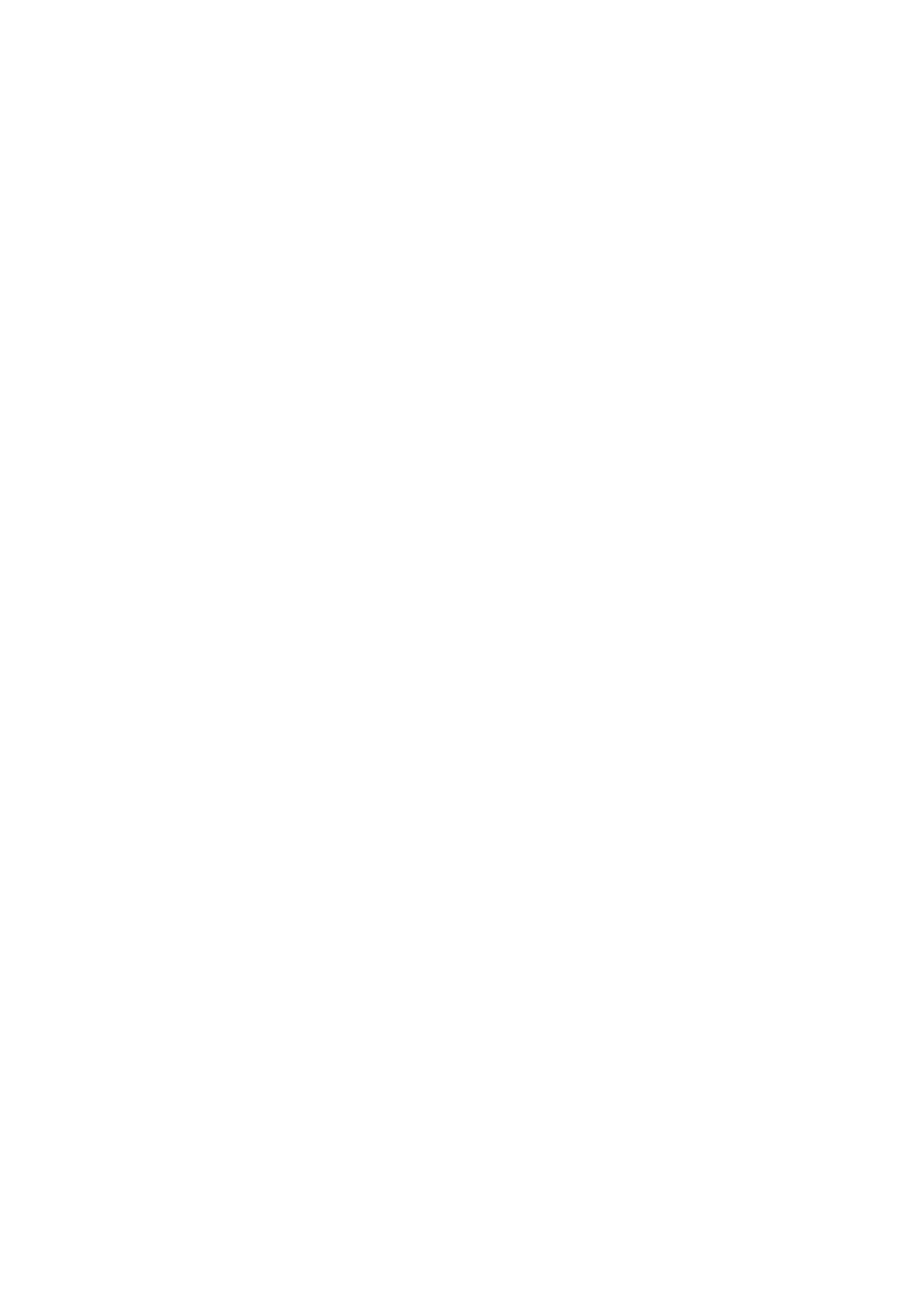Western Australia

# **Bail Act 1982**

**An Act to make better provision for bail in criminal proceedings.** 

As at 06 Aug 2020 Version 09-j0-01 page 1 Published on www.legislation.wa.gov.au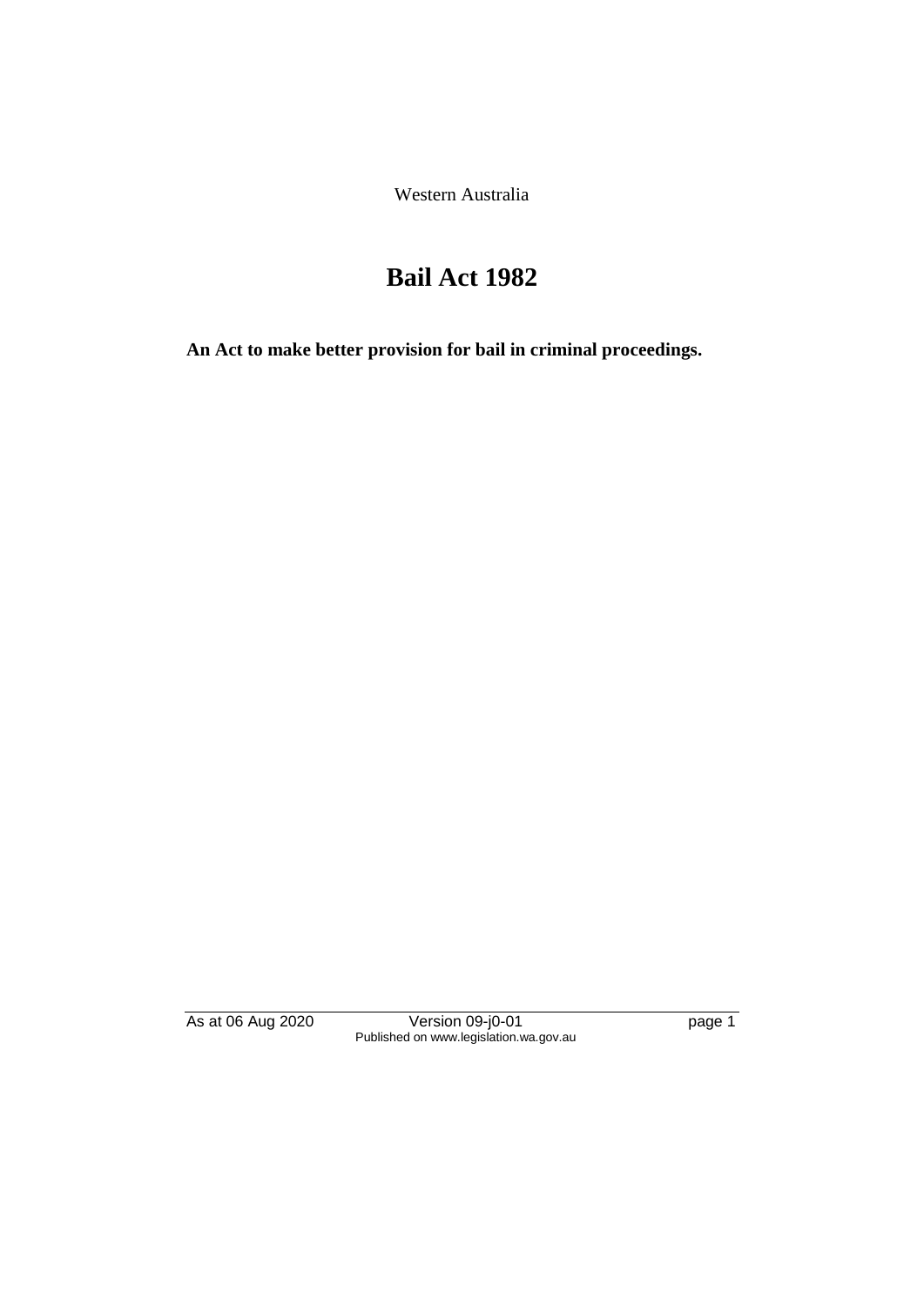**s. 1**

## **Part I — Preliminary**

#### **1. Short title**

This Act may be cited as the *Bail Act 1982*.

#### **2. Commencement**

This Act shall come into operation on a day to be fixed by proclamation.

#### **3. Terms used**

(1) In this Act, unless a contrary intention appears —

*accused* includes —

- (a) a person charged with, convicted of, or found guilty of an offence;
- (b) a person whose conviction for an offence is stayed;
- (c) a person in respect of whom an appeal relating to an offence is pending;
- (d) a person in respect of whom a new trial for an offence has been ordered;

## *adjournment* —

- (a) means any order of a court by which proceedings for an offence are postponed or interrupted or are to be held at a different time or place before the same court; and
- (b) is deemed to include any order of a court, other than a committal to the Supreme Court or District Court, by which the venue of any proceedings for an offence is changed to another court or a court at another place whether by way of a remand, referral, or recommittal of the accused or otherwise;

*appeal* includes an application for leave to appeal;

## *appropriate judicial officer* means —

(a) subject to paragraphs (b), (c) and (d), a judicial officer who is empowered to exercise jurisdiction in the court

page 2 Version 09-j0-01 As at 06 Aug 2020 Published on www.legislation.wa.gov.au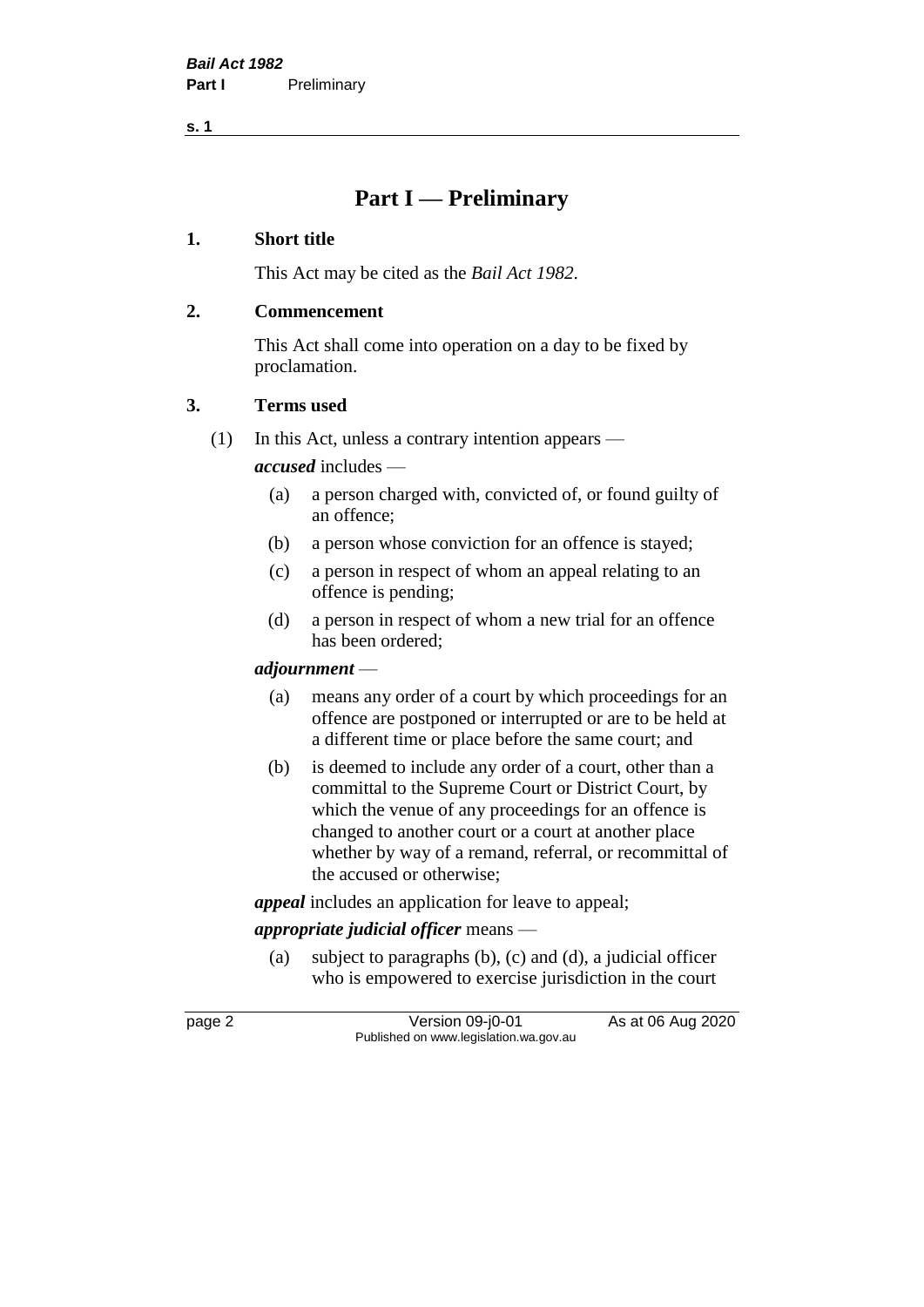before which the accused is required to appear pursuant to his bail undertaking; or

- (b) if the court is the Court of Appeal, a judge of appeal; or
- (c) except in section 49, a judge of the Supreme Court or of the Children's Court, as the case may require, in any case where —
	- (i) under section 15 only a judge of the Supreme Court or of the Children's Court has power to grant bail; or
	- (ii) a judicial officer has exercised the power contained in section 31(2)(d),

for the appearance in question; or

(d) except in section 49, a judge of the Supreme Court, of the District Court, or of the Children's Court, as the case may require, in any case where such a judge has granted bail under section 14 for the appearance in question;

*approved*, in relation to a form, means approved by the chief executive officer of the department of the Public Service principally assisting in the administration of this Act;

*approved electronic monitoring device* means —

- (a) an electronic monitoring device that has been approved by the CEO (corrections); and
- (b) any equipment, wires or other items associated with a device under paragraph (a);

*as soon as is practicable* means as soon as is reasonably practicable;

*authorised community services officer* means any of the following persons —

- (a) the CEO (corrections) or a delegate of the CEO (corrections) under subsection (5);
- (b) a registrar of the Children's Court;
- (c) a superintendent of a detention centre under the *Young Offenders Act 1994*;

As at 06 Aug 2020 Version 09-j0-01 page 3 Published on www.legislation.wa.gov.au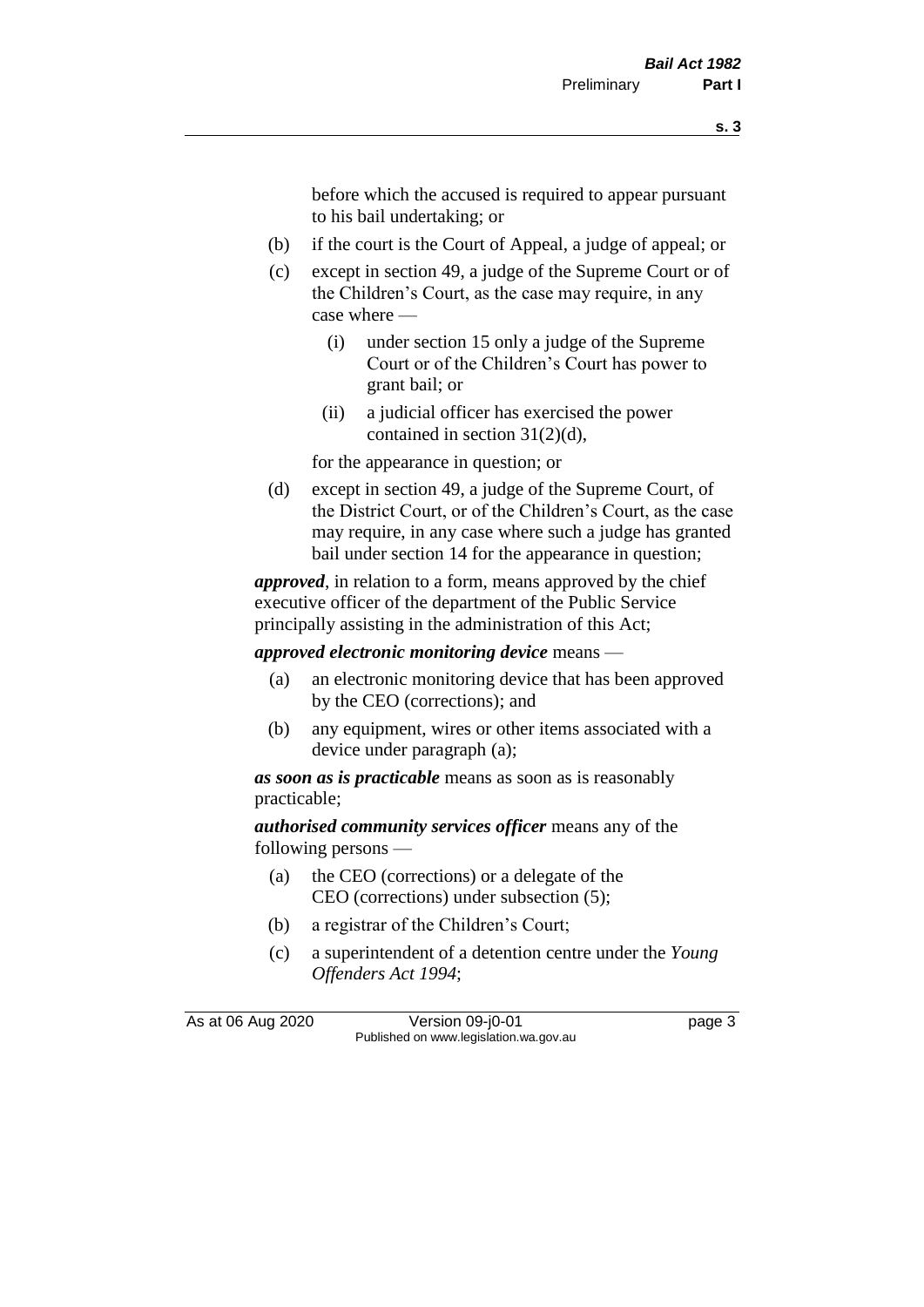(d) the officer for the time being in charge of any detention centre under the *Young Offenders Act 1994*;

*authorised officer* means an authorised police officer or an authorised community services officer;

#### *authorised police officer* means —

- (a) a police officer who holds the rank of sergeant, or a higher rank;
- (b) the police officer who is for the time being in charge of a police station;
- (c) whichever of these officers is for the time being in charge of a lock-up —
	- (i) a police officer;
	- (ii) a special constable appointed under the *Police Act 1892* Part III whose powers, duties and obligations are or include those of an authorised police officer under this Act;
	- (iii) a police auxiliary officer appointed under the *Police Act 1892* Part IIIB whose powers, duties and obligations are or include those of an authorised police officer under this Act;

*bail undertaking* means an undertaking described in section 28(2);

*CEO (corrections)* means the chief executive officer of the Public Sector agency principally assisting the Minister administering Part 8 of the *Sentence Administration Act 2003* in its administration;

*Chief Judge* means the Chief Judge of the District Court;

*Chief Justice* means the Chief Justice of Western Australia;

*child* has the same meaning as *young person* has in the *Young Offenders Act 1994*;

*Commonwealth Criminal Code* means the Criminal Code set out in the Schedule to the *Criminal Code Act 1995* (Commonwealth);

page 4 Version 09-j0-01 As at 06 Aug 2020 Published on www.legislation.wa.gov.au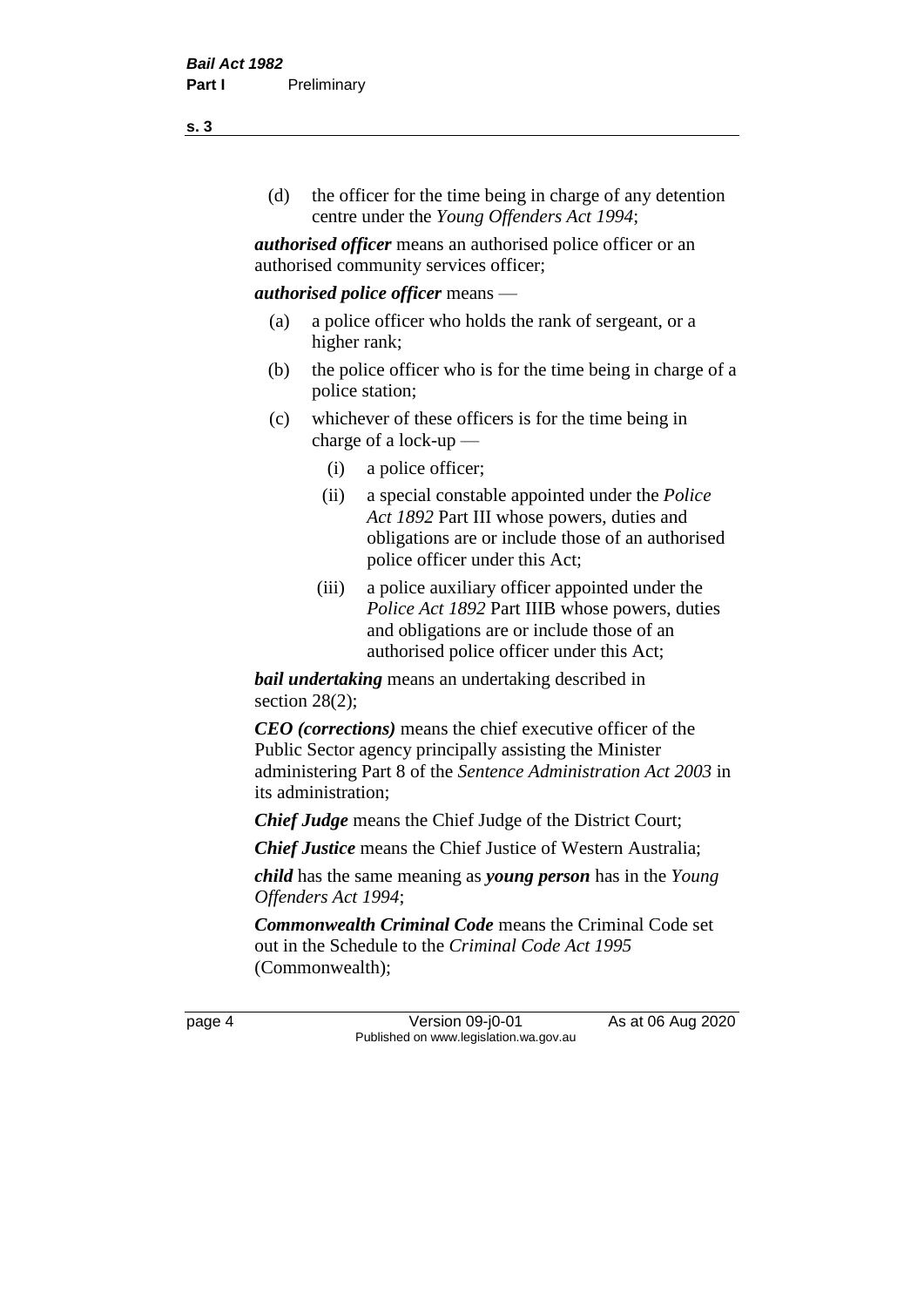*community corrections officer* has the same meaning as in the *Sentence Administration Act 2003*;

*confirmed control order* has the meaning given in the Commonwealth Criminal Code section 100.1(1);

*court* means each of the following —

- (a) the Magistrates Court;
- (b) the Children's Court;
- (c) the Coroner's Court of Western Australia;
- (d) the District Court;
- (e) the Supreme Court;
- (f) the Court of Appeal;

*court custody centre* has the meaning given in the *Court Security and Custodial Services Act 1999* section 3;

*Director of Public Prosecutions* means —

- (a) the Director of Public Prosecutions for the State; or
- (b) the officer in charge in the State of the Commonwealth Office of the Director of Public Prosecutions,

as the case requires;

*early release order* means an early release order made under the *Sentence Administration Act 1995* or *Sentence Administration Act 2003*;

*home detention condition* means a home detention condition imposed under clause 3 of Part D of Schedule 1;

*interim control order* has the meaning given in the Commonwealth Criminal Code section 100.1(1);

*judge of appeal* has the meaning given in the *Supreme Court Act 1935* section 4(1);

*judicial officer* means any person empowered to exercise jurisdiction in a court whether or not he is sitting as a court, and includes a single justice and, where the context so requires, the Court of Appeal exercising jurisdiction under this Act;

As at 06 Aug 2020 Version 09-j0-01 page 5 Published on www.legislation.wa.gov.au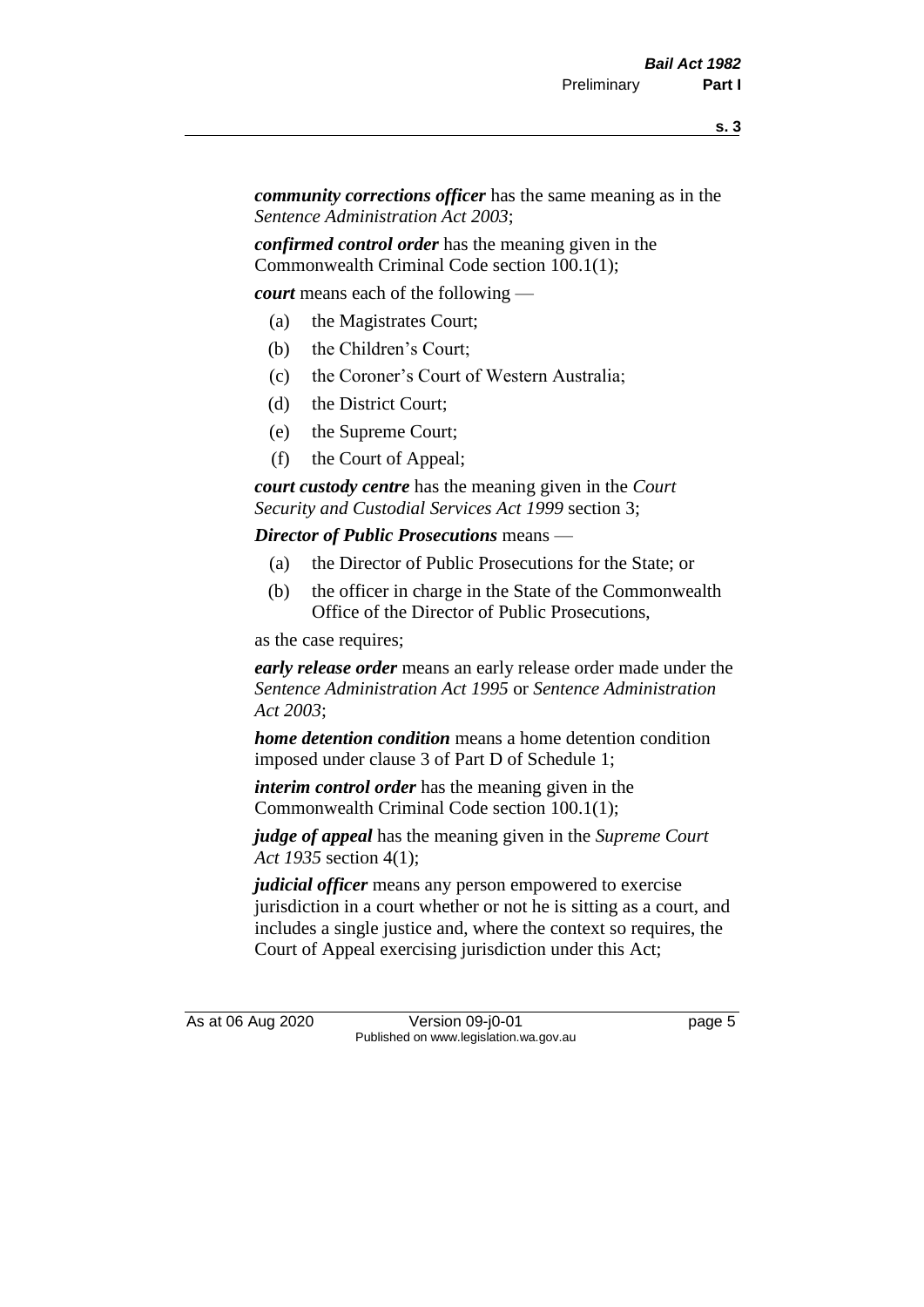*lock-up* includes a place prescribed as a lock-up for the purposes of the *Court Security and Custodial Services Act 1999*;

*offence* means any act, omission or conduct which renders the person doing the act, making the omission or engaging in the conduct liable to any punishment, and includes an alleged offence; but nothing in this definition shall limit the operation of subsection (4);

*person linked to terrorism* means a person who —

- (a) is charged with, or has been convicted of, a terrorism offence; or
- (b) is the subject of an interim control order or confirmed control order, or has been the subject of a confirmed control order within the last 10 years;

*prosecutor* includes —

- (a) in the case of an offence charged in a prosecution notice, the prosecutor;
- (b) in the case of an offence charged in an indictment, the State or the Commonwealth, as the case may be;

*registrar* of a court means —

- (a) for a court other than the Coroner's Court of Western Australia, the principal registrar, a registrar or a deputy registrar of the court; or
- (b) for the Coroner's Court of Western Australia, a coroner's registrar as defined in the *Coroners Act 1996* section 3;

*serious offence* means —

- (a) an offence against section 51(2a); and
- (b) an offence described in Schedule 2;

*surety* and *surety undertaking* have the meanings assigned to them by section 35;

*surety approval officer* means a person who is authorised by section 36 to decide whether an applicant should be approved as a surety;

page 6 Version 09-j0-01 As at 06 Aug 2020 Published on www.legislation.wa.gov.au

**s. 3**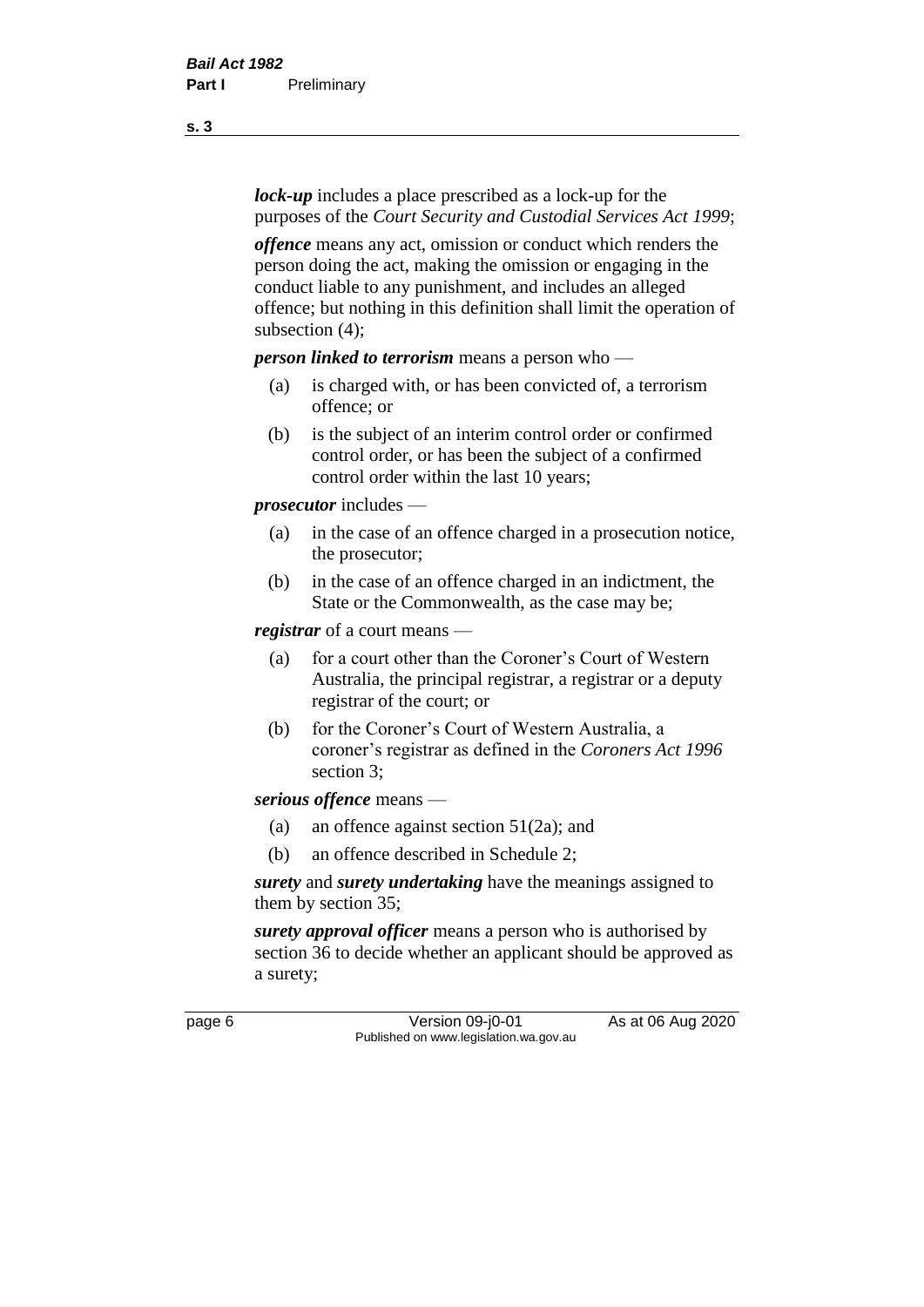*terrorism offence* means —

- (a) an offence against the Commonwealth Criminal Code Division 72 Subdivision A; or
- (b) an offence against the Commonwealth Criminal Code Division 80 Subdivision B; or
- (c) an offence against the Commonwealth Criminal Code Part 5.3, except an offence against section 104.22, 104.27, 104.27A, 105.41 or 105.45; or
- (d) an offence against the Commonwealth Criminal Code Part 5.5; or
- (e) an offence against either of the following provisions of the *Charter of the United Nations Act 1945*  (Commonwealth) —
	- (i) Part 4; or
	- (ii) Part 5, to the extent that it relates to the *Charter of the United Nations (Sanctions — Al-Qaida) Regulations 2008* (Commonwealth);
	- or
- (f) an offence against the *Crimes (Foreign Incursions and Recruitment) Act 1978* (Commonwealth) (repealed); or
- (g) an offence against the *Crimes (Internationally Protected Persons) Act 1976* (Commonwealth) section 8; or
- (h) an offence under a written law or a law of the Commonwealth, another State, a Territory or another country, that substantially corresponds to an offence in paragraphs (a) to (e) and (g); or
- (i) an offence of attempting, inciting or conspiring to commit an offence referred to in paragraphs (a) to (h);

*terrorist act* has the meaning given in the *Terrorism (Commonwealth Powers) Act 2002* section 3;

As at 06 Aug 2020 Version 09-j0-01 page 7 Published on www.legislation.wa.gov.au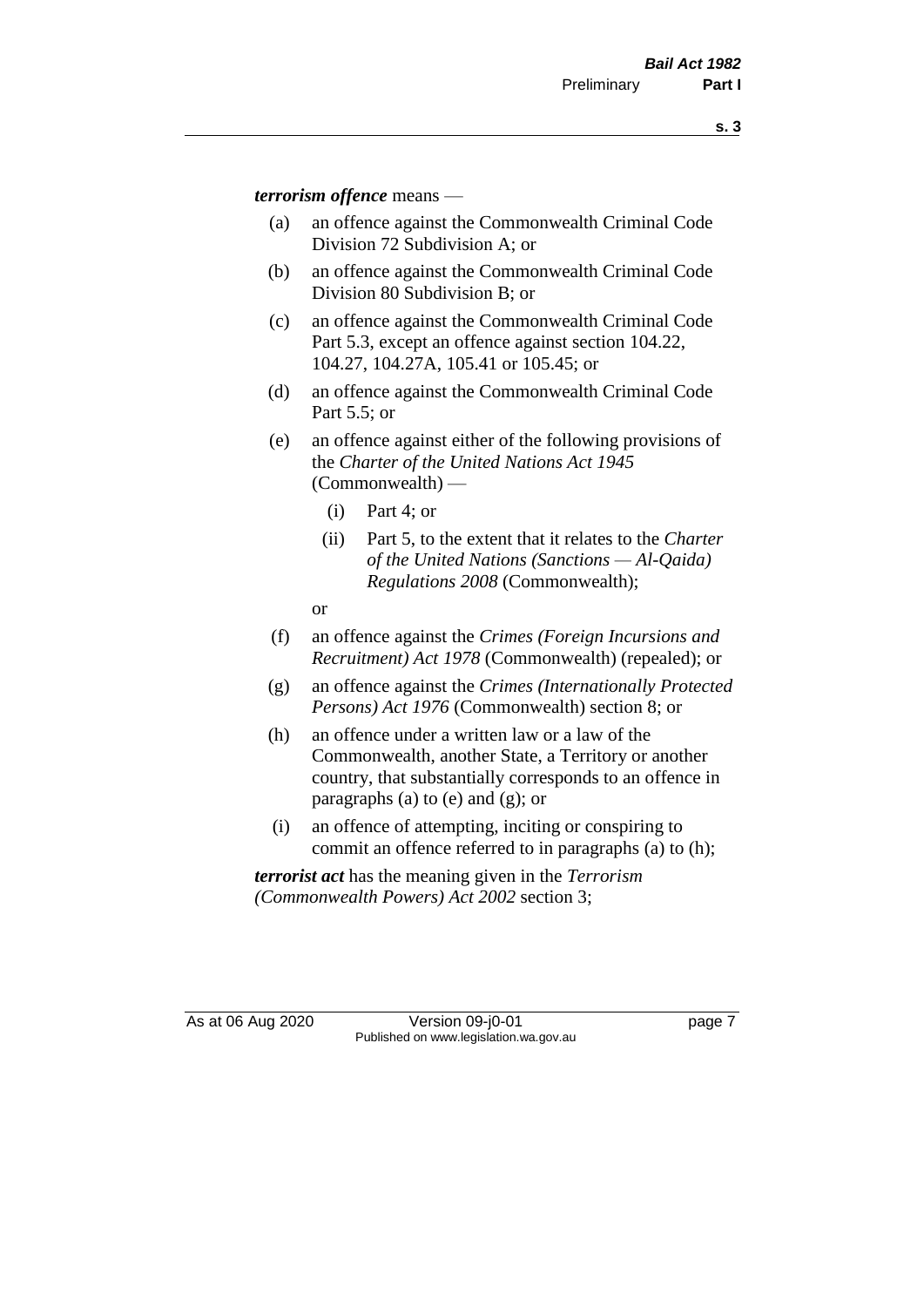*terrorist intelligence information* means information relating to an actual or suspected terrorist act (whether in this State or elsewhere) the disclosure of which could reasonably be expected —

- (a) to prejudice national security; or
- (b) to endanger a person's life or physical safety; or
- (c) to threaten significant damage to infrastructure or property; or
- (d) to prejudice a criminal investigation; or
- (e) to reveal intelligence-gathering methodologies, investigative techniques or technologies or covert practices; or
- (f) to enable the discovery of the existence or identity of a confidential source of information relevant to law enforcement;

*trial* means all proceedings for an offence between —

- (a) the time when the accused is called upon to plead to the prosecution notice or the indictment; and
- (b) the time when the accused is found not guilty or is sentenced.
- (2) A reference in this Act
	- (a) to a power to grant bail includes a reference to a power to refuse bail;
	- (b) to a grant of bail includes a reference to a grant of bail by the exercise of a power in section 31(2).
- (3) Where in this Act there is a reference to a requirement that an accused appear in court, the reference is to a requirement, unless a contrary intention appears, that the accused —
	- (a) surrender himself into the custody of the court or, in the case of a bail undertaking, of the court specified therein, or of such person as the court may direct, to be dealt with according to law; and

page 8 Version 09-j0-01 As at 06 Aug 2020 Published on www.legislation.wa.gov.au

**s. 3**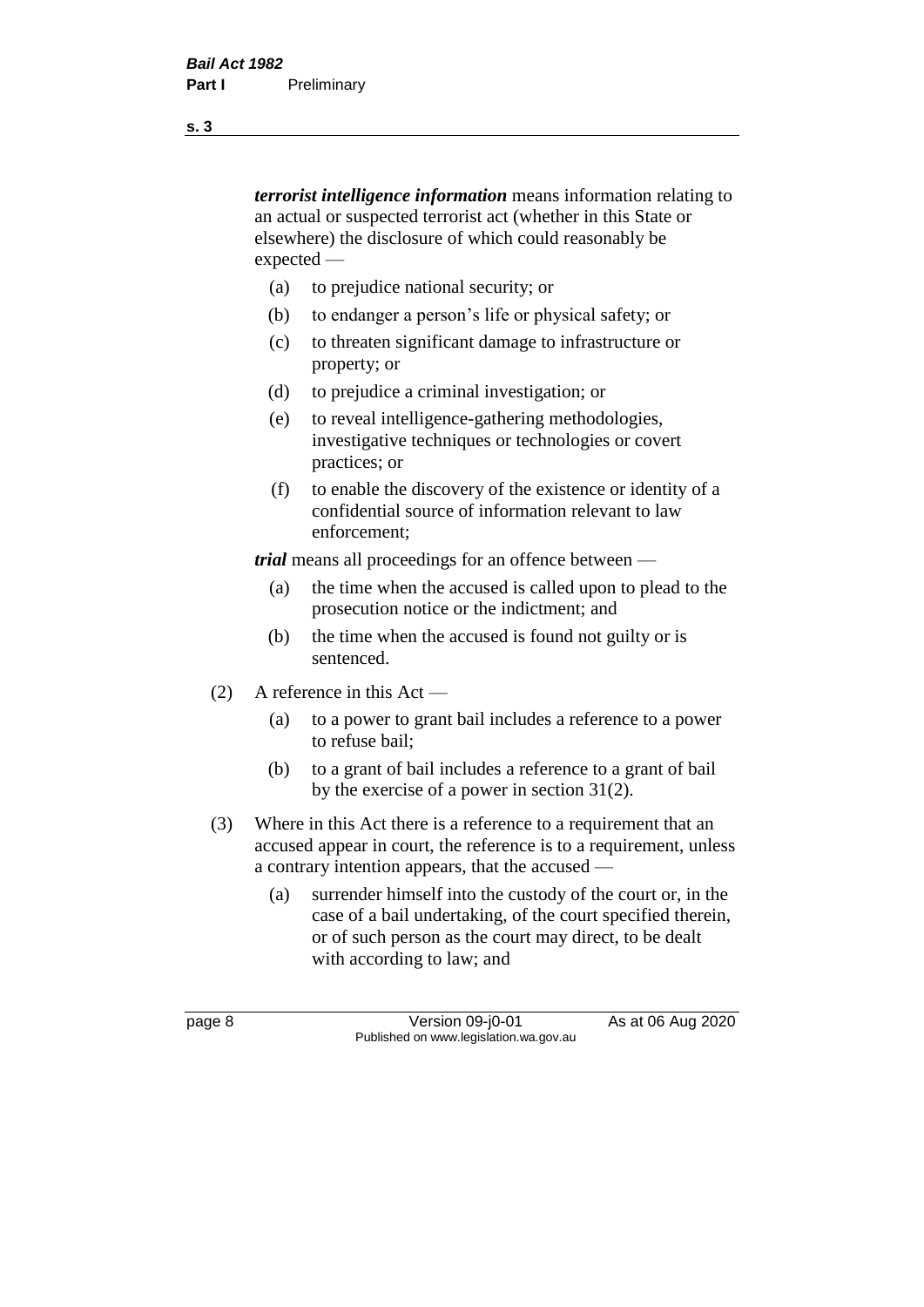- (b) submit himself to a search of his person and any property then in his possession (which is hereby authorised) and allow to be taken from him, to be dealt with according to the relevant law and procedures, anything so found; and
- (c) remain in custody until authorised to be released therefrom.
- (4) If a person is arrested under a warrant issued
	- (a) under section 50, 79, 84E or 129 of the *Sentencing Act 1995* in connection with a possible breach of a conditional release order, a sentence of suspended imprisonment or conditional suspended imprisonment, or a community order imposed under that Act; or
	- (b) under section 43 of the *Young Offenders Act 1994* in respect of an alleged breach of a youth community based order, an intensive youth supervision order or a conditional release order made under that Act,

#### then —

- (c) the person is to be taken as having been arrested and to be in custody awaiting an appearance in court for the offence for which the sentence was imposed; and
- (d) the first appearance in court after the arrest is to be taken, for the purposes of sections  $5(1)$  and  $8(1)$  and clause 1 of Part A and clause 7 of Part C of Schedule 1, to be the initial appearance for that offence; and
- (e) the proceedings following the arrest are to be taken to be proceedings for that offence and to be a trial for the purpose of the definition in subsection (1) of *trial*.

As at 06 Aug 2020 Version 09-j0-01 page 9 Published on www.legislation.wa.gov.au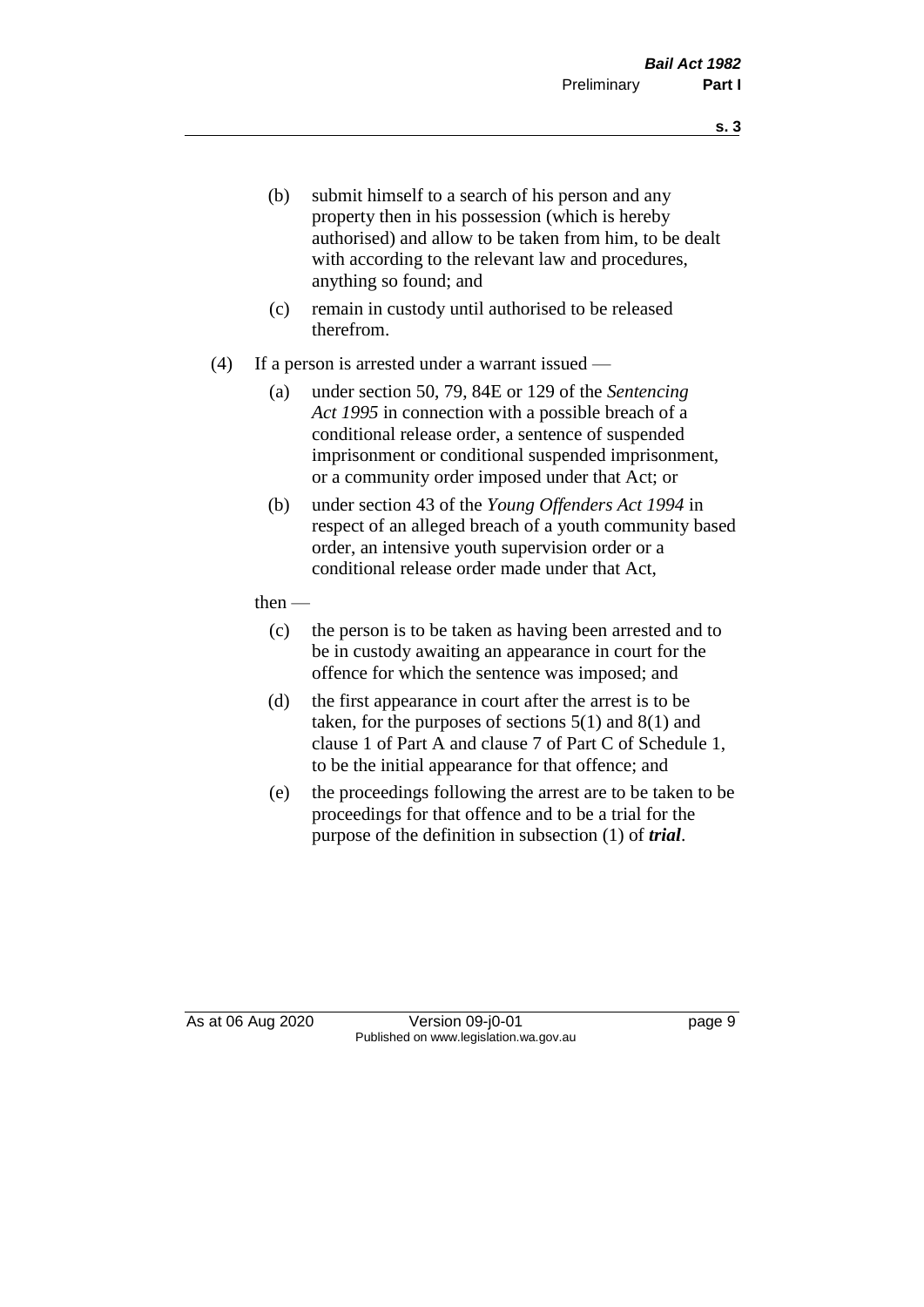(5) The CEO (corrections) may by writing signed by him delegate to any officer of the department of which he is the chief executive officer any function he has under this Act as an authorised community services officer.

*[Section 3 amended: No. 74 of 1984 s. 3; No. 15 of 1988 s. 4; No. 49 of 1988 s. 78; No. 61 of 1990 s. 4; No. 31 of 1993 s. 6; No. 45 of 1993 s. 4 and 12; No. 78 of 1995 s. 7; No. 57 of 1997 s. 21(1); No. 54 of 1998 s. 4 and 14; No. 47 of 1999 s. 7; No. 50 of 2003 s. 29(3); No. 65 of 2003 s. 121(2); No. 27 of 2004 s. 13(2); No. 34 of 2004 Sch. 2 cl. 3(2); No. 45 of 2004 s. 28(4); No. 59 of 2004 s. 141; No. 84 of 2004 s. 11, 82 and 83(2); No. 65 of 2006 s. 51 and 53; No. 6 of 2008 s. 4 and 24(2); No. 46 of 2011 s. 25; No. 20 of 2013 s. 22; No. 15 of 2019 s. 4; No. 13 of 2020 s. 22.]* 

*[Section 3. Modifications to be applied in order to give effect to Cross-border Justice Act 2008: section altered 1 Nov 2009. See endnote 1M; amended: No. 42 of 2009 s. 12.]*

*[3A. Deleted: No. 20 of 2013 s. 23.]*

## **4. Application of this Act**

The operation of this Act extends to any appearance in a court for an offence —

- (a) except to the extent that in this Act, or in the law creating the offence or applicable thereto, express provision is made excluding or limiting the operation of this Act in respect of that appearance; and
- (b) whether or not that law contains a reference to the granting of bail; and
- (c) however any reference in that law to the granting of bail may be expressed; and

page 10 Version 09-j0-01 As at 06 Aug 2020 Published on www.legislation.wa.gov.au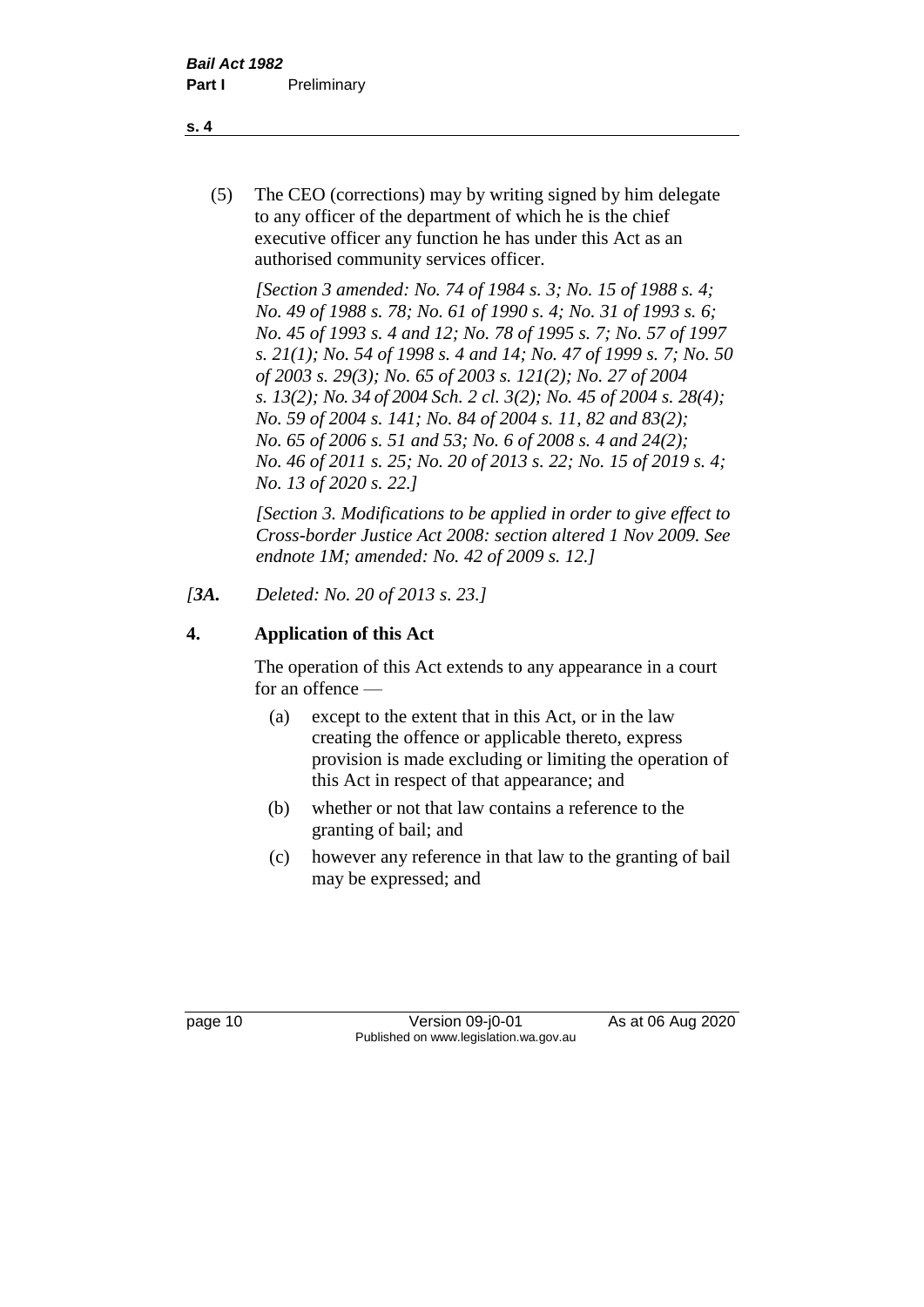(d) as if any reference therein to the taking of a recognizance were to a requirement that, except where bail is dispensed with under this Act, the accused enter into a bail undertaking.

*[Section 4 amended: No. 84 of 2004 s. 82.]*

*[4AA.* 1M *Modifications to be applied in order to give effect to Cross-border Justice Act 2008: section inserted 1 Nov 2009. See endnote 1M.]*

#### **4AB.** *Courts and Tribunals (Electronic Processes Facilitation) Act 2013* **Part 2 applies**

The *Courts and Tribunals (Electronic Processes Facilitation) Act 2013* Part 2 applies to this Act.

*[Section 4AB inserted: No. 20 of 2013 s. 24.]*

#### **4A. Accused appearing on summons or court hearing notice, detention and bail of**

- $(1)$  Where
	- (a) an accused has appeared in court for an offence pursuant to a summons or court hearing notice issued under the *Criminal Procedure Act 2004*; and
	- (b) a judicial officer adjourns the proceedings,

the accused is not to be detained in custody to further appear before the court for that offence unless the judicial officer so orders.

- (2) If an order is made under subsection (1), the duty described in section 7(1) applies.
- (3) On any appearance in court by the accused a judicial officer to whom section 7(1) applies may revoke an order made under subsection  $(1)$ .

*[Section 4A inserted: No. 6 of 2008 s. 6(1).]*

As at 06 Aug 2020 Version 09-j0-01 page 11 Published on www.legislation.wa.gov.au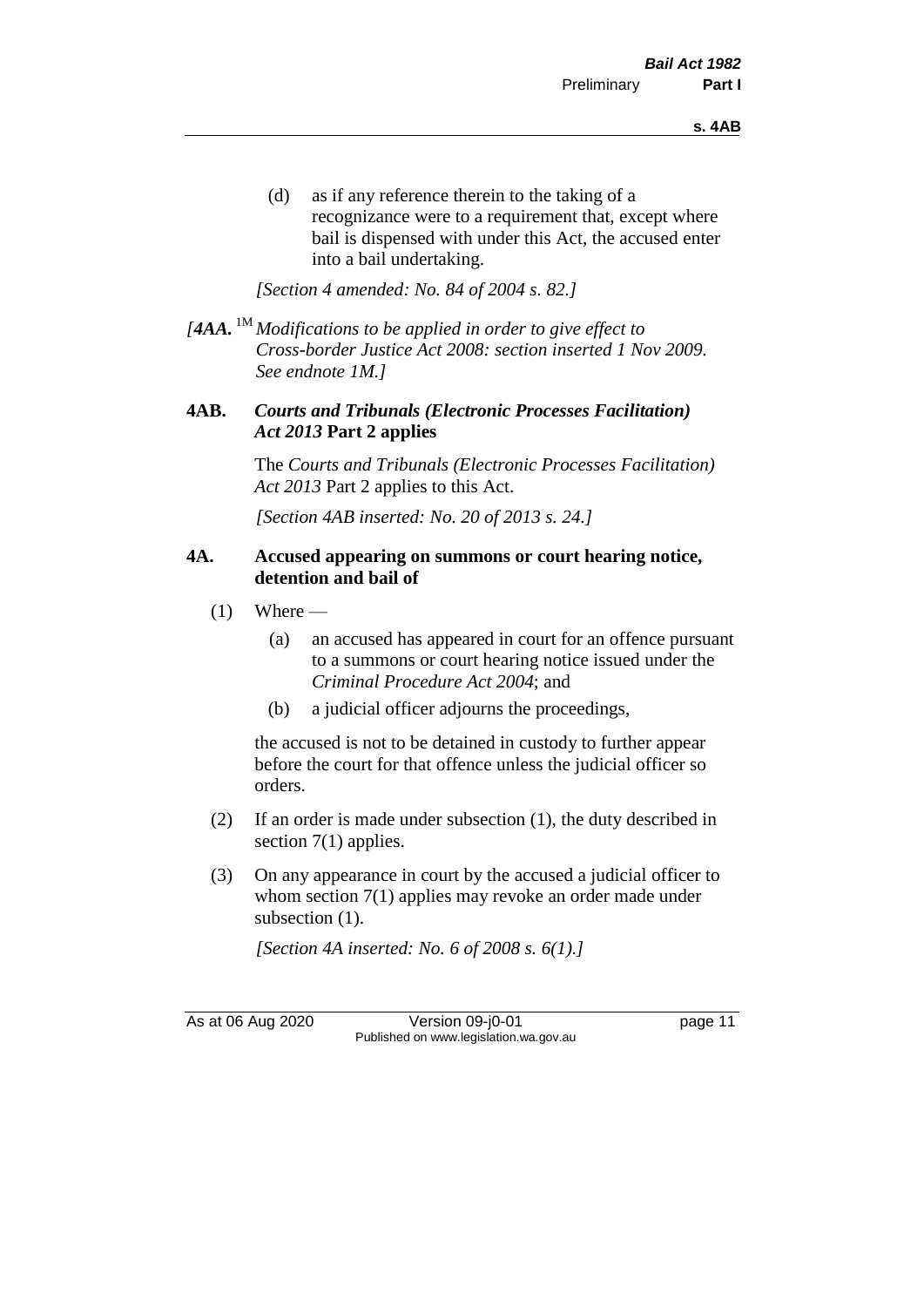**s. 5**

## **Part II — Rights of accused in relation to bail**

*[Heading amended: No. 84 of 2004 s. 82.]* 

## **5. Accused's rights to have bail considered**

- (1) An accused who is in custody for an offence awaiting his initial appearance in court therefor is entitled —
	- (a) subject to sections 9, 10, 12 and 16(2), to have his case for bail for that appearance considered under and in accordance with this Act as soon as is practicable;
	- (b) if his case is not so considered, or if he is refused bail or is not released on bail, to be brought before a court as soon as is practicable.
- (2) An accused who is in custody awaiting any appearance in court for an offence, other than an initial appearance, is entitled, subject to sections 7B, 7C, 7E, 9 and 10, to have his case for bail for that appearance considered under and in accordance with this Act.

*[Section 5 amended: No. 74 of 1984 s. 4; No. 84 of 2004 s. 82; No. 6 of 2008 s. 7.]* 

#### **6. Arresting officer's duty to consider bail**

- (1) This section applies to a police officer or other person (the *arrester*) who —
	- (a) charges a person who is under arrest (the *accused*) with an offence; and
	- (b) does not release the accused unconditionally under section 142 of the *Criminal Investigation Act 2006*,

or who arrests a person under a warrant.

- (2) This section is subject to  $-$ 
	- (a) the exercise of the power conferred by section 9; and
	- (b) sections 10, 12 and 16 and Schedule 1 Part C clauses 3A and 3D.

page 12 Version 09-j0-01 As at 06 Aug 2020 Published on www.legislation.wa.gov.au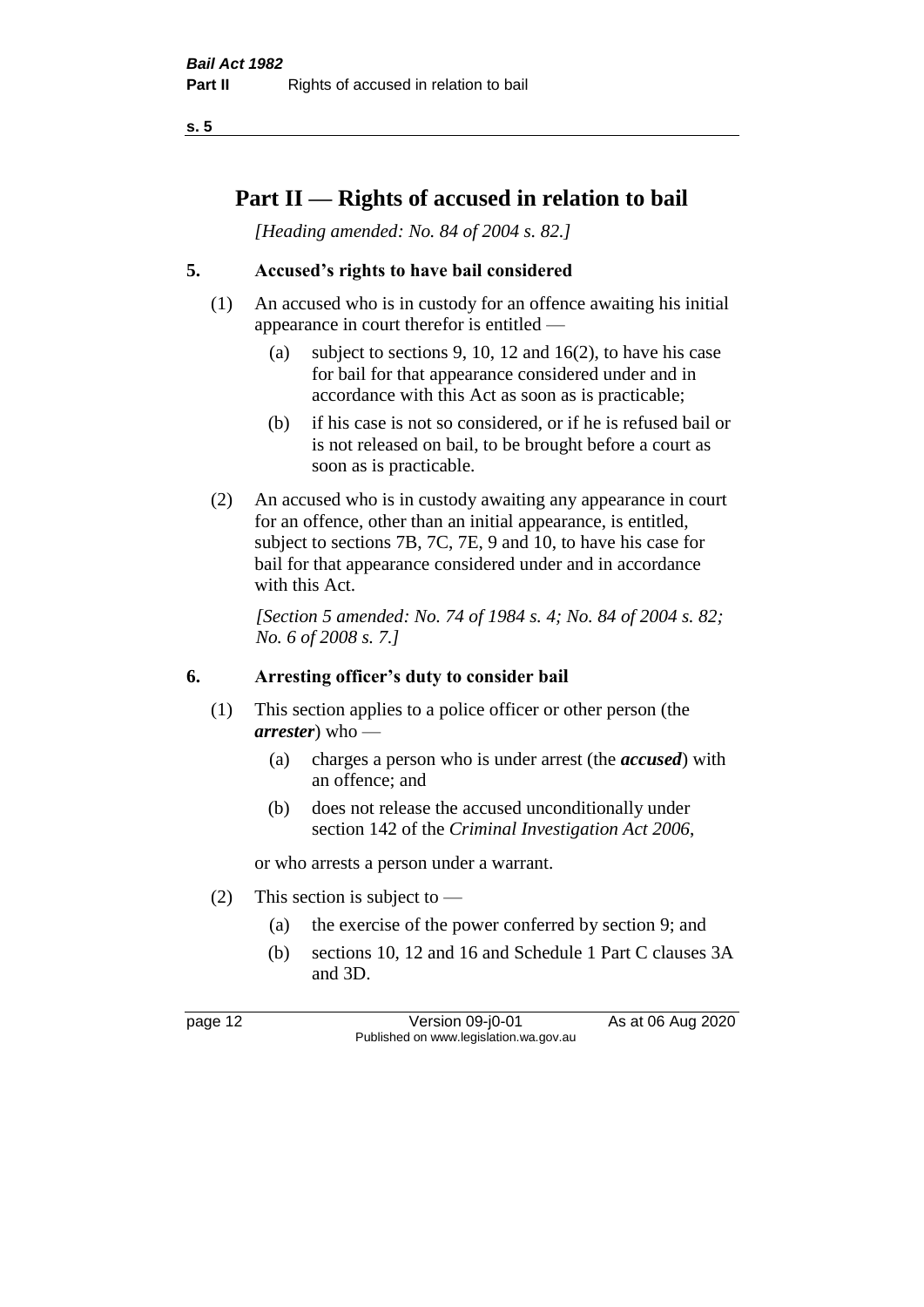- (3) The duties in this section shall be performed whether or not an application for bail is made by or on behalf of the accused.
- (4) As soon as is practicable after the accused is charged, or arrested under a warrant, as the case may be, the arrester shall either —
	- (a) bring the accused or cause the accused to be brought before a court; or
	- (b) perform the other duties of the arrester under this section.
- (5) If the arrester has power to grant the accused bail, the arrester shall consider the accused's case for bail.
- (6) If the arrester does not have power to grant the accused bail, the arrester shall, unless subsection (8), (9), (10) or (11) applies, bring or cause the accused to be brought before an authorised police officer or a justice or, in the case of a child, any authorised officer or a justice, who shall consider the accused's case for bail as soon as is practicable.
- (7) Even if the arrester has power to grant the accused bail, the arrester may, instead of complying with subsection (5), comply with subsection  $(6)$  as if the arrester did not.
- (8) If under section 15 only a judge of the Supreme Court or a judge of the Children's Court has power to grant the accused bail, the arrester shall bring the accused or cause the accused to be brought before a judge of the Supreme Court or a judge of the Children's Court, as the case requires, who shall consider the accused's case for bail as soon as is practicable.
- (9) If under section 16 only a justice has power to grant the accused bail, the arrester shall bring the accused or cause the accused to be brought before a justice, who shall consider the accused's case for bail as soon as is practicable.
- (10) If section 16A applies, the arrester shall bring the accused or cause the accused to be brought before a court or judge referred

As at 06 Aug 2020 Version 09-j0-01 page 13 Published on www.legislation.wa.gov.au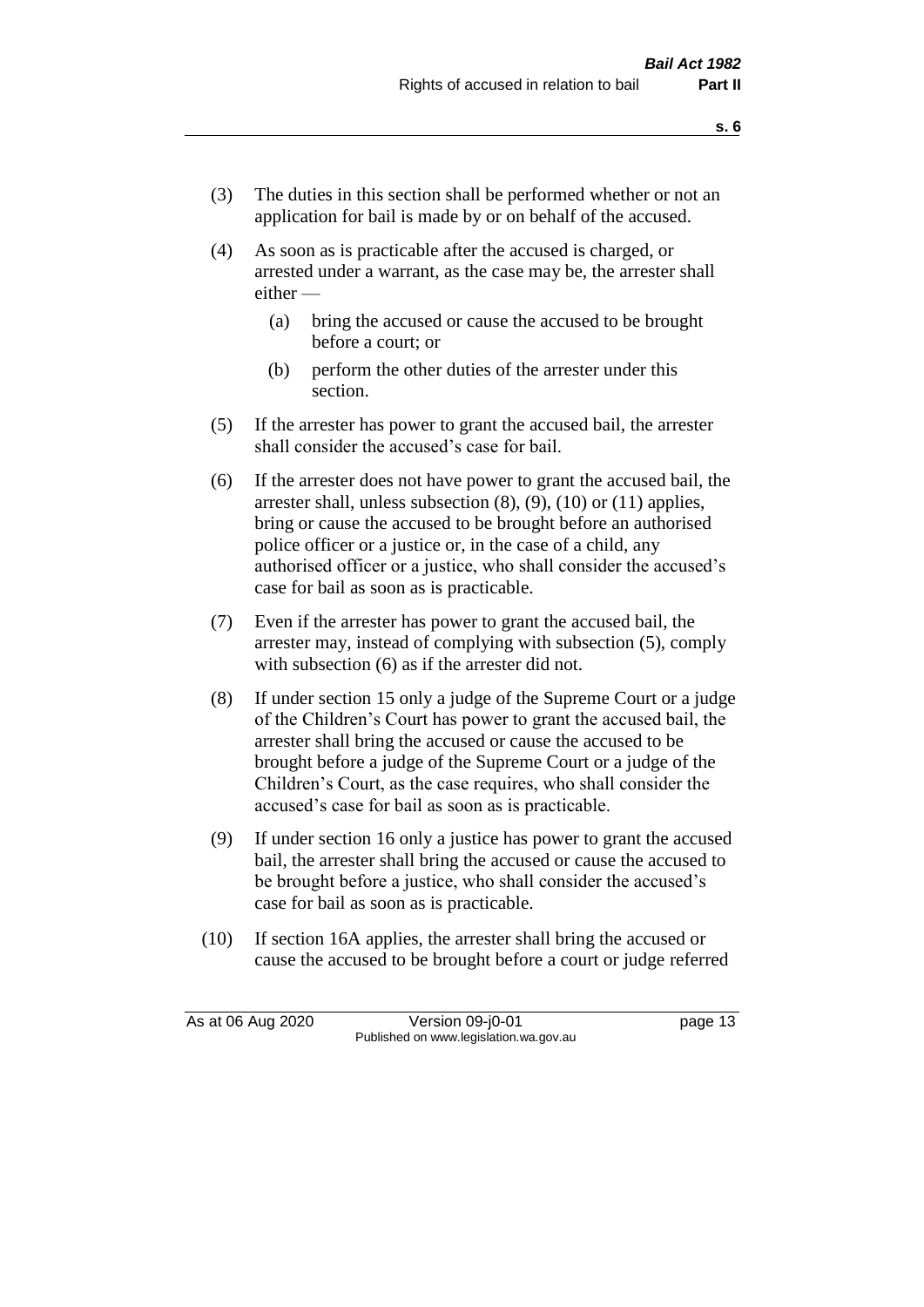**s. 6A**

to in section 16A(1), who shall consider the accused's case for bail as soon as is practicable.

(11) If section 16B applies, the arrester must bring the accused or cause the accused to be brought before a court constituted by a judicial officer other than a justice, who must consider the accused's case for bail as soon as is practicable.

> *[Section 6 inserted: No. 59 of 2006 s. 4(1); amended: No. 21 of 2017 s. 4; No. 15 of 2019 s. 5.]*

#### **6A. Officials considering bail may order release without bail**

(1) In this section —

*accused* means an accused who is under arrest, other than pursuant to a warrant;

*released* means released from custody without being required to enter into, or without having entered into, a bail undertaking;

*serious offence* means an indictable offence the penalty specified by a written law for which is or includes imprisonment for 5 years or more or life;

*summary court* means the Magistrates Court or the Children's Court.

- (2) An authorised officer or justice who is considering an accused's case for bail for an initial appearance in a summary court on a charge of an indictable offence that is not a serious offence may order that the accused be served with a summons under the *Criminal Procedure Act 2004*, and released, in respect of the charge unless satisfied —
	- (a) that there are reasonable grounds to suspect the accused would not obey the summons if served with it; or
	- (b) that not releasing the accused is justified under subsection (4) or for any other reason.
- (3) An authorised officer or justice who is considering an accused's case for bail for an initial appearance in a summary court on a charge of a simple offence must order that the accused be served with a court hearing notice under the *Criminal Procedure*

page 14 Version 09-j0-01 As at 06 Aug 2020 Published on www.legislation.wa.gov.au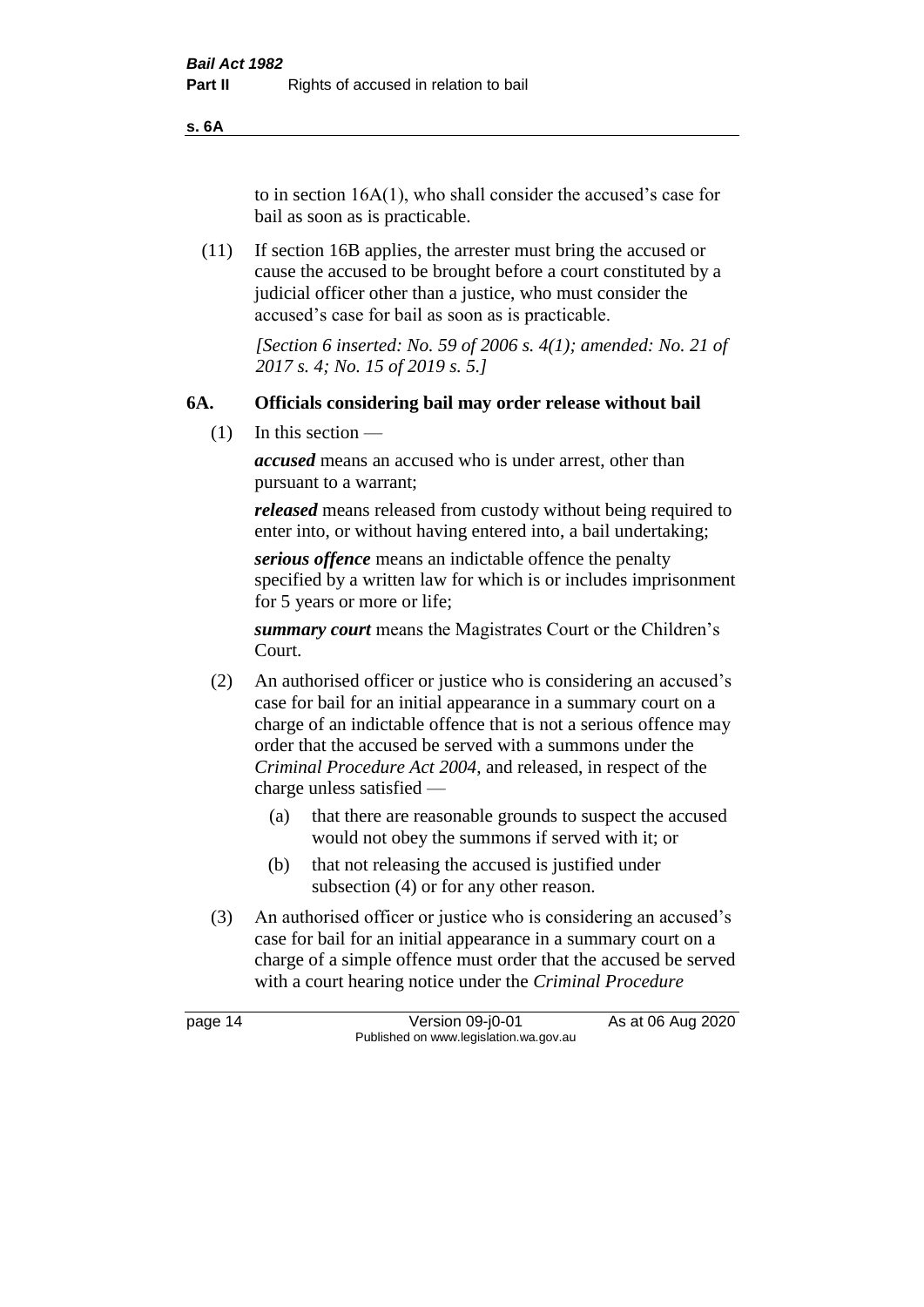*Act 2004*, and released, in respect of the charge unless satisfied —

- (a) that the presence of the accused when the charge is dealt with is likely to be necessary for any reason or for sentencing purposes; or
- (b) that not releasing the accused is justified under subsection (4) or for any other reason.
- (4) Not releasing an accused is justified if there are reasonable grounds to suspect that if the accused were released —
	- (a) the accused
		- (i) would commit an offence; or
		- (ii) would continue or repeat an offence with which he or she is charged; or
		- (iii) would endanger another person's safety or property; or
		- (iv) would interfere with witnesses or otherwise obstruct the course of justice, whether in relation to the accused or any other person;
		- or
	- (b) the accused's safety would be endangered.
- (5) This section does not affect the operation of section 28 or 30 of the *Criminal Procedure Act 2004*.

*[Section 6A inserted: No. 59 of 2006 s. 5.]* 

#### **7. Unconvicted accused, court to consider bail for**

(1) Upon and following an accused's initial appearance in court for an offence every judicial officer who may thereafter order his detention or continued detention in custody before conviction for the offence is under a duty, unless section 7B, 7C or 7E applies, to consider the accused's case for bail, whether or not an application for bail is made by the accused or on his behalf.

*[(2)-(4) deleted]*

As at 06 Aug 2020 Version 09-j0-01 page 15 Published on www.legislation.wa.gov.au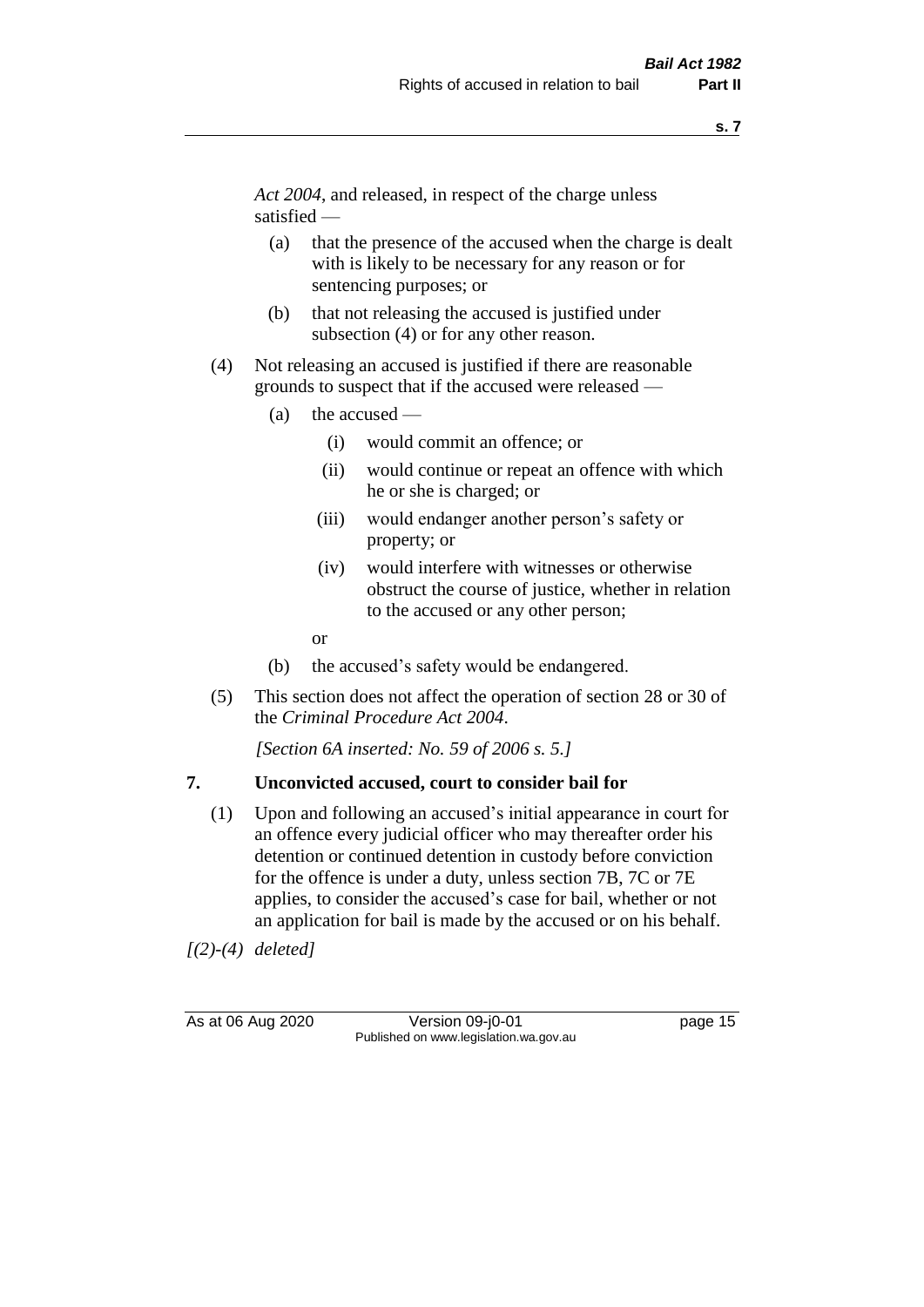**s. 7A**

(5) The operation of this section is subject to the exercise of the powers conferred by sections 7A and 9 and to the provisions of sections 10, 12 and 16(2) and Schedule 1 Part C clauses 3A, 3D and 3E.

*[Section 7 amended: No. 74 of 1984 s. 5; No. 49 of 1988 s. 80; No. 45 of 1993 s. 6; No. 84 of 2004 s. 82; No. 59 of 2006 s. 4(2); No. 6 of 2008 s. 8; No. 21 of 2017 s. 5; No. 15 of 2019 s. 6.]* 

## **7A. Bail may be dispensed with by court**

- (1) A judicial officer referred to in section 7(1) may, instead of discharging the duty imposed by that subsection, dispense with the requirement for bail for an appearance in court for an offence by an accused if the judicial officer —
	- (a) has jurisdiction to do so under section 13A(1); and
	- (b) may properly do so under section 13A(2).
- (2) Where the requirement for bail is dispensed with under this section, the accused has a right to be at liberty until the accused is required to appear before a court for the offence, but subject  $to -$ 
	- (a) section 59A; and
	- (b) any requirement that the accused be in custody for some other offence or reason.

*[Section 7A inserted: No. 6 of 2008 s. 9(1).]*

## **7B. Adult accused of murder**

 $(1)$  In this section —

*judge* means a judge of the Supreme Court.

- (2) This section applies where
	- (a) an accused is in custody for an offence of murder so that under section 15 only a judge has power to grant bail; and

page 16 Version 09-j0-01 As at 06 Aug 2020 Published on www.legislation.wa.gov.au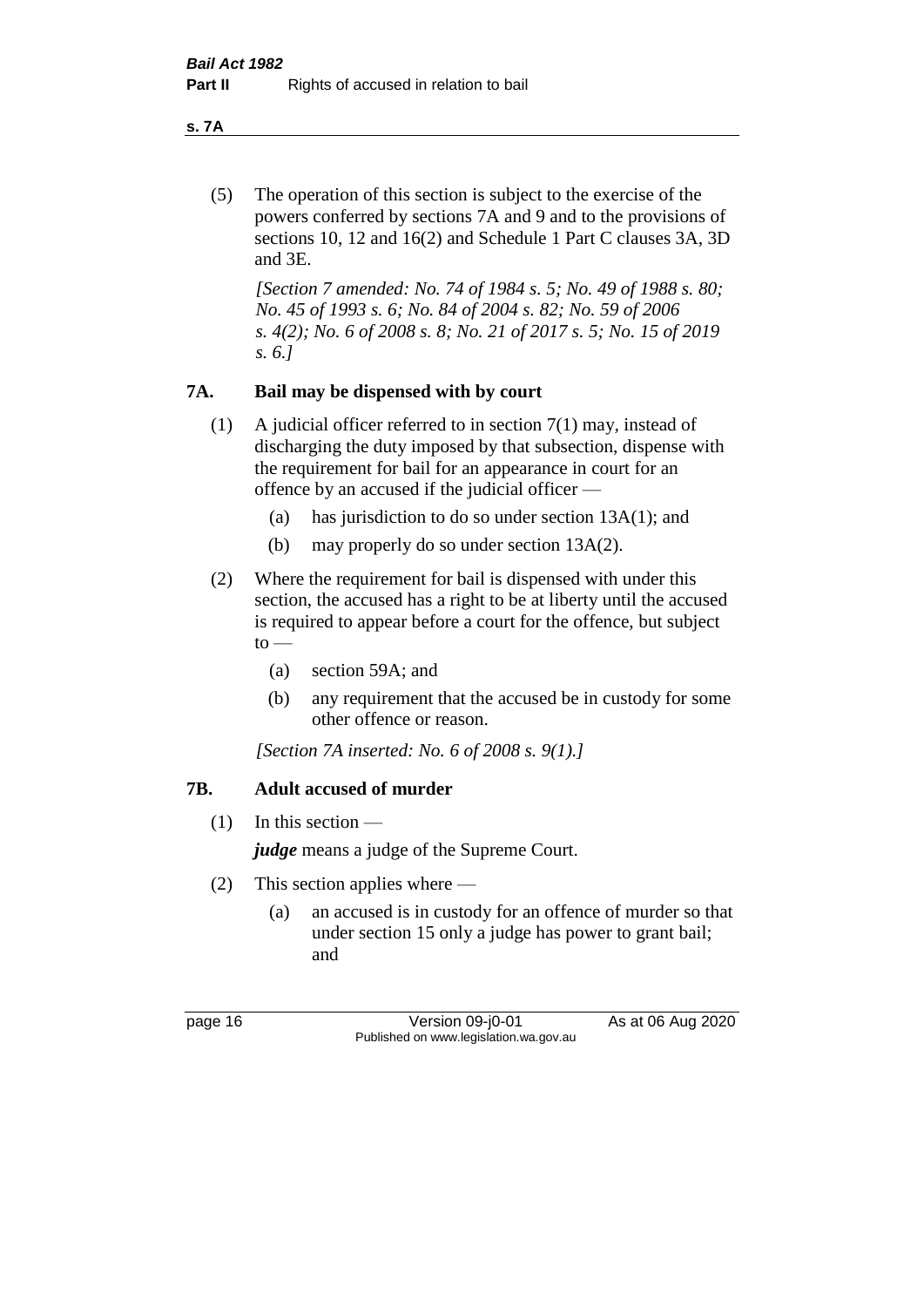- (b) the accused is not a child.
- (3) Where this section applies the accused, or a person on the accused's behalf, may make an application to a judge for bail at any time before conviction for the offence.
- (4) Upon an accused's initial appearance in court for an offence of murder, the judicial officer who may order the accused's detention in custody is under a duty to inform the accused of the right conferred by subsection (3).
- $(5)$  Where
	- (a) an accused's case for bail has been considered by a judge on an application under subsection (3); and
	- (b) bail has been refused,

the accused's case for bail shall not be considered on any subsequent occasion in the same case when the accused's continued detention may be ordered unless subsection (6) applies.

- (6) The accused's case for bail shall again be considered by a judge if the accused, or a person on the accused's behalf, applies to a judge and satisfies the judge that —
	- (a) new facts have been discovered, new circumstances have arisen or the circumstances have changed since bail was refused; or
	- (b) the accused failed to adequately present the accused's case for bail on the previous occasion.
- $(7)$  Where
	- (a) an accused's case for bail has been considered by a judge on an application under subsection (3); and
	- (b) bail has been granted,

on any subsequent appearance in the same case a judicial officer may order, notwithstanding section 15, that bail is to continue on the same terms and conditions.

As at 06 Aug 2020 Version 09-j0-01 page 17 Published on www.legislation.wa.gov.au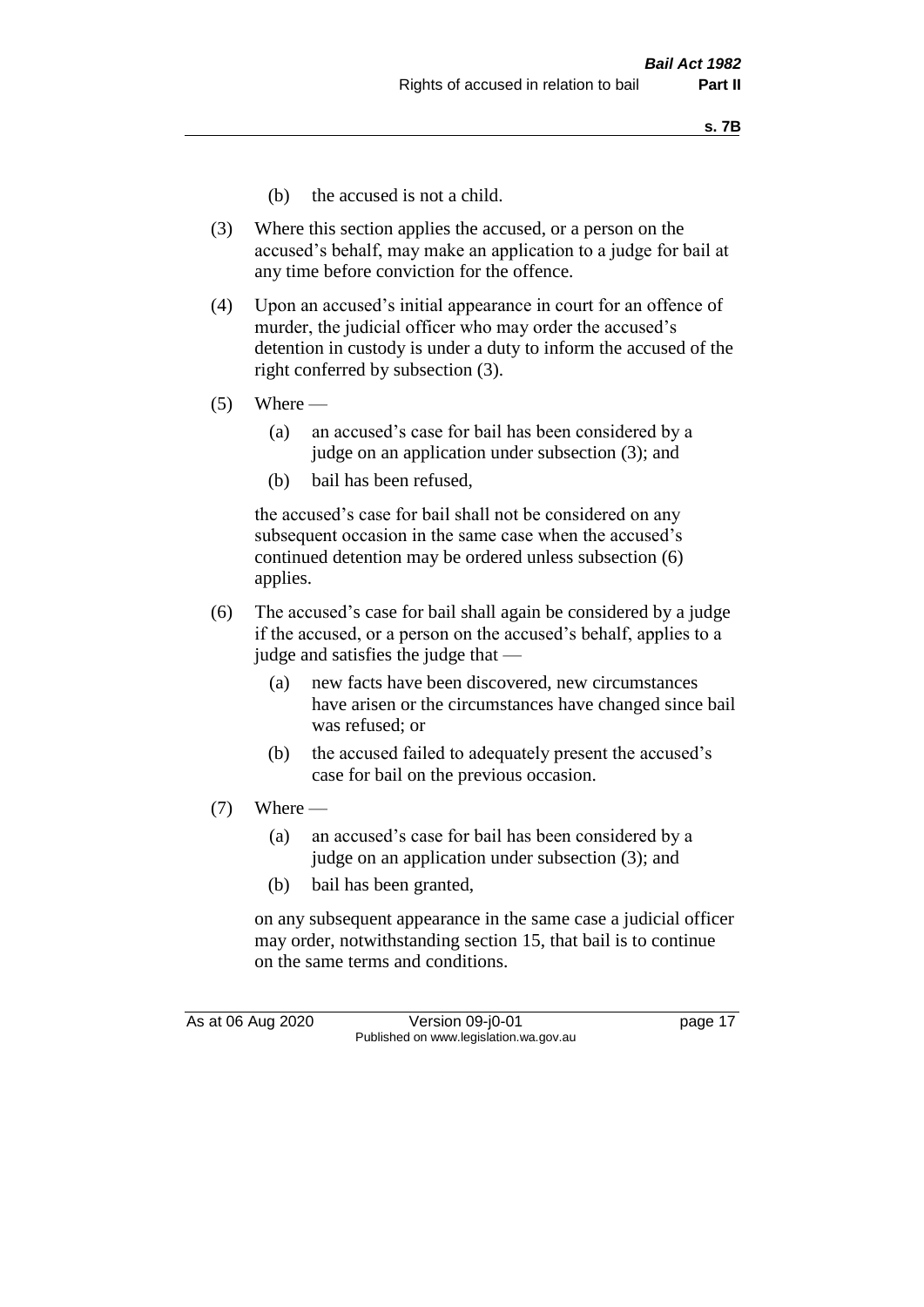#### **s. 7C**

(8) The accused is to be taken before a judge for the purposes of an application under this section only if the judge so orders.

*[Section 7B inserted: No. 6 of 2008 s. 9(1); amended: No. 29 of 2008 s. 24(2) and (3).]*

### **7C. Child accused of murder**

- (1) This section applies where a child accused is in custody for an offence of murder so that under section 15 only a judge of the Children's Court has power to grant bail.
- (2) Where this section applies, the judicial officer referred to in section 7(1) other than a judge of the Children's Court, shall, whether or not an application for bail is made by the accused or on the accused's behalf, cause the accused to be taken as soon as is practicable before a judge of the Children's Court for the purpose of having the accused's case for bail considered by the judge.
- (3) Notwithstanding subsection (2), where
	- (a) the duty described in that subsection has been discharged once in relation to a child accused's case for bail; and
	- (b) bail has on that occasion been refused by a judge of the Children's Court,

the accused's case for bail need not be considered on any subsequent occasion in the same case when the accused's continued detention may be ordered unless subsection (4) applies.

- (4) On a subsequent occasion the accused may apply to the judicial officer who may order the accused's continued detention for a reconsideration of the accused's case for bail on the ground that —
	- (a) new facts have been discovered, new circumstances have arisen or the circumstances have changed since bail was refused on the occasion mentioned in subsection (3); or

page 18 Version 09-j0-01 As at 06 Aug 2020 Published on www.legislation.wa.gov.au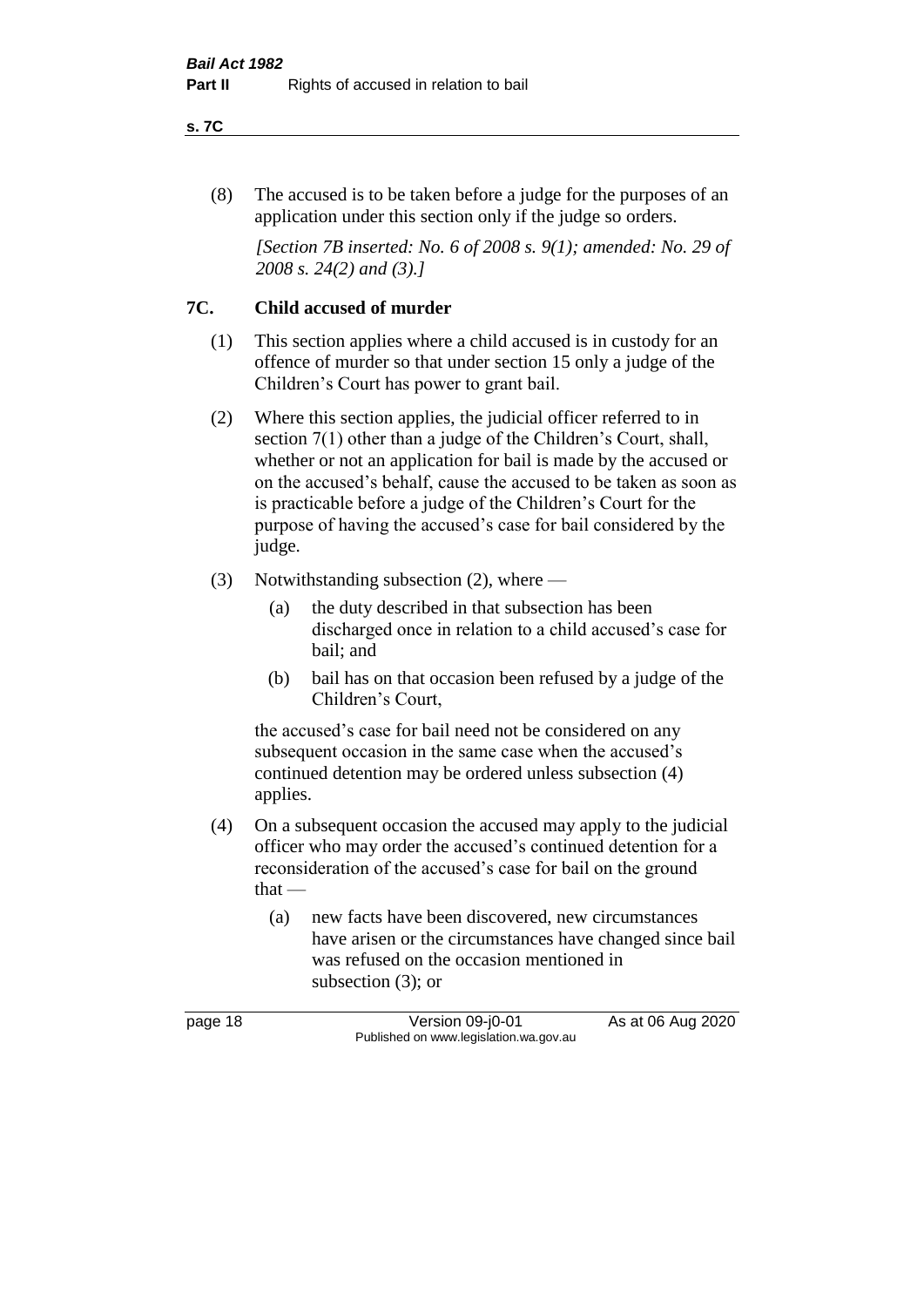- (b) the accused failed to adequately present the accused's case for bail on that occasion.
- (5) If the judicial officer is satisfied as to one or more of those grounds the judicial officer shall cause the accused to be taken as soon as is practicable before a judge of the Children's Court for the purpose of having the accused's case for bail considered by the judge.

*[Section 7C inserted: No. 6 of 2008 s. 9(1); amended: No. 29 of 2008 s. 24(4).]*

#### **7D. Bail after initial decision by court, court's duty as to**

- (1) Notwithstanding section 7(1), after
	- (a) the duty described in that subsection has been discharged once in relation to an accused's case for bail; or
	- (b) a judge of the Children's Court has considered the case under section 15,

it is sufficient on any subsequent consideration of bail in the same case for a judicial officer, including a judge of the Children's Court acting under section 15, to make inquiry of the accused in terms of subsection (2).

- (2) The inquiry to be so made is  $-$ 
	- (a) whether any new fact has been discovered or new circumstance has arisen, or whether the circumstances have changed, since bail was previously granted or refused; and
	- (b) whether the accused considers that the accused failed to adequately present the accused's case for bail on a previous occasion.

As at 06 Aug 2020 Version 09-j0-01 page 19 Published on www.legislation.wa.gov.au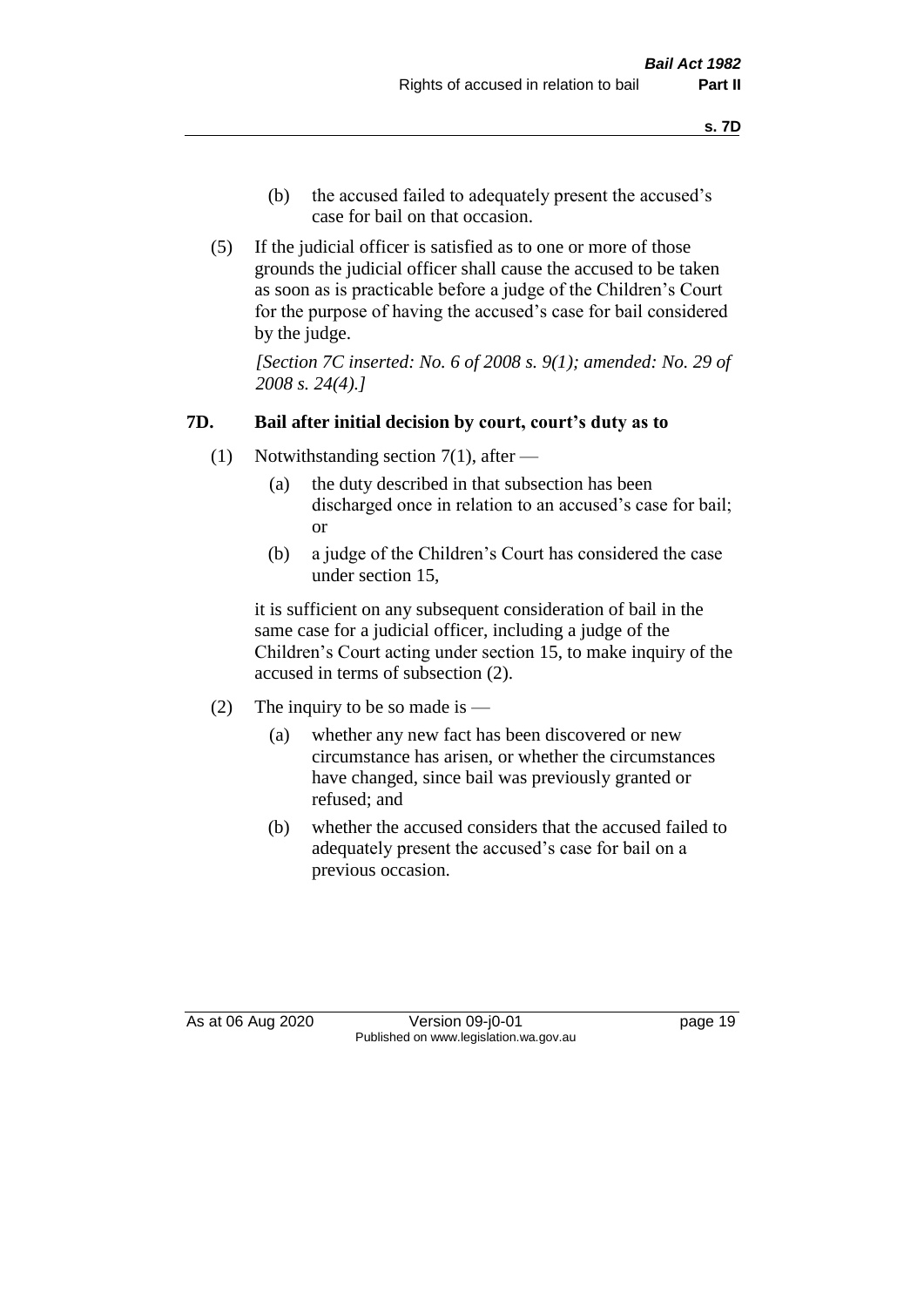**s. 7E**

(3) Unless the judicial officer is satisfied that there is any reason of the kind mentioned in subsection (2) for not doing so, the judicial officer may adopt the decision previously made in the case, but with power to make such variations of the terms and conditions of bail as the judicial officer thinks fit.

*[Section 7D inserted: No. 6 of 2008 s. 9(1).]*

## **7E. Bail refused for trial, court's duty during trial**

- $(1)$  Where
	- (a) an accused has been refused bail for the accused's appearance for trial for an offence; and
	- (b) the trial extends beyond one day,

a judicial officer referred to in section 7(1) need not comply with that subsection unless the accused, or a person on the accused's behalf, applies for bail.

(2) In subsection  $(1)$  —

*trial* means that part of proceedings for an offence when evidence is being received by the court in respect of the offence and also extends to any time when —

- (a) legal argument is being heard; or
- (b) a judicial officer or a jury is deliberating.

*[Section 7E inserted: No. 6 of 2008 s. 9(1).]*

## **7F. Appeal from court of summary jurisdiction, bail in case of**

- (1) If a person is in custody and an appeal has been commenced under the *Criminal Appeals Act 2004* Part 2 in connection with the decision by virtue of which the person is in custody, the person may apply for bail —
	- (a) if the appeal is to be heard and determined by the Court of Appeal or if an application has been made to the Court of Appeal for leave to appeal to the Court of Appeal — to a judge of appeal; or

page 20 Version 09-j0-01 As at 06 Aug 2020 Published on www.legislation.wa.gov.au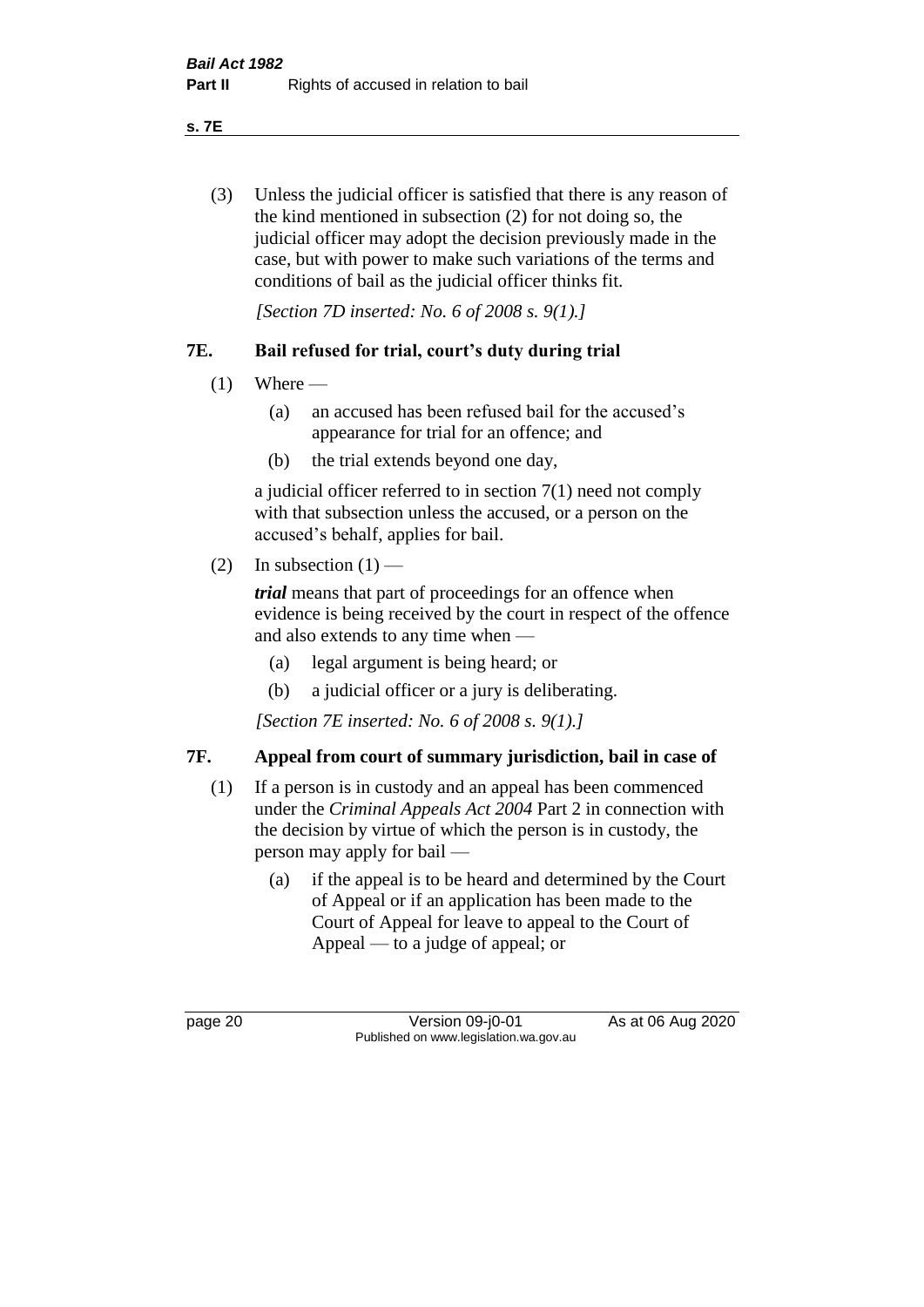- (b) in any other case to a judge of the Supreme Court.
- (2) Bail shall not be granted to an applicant for bail under subsection (1) unless —
	- (a) the applicant has given notice of the application for bail  $\mathrm{to}$  —
		- (i) the Director of Public Prosecutions; or
		- (ii) the State Solicitor,

as the case may require; and

(b) that official has been given an opportunity to be heard on the application.

*[Section 7F inserted: No. 6 of 2008 s. 9(1).]*

#### **8. Accused to be given information, approved forms etc.**

- (1) Subject to subsection (4), a judicial officer or authorised officer who is called upon to consider an accused's case for bail, on the first occasion when it arises in relation to an offence or group of offences for which an accused is required to appear, shall ensure that the accused is, or has been, given —
	- (a) such information in writing as to the effect of this Act as is prescribed for the purposes of this paragraph; and
	- (b) an approved form for completion, designed to disclose to the judicial officer or authorised officer all information relevant to the decision; and
	- (c) where the accused is unable or insufficiently able, to read, speak or write English, such assistance as he may reasonably require in order to have communicated to him the information mentioned in paragraph (a) and complete the form referred to in paragraph (b).

As at 06 Aug 2020 Version 09-j0-01 page 21 Published on www.legislation.wa.gov.au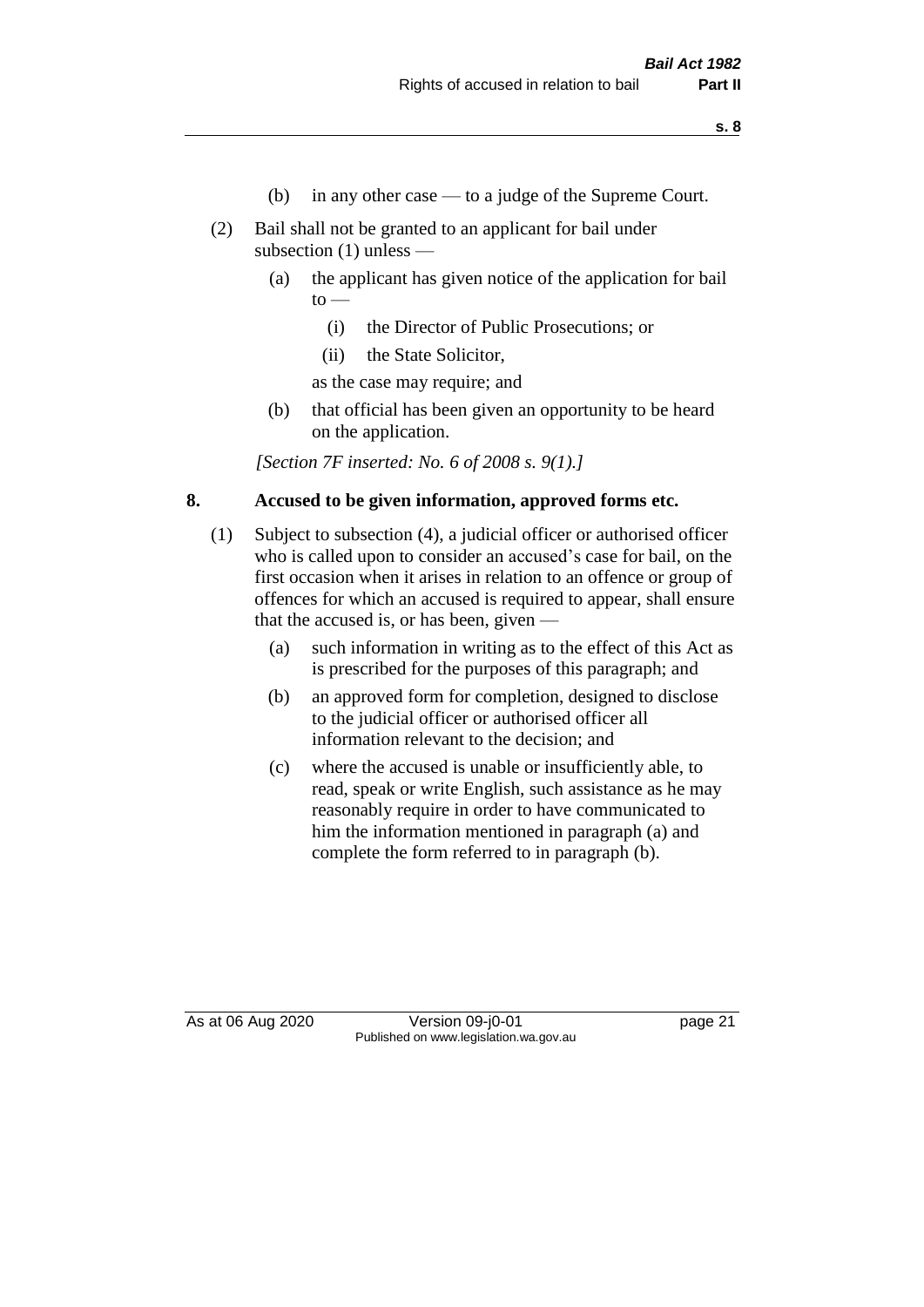- (2) After an accused case for bail has been considered once, a judicial officer or authorised officer on any subsequent consideration of bail in the same case shall —
	- (a) comply with subsection  $(1)(a)$ ; and
	- (b) either comply with subsection  $(1)(b)$  or obtain the form previously completed for the purposes of that paragraph, if any, and ensure that —
		- (i) the form is revised in order to show any changes which he is informed have occurred since it was completed; and
		- (ii) any assistance, of the kind referred to in subsection  $(1)(c)$  is given to the accused for the purpose of completing or revising the form, as the case may be.
- (3) Nothing in this section shall be read as limiting section 23.
- (3a) Notwithstanding subsection  $(1)(a)$  or  $(2)(a)$  a judicial officer or authorised officer need not comply with that paragraph if it appears to him that the accused's case for bail is such that bail is likely to be granted to him in accordance with this Act; but if it subsequently appears to him that bail will not be granted or that the accused is dissatisfied with any condition imposed on the grant of bail he shall then comply with that paragraph.
- (4) Notwithstanding subsection (1)(b) or (2)(b), a judicial officer or an authorised officer may dispense with completion or revision of the form referred to in those paragraphs if it appears to him  $that -$ 
	- (a) the accused's case for bail is such that bail is likely to be granted to him in accordance with this Act; and
	- (b) the information in the possession of the judicial officer or authorised officer is sufficient for his consideration of the case.
- (5) Where a person has applied for bail for an appeal as mentioned in section 7F(1), this section applies as if the consideration of

page 22 Version 09-j0-01 As at 06 Aug 2020 Published on www.legislation.wa.gov.au

**s. 8**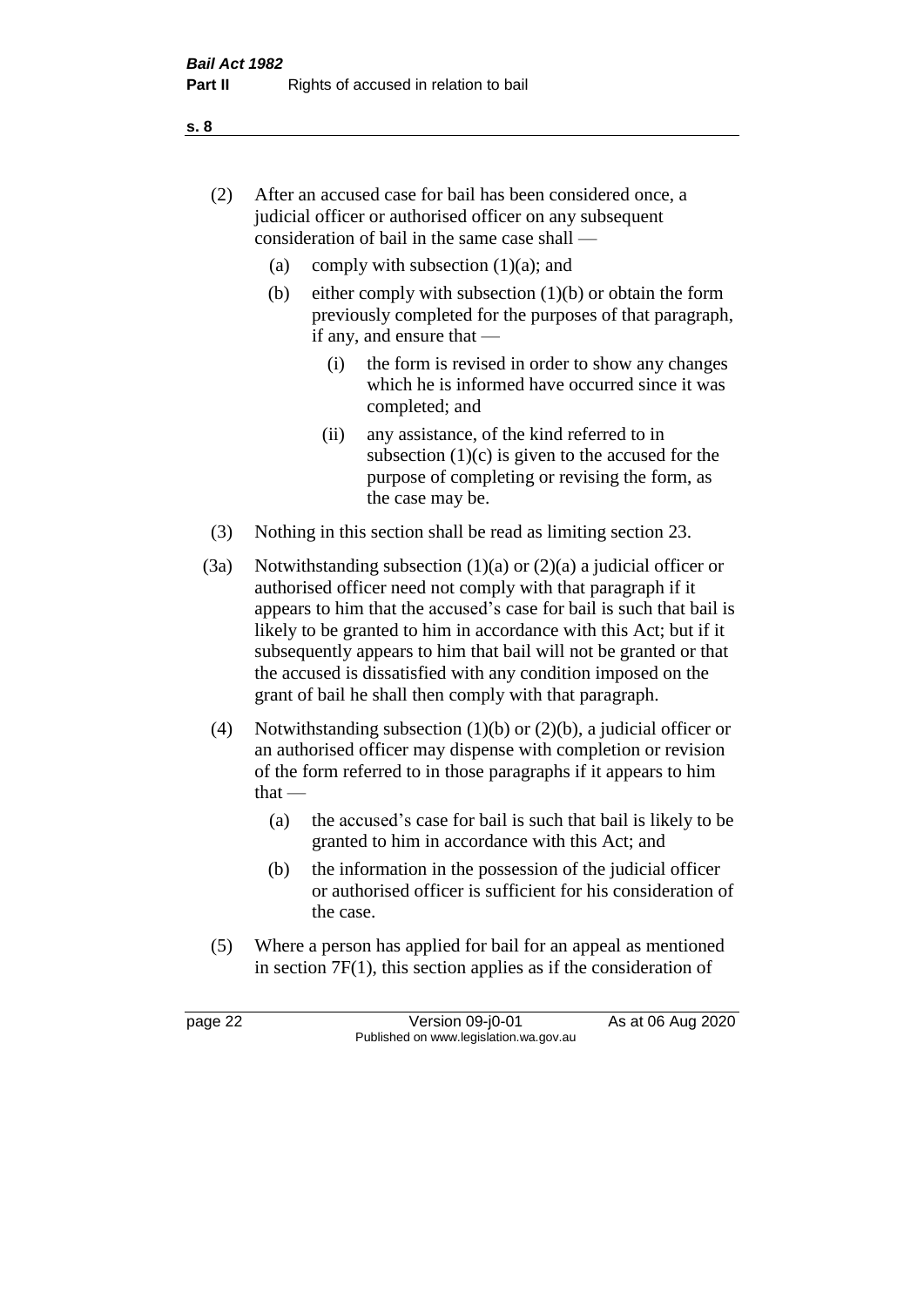**s. 9**

bail for the appeal were a first consideration of bail for an offence.

*[Section 8 amended: No. 74 of 1984 s. 6; No. 15 of 1988 s. 6; No. 33 of 1989 s. 18; No. 84 of 2004 s. 82; No. 6 of 2008 s. 9(2) and 43(1).]* 

## **9. Bail decision may be deferred until more information obtained**

- (1) Subject to section 26(2) of the *Young Offenders Act 1994*, a judicial officer or authorised officer who is called upon to consider a case for bail may defer consideration of the case for a period not exceeding 30 days if he thinks it is necessary —
	- (a) to obtain more information for the purpose of making a decision in accordance with this Act; or
	- (b) to take any step authorised by section  $24(1)$  or  $24A(1)$ or (2); or
	- (c) without limiting paragraph (a) or (b), in the case of an accused charged with an offence where the accused and an alleged victim of the offence are, or are reasonably believed by the judicial officer or authorised officer to be, in a family relationship — to consider what, if any, conditions should be imposed to enhance the protection of the alleged victim.
- (2) Nothing in this section shall be taken to limit the right of an accused to be brought before a court as soon as is practicable if he is not released on bail.

*[Section 9 amended: No. 57 of 1997 s. 21(2); No. 84 of 2004 s. 82; No. 6 of 2008 s. 10(1); No. 30 of 2020 s. 42.]*

## **10. Sections 5, 6 and 7 do not apply if accused imprisoned for other cause**

Notwithstanding sections 5, 6 and 7, the rights conferred on an accused and the duties imposed on police officers, authorised

As at 06 Aug 2020 Version 09-j0-01 page 23 Published on www.legislation.wa.gov.au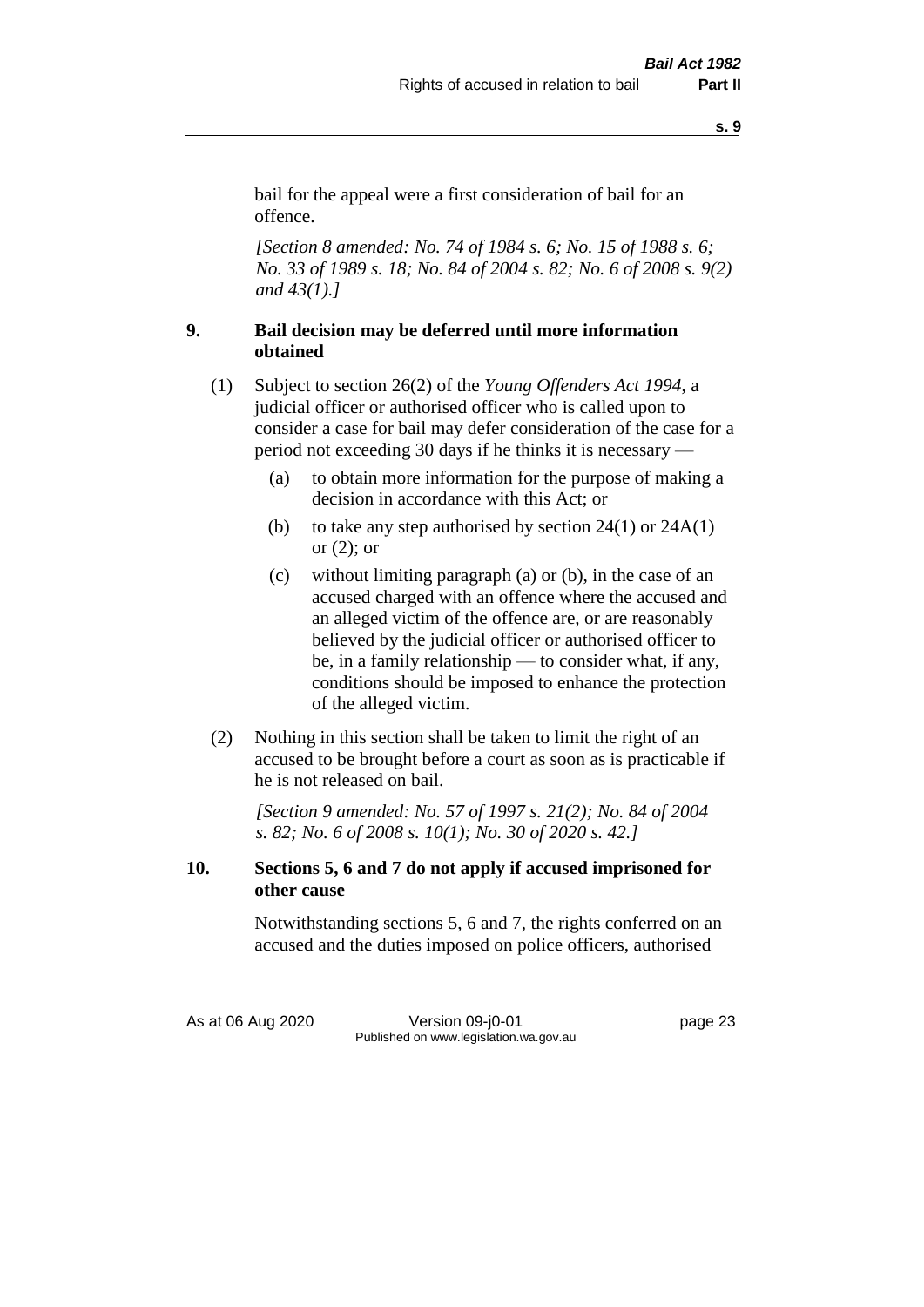#### **s. 11**

officers and judicial officers by those sections in respect of an appearance in court for an offence do not arise where —

- (a) the accused is in custody for some other offence or reason (including the non-payment of a sum of money); and
- (b) the police officer, authorised officer or judicial officer is satisfied that the accused is likely to remain in custody for that other offence or reason until or beyond the time for the appearance for the first-mentioned offence.

*[Section 10 amended: No. 84 of 2004 s. 82.]*

#### **11. Accused's rights following grant of bail**

- $(1)$  When
	- (a) bail has been granted to an accused for an appearance in court; and
	- (b) all conditions which are to be complied with before the release of the accused have been complied with; and
	- (c) he has entered into a bail undertaking for that appearance or his bail undertaking is deemed to be amended under section 31(3),

the accused has a right to be at liberty until he is required to appear, or to next appear, before a court, but subject to —

- (d) any requirement that he be in custody for some other reason; and
- (e) the exercise of the powers in sections 14(3), 17A, 46, 50F, 54 and 55; and
- (f) the limitation mentioned in section 12.
- (2) Where the accused is in custody in a lock-up, court custody centre or prison, the right conferred by subsection (1) is also subject to the person in charge of the lock-up, court custody centre or prison either —
	- (a) signing a certificate under subsection (3); or

page 24 Version 09-j0-01 As at 06 Aug 2020 Published on www.legislation.wa.gov.au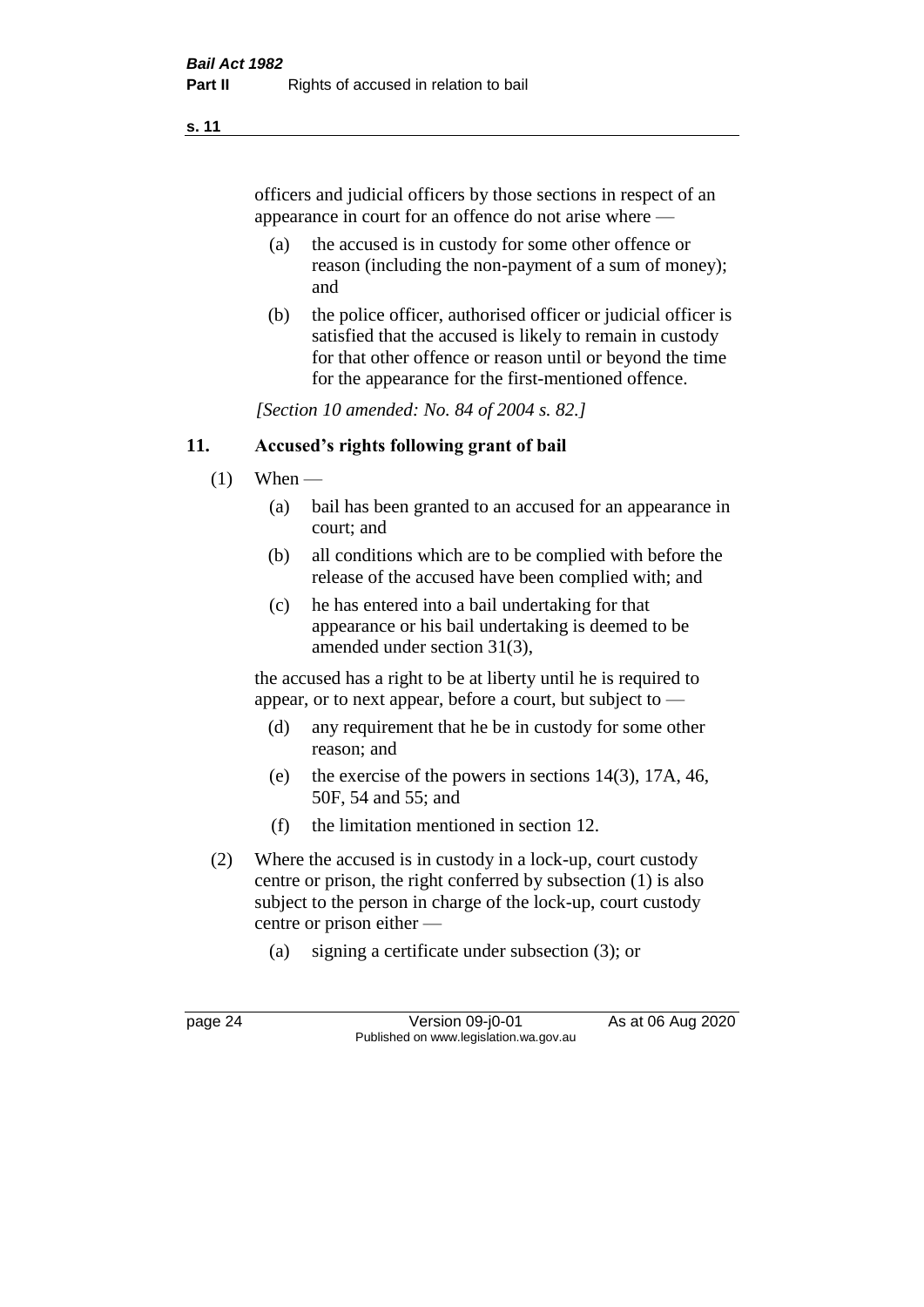- (b) receiving notice that a certificate has been signed by another person under that subsection.
- (3) After an accused becomes entitled to be at liberty as provided in subsection (1), a person referred to in section 29 may sign a certificate to that effect in the prescribed form.
- (4) The person in charge of a lock-up, court custody centre or prison in which the accused is in custody shall release the accused from custody as soon as is practicable after —
	- (a) the person in charge signs the certificate; or
	- (b) if the certificate is signed by a person other than the person in charge, the person in charge receives notice as described in subsection (2)(b).

*[Section 11 amended: No. 74 of 1984 s. 7; No. 15 of 1988 s. 7; No. 49 of 1988 s. 81; No. 45 of 1993 s. 7; No. 47 of 1999 s. 8; No. 59 of 2004 s. 141; No. 84 of 2004 s. 82; No. 6 of 2008 s. 11(1) and (2).]* 

#### **12. Rights in s. 7A(2) and 11, limitations on**

The right of an accused to have his case for bail considered as soon as is practicable, his right to be at liberty as mentioned in sections 7A(2) and 11(1), and the corresponding duties created by this Part, are limited so far as is reasonably necessary for the exercise or performance by a person of any statutory power or function vested in him which requires or permits the continued custody of the accused, including the exercise of the powers set out in Part 12 of the *Criminal Investigation Act 2006* and Parts 6 and 7 of the *Criminal Investigation (Identifying People) Act 2002*.

*[Section 12 amended: No. 6 of 2002 Sch. 2 cl. 1; No. 84 of 2004 s. 82; No. 59 of 2006 s. 6; No. 6 of 2008 s. 12.]*

As at 06 Aug 2020 Version 09-j0-01 page 25 Published on www.legislation.wa.gov.au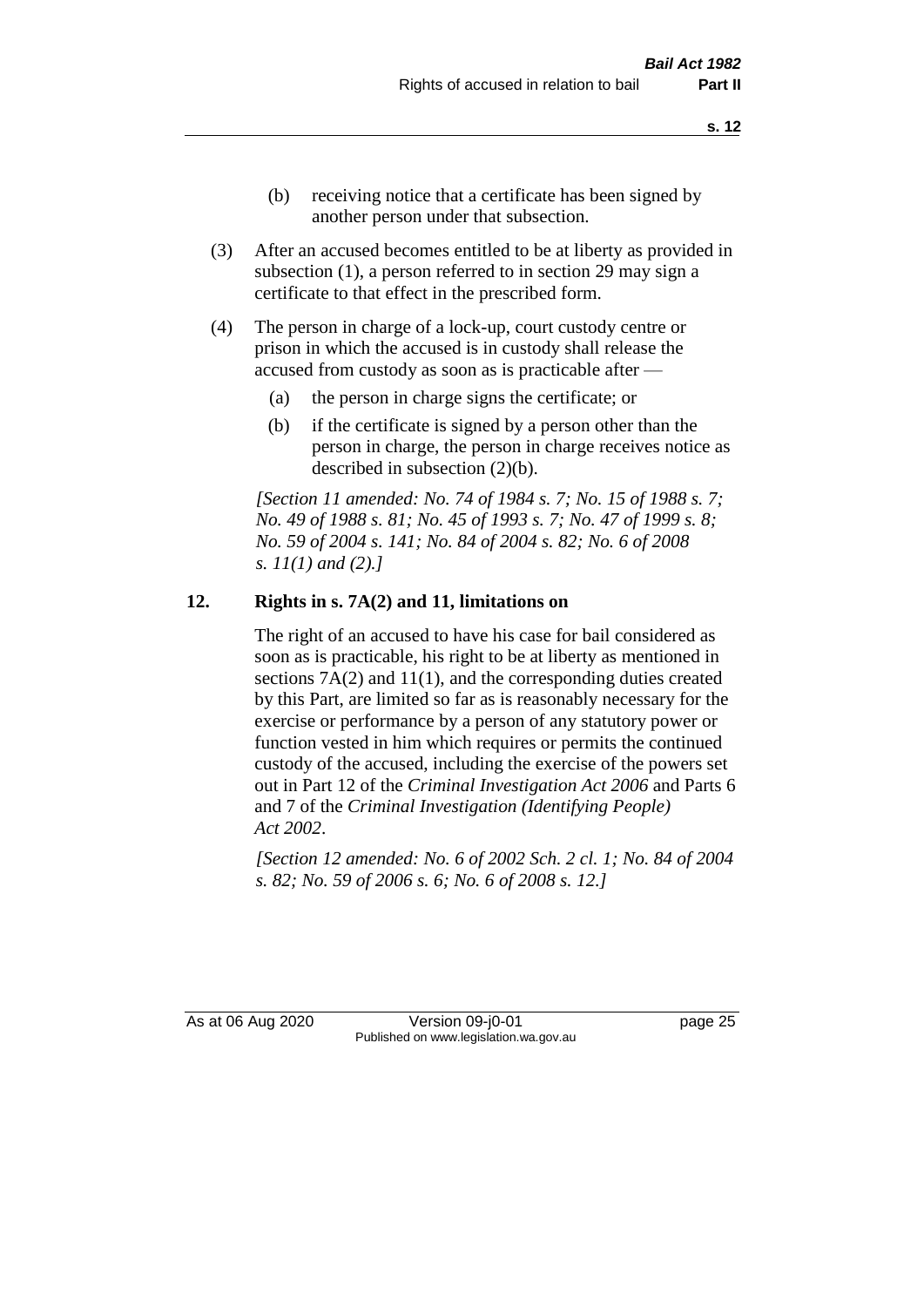**s. 13**

# **Part III — Jurisdiction relating to bail**

*[Heading inserted: No. 6 of 2008 s. 13.]*

### **13. Jurisdiction to grant bail, who has and exercise of (Sch. 1)**

- (1) Jurisdiction to grant bail for any appearance described in the first column of Part A of Schedule 1 is vested in the judicial officer or authorised officer specified in the second column of that Part opposite thereto and shall be exercised subject to and in accordance with this Part and the further provisions in Parts B, C and D of Schedule 1.
- (2) A home detention condition shall not be imposed as a condition of bail except by a judicial officer.

*[Section 13 amended: No. 61 of 1990 s. 5; No. 45 of 1993 s. 12.]* 

#### **13A. Jurisdiction in s. 7A to dispense with bail, who has and exercise of**

- (1) Jurisdiction to dispense with the requirement for bail under section 7A for any appearance described in the first column of Schedule 1 Part A clause 2 or 3 is vested, subject to Schedule 1 Part B, in the judicial officer specified in the second column of that clause opposite that description, but Schedule 1 Part A clause 7 does not apply for the purposes of this subsection.
- (2) The jurisdiction referred to in subsection (1) is exercisable  $only$ —
	- (a) in respect of an appearance in court before conviction for an offence; and
	- (b) if it appears to the judicial officer that bail would be granted in accordance with Schedule 1 Part C clause 1 or 2 but that in the circumstances the completion of bail papers is an unnecessary imposition.
- (3) Where a judicial officer dispenses with the requirement for bail for an appearance by an accused the registrar of the court shall,

page 26 Version 09-j0-01 As at 06 Aug 2020 Published on www.legislation.wa.gov.au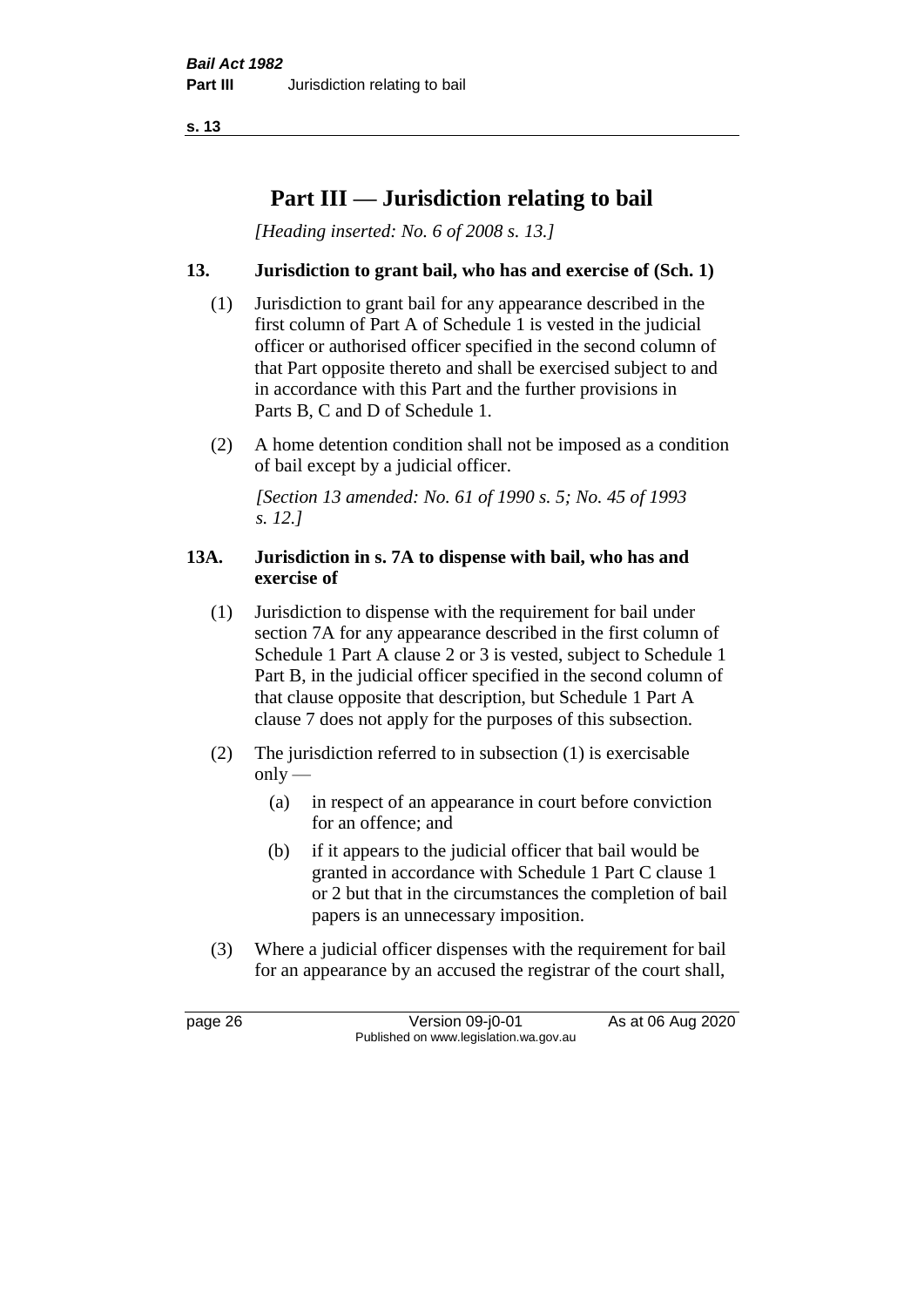in accordance with section 13B, give written notice to the accused of the time and place for the appearance.

*[Section 13A inserted: No. 6 of 2008 s. 14.]*

## **13B. Notices under s. 13A(3), service and proof of**

- (1) A written notice to an accused under section  $13A(3)$  shall be
	- (a) given to the accused personally; or
	- (b) sent to the accused by post to the accused's address appearing in the records of the court; or
	- (c) in urgent cases or with the accused's consent, provided to the accused by electronic means in accordance with the regulations.
- (2) A person who gives, sends or provides a notice in accordance with subsection (1) shall endorse on a file copy of the notice a certificate showing —
	- (a) that the person has done so; and
	- (b) the time of doing so.
- (3) If a notice is sent by post under subsection  $(1)(b)$ , the notice is to be presumed, unless the contrary is shown, to have been received at the time when, in the ordinary course of events, it would have been delivered.
- (4) In any proceedings
	- (a) a document purporting to be a copy of a notice referred to in subsection (1) is evidence of the terms of the notice; and
	- (b) an endorsement on a copy of a notice referred to in subsection (2) purporting to be a certificate referred to in that subsection is evidence of the matters appearing in the certificate without proof of the signature of the person who made the endorsement.

*[Section 13B inserted: No. 6 of 2008 s. 14; amended: No. 20 of 2013 s. 25.]*

As at 06 Aug 2020 Version 09-j0-01 page 27 Published on www.legislation.wa.gov.au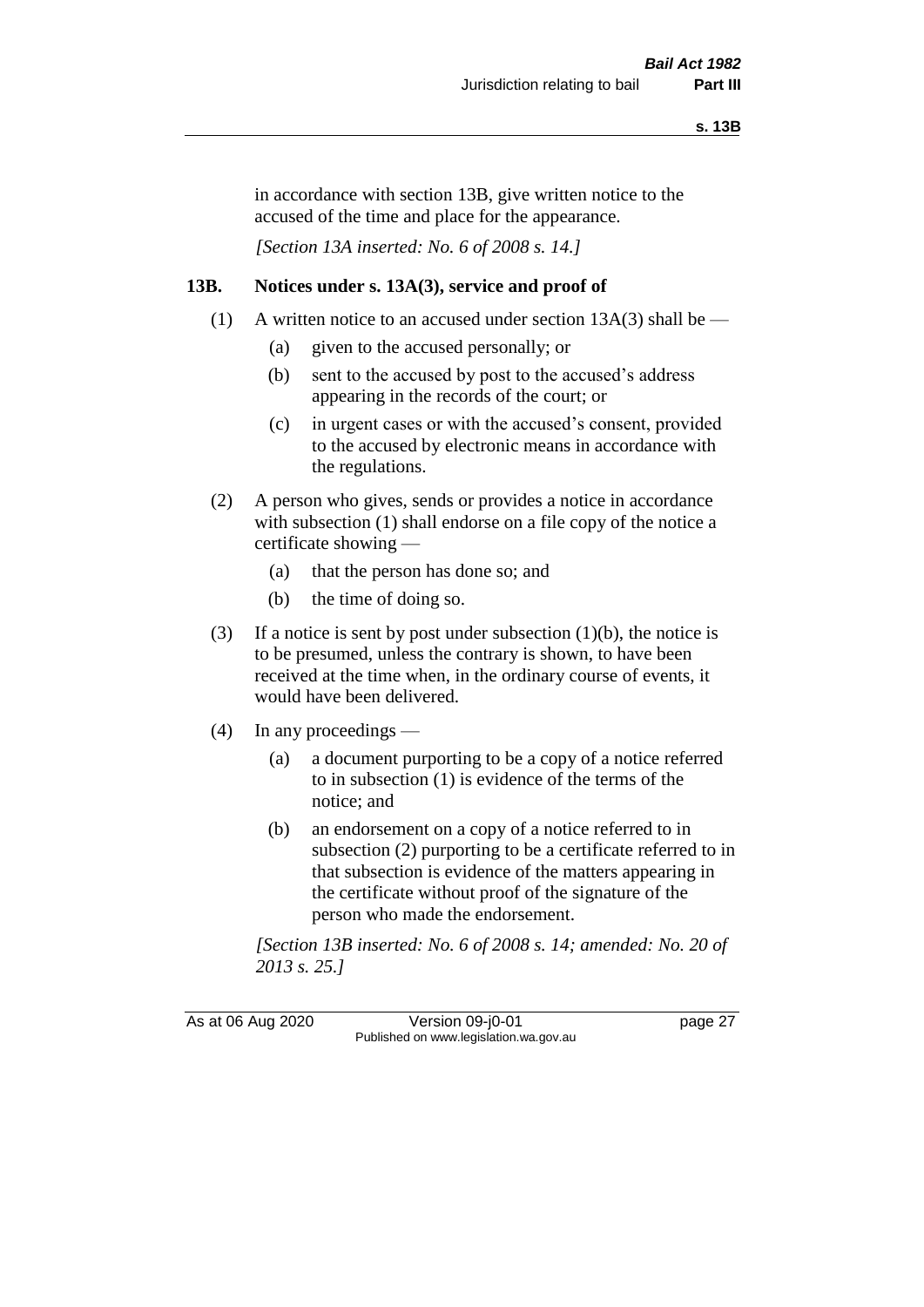# **14. Judges, jurisdiction of**

- (1) A judge may, in accordance with this Act
	- (a) exercise a power to grant bail which is conferred upon any other judicial officer or any authorised officer by this Act; and
	- (b) revoke or vary any bail previously granted by any other such officer; and
	- (c) under section 7A dispense with the requirement for bail or revoke an existing dispensation.
- (2) Subject to subsection (2a), the jurisdiction of a judge under subsection (1) in respect of an appearance by an accused may be invoked by application made by either the prosecutor or the accused, and whether or not any other judicial officer has —
	- (a) previously granted, refused or dispensed with bail; or
	- (b) exercised any power conferred on him by section 55,

in respect of that appearance.

- (2a) After the jurisdiction under subsection (1) has been invoked once by an accused in relation to an offence or group of offences for which he is required to appear, it may not be further invoked by that accused in relation to that offence or group of offences unless the accused satisfies a judge that —
	- (a) new facts have been discovered, new circumstances have arisen or the circumstances have changed since the occasion when the jurisdiction was invoked; or
	- (b) he failed to adequately present his case for bail on that occasion.
- (3) Where under subsection (1) a judge
	- (a) revokes the bail of an accused who is at liberty, he may order that the accused be returned to custody to await the appearance for which the bail was granted;

page 28 Version 09-j0-01 As at 06 Aug 2020 Published on www.legislation.wa.gov.au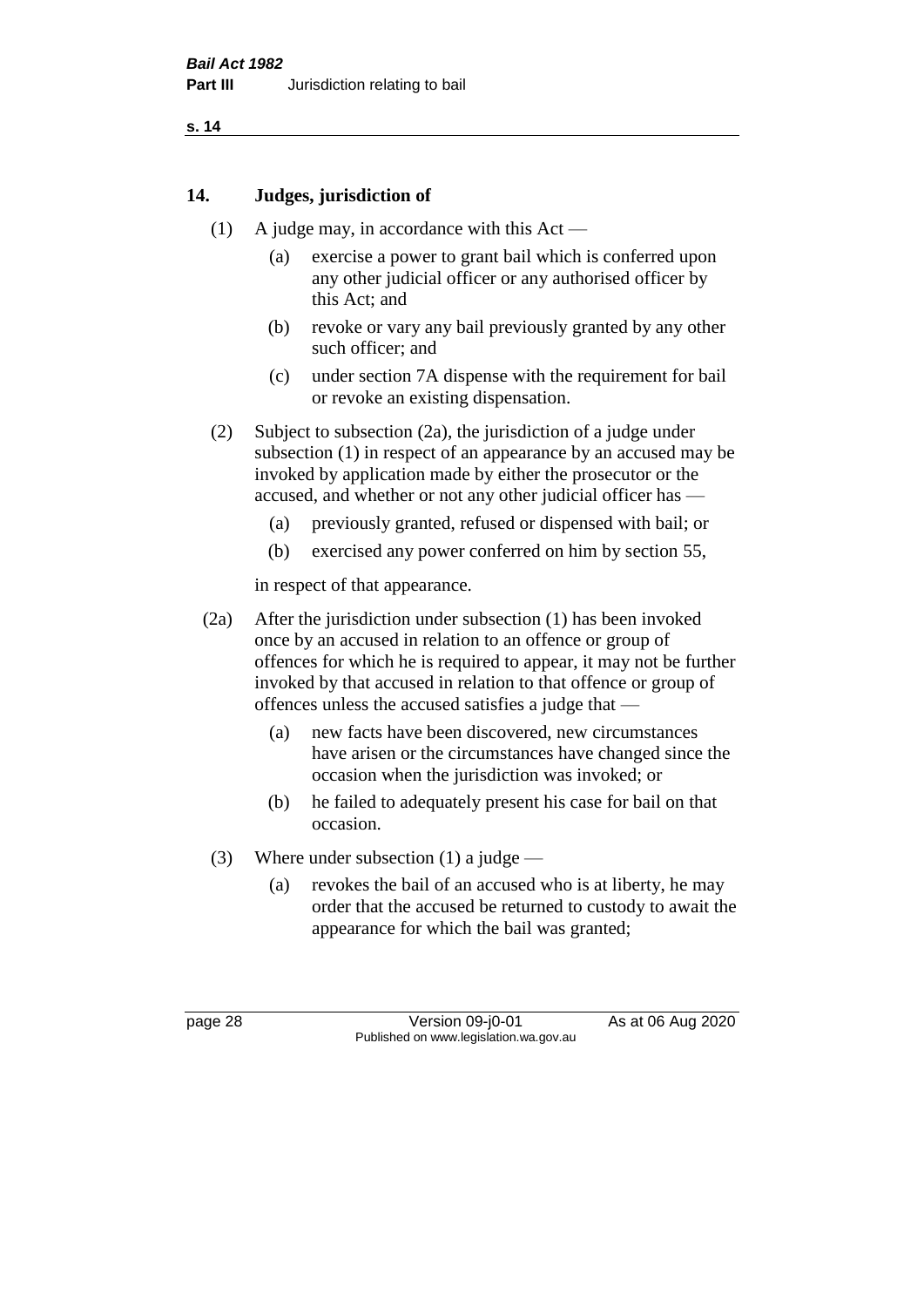and the judge may issue any warrant which may be necessary to carry such an order into effect.

- (4) In this section
	- (a) references to a judge are references
		- (i) in the case of a child charged with an offence before the Children's Court, to a judge of that Court; and
		- (ii) in the case of an accused committed for trial or sentence to the District Court, to a judge of that Court; and
		- (iii) in any other case, to a judge of the Supreme Court;
		- and
	- (b) references to any other judicial officer
		- (i) in relation to the exercise of powers under this section by a judge, are references to any judicial officer whose jurisdiction is inferior to that of the judge; but
		- (ii) in relation to the exercise of powers under this section by a judge of the Supreme Court, do not include a judge of the Children's Court or a judge of the District Court.

*[Section 14 amended: No. 74 of 1984 s. 8; No. 49 of 1988 s. 82; No. 84 of 2004 s. 82; No. 6 of 2008 s. 15(1)-(4).]* 

# **15. Accused charged with murder, jurisdiction as to bail for**

- (1) Where an accused is in custody for murder, the power to grant bail shall be exercised only by a judge of the Supreme Court, or in the case of an accused who is a child by a judge of the Children's Court, except —
	- (a) where section  $31(2)(d)$  applies; or

As at 06 Aug 2020 Version 09-j0-01 page 29 Published on www.legislation.wa.gov.au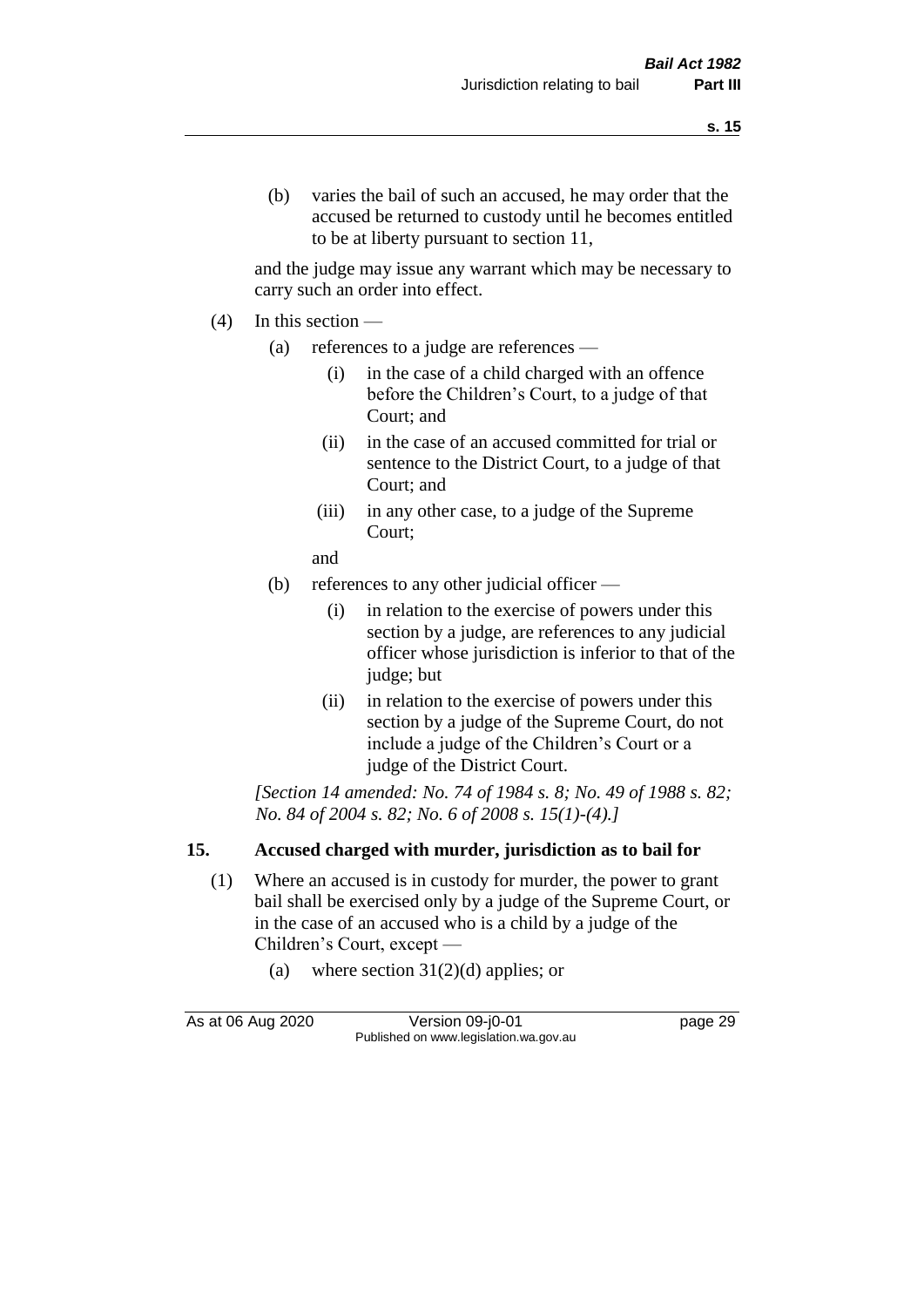**s. 15A**

- (b) to the extent that the Court of Appeal exercises its powers under Part A of Schedule 1.
- *[(2) deleted]*

*[Section 15 amended: No. 52 of 1984 s. 35; No. 74 of 1984 s. 9; No. 49 of 1988 s. 83; No. 70 of 1988 s. 45; No. 45 of 1993 s. 12; No. 45 of 2004 s. 28(4); No. 84 of 2004 s. 82; No. 29 of 2008 s. 24(5).]* 

## **15A. Appeal against judge's decision on bail, commencement and conduct**

 $(1)$  In this section —

*bail decision* means a decision —

- (a) to grant or refuse bail; or
- (b) to vary or revoke bail; or
- (c) to dispense with the requirement for bail; or
- (d) to impose any condition on a grant of bail,

and includes a decision under section 55 or 59A(4).

- (2) The prosecutor or the accused may appeal to the Court of Appeal against a bail decision of —
	- (a) a judge of the Children's Court; or
	- (b) a judge of the District Court; or
	- (c) a judge of the Supreme Court.
- (3) The leave of the Court of Appeal is required for each ground of appeal in an appeal under this section.
- (4) The *Criminal Appeals Act 2004* section 27(2), (3) and (4) apply, with necessary modifications, as if an appeal under this section were an appeal under Part 3 of that Act.
- (5) An appeal under this section shall be commenced and conducted in accordance with this section, section 15B and rules of court made by the Supreme Court.

page 30 Version 09-j0-01 As at 06 Aug 2020 Published on www.legislation.wa.gov.au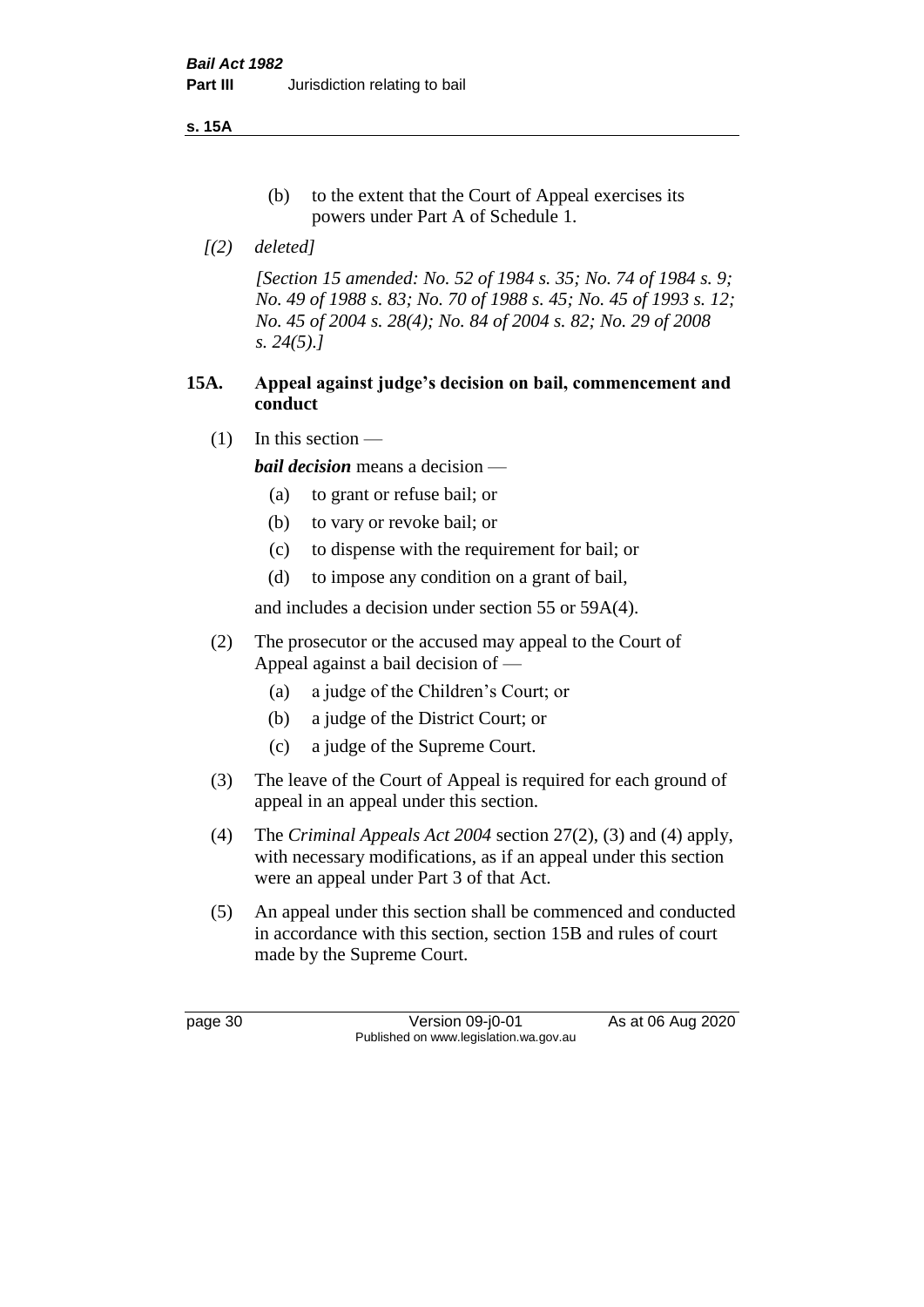- (6) An appeal under this section shall be commenced by lodging with the Court of Appeal an application for leave to appeal that sets out the grounds of the appeal.
- (7) An appeal under this section cannot be commenced later than 21 days after the date of the bail decision unless the Court of Appeal orders otherwise.
- (8) An accused who is a party to an appeal under this section and who is in custody is entitled to be present at the hearing of the appeal if the accused so requests, and any official responsible for that custody who is informed of such a request shall do what is necessary to give effect to it.
- (9) For the purposes of giving effect to a request referred to in subsection (8), arrangements may be made for the accused to appear before the Court of Appeal by means of a video link or an audio link in accordance with section 66B, unless the Court of Appeal has ordered that the accused appear before it in person.

*[Section 15A inserted: No. 6 of 2008 s. 16(1).]*

### **15B. Appeal under s. 15A, determination**

- (1) The Court of Appeal has jurisdiction to hear and determine an appeal under section 15A.
- (2) The Court of Appeal shall determine an appeal on the material and evidence that was before the judge whose decision is the subject of the appeal.
- (3) Any decision of the Court of Appeal in relation to bail shall be made in accordance with the relevant provisions of sections 13A and 17 and Schedule 1.
- (4) Where in determining an appeal the Court of Appeal revokes the bail of an accused who is at liberty, it may order that the accused be returned to custody to await the appearance for which the bail was granted.

As at 06 Aug 2020 Version 09-j0-01 page 31 Published on www.legislation.wa.gov.au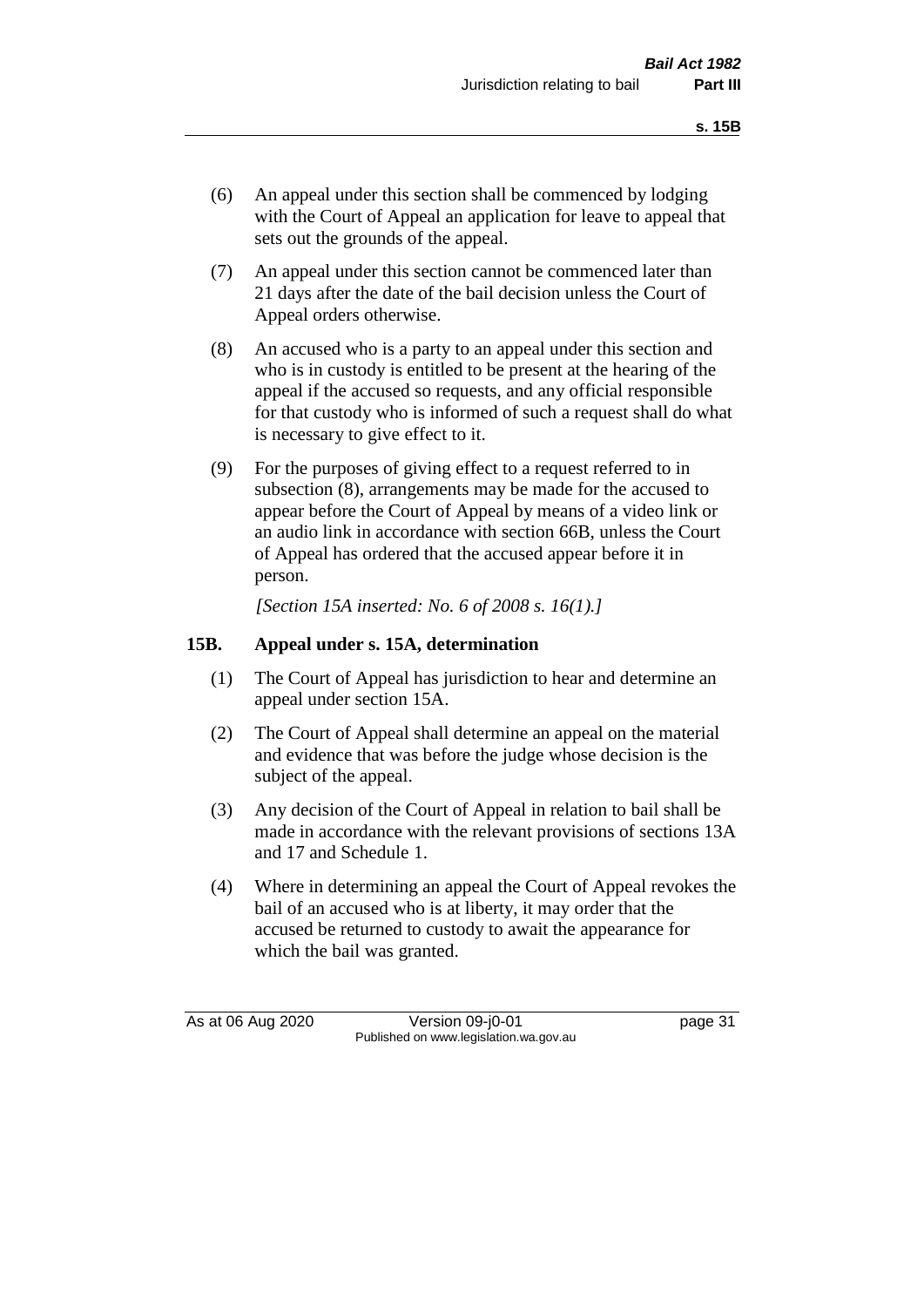- (5) Where in determining an appeal the Court of Appeal varies the bail of an accused who is at liberty, it may order that the accused be returned to custody until the accused becomes entitled to be again at liberty pursuant to section 11.
- (6) A judge of appeal may issue any warrant that may be necessary to carry into effect an order under subsection (4) or (5).

*[Section 15B inserted: No. 6 of 2008 s. 16(1).]*

# **16. Person arrested on warrant, bail of**

- (1) Subject to sections 14, 15 and 16B where the arrest of an accused for an offence is made pursuant to a warrant he shall not be granted bail before he is brought before a court or judicial officer as commanded by the warrant, except by a justice acting in terms of section 6(9).
- (2) Notwithstanding subsection (1) or any other provision of this Act, an accused who has been arrested pursuant to a warrant —
	- (a) issued under section 59B; or
	- (b) issued under the *Criminal Procedure Act 2004* for an offence against section 51(1) or (2),

shall not have a right to have his case for bail considered, and shall not be granted bail, before he is brought before the court as commanded by the warrant.

*[Section 16 amended: No. 59 of 2004 s. 141; No. 84 of 2004 s. 11 and 82; No. 59 of 2006 s. 4(3); No. 6 of 2008 s. 36(2); No. 15 of 2019 s. 7.]*

# **16A. Person arrested in urban area, restrictions on who can grant bail for in some cases**

- (1) Where this section applies to a person who has been arrested for an offence jurisdiction does not arise under section 13 until the person is brought before —
	- (a) a court constituted by or so as to include a magistrate; or

page 32 Version 09-j0-01 As at 06 Aug 2020 Published on www.legislation.wa.gov.au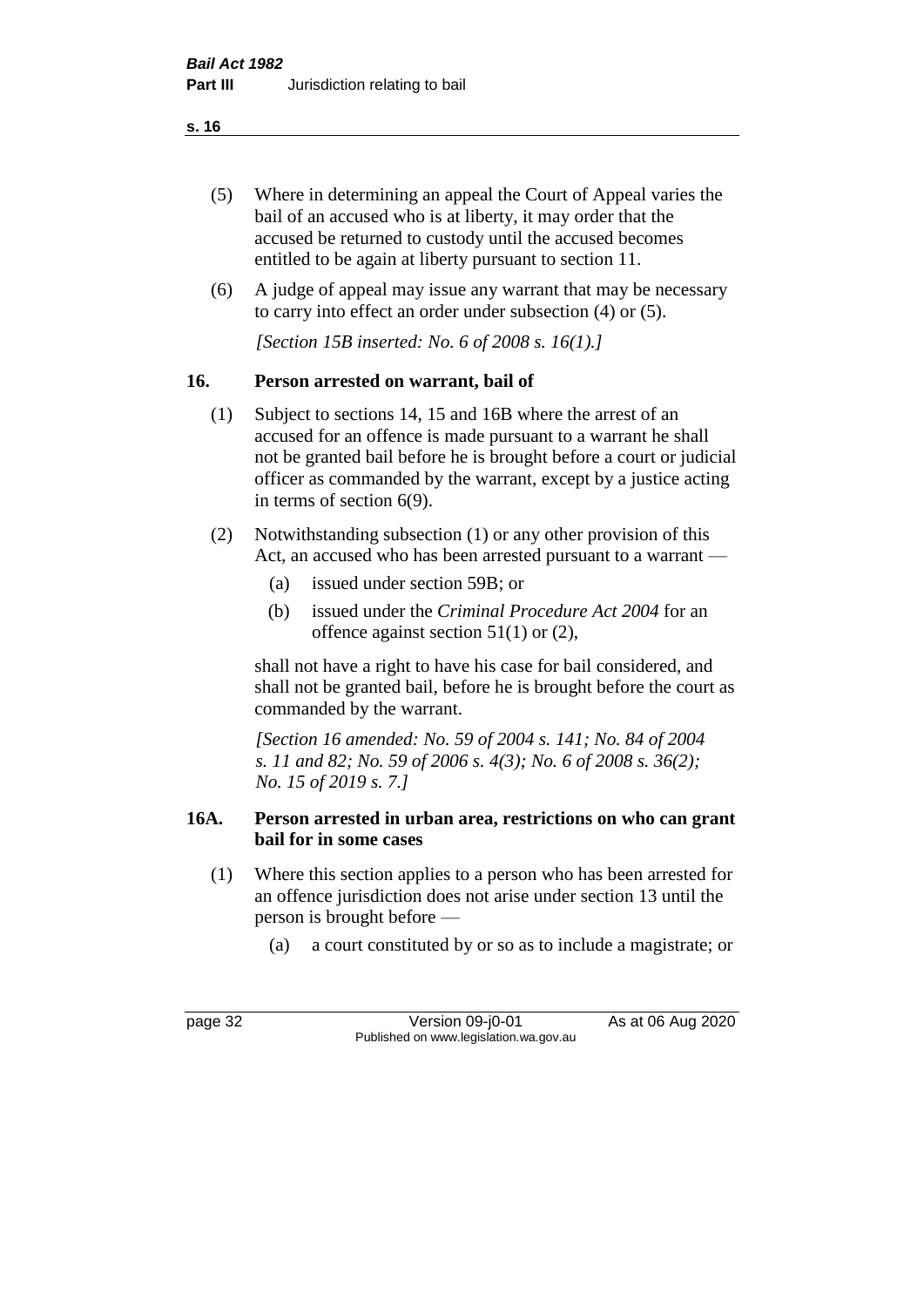- (b) where section 15 applies, a judge of the Supreme Court or a judge of the Children's Court as the case may require.
- (2) This section applies where
	- (a) a person has been arrested in an urban area for a serious offence; and
	- (b) the serious offence is alleged to have been committed while the accused was —
		- (i) on bail for; or
		- (ii) at liberty under an early release order made in respect of,

another serious offence.

- *[(3) deleted.]*
- (4) In this section —

*urban area* means —

- (a) the metropolitan region as defined in the *Planning and Development Act 2005* and any prescribed area that adjoins that region; and
- (b) any other prescribed area of the State, being the whole or part of, or an area adjoining, a local government district under the *Local Government Act 1995* that is designated under that Act as a city or a town.

*[Section 16A inserted: No. 54 of 1998 s. 6(1); amended: No. 38 of 2004 s. 59; No. 84 of 2004 s. 82; No. 38 of 2005 s. 15; No. 49 of 2016 s. 88; No. 13 of 2020 s. 23.]*

# **16B. Person linked to terrorism**

- (1) This section applies if a person linked to terrorism is in custody —
	- (a) awaiting an appearance in court before conviction for an offence; or

As at 06 Aug 2020 Version 09-j0-01 page 33 Published on www.legislation.wa.gov.au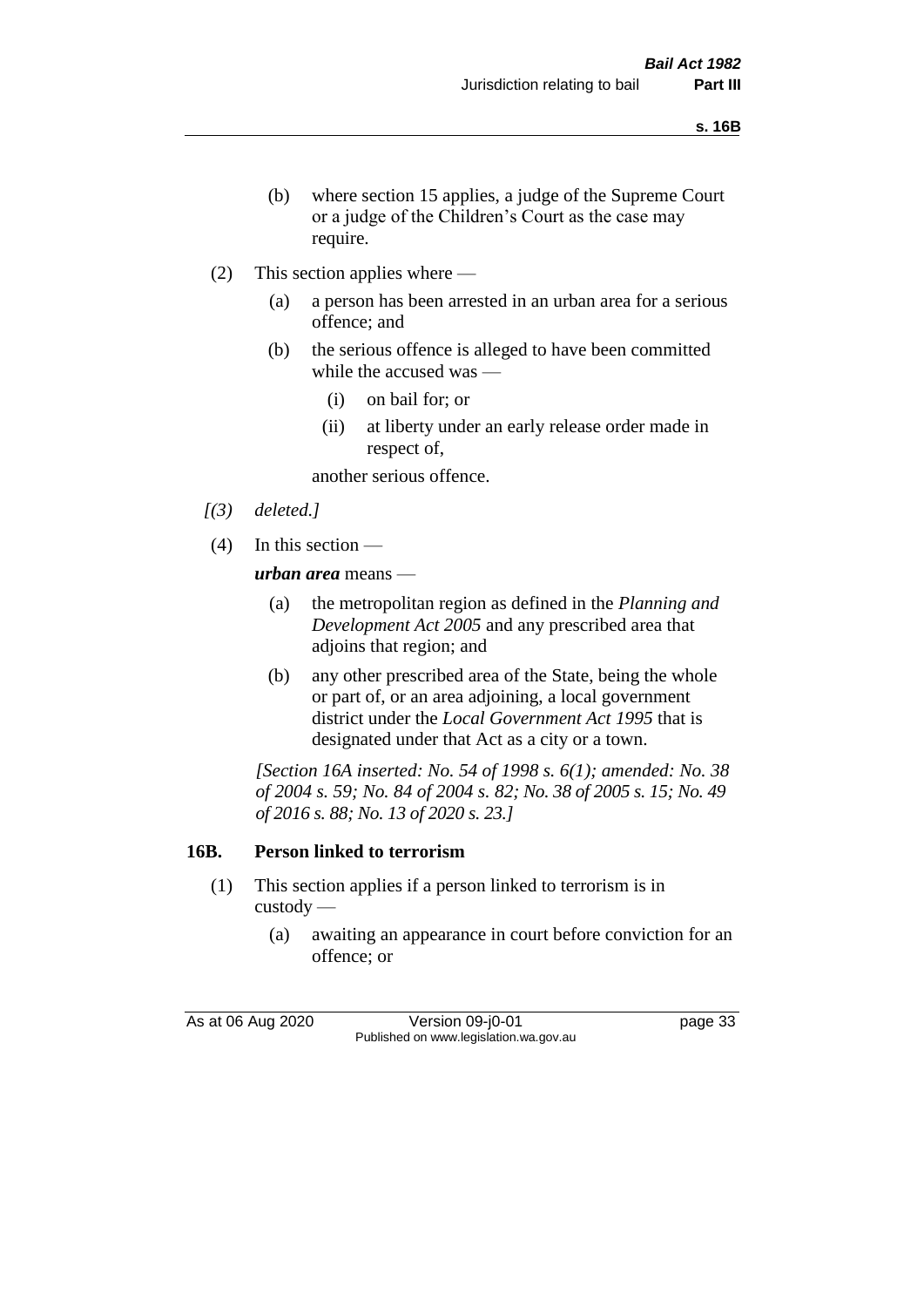- (b) waiting to be sentenced or otherwise dealt with for an offence of which the person has been convicted.
- (2) The power to grant bail to the person can be exercised only by a court constituted by a judicial officer other than a justice.

*[Section 16B inserted: No. 15 of 2019 s. 8.]*

# **17. Conditions on bail which may be imposed**

- (1) A judicial officer or authorised officer may impose conditions on a grant of bail only to the extent that he is authorised to do so by clause 2(3)(c) of Part C and Part D of Schedule 1.
- (2) Conditions imposed on a grant of bail shall not be any more onerous on the accused than the judicial officer or authorised officer considers is required in the public interest having regard to the nature of the offence for which the accused is in custody and the circumstances of the accused.

*[Section 17 amended: No. 45 of 1993 s. 8 and 12; No. 84 of 2004 s. 82.]* 

# **17A. Child on bail, changing responsible person for (Sch. 1 Pt. C cl. 2)**

- (1) Where this section applies, an authorised police officer may
	- (a) cancel an undertaking of the kind described in clause 2(3)(c) of Part C of Schedule 1; and
	- (b) approve of another person as a responsible person within the meaning in that clause; and
	- (c) detain the accused or order his detention until the person so approved enters into an undertaking of the kind mentioned in paragraph (a).
- (2) Subsection (1) applies where
	- (a) a person has entered into an undertaking referred to in paragraph (a) of that subsection; and

page 34 Version 09-j0-01 As at 06 Aug 2020 Published on www.legislation.wa.gov.au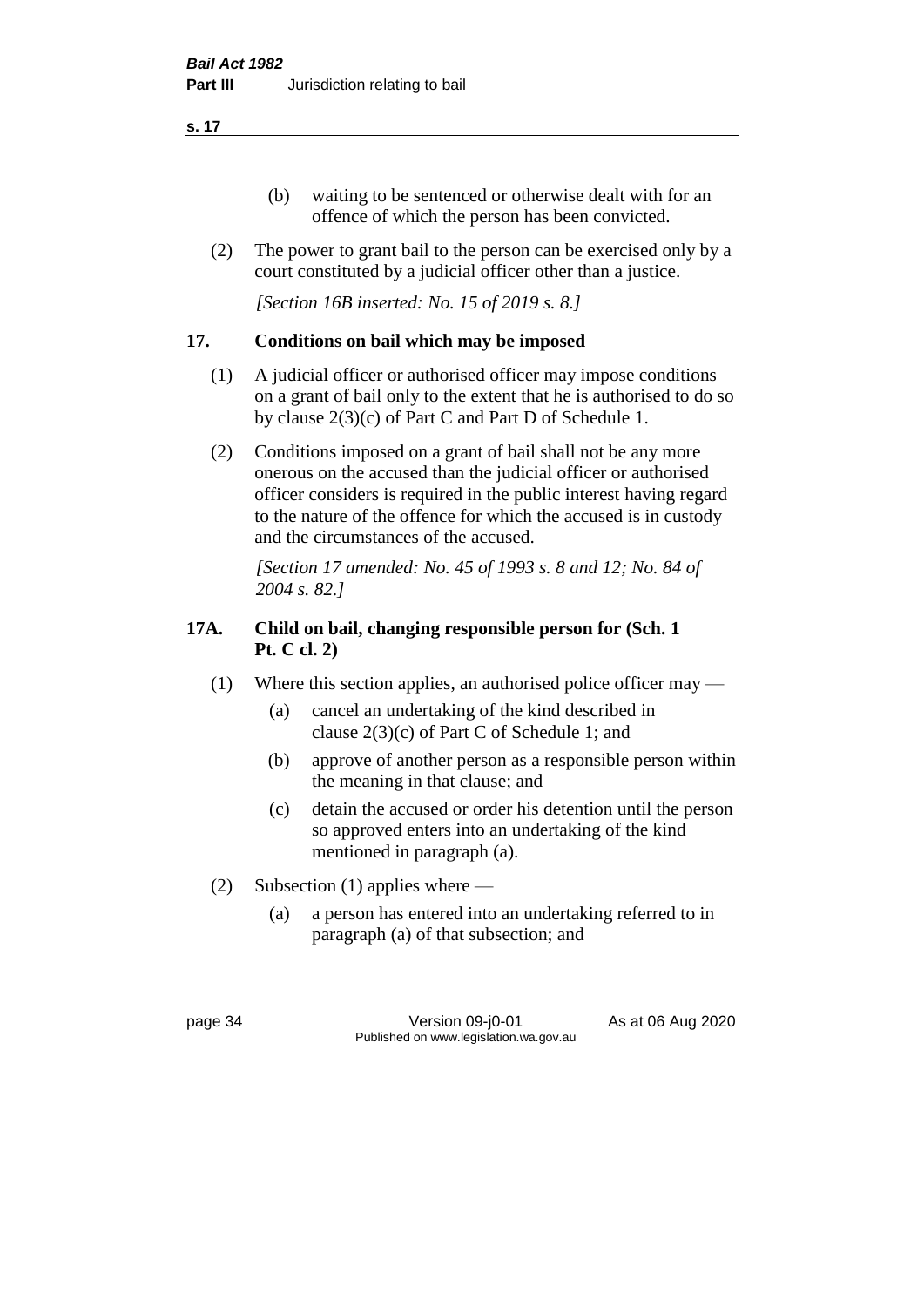- (b) a judicial officer when granting bail ordered that the person may under this section be released from the undertaking by an authorised police officer; and
- (c) the person wishes to be so released.
- (3) A police officer may, for the purpose of the exercise of the powers in subsection (1), take into custody a child accused who has been released on bail.
- (4) If the police officer is not an authorised police officer he shall, as soon as is practicable, bring the accused before an authorised police officer for the purpose referred to in subsection (3).
- (5) After an undertaking has been entered into as mentioned in subsection  $(1)(c)$ , the accused, subject to this Act, has a right to be at liberty until he is required to appear before a court.

*[Section 17A inserted: No. 45 of 1993 s. 9; amended: No. 84 of 2004 s. 82.]* 

*[18-19. Deleted: No. 59 of 2006 s. 7(1).]*

As at 06 Aug 2020 Version 09-j0-01 page 35 Published on www.legislation.wa.gov.au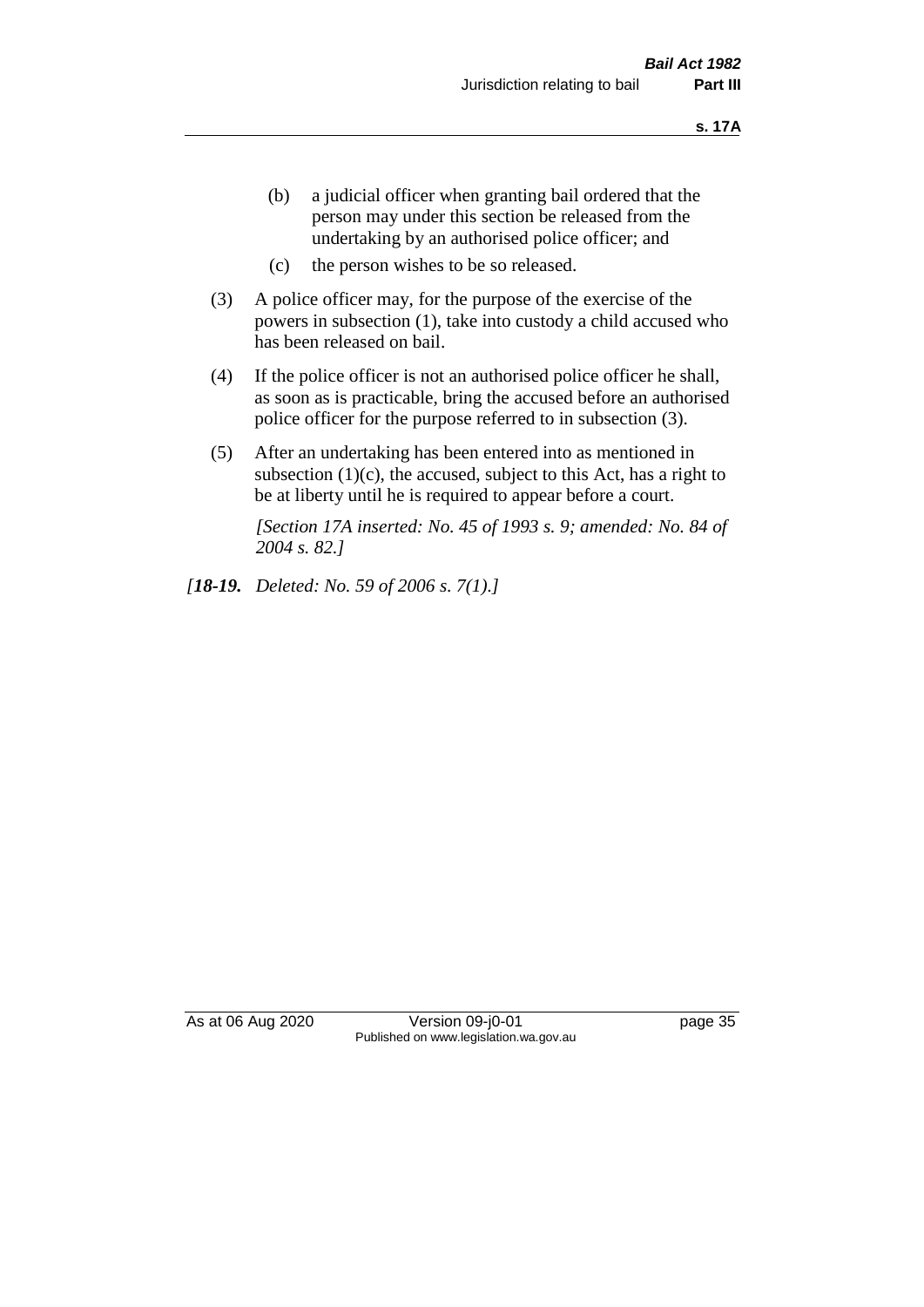# **Part IV — Hearing of case for bail, parties, and evidence**

# **20. Bail hearing for indictable offence, court may restrict publication or hold in private**

- (1) On the consideration by a judicial officer of a case for bail of an accused who is charged with an offence triable by jury, the judicial officer may, to avoid prejudice to either party, exercise the powers described in subsection (2), but shall only exercise the power in paragraph (b) thereof if he considers that the exercise of the power in paragraph (a) is not, on its own, likely to be sufficient to avoid prejudice.
- (2) The powers referred to in subsection (1) are to order
	- (a) that no report, or summary, of any statement, or of any specified statement, made or furnished at the hearing shall be published by any means;
	- (b) that the bail application be heard *in camera*.
- (3) Where an order is made under subsection (2)(a), no report, or summary, of any statement referred to in that paragraph shall be published by any means —
	- (a) if the offence is one that may be tried on indictment, before a court decides that it is to be tried on indictment; or
	- (b) if the accused is discharged from further proceedings upon the prosecution notice or indictment brought against him for the offence, before he is so discharged; or
	- (c) if the accused is tried on indictment for the offence, before the trial is ended.
- (4) A person who, except with lawful excuse, fails to comply with an order made under this section commits an offence.

Penalty: \$1 000.

*[Section 20 amended: No. 50 of 2003 s. 37(2); No. 4 of 2004 s. 58; No. 84 of 2004 s. 11 and 82.]*

page 36 Version 09-j0-01 As at 06 Aug 2020 Published on www.legislation.wa.gov.au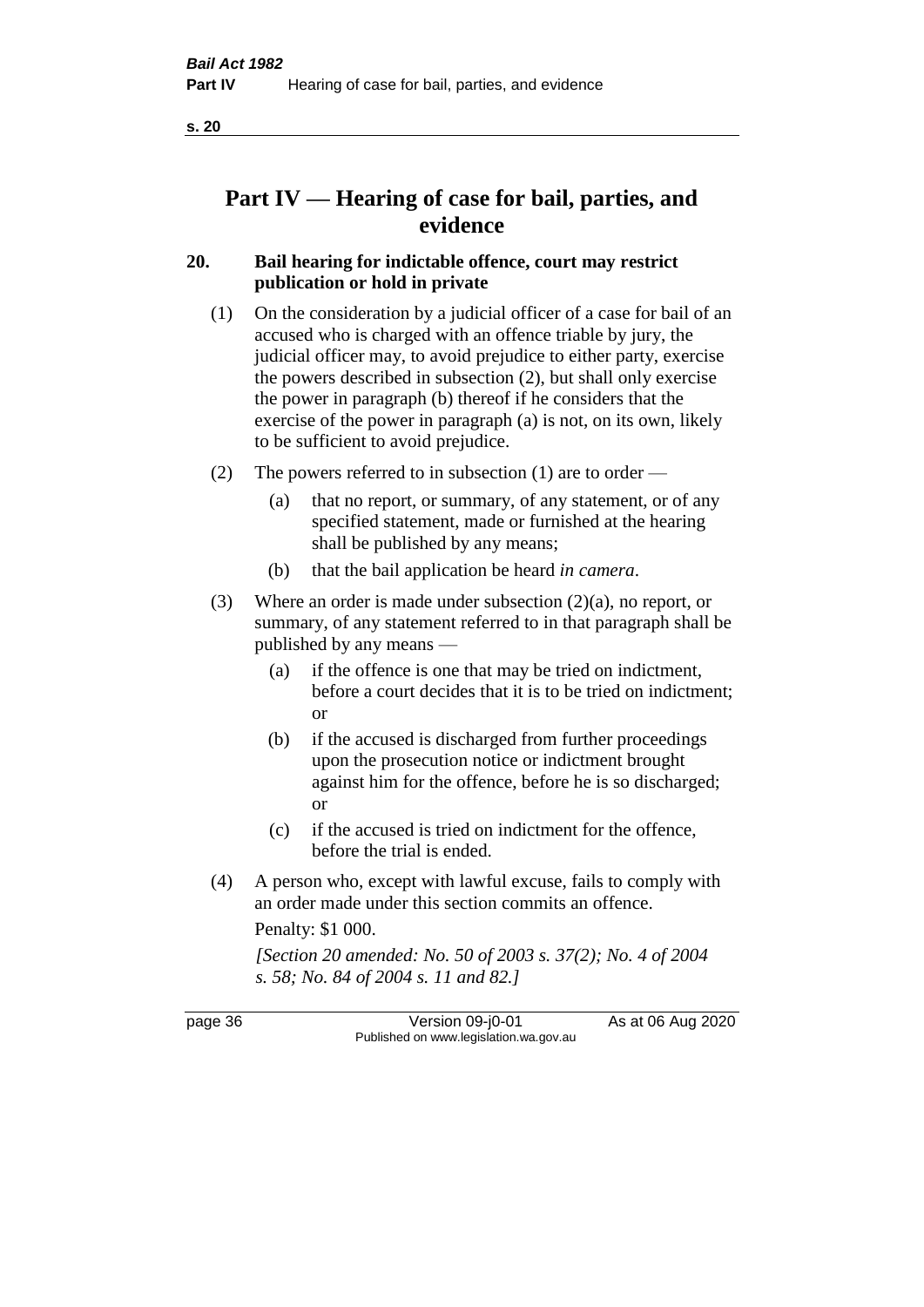## **21. Parties to bail proceedings**

- (1) The parties to proceedings on a case for bail are the prosecutor and the accused and, subject to subsection (2), no other person shall be a party to, or be represented at, the proceedings.
- (2) Nothing in subsection (1) affects the right of
	- (a) the Attorney General to apply for leave, or be an appellant, under Part 2 of the *Criminal Appeals Act 2004*; or
	- (b) the Director of Public Prosecutions or the State Solicitor to receive notice and be heard under section 7F(2); or
	- (c) an officer referred to in section 33 of the *Children's Court of Western Australia Act 1988* to be present at and participate in proceedings concerning a child under that section.

*[Section 21 amended: No. 15 of 1988 s. 9; No. 49 of 1988 s. 84; No. 33 of 1989 s. 18; No. 31 of 1993 s. 7; No. 65 of 2003 s. 88(3); No. 59 of 2004 s. 141; No. 84 of 2004 s. 11 and 82; No. 6 of 2008 s. 9(3).]* 

## **22. Evidence at bail hearings**

A judicial officer or authorised person may in considering any case for bail receive and take into account such information as he thinks fit whether or not the same would normally be admissible in a court of law.

#### **23. Accused not bound to supply information**

An accused is not obliged to complete, or furnish information for, the form referred to in section  $8(1)(b)$ , or for any revision thereof, or to furnish any information, whether on oath or otherwise, for the purpose of having his case for bail considered.

*[Section 23 amended: No. 84 of 2004 s. 82; No. 6 of 2008 s. 43(2).]* 

As at 06 Aug 2020 Version 09-j0-01 page 37 Published on www.legislation.wa.gov.au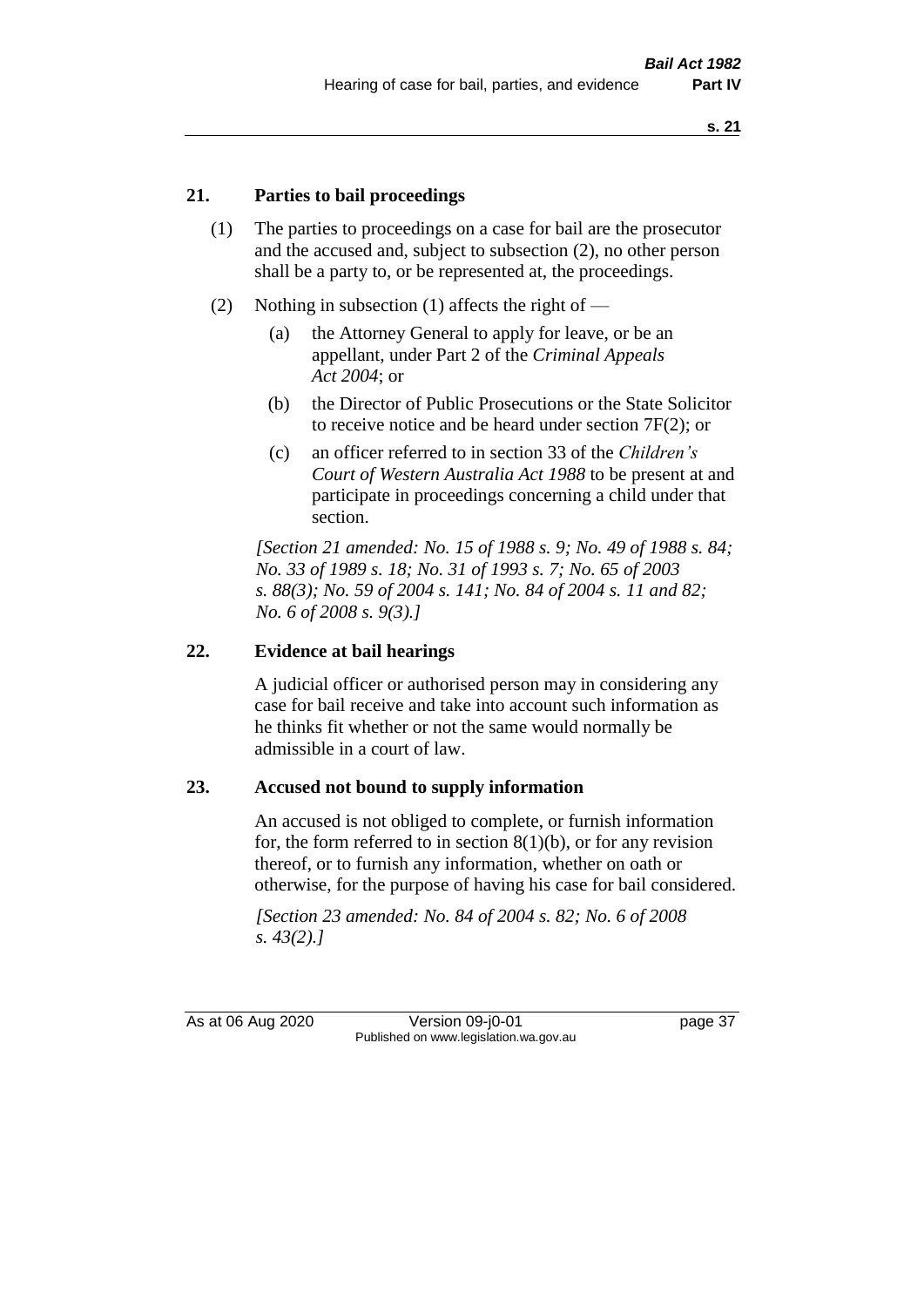## **24. Court or authorised officer may ask police to verify accused's information or make report**

- (1) A judicial officer or authorised officer who is called upon to consider a case for bail may —
	- (a) request that any information placed before the judicial officer or authorised officer by the accused for the purposes of the case be verified by a police officer, and to that end may refer to a police officer the form mentioned in section 8(1)(b), after it has been completed or revised;
	- (b) request that a report on any matter mentioned in Part C of Schedule 1, so far as it applies to an accused whose case is being or to be considered, be made by a police officer.
- (2) Where a reference or request is made under subsection (1) a police officer shall, as soon as is practicable —
	- (a) make a report to the judicial officer or the authorised officer accordingly; and
	- (b) furnish a copy of the report to the accused or his solicitor or counsel.

*[Section 24 inserted: No. 61 of 1990 s. 6; amended: No. 45 of 1993 s. 12; No. 84 of 2004 s. 82; No. 6 of 2008 s. 43(2).]* 

# **24A. Court may ask community corrections officer to verify accused's information or make report**

- (1) A judicial officer who is called upon to consider a case for bail may refer to a community corrections officer any matter referred to in section 24(1) and may request a community corrections officer to do any matter referred to in that section.
- (2) A judicial officer who is called upon to consider a case for bail and who desires to impose a home detention condition as a condition on a grant of bail, shall request that a report be made by a community corrections officer about the suitability of the accused to be subject to a home detention condition.

page 38 Version 09-j0-01 As at 06 Aug 2020 Published on www.legislation.wa.gov.au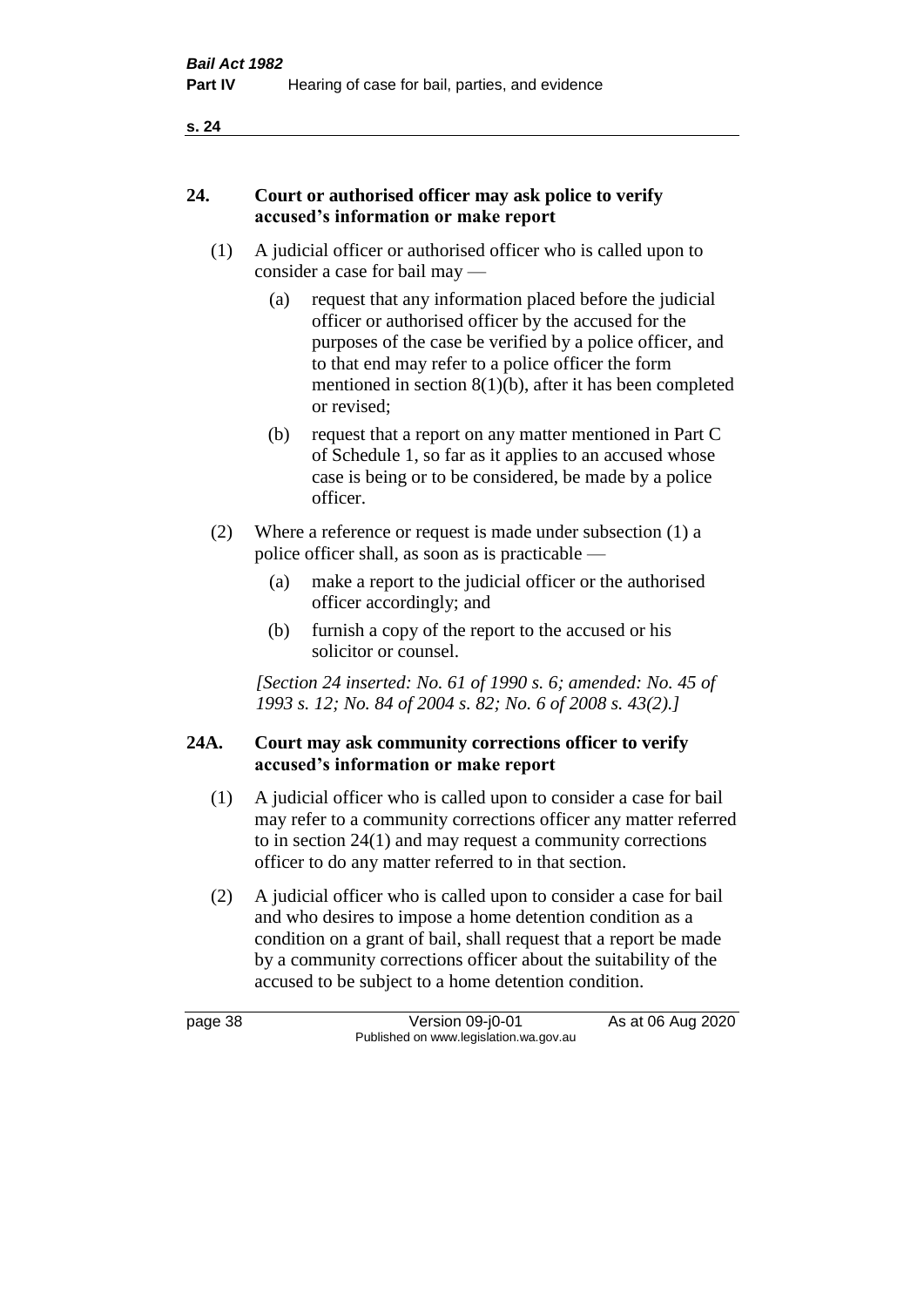- (3) Where a reference or a request is made under subsection (1) or a report is requested under subsection (2) a community corrections officer shall, as soon as is practicable, make a report to the judicial officer and, at the discretion of the judicial officer, copies may be made available to the prosecution or to the accused or his solicitor or counsel.
- (4) Where a community corrections officer makes a report that an accused is suitable to be subject to a home detention condition, the officer must —
	- (a) include in the report a recommendation as to whether or not the accused is suitable for electronic monitoring while the accused is subject to the home detention condition; and
	- (b) annex to the report, and provide to the accused or the accused's solicitor or counsel, a list of those conditions in rules made under section 50L that may be applied to the accused by the CEO (corrections) while the accused is subject to the home detention condition.

*[Section 24A inserted: No. 61 of 1990 s. 7; amended: No. 31 of 1993 s. 9; No. 84 of 2004 s. 82; No. 65 of 2006 s. 53; No. 13 of 2020 s. 24.]* 

# **25. Information given by accused for bail purposes not admissible at trial**

A statement made by an accused to a judicial officer or authorised officer for the purpose of a decision whether bail should be granted to him for any appearance in court for an offence shall not be admissible in evidence against him at his trial for that offence.

*[Section 25 amended: No. 84 of 2004 s. 82.]* 

As at 06 Aug 2020 Version 09-j0-01 page 39 Published on www.legislation.wa.gov.au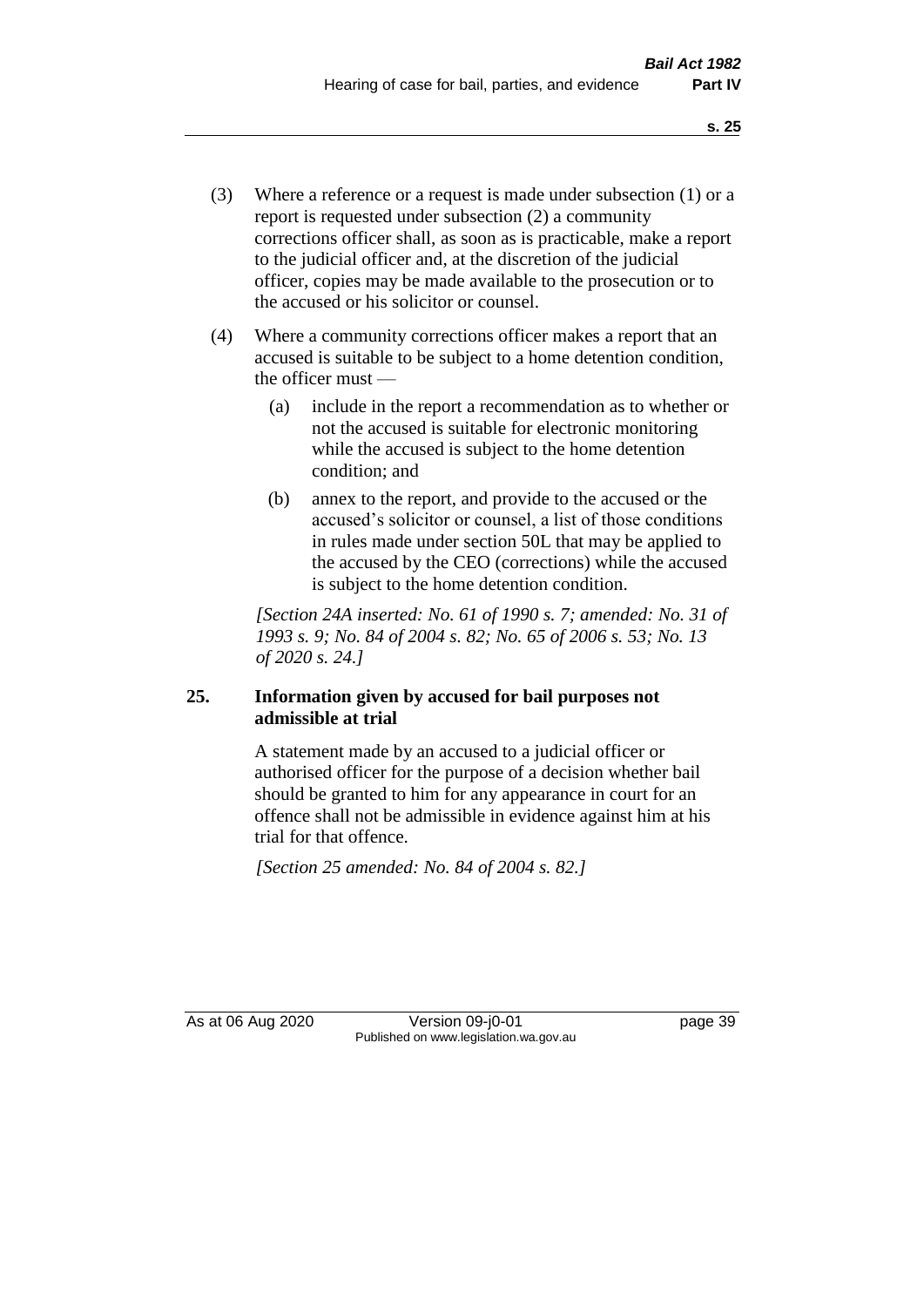#### **26. Record of bail decision and reasons**

- (1) A bail record form shall be completed by an authorised officer or a justice if he —
	- (a) refuses to grant bail to an accused; or
	- (b) grants bail to an accused in the circumstances referred to in clause 3 of Part B of Schedule 1; or
	- (ba) grants bail to an accused for an offence to which Schedule 1 Part C clause 3A or 3D applies; or
	- (c) imposes any condition on a grant of bail and it appears to him that the accused is dissatisfied with the condition.
- (2) Where a judicial officer, other than a justice
	- (a) refuses to grant bail to an accused; or
	- (aa) grants bail to an accused for an offence to which Schedule 1 Part C clause 3A, 3D or 3E applies; or
	- (b) imposes any condition on a grant of bail and it appears to him that the accused is dissatisfied with the condition,

a record of the decision and of the reasons therefor shall be made.

- (3) The accused, the prosecutor or an intending prosecutor shall be entitled, upon request, to be furnished with a copy of the bail record form or, where subsection (2) applies, of the record made.
- (4) For the purposes of this section
	- (a) references to a justice do not include a magistrate or a judge of the District Court or the Supreme Court or the Children's Court who is a justice; and
	- (b) a bail record form is an approved form designed to contain a summary of the matters relevant to the decision as to the bail of an accused, including those matters set out in Part C of Schedule 1, the decision made, and the reasons for the decision.

page 40 Version 09-j0-01 As at 06 Aug 2020 Published on www.legislation.wa.gov.au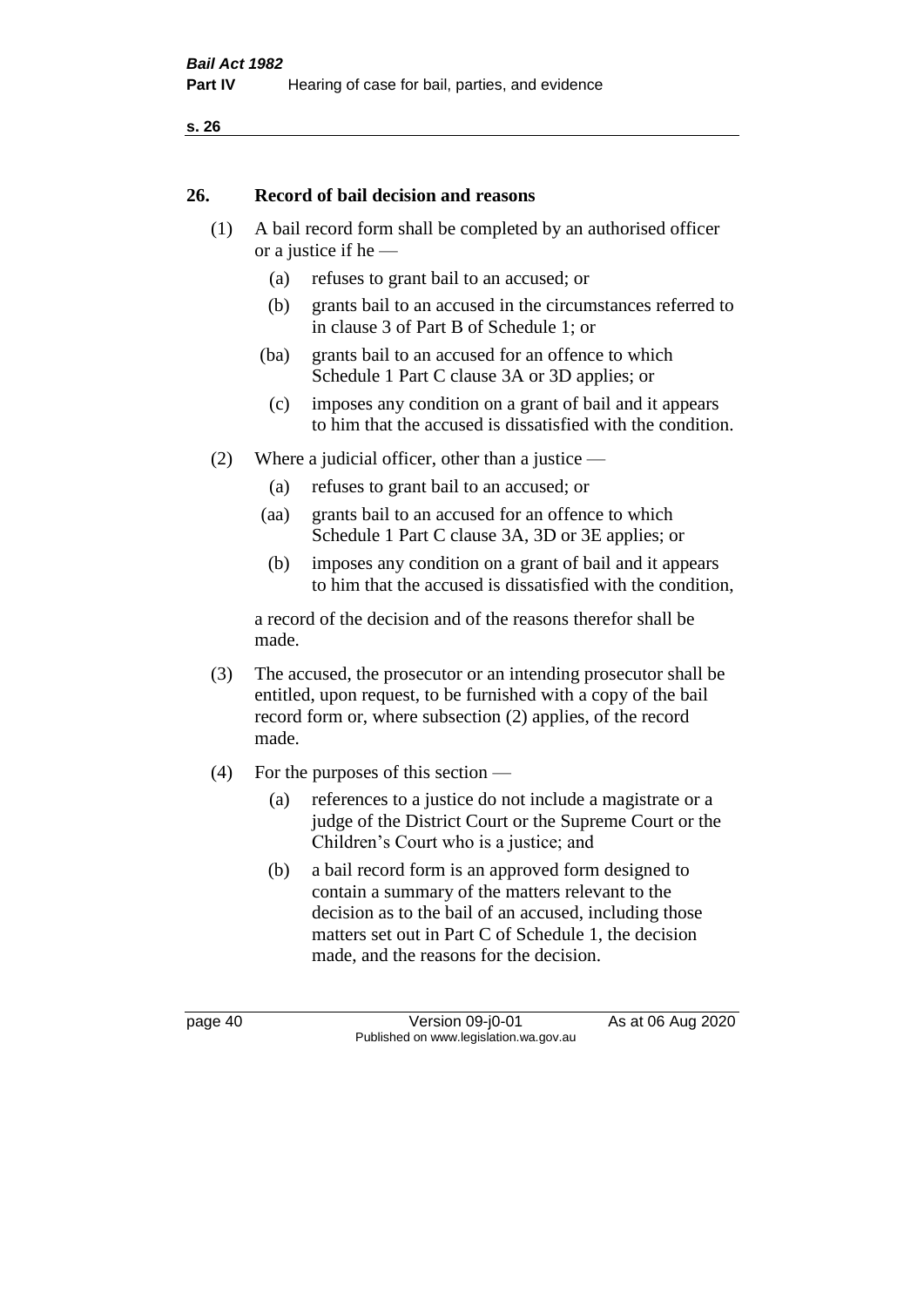(5) A bail record form, or the record of a decision and reasons for it, must not include information that is terrorist intelligence information.

*[Section 26 inserted: No. 15 of 1988 s. 10; amended: No. 49 of 1988 s. 85; No. 45 of 1993 s. 12; No. 59 of 2004 s. 141; No. 84 of 2004 s. 82; No. 6 of 2008 s. 17 and 43(1); No. 21 of 2017 s. 6; No. 15 of 2019 s. 9.]* 

## **27. Relevant papers to be made available to court where accused to appear**

- (1) An authorised officer and a judicial officer who consider an accused's case for bail for an appearance for an offence and a person before whom a bail undertaking or a surety undertaking is entered into shall ensure that the relevant papers are made available as soon as is practicable, to the court before which the accused is required to appear.
- (2) In subsection (1) the *relevant papers* in relation to any particular officer or person means such papers as are prescribed to be made available by that officer or person.

*[Section 27 amended: No. 84 of 2004 s. 82; No. 59 of 2006 s. 7(2); No. 20 of 2013 s. 26.]* 

## **27A. Bail with home detention, papers to be sent to CEO (corrections)**

A judicial officer who grants bail subject to a home detention condition shall ensure that a copy of the bail record form and of the bail undertaking are sent as soon as is practicable to the CEO (corrections).

*[Section 27A inserted: No. 61 of 1990 s. 8; amended: No. 31 of 1993 s. 9; No. 65 of 2006 s. 53.]* 

As at 06 Aug 2020 Version 09-j0-01 page 41 Published on www.legislation.wa.gov.au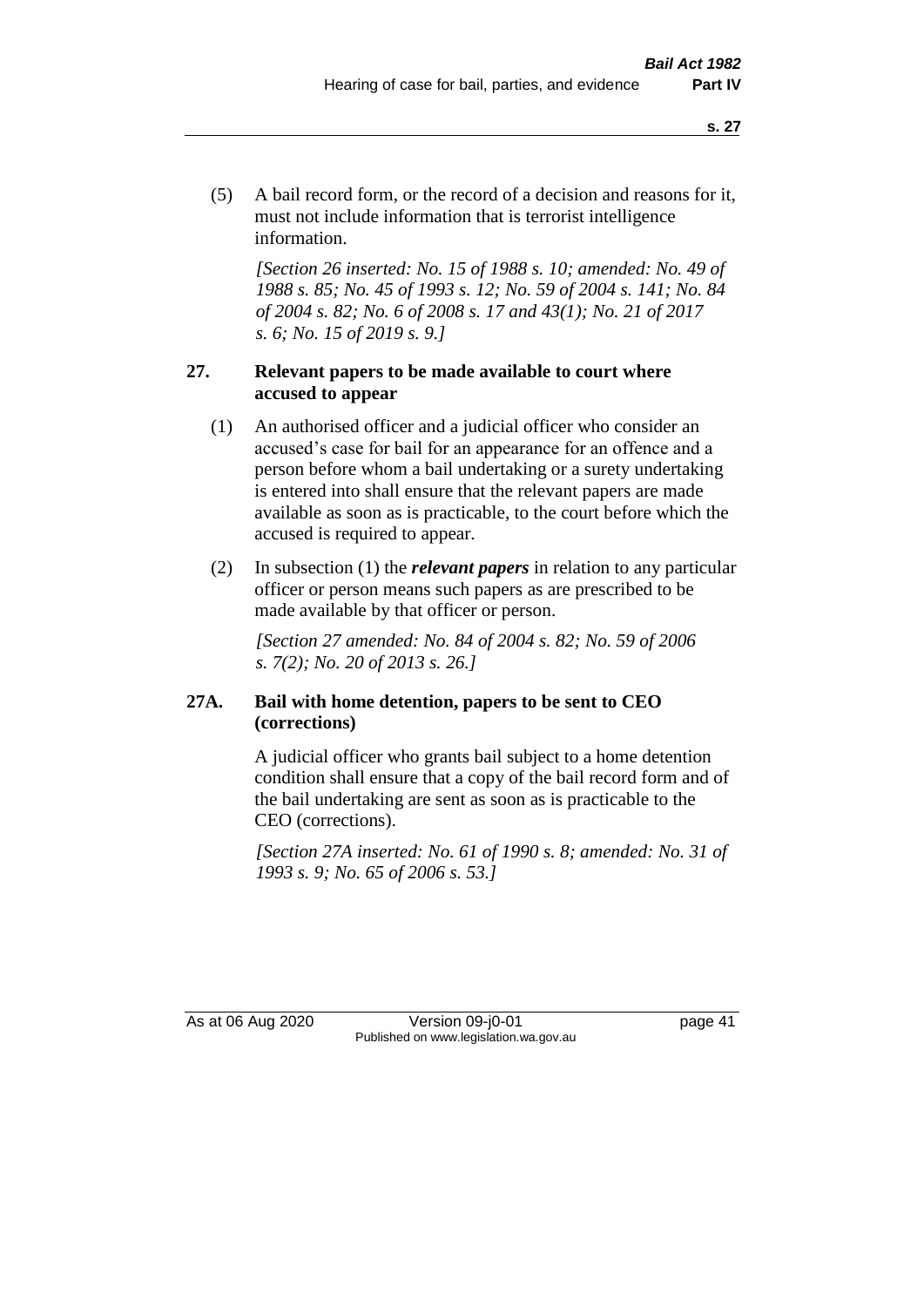# **Part V — Bail undertakings**

## **28. Bail undertaking, when required and nature of**

- (1) A person shall not be released on bail for an appearance in court unless he has entered into a bail undertaking for that appearance or is deemed to have done so under section 31(3).
- (2) A bail undertaking is an undertaking in writing by an accused in the prescribed form —
	- (a) that he will appear at a time and place specified, or deemed by section 31(3) to be specified, in the undertaking; and
	- (b) that if the accused fails to appear at that time and place the accused will, as soon as is practicable, appear at the court at which the accused was required to appear, when that court is sitting; and
	- (c) that he will comply with such conditions as may be imposed on him under clause 2 of Part D of Schedule 1; and
	- (d) that he will comply with any home detention condition which may be imposed as a condition on a grant of bail to him pursuant to clause 3 of Part D of Schedule 1,

and containing any agreement as to forfeiture of money by the accused which may be required pursuant to clause 1 of that Part.

- (3) A bail undertaking for any appearance may be entered into in respect of more than one offence.
- (4) The undertakings mentioned in subsection (2)(a) and (b) are, subject to section 34, enforceable under sections 51, 57 and 58.

*[Section 28 amended: No. 61 of 1990 s. 9; No. 45 of 1993 s. 12; No. 59 of 2004 s. 141; No. 84 of 2004 s. 82; No. 6 of 2008 s. 18(1).]* 

page 42 Version 09-j0-01 As at 06 Aug 2020 Published on www.legislation.wa.gov.au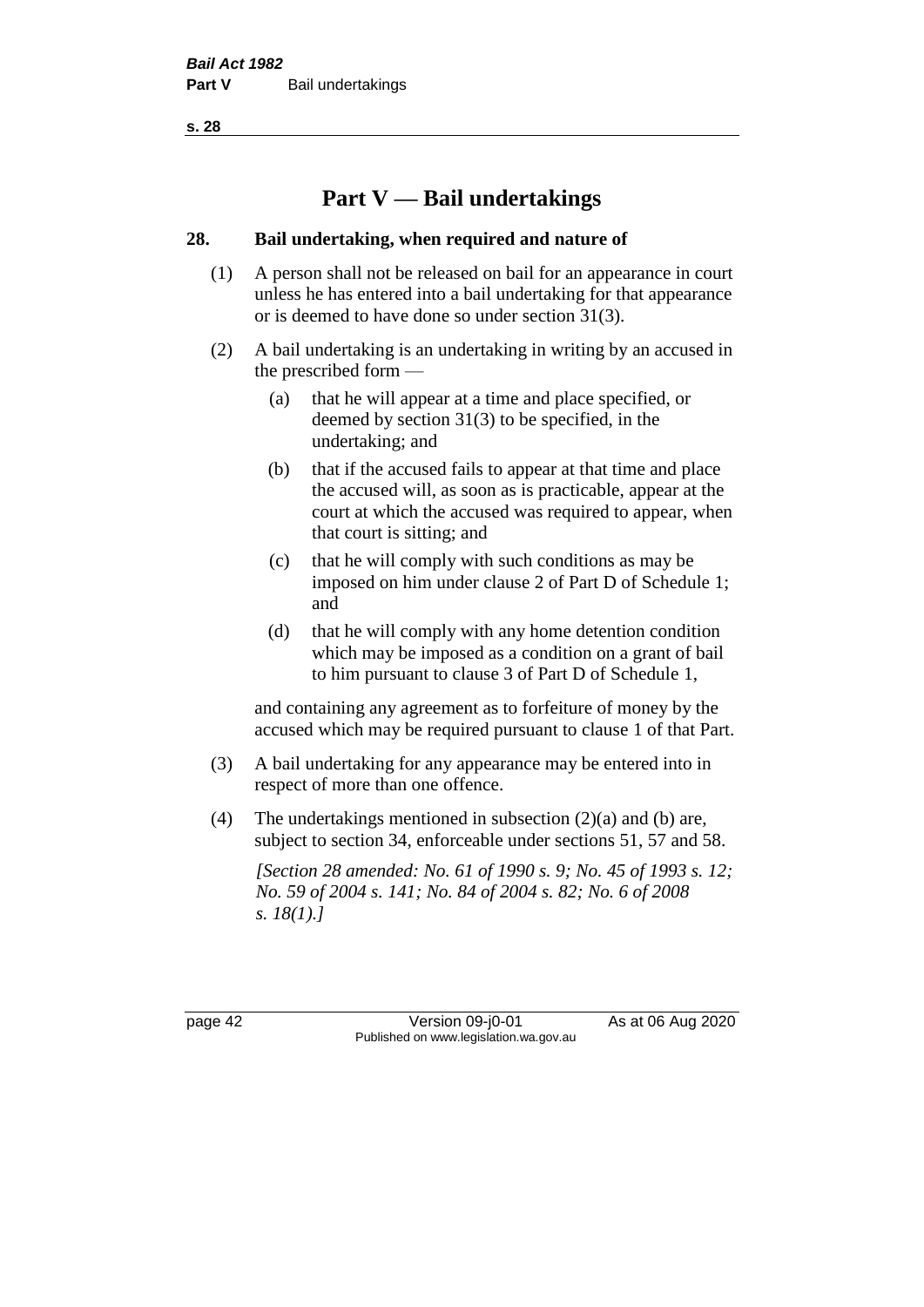#### **29. Before whom bail undertaking may be entered into**

A bail undertaking need not be entered into before the judicial officer or authorised officer who granted bail but may be entered into before any of the following persons —

- (a) a judicial officer;
- (b) a registrar of a court, other than a deputy registrar of the Magistrates Court or the Children's Court;
- (c) an authorised police officer;
- (d) an associate of a judge of the Supreme Court, the District Court or the Children's Court;
- (e) where the accused is in a lock-up or prison, any person for the time being in charge of the lock-up or prison;
- (f) where the accused is in a court custody centre, any person for the time being in charge of the centre who is approved for the purposes of this paragraph by the chief executive officer of the department of the Public Service principally assisting in the administration of the *Court Security and Custodial Services Act 1999*;
- (g) where the accused is a child, any authorised community services officer.

*[Section 29 amended: No. 15 of 1988 s. 11; No. 49 of 1988 s. 86; No. 2 of 1996 s. 61; No. 59 of 2004 s. 141; No. 84 of 2004 s. 82; No. 6 of 2008 s. 19.]* 

#### **30. Duties of person before whom bail undertaking is entered into**

- (1) The person before whom a bail undertaking is to be entered into by an accused shall before it is entered into —
	- $(a)$  either
		- (i) read it to the accused; or
		- (ii) be informed by the accused that the accused has read it; or
		- (iii) if necessary, have it translated to the accused; and

As at 06 Aug 2020 Version 09-j0-01 page 43 Published on www.legislation.wa.gov.au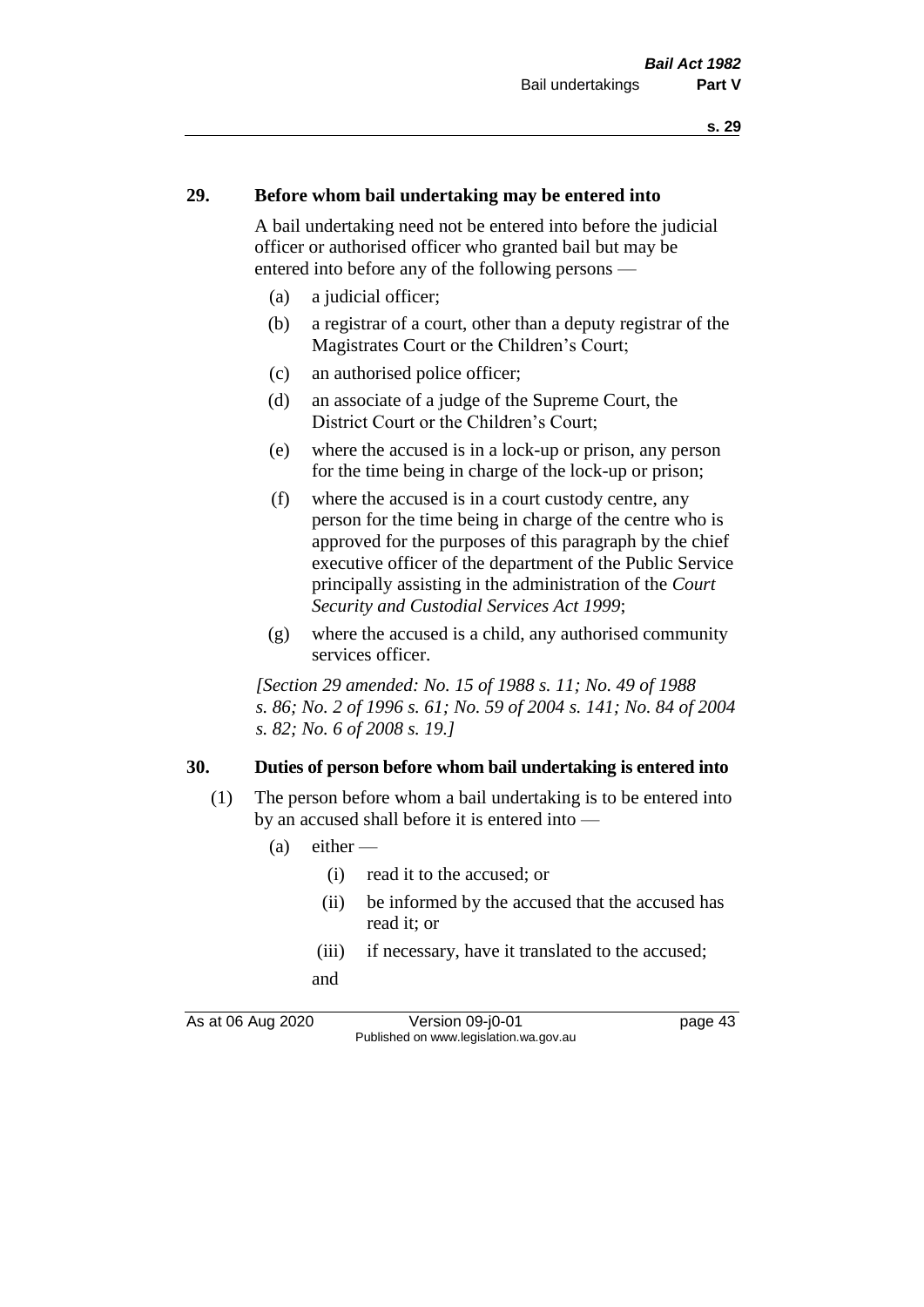(b) ensure that all conditions which are to be complied with before the release of the accused have been complied with.

- (2) The person before whom a bail undertaking is entered into by an accused shall give to him, or cause to be given to him —
	- (a) a copy of the bail undertaking as duly completed; and
	- (b) a notice in writing in the approved form showing
		- (i) his obligations pursuant to the undertaking; and
		- (ii) the consequences of his failure to comply with them.
- (3) The person before whom a bail undertaking is entered into by an accused shall enquire of the accused whether he requires the notice referred to in subsection (2)(b) to be read or translated to him and shall take such steps as are necessary to comply with any such requirement of the accused.

*[Section 30 inserted: No. 15 of 1988 s. 12; amended: No. 84 of 2004 s. 82; No. 6 of 2008 s. 20 and 43(3).]* 

# **31. Different time and place for appearance, substituting**

- (1) A different time or a different time and place may be substituted in accordance with this section for the time and place for appearance specified, or deemed by this section to be specified, in a bail undertaking.
- (2) A different time, or a different time and place, for the appearance by the accused may be substituted as mentioned in subsection  $(1)$  —
	- (a) upon an adjournment of proceedings at which the accused is present, by the judicial officer, if he has power to grant bail for that appearance, fixing a time and place for the resumed proceedings and notifying the accused orally thereof;
	- (b) upon an adjournment of proceedings from which the accused is absent for reasonable cause, by the judicial

page 44 Version 09-j0-01 As at 06 Aug 2020 Published on www.legislation.wa.gov.au

**s. 31**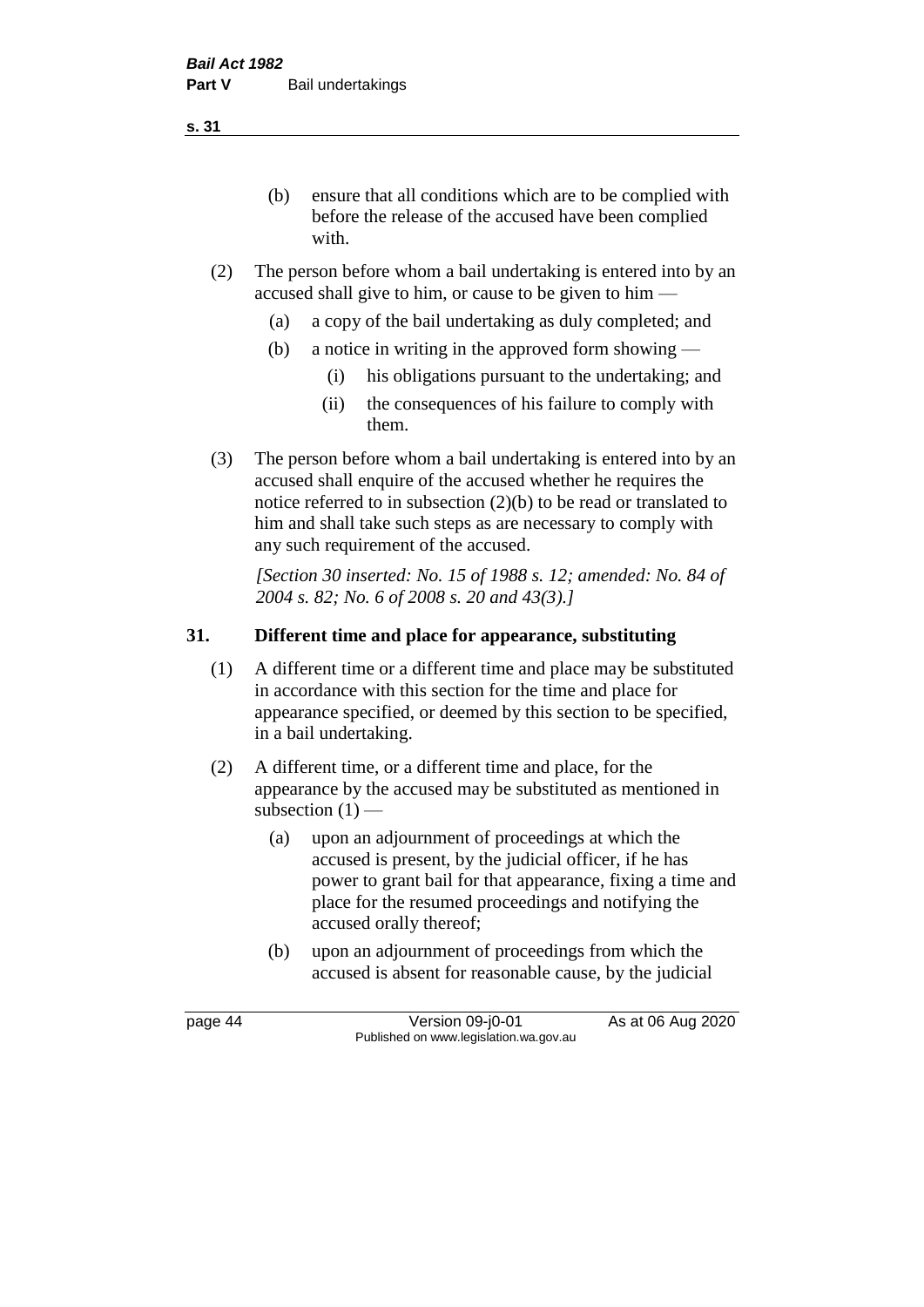officer, if he has power to grant bail for that appearance, fixing a time and place for the resumed proceedings and directing the registrar of the court to cause written notice of the time and place to be given to the accused;

- $(c)$  where
	- (i) a judge of the Supreme Court or a judge of the Children's Court has granted bail to an accused under section 15; and
	- (ii) a judicial officer, other than such a judge, has committed the accused to the Supreme Court,

by a judge of the Supreme Court or a judge of the Children's Court, as the case may require, notifying the accused orally, or directing the registrar of the court to cause written notice to be given to the accused of the time or time and place for the proceedings;

- $(d)$  where
	- (i) a judge of the Supreme Court or a judge of the Children's Court has granted bail to an accused under section 15;
	- *[(ii) deleted]*
	- (iii) the judicial officer is satisfied that there has been no material change in the facts or circumstances which applied on the grant of bail,

by the judicial officer notifying the accused orally, or directing the registrar of the court to cause written notice to be given to the accused, of the time or time and place for the resumed proceedings;

(e) upon a committal to the Supreme Court or District Court, by a judicial officer, if he has power to grant bail for that appearance, fixing a specified day in a specified sitting or session of that court and directing the registrar of the court to cause written notice of the day to be given to the accused;

As at 06 Aug 2020 Version 09-j0-01 page 45 Published on www.legislation.wa.gov.au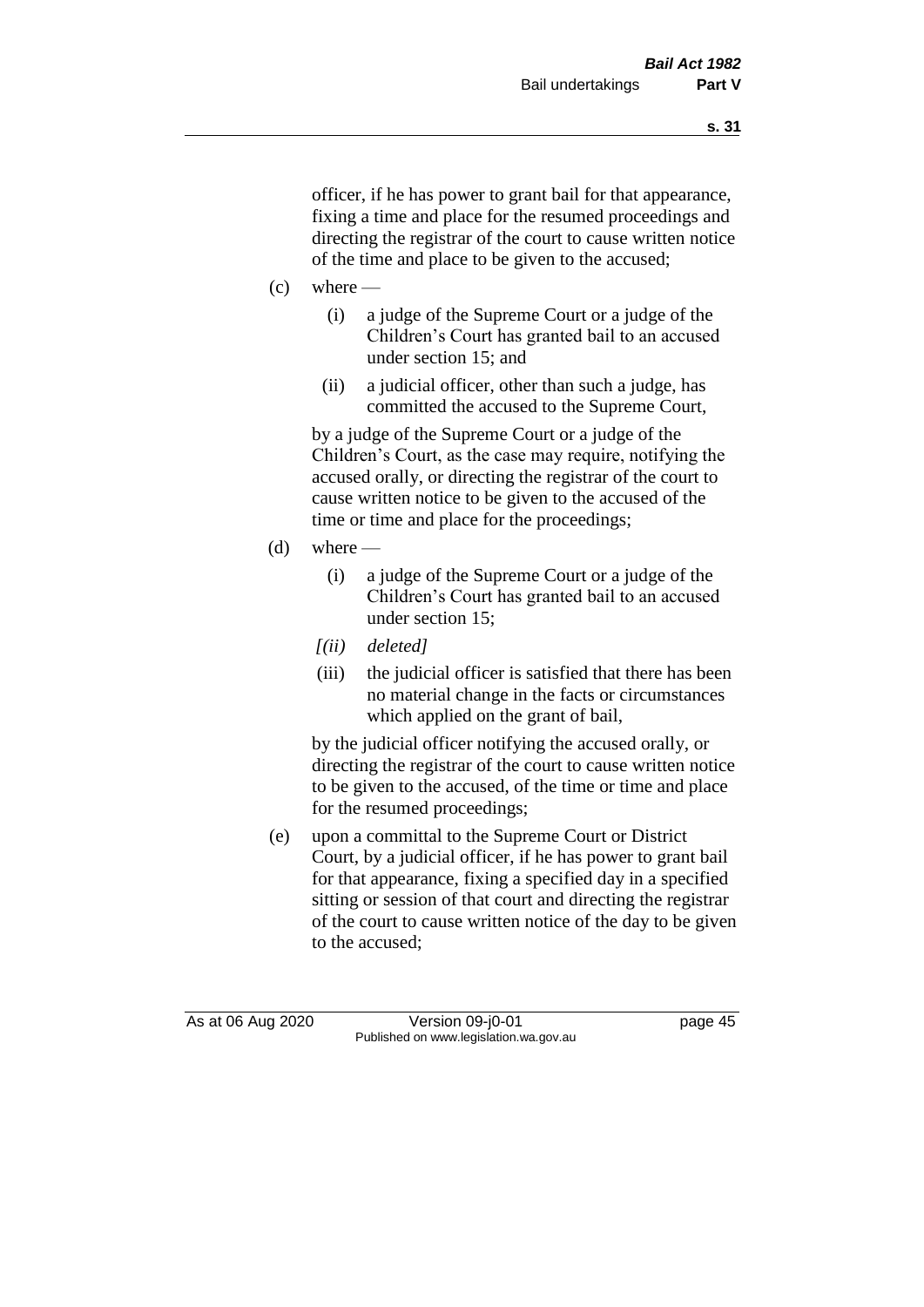(f) where an accused has been committed for trial in the Supreme Court or the District Court in a specified sitting or session thereof or on a specified day in a specified sitting or session thereof, by an officer of the court, or a person authorised under subsection (5), fixing a time for the trial in that sitting or session and causing written notice of the time to be given to the accused;

- (g) if the parties agree to a different time or a different time and place for the proceedings, by an officer of the court giving written notice thereof to the accused.
- (3) Where a different time or a different time and place is notified to an accused pursuant to subsection (2) the bail undertaking shall be deemed to be amended to specify that time or that time and place for appearance, and the terms and conditions thereof shall continue to apply as so amended as if the accused had entered into the bail undertaking in that form.
- (4) Where the power in subsection (2)(b) is exercised upon an adjournment of proceedings the right of the accused to be at liberty under section 11(1) does not lapse by reason only that there is an interval between the adjournment of the proceedings and the time when he is notified of the time and place for the resumed proceedings.
- (5) The Chief Justice, in respect of committals to the Supreme Court, and the Chief Judge, in respect of committals to the District Court, may authorise a person or persons, by name or office, to perform the functions referred to in subsection (2)(f).

*[Section 31 amended: No. 15 of 1988 s. 13; No. 49 of 1988 s. 87; No. 27 of 2002 s. 21; No. 59 of 2004 s. 141; No. 84 of 2004 s. 82; No. 6 of 2008 s. 21(1) and (2).]* 

#### **31A. Conditions on bail, amending during trial**

 $(1)$  In this section —

*amendment* means an addition, variation or cancellation under subsection (2);

page 46 Version 09-j0-01 As at 06 Aug 2020 Published on www.legislation.wa.gov.au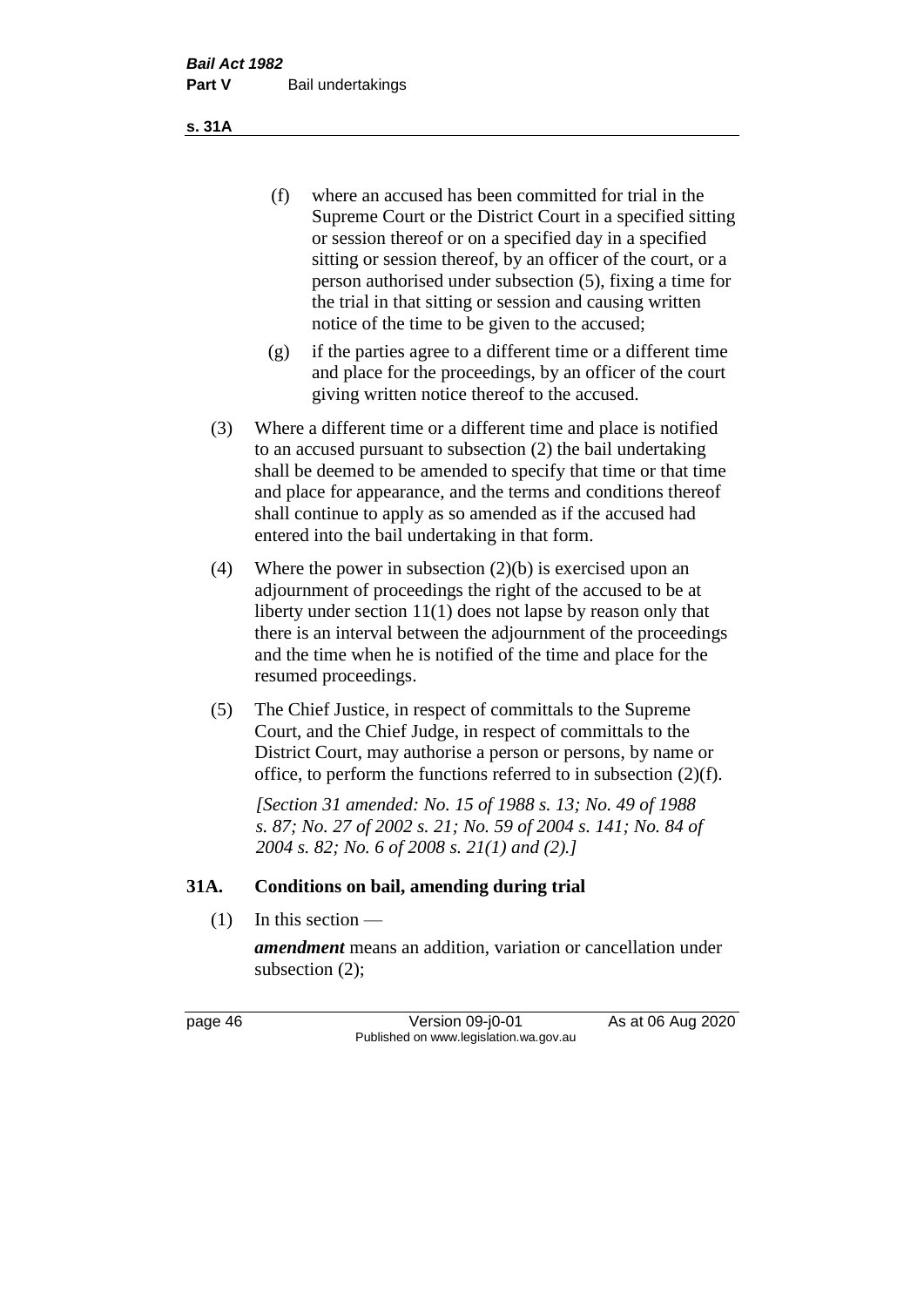*trial* means that part of proceedings for an offence when evidence is being received by the court in respect of the offence and also extends to any time when —

- (a) legal argument is being heard; or
- (b) a judicial officer or a jury is deliberating.

## $(2)$  Where —

- (a) an accused has been granted bail for the accused's appearance for trial for an offence; and
- (b) the trial extends beyond one day,

a judicial officer who grants bail for the next appearance by exercising the power in section  $31(2)(a)$  may also do one or more of the following —

- (c) add any condition to the extent that is authorised by clause 2 or 3 of Part D of Schedule 1;
- (d) vary a condition to that extent;
- (e) cancel a condition.
- (3) A judicial officer who adds, varies or cancels a condition under subsection (2) shall cause an officer of the court —
	- (a) to endorse the amendment on the accused's copy of the bail undertaking or, if that copy is not available for endorsement, to give written notice of the amendment to the accused; and
	- (b) to endorse on a file copy of the undertaking a certificate as to the amendment and the action taken under paragraph (a).
- (4) If the judicial officer considers that the amendment is of a minor nature, the judicial officer may, for the purposes of section 44(4), cause the officer of the court to include a statement to that effect in the endorsement or notice under subsection (3)(a) and the certificate under subsection (3)(b).

As at 06 Aug 2020 Version 09-j0-01 page 47 Published on www.legislation.wa.gov.au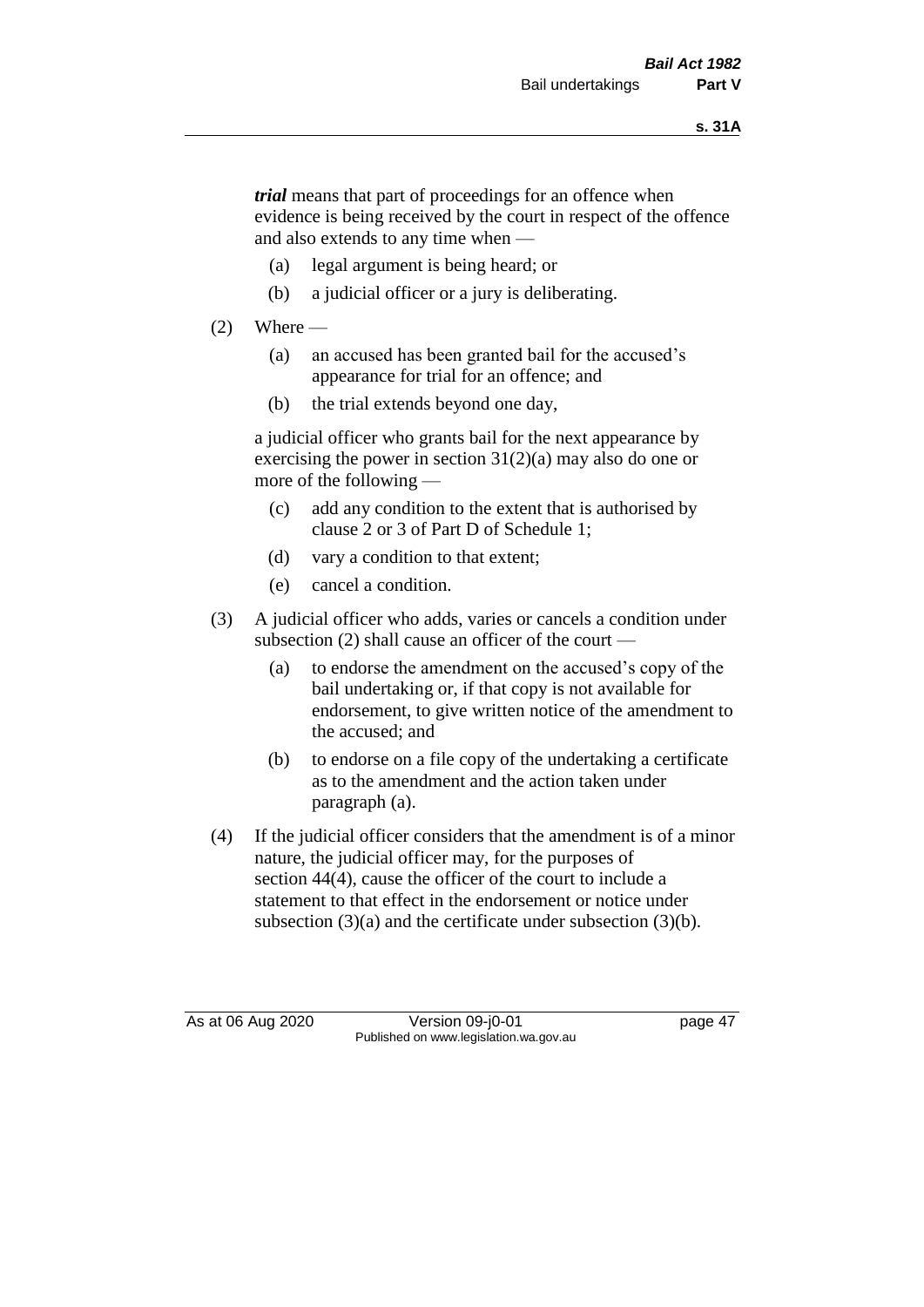- (5) When action is taken under subsection  $(3)(a)$ 
	- (a) the bail undertaking is to be regarded as having been amended as provided in the endorsement or notice, as the case requires; and
	- (b) the terms and conditions of the bail undertaking continue to apply as so amended as if the accused had entered into the bail undertaking in that form.
- (6) In any proceedings an endorsement on a copy of a bail undertaking referred to in subsection (3)(b) purporting to be a certificate referred to in that paragraph is evidence of the matters appearing in it without proof of the signature of the person who made the endorsement.

*[Section 31A inserted: No. 6 of 2008 s. 22(1).]*

## **32. Notices under s. 31, service and proof of**

- (1) A written notice to an accused under section  $31(2)$ 
	- (a) shall be given to the accused personally; or
	- (b) shall be sent to the accused by post to the accused's address appearing in the records of the court; or
	- (c) in urgent cases or with the accused's consent, shall be provided to the accused by electronic means in accordance with the regulations.
- (2) A person who gives, sends or provides a notice in accordance with subsection (1) shall endorse on a file copy of the notice a certificate showing —
	- (a) that the person has done so; and
	- (b) the time of doing so.
- (3) If a notice is sent by post under subsection  $(1)(b)$ , the notice is to be presumed, unless the contrary is shown, to have been received at the time when, in the ordinary course of events, it would have been delivered.

page 48 Version 09-j0-01 As at 06 Aug 2020 Published on www.legislation.wa.gov.au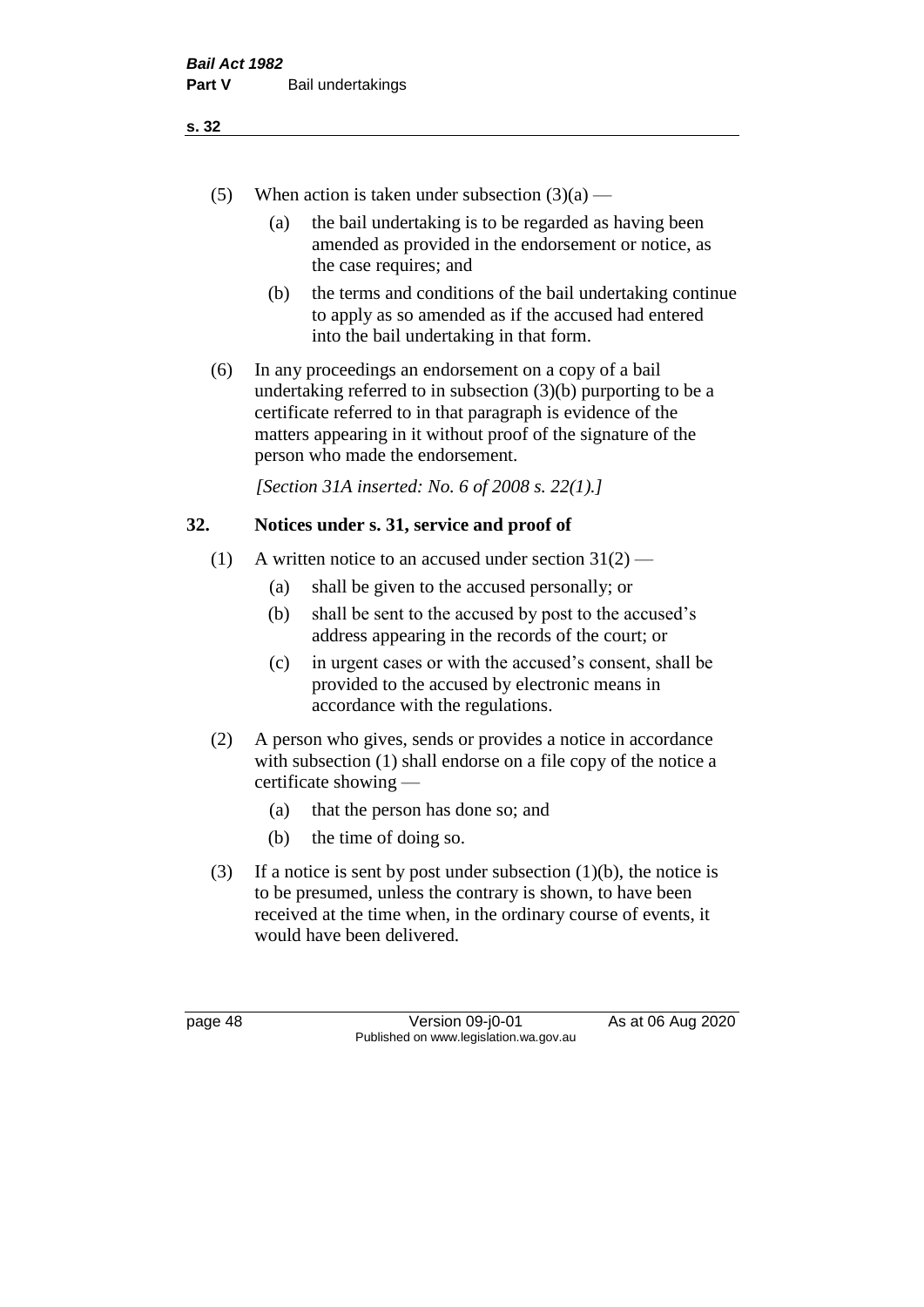- (4) The judicial officer who under section  $31(2)(a)$  notifies an accused of the time and place for resumed proceedings shall cause to be endorsed on the accused's bail undertaking a certificate showing details of such time and place and that the accused has been notified of them.
- (5) In any proceedings
	- (a) a document purporting to be a copy of a notice referred to in subsection (1) shall be evidence of the terms of the notice; and
	- (b) an endorsement
		- (i) on a copy of a notice referred to in subsection (2); or
		- (ii) on a bail undertaking,

purporting to be a certificate referred to in subsection (2) or (4) is evidence of the matters appearing in it without proof of the signature of the person who made the endorsement.

*[Section 32 amended: No. 74 of 1984 s. 12; No. 84 of 2004 s. 82; No. 6 of 2008 s. 23(1)-(3); No. 20 of 2013 s. 27.]* 

# **33. Judicial officer may order accused to enter into bail undertaking**

- (1) Where bail is granted to an accused by a judicial officer, whether with or without any condition being attached thereto, and the accused fails or refuses to enter into a bail undertaking in terms of the grant, the judicial officer who granted bail may, subject to subsection (3), order that the accused enter into the bail undertaking within such time as he may specify.
- (2) If an accused does not comply with an order under subsection (1), the judicial officer may, subject to subsection (3), further order that a bail undertaking, in such form as the judicial officer may approve, shall be deemed to have been entered into by the accused on the date of such further order, and thereupon that undertaking shall be treated as

As at 06 Aug 2020 Version 09-j0-01 page 49 Published on www.legislation.wa.gov.au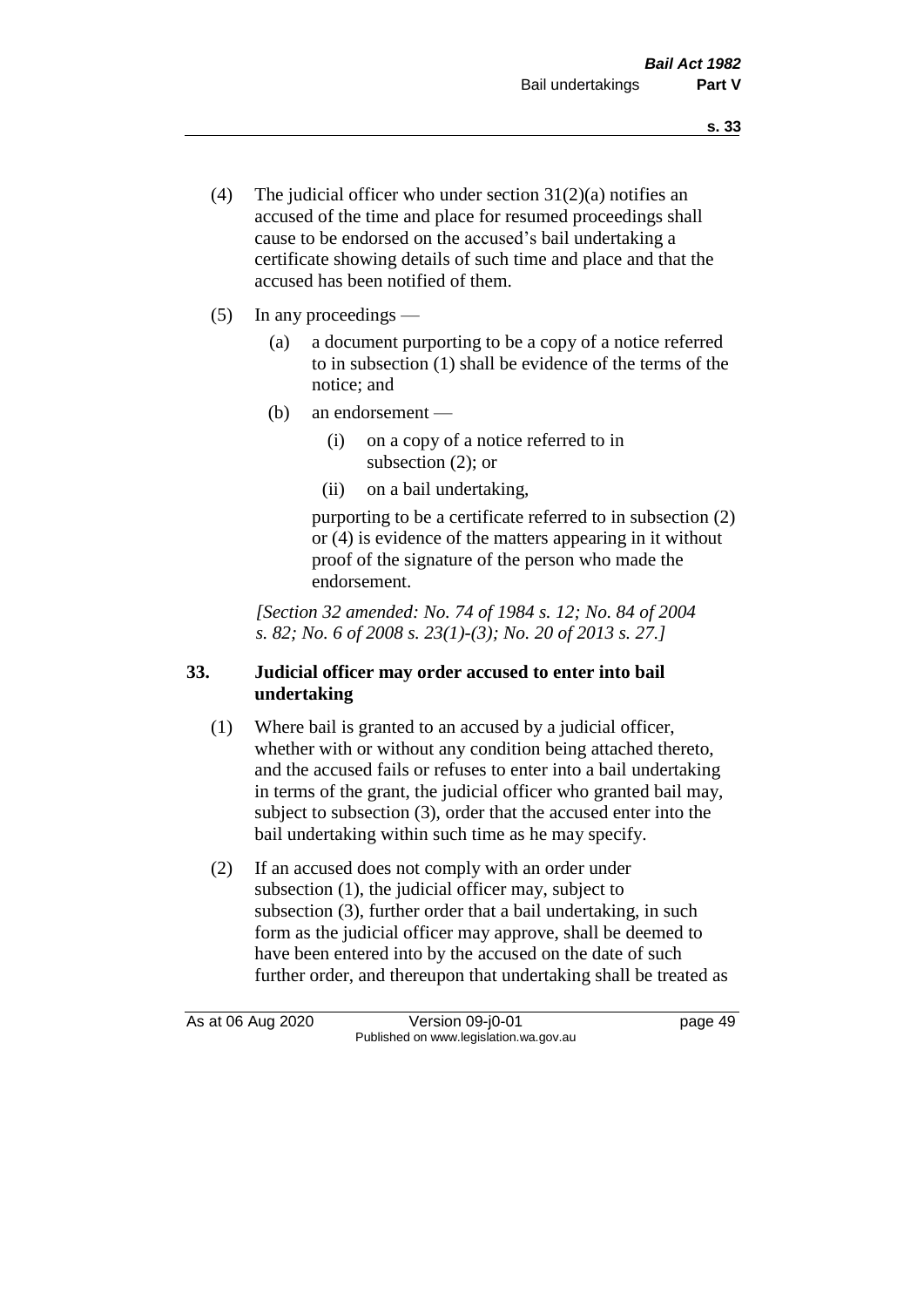if it had been duly entered into by the accused for the purposes of this Act.

- (3) A judicial officer shall not
	- (a) make an order under subsection (2) unless he has personally informed the accused of the terms and effect of the order made under subsection (1);
	- (b) exercise any of the powers conferred on him by this section unless he is satisfied that the accused has the capacity to enter into and comply with the undertaking.

*[Section 33 amended: No. 84 of 2004 s. 82.]* 

### **34. When bail undertaking ceases to have effect**

A bail undertaking ceases to have effect —

- (a) upon the revocation of bail under section 55;
- (b) upon the death of the accused, but only if no order has been made under section 57;
- (c) subject to section 31, upon the appearance in court by the accused as required by his bail undertaking;
- (d) upon the discharge of the accused according to law from any further proceedings for the offence, or all of the offences, to which the bail undertaking relates;
- (e) during any period before the time at which the accused is required to appear in court when he is in custody for any other offence or reason.

*[Section 34 amended: No. 84 of 2004 s. 82.]* 

page 50 Version 09-j0-01 As at 06 Aug 2020 Published on www.legislation.wa.gov.au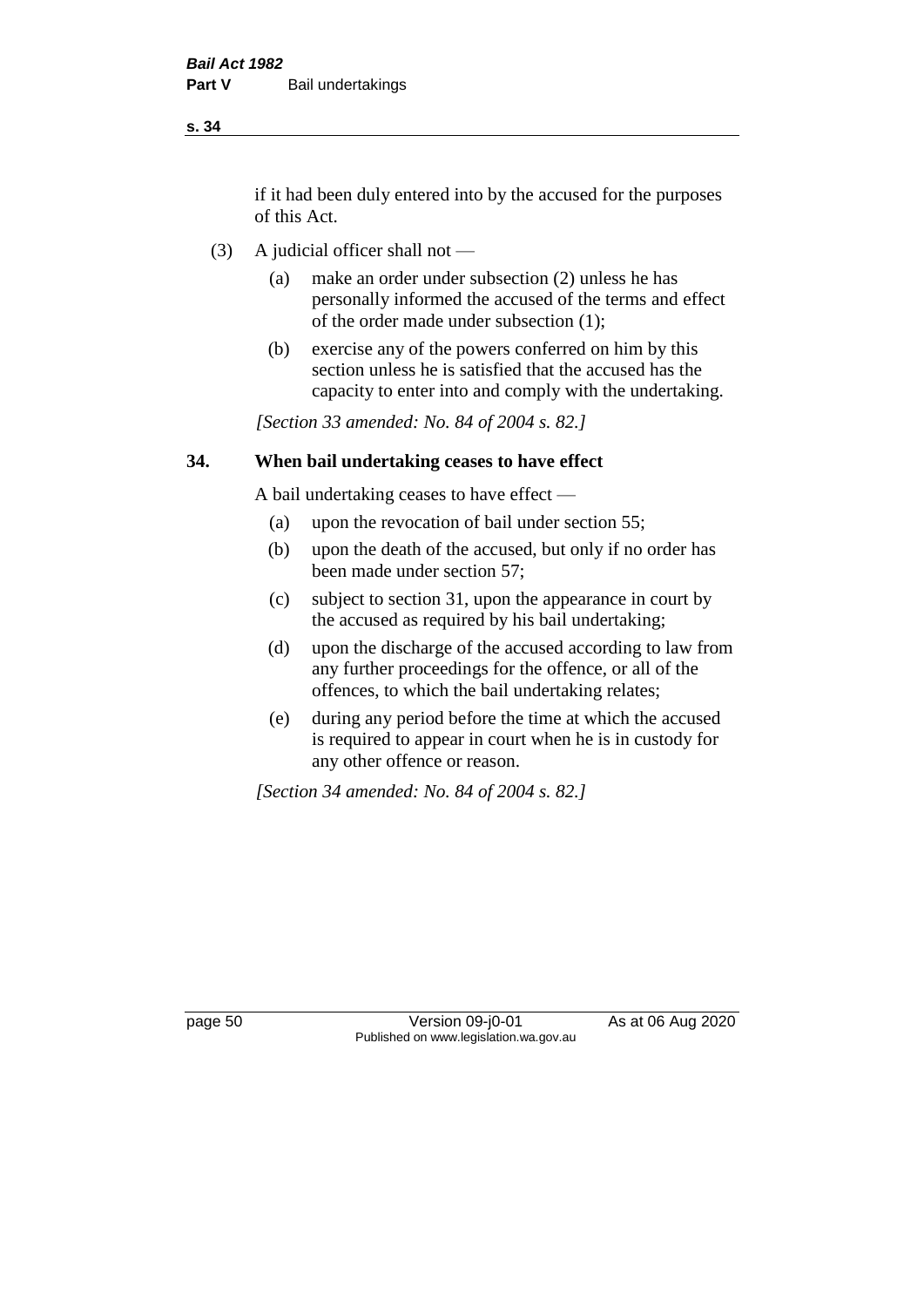# **Part VI — Sureties and surety undertakings**

### **35. Surety and surety undertaking**

- (1) A surety is a person who, as a condition of the grant of bail to an accused, enters into a surety undertaking, that is to say, undertakes in writing that he will, subject to this Act, forfeit a specified amount of money if the accused fails to comply with any requirement of his bail undertaking mentioned in section  $28(2)(a)$  and (b).
- (2) A surety is required to be approved under section 40.
- (3) A forfeiture of money by a surety as mentioned in subsection (1) is enforceable as provided in section 49 but not otherwise.

*[Section 35 amended: No. 84 of 2004 s. 82; No. 6 of 2008 s. 18(3).]* 

### **36. Sureties, who may approve**

- (1) The decision whether an applicant should be approved as a surety in any case is to be made —
	- (a) by a person referred to in section 29(a) to (d); or
	- (b) where the accused to whom bail has been granted is in prison, by a person for the time being in charge of the prison; or
	- (c) where the accused to whom bail has been granted is a child, by an authorised community services officer.
- (2) A judicial officer when granting bail to an accused subject to a requirement for a surety or sureties may make an order as to —
	- (a) the giving of notice to the prosecutor of an application for approval of any surety; or
	- (b) the person or persons who are to, or may, approve any surety,

and subsection (1) has effect subject to any such order. *[Section 36 inserted: No. 6 of 2008 s. 24(1).]*

As at 06 Aug 2020 Version 09-j0-01 page 51 Published on www.legislation.wa.gov.au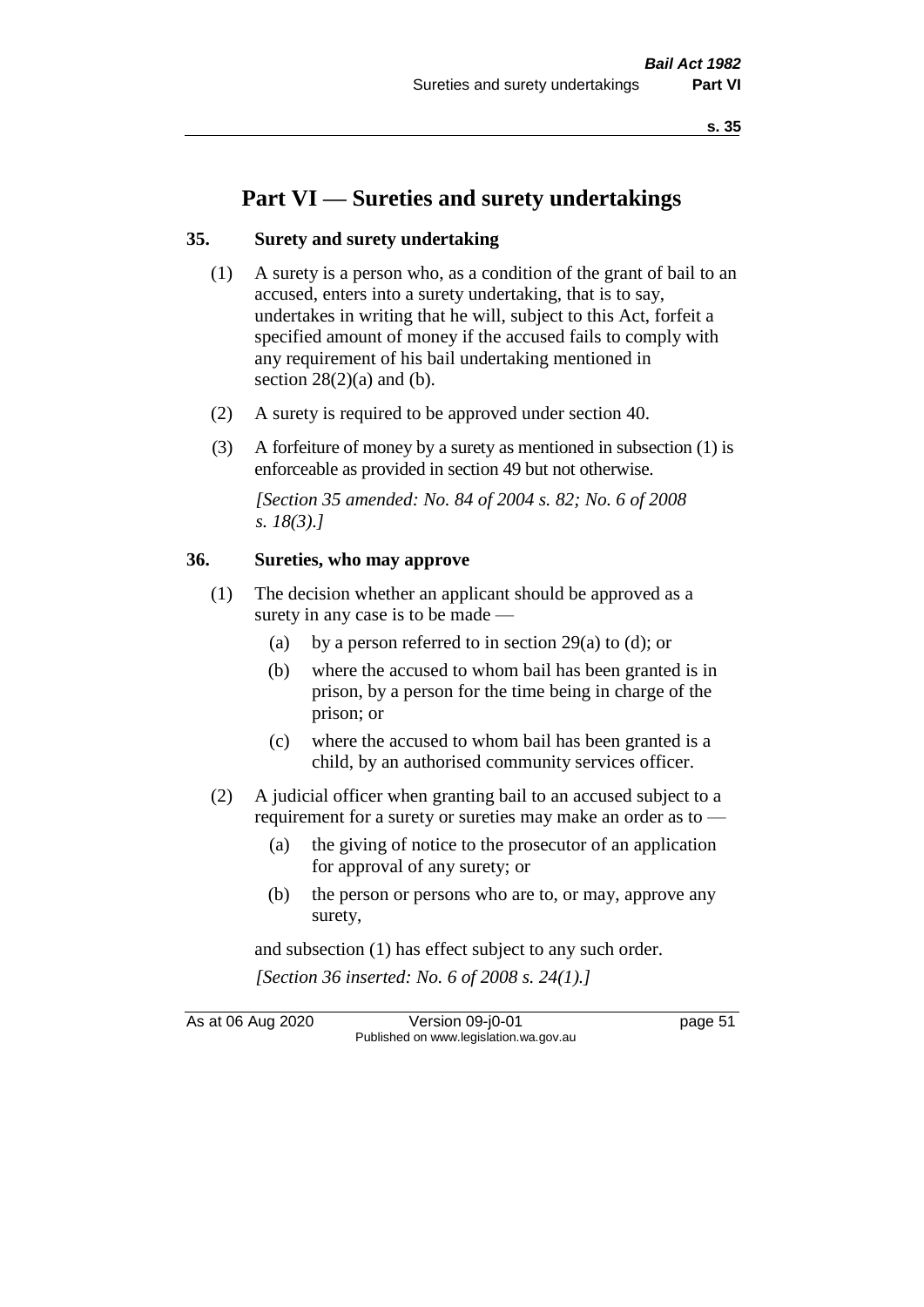## **37. Proposed surety to receive certain information and form**

- (1) Whenever a surety approval officer is called upon to decide whether an applicant should be approved as a surety, he shall ensure that the applicant is, or has been, given —
	- (a) a duly completed notice in the prescribed form showing details of the terms and conditions on which bail has been granted to the accused in whose case the surety is required; and
	- (b) such information in writing as to the effect of this Act in relation to the rights, obligations and liabilities of sureties as is prescribed for the purposes of this paragraph; and
	- (c) a prescribed form of declaration for completion designed to disclose to the surety approval officer all information relevant to the decision.
- (2) Before he makes his decision, the surety approval officer shall ensure that the applicant furnishes to him the declaration referred to in subsection (1)(c) duly completed.

*[Section 37 amended: No. 84 of 2004 s. 82; No. 6 of 2008 s. 24(4), (5) and 25; No. 20 of 2013 s. 28.]* 

# **38. Persons disqualified from being sureties**

- (1) A person is not qualified to be approved as a surety if  $-$ 
	- (a) the person is under 18 years of age; or
	- (b) subject to subsection (2), the value of the person's assets, after provision is made for the person's debts and liabilities, is less than the amount which the person might become liable to forfeit under the person's proposed surety undertaking; or
	- (c) there are reasonable grounds for believing that the person has been, or will be, indemnified by any person against any forfeiture referred to in paragraph (b); or

page 52 Version 09-j0-01 As at 06 Aug 2020 Published on www.legislation.wa.gov.au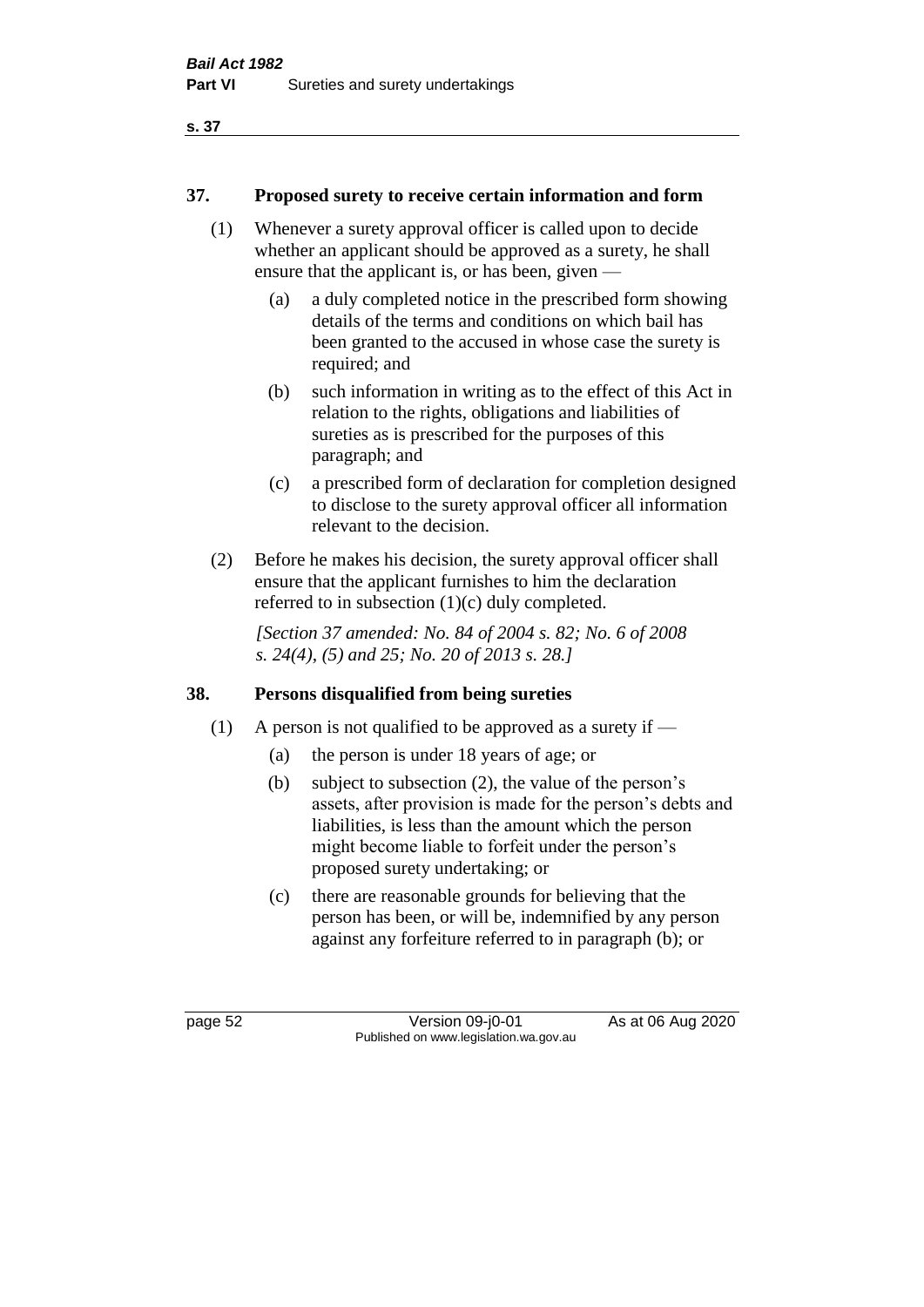- (d) the surety approval officer knows, or has reasonable grounds to believe, that —
	- (i) there is a current restraining order between the person and the accused under the *Restraining Orders Act 1997***;** or
	- (ii) the person is in a family relationship with the accused and was a victim of an offence for which the accused has been convicted within the last 10 years; or
	- (iii) the person is the alleged victim of the offence of which the accused has been charged and is in a family relationship with the accused.
- (2) Subsection (1)(b) does not apply where the applicant for approval is required to give security sufficient to cover the amount which he might become liable to forfeit.
- (3) A surety approval officer must not ask an applicant questions that relate to a matter under subsection  $(1)(d)$  but rather should rely on any information that is reasonably available from the details of the offence, records or similar sources of information.
- (4) Subsection (1)(d) does not apply where the accused is a child. *[Section 38 amended: No. 30 of 2020 s. 44.]*

#### **39. Matters to be regarded when approving sureties**

In determining whether an applicant is suitable to be a surety a surety approval officer shall have regard to all matters which appear to him to be relevant including, as well as any others, the following —

- (a) the character and antecedents of the applicant; and
- (b) his proximity to or connection with the accused, whether by kinship, place of residence or otherwise; and
- (c) his ability to pay, or give security for, the amount which he might become liable to forfeit under his proposed

As at 06 Aug 2020 Version 09-j0-01 page 53 Published on www.legislation.wa.gov.au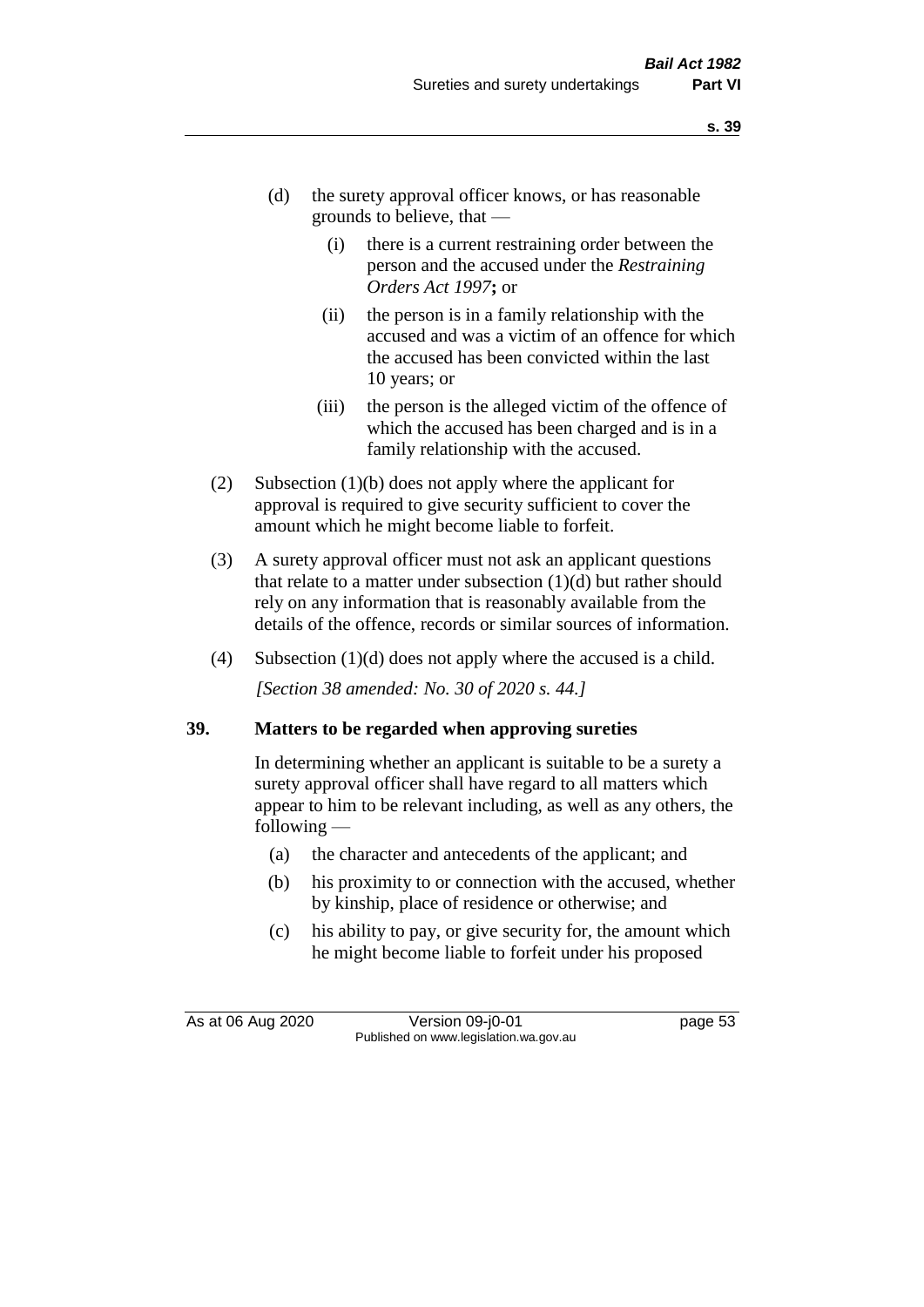surety undertaking, without excessive hardship to himself or his dependants.

*[Section 39 amended: No. 84 of 2004 s. 82; No. 6 of 2008 s. 24(4).]* 

## **40. Decision on application by proposed surety**

- (1) Upon receipt of the duly completed declaration referred to in section  $37(1)(c)$ , the surety approval officer shall, after making any enquiries which he thinks desirable, make a decision, as soon as is practicable, either to approve or not to approve of the applicant as a surety in that case.
- (2) If the surety approval officer does not approve of the applicant as a surety he shall record the reasons for his doing so and inform the applicant and the accused thereof, or cause them to be so informed.
- (3) The surety approval officer must not include reasons under subsection (2) to the extent that to do so would disclose that the surety approval officer has acted under section 38(1)(d) (but must still make a record of these reasons).

*[Section 40 amended: No. 15 of 1988 s. 15; No. 84 of 2004 s. 82; No. 6 of 2008 s. 24(5); No. 30 of 2020 s. 45.]* 

# **41. Finality of decision to refuse approval of surety**

- (1) A decision by a surety approval officer not to approve of the applicant as a surety is final unless the applicant becomes entitled to re-apply under subsection (2).
- (2) An applicant who is refused approval as a surety may re-apply for approval to the surety approval officer who made that decision, or if that officer is absent or unavailable to another surety approval officer, on the ground that —
	- (a) new facts have been discovered, new circumstances have arisen or the circumstances have changed since he was refused approval; or

page 54 Version 09-j0-01 As at 06 Aug 2020 Published on www.legislation.wa.gov.au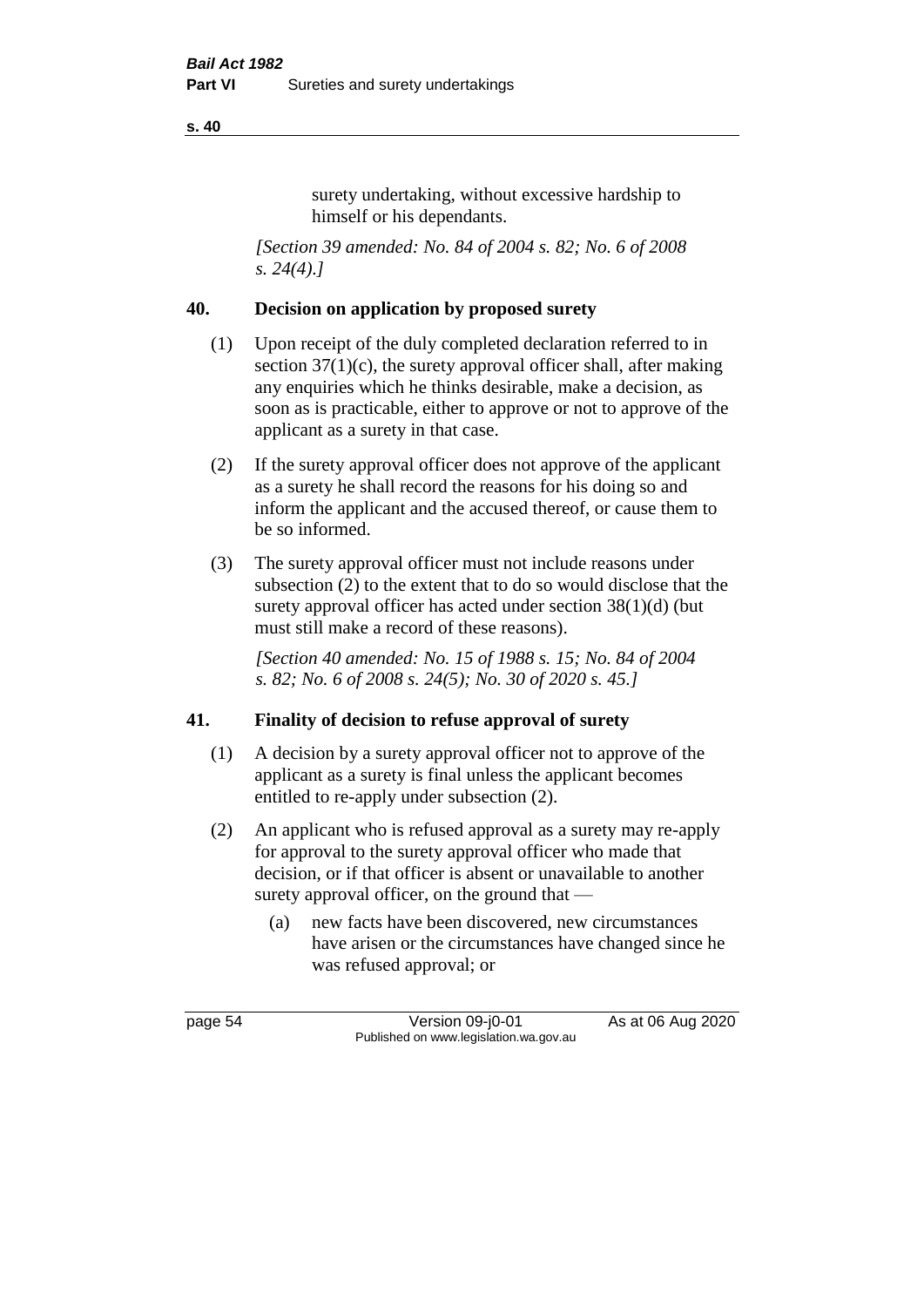(b) he failed to adequately present his case for approval on his previous application,

and the provisions of this Act, except section 37, shall, with necessary modifications, apply to any such further application and the decision thereon.

*[Section 41 amended: No. 6 of 2008 s. 24(3) and (4).]*

#### **42. Before whom surety undertaking may be entered into**

A surety undertaking need not be entered into before the surety approval officer who approved the surety but may be entered into before any person before whom the accused for whose appearance the surety is approved might enter into his bail undertaking under section 29.

*[Section 42 amended: No. 84 of 2004 s. 82; No. 6 of 2008 s. 24(5).]* 

## **43. Duties of person before whom surety undertaking is entered into**

A person before whom a surety undertaking is to be entered into —

- $(a)$  shall
	- (i) read to the surety; or
	- (ii) be informed by the surety that he has read; or
	- (iii) if necessary, have translated to the surety,

the documents described in section  $37(1)(a)$  and (b), and the surety undertaking, before the surety enters into the undertaking; and

- (b) shall ensure that all conditions which are to be complied with by the surety have been complied with before the surety enters into his undertaking; and
- (c) shall give to the surety a copy of his surety undertaking as duly completed.

*[Section 43 amended: No. 74 of 1984 s. 13.]* 

As at 06 Aug 2020 Version 09-j0-01 page 55 Published on www.legislation.wa.gov.au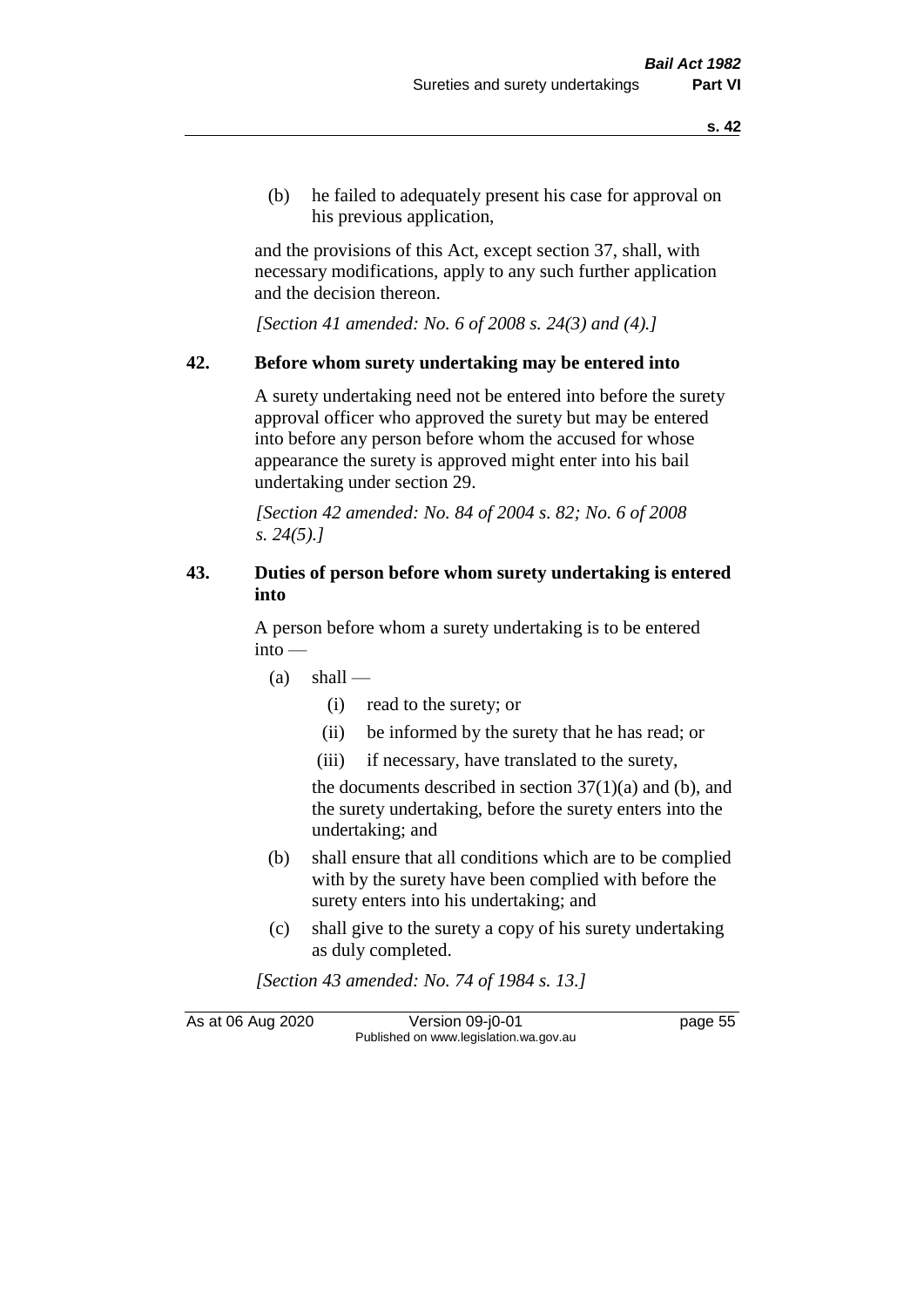**s. 43A**

## **43A. Entering into surety undertaking where proposed surety interstate**

(1) In this section —

*proposed surety* means a person who is to enter into a surety undertaking;

*relevant official* means the person before whom the surety undertaking is to be entered into or was entered into, as the case requires;

*video link* means facilities (including closed circuit television) that enable, at the same time —

- (a) the relevant official to see and hear the proposed surety; and
- (b) the proposed surety to see and hear the relevant official.
- (2) This section applies if a proposed surety is in another State or a Territory.
- (3) The relevant official may comply with section 43(a) and (b) by means of a video link.
- (4) The relevant official may provide the surety undertaking to the proposed surety for completion by providing it by electronic means in accordance with the regulations.
- (5) The proposed surety may enter into the surety undertaking by providing the completed surety undertaking to the relevant official by electronic means in accordance with the regulations.
- (6) If the surety undertaking is provided by electronic means under subsection (4) or (5), any requirement for the proposed surety or the relevant official to sign it is to be taken to have been complied with if the full name of the proposed surety or the relevant official, as the case requires, appears in the appropriate place in the undertaking.
- (7) The relevant official may comply with section 43(c) by providing a copy of the surety undertaking (as duly completed)

page 56 Version 09-j0-01 As at 06 Aug 2020 Published on www.legislation.wa.gov.au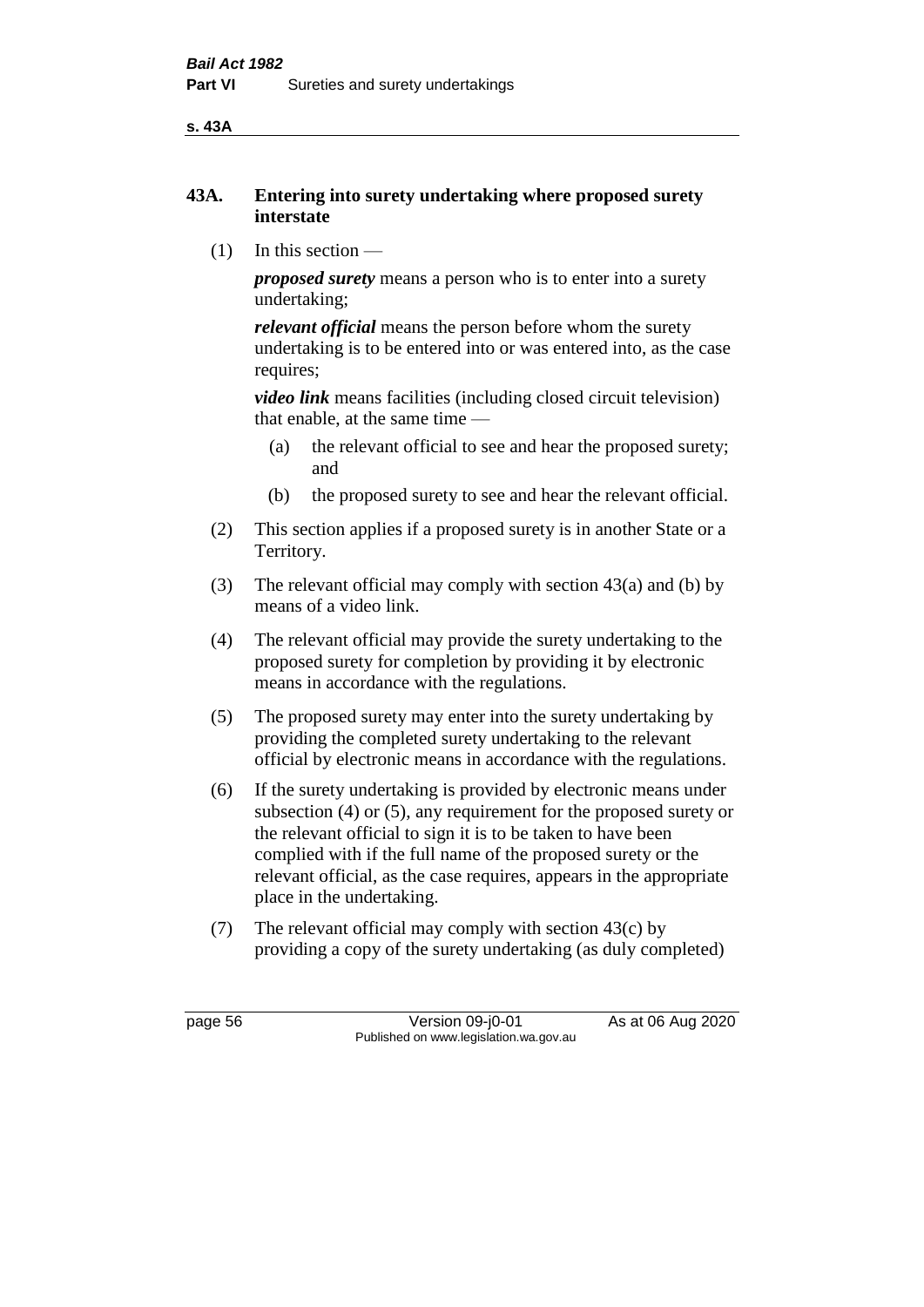to the surety by electronic means in accordance with the regulations.

- (8) A surety undertaking that is entered into in accordance with this section is to be taken to have been entered into before the relevant official.
- (9) In any proceedings a document purporting to be a copy of a surety undertaking and purporting to be certified by the relevant official to be a copy of a surety undertaking entered into in accordance with this section is evidence of the surety undertaking without proof of the signature of the relevant official.

*[Section 43A inserted: No. 6 of 2008 s. 26; amended: No. 20 of 2013 s. 29.]*

## **44. When surety undertaking extends to different time or different time and place substituted under s. 31**

- (1) A surety undertaking does not extend to the failure by the accused to appear at a different time or a different time and place substituted pursuant to section 31 unless —
	- (a) the surety undertaking contains a provision stating that it does so extend and, where applicable under subsection (5), the surety has received notice as mentioned in that subsection; or
	- (b) subsection (2) applies.
- (2) A surety undertaking extends to the failure by the accused to appear at a different time substituted pursuant to section 31 during a trial if, at the option of the surety, the undertaking contains a provision stating —
	- (a) that it does so extend; and
	- (b) the effect of subsection (4).

As at 06 Aug 2020 Version 09-j0-01 page 57 Published on www.legislation.wa.gov.au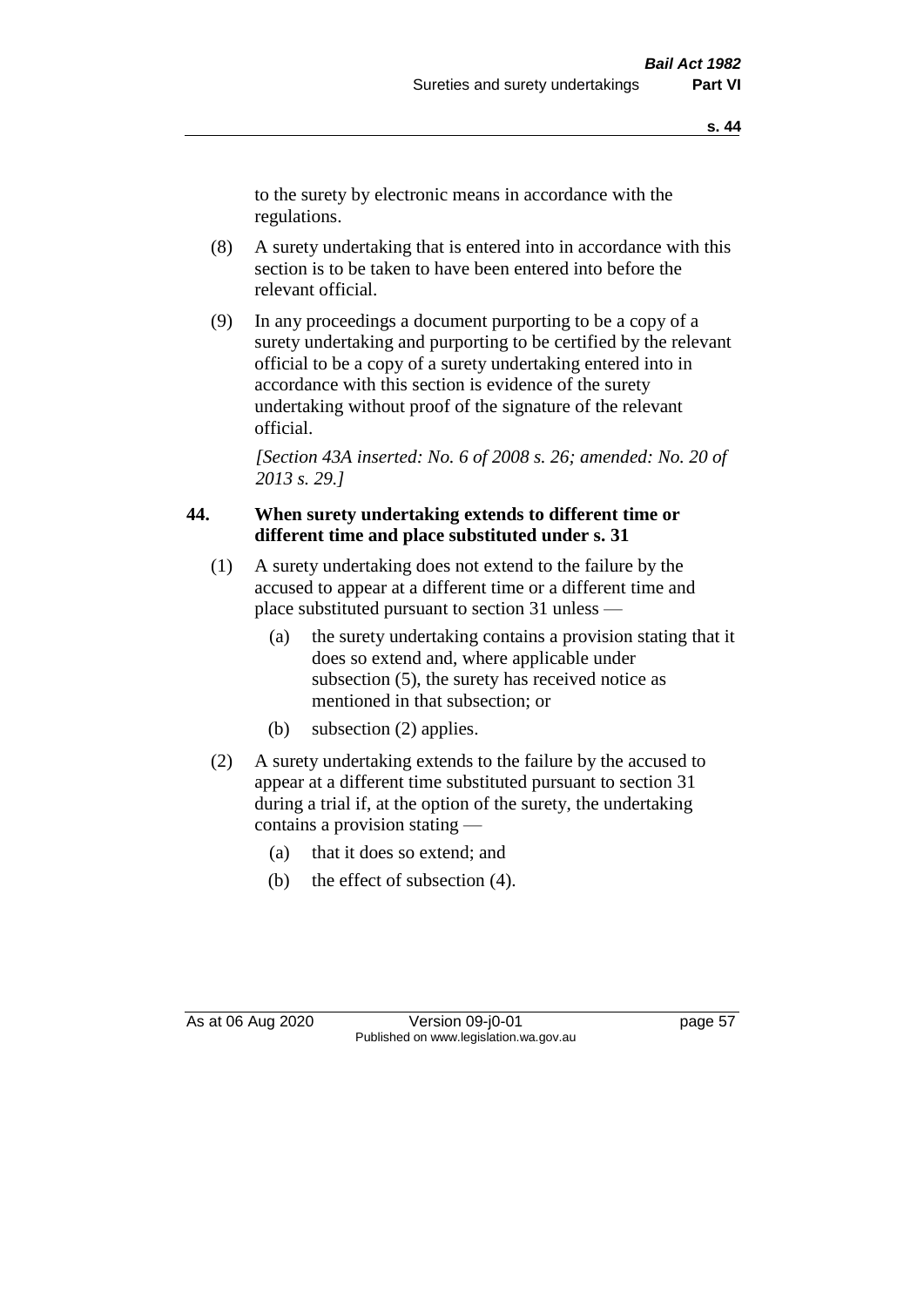(3) In subsection  $(2)$  —

*trial* means that part of proceedings for an offence when evidence is being received by the court in respect of the offence and also extends to any time when —

- (a) legal argument is being heard; or
- (b) a judicial officer or a jury is deliberating.
- (4) Subsection (2) applies despite any amendment as defined in section 31A(1) if the endorsement or notice under section  $31A(3)(a)$  in respect of the amendment includes a statement referred to in section 31A(4).
- (5) A surety undertaking may, at the option of the surety, also contain a provision stating that where —
	- (a) a different time or a different time and place for the accused's appearance is substituted pursuant to section 31; and
	- (b) subsection (2) does not apply,

the surety's liability only arises if the surety is given notice, as soon as is practicable, of the different time or the different time and place.

(6) Where, by operation of this section, a surety undertaking would extend to the failure by the accused to appear at a different time or a different time and place substituted pursuant to section 31, that extension is not affected by a reduction in the number of offences to which the accused's bail undertaking relates.

*[Section 44 inserted: No. 6 of 2008 s. 27(1).]*

#### **45. Notices under s. 44, service and proof of**

- (1) For the purposes of section 44(5) notice to a surety may be given —
	- (a) orally to the surety by the judicial officer when he fixes a time and place for the proceedings or the resumed proceedings; or

page 58 Version 09-j0-01 As at 06 Aug 2020 Published on www.legislation.wa.gov.au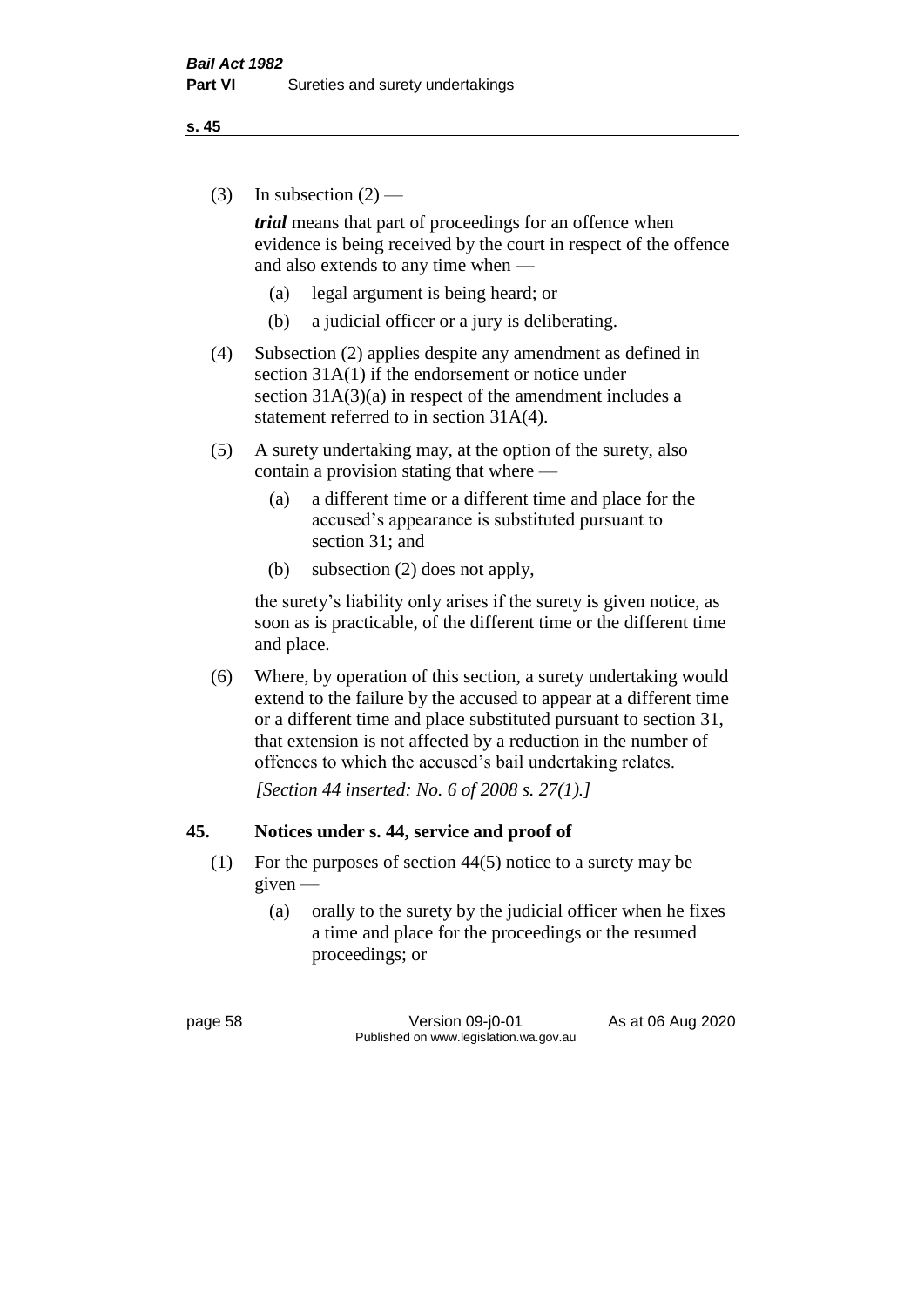- (b) in the approved form to the surety personally; or
- (c) by a person authorised under subsection  $(5)$ 
	- (i) sending or causing to be sent the approved form to the surety by post to the surety's address appearing in the records of the court; or
	- (ii) in urgent cases or with the surety's consent, providing or causing to be provided the approved form to the surety by electronic means in accordance with the regulations.
- (2) A person who gives a notice in accordance with subsection  $(1)(b)$  or  $(c)$  shall endorse on a file copy of the notice a certificate showing —
	- (a) that the person has done so; and
	- (b) the time of doing so.
- (2a) If a notice is sent by post under subsection  $(1)(c)$ , the notice is to be presumed, unless the contrary is shown, to have been received at the time when, in the ordinary course of events, it would have been delivered.
- (3) A judicial officer who, under subsection  $(1)(a)$ , notifies a surety of the time and place for the proceedings or the resumed proceedings shall cause to be endorsed on a file copy of the surety's undertaking a certificate showing details of such time and place and that the surety has been notified of them.
- (4) In any proceedings
	- (a) a document purporting to be a copy of a notice referred to in section 44(5) shall be evidence of the terms of the notice; and
	- (b) an endorsement
		- (i) on a file copy of a notice given under subsection  $(1)(b)$  or  $(c)$  purporting to be a certificate referred to in subsection (2); or
		- (ii) on a file copy of a surety undertaking purporting to be a certificate referred to in subsection (3),

As at 06 Aug 2020 Version 09-j0-01 page 59 Published on www.legislation.wa.gov.au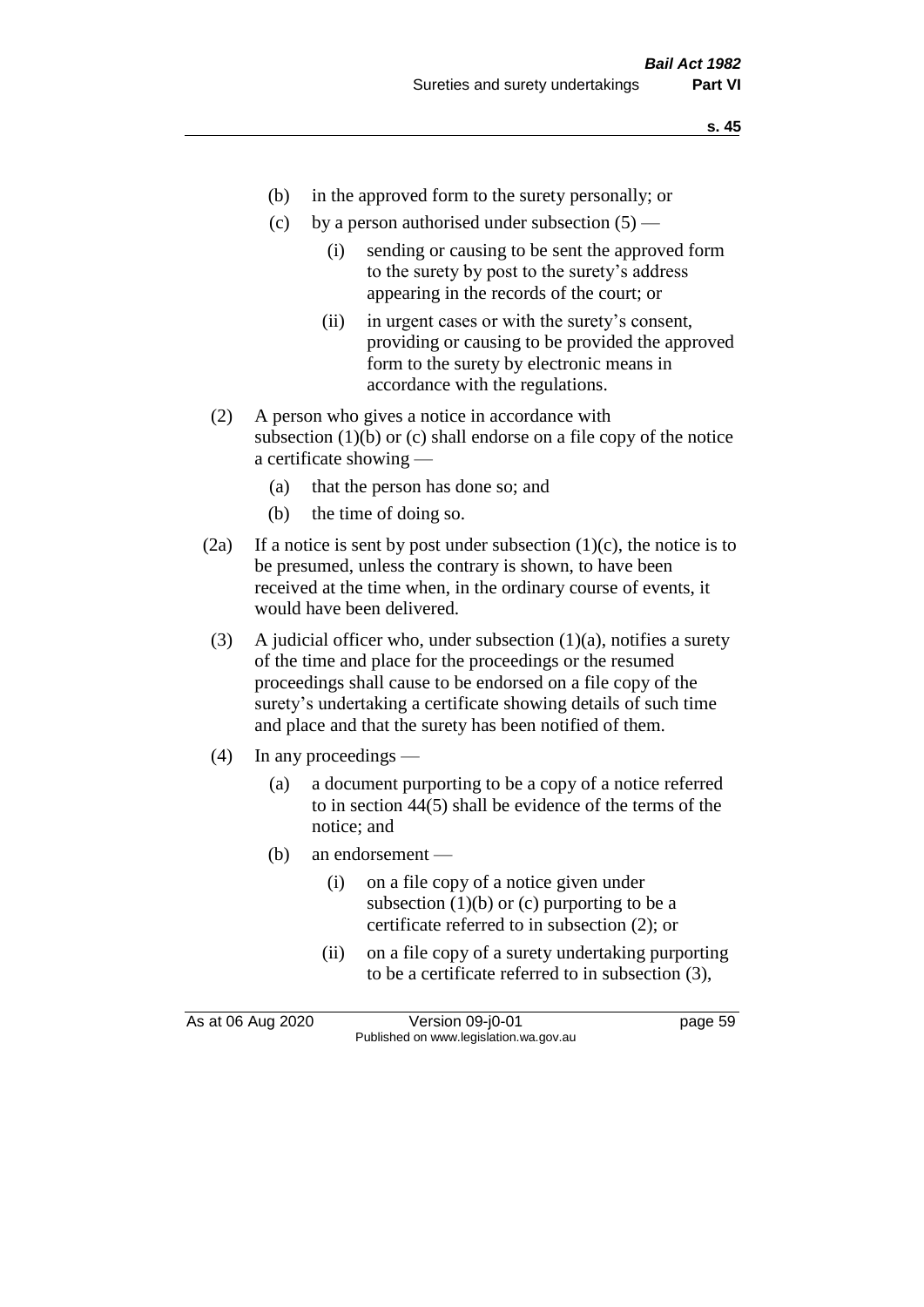is evidence of the matters appearing in the certificate without proof of the signature of the person who made the endorsement.

- (5) A registrar of the court, other than a deputy registrar of the Magistrates Court or the Children's Court, is an authorised person for the purposes of subsection  $(1)(c)$  and in addition —
	- (a) in respect of committals to the Supreme Court, the Chief Justice; and
	- (b) in respect of committals to the District Court, the Chief Judge,

may authorise a person or persons, by name or office, to perform the function referred to in subsection  $(1)(c)$ .

*[Section 45 amended: No. 74 of 1984 s. 15; No. 59 of 2004 s. 141; No. 6 of 2008 s. 28(1)-(5); No. 20 of 2013 s. 30.]* 

# **46. Surety's power to arrest accused**

- (1) A surety may arrest an accused for whose appearance in court he has entered into a surety undertaking if the surety has reasonable grounds to believe that —
	- (a) the accused
		- (i) is not likely to comply with the requirements of his bail undertaking mentioned in section  $28(2)(a)$  or (b); or
		- (ii) is, or has been, in breach of any condition of his bail undertaking mentioned in section 28(2)(c); or
		- (iii) is, or has been, in breach of a home detention condition mentioned in section 28(2)(d);

and

(b) it is not expedient to invoke the assistance of the relevant officer under section 54(1) because the delay occasioned by doing so would defeat the purpose of that section.

page 60 Version 09-j0-01 As at 06 Aug 2020 Published on www.legislation.wa.gov.au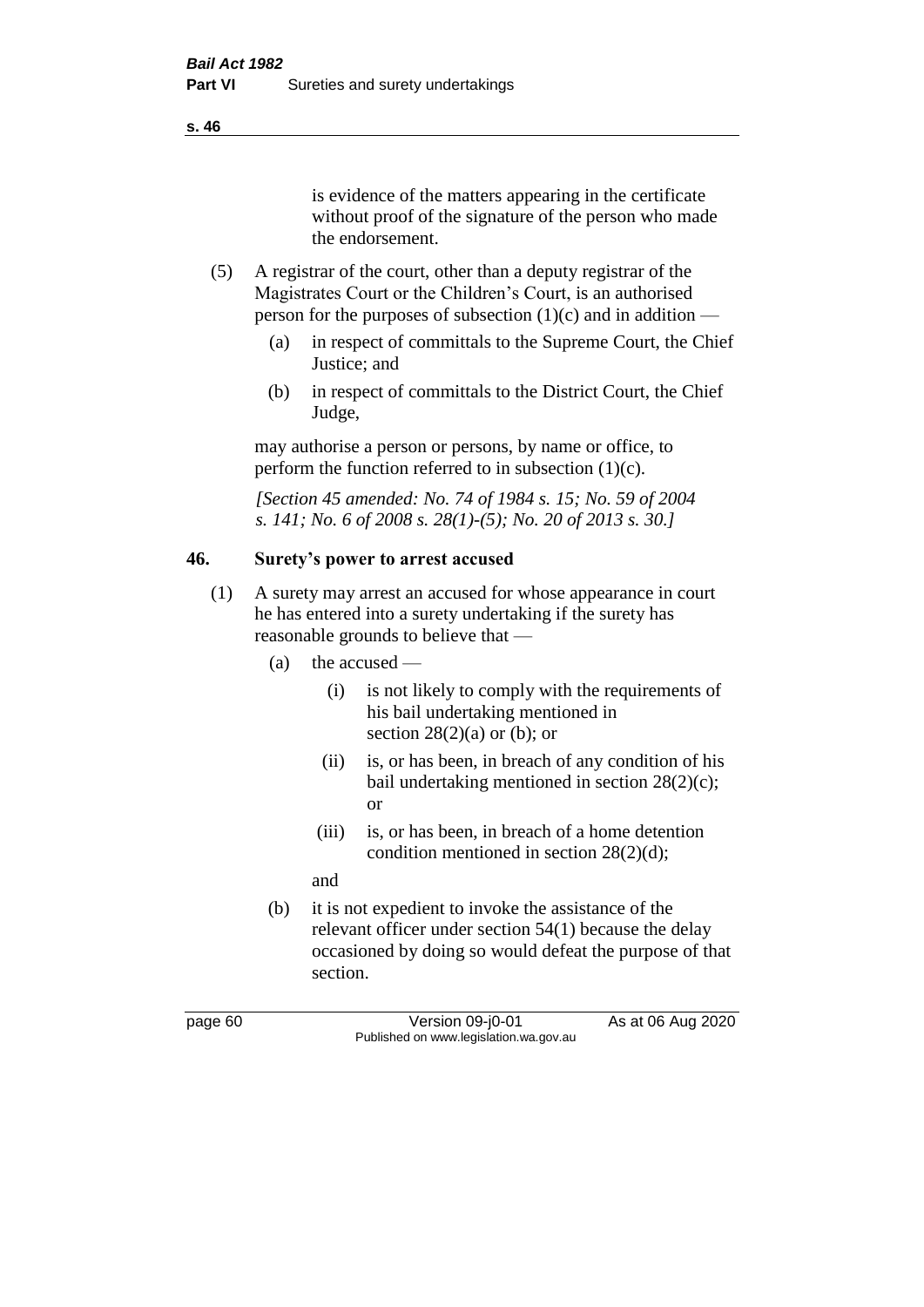(2) A surety who arrests an accused under subsection (1) shall, as soon as is practicable, deliver him into the custody of a police officer and thereafter he shall be dealt with under section 54(4) and section 55, and those provisions shall apply, as if he had been arrested by a police officer under section 54(2).

*[Section 46 amended: No. 74 of 1984 s. 16; No. 61 of 1990 s. 10; No. 84 of 2004 s. 82; No. 6 of 2008 s. 33(5).]* 

#### **47. When surety undertaking ceases to have effect**

A surety undertaking ceases to have effect —

- (a) upon the revocation of bail under section 55(1); or
- (b) upon the release of an accused under section 55(2) if the surety does not consent to the continuance in force of his surety undertaking; or
- (c) upon its being cancelled under section 48(4) (and as from the time fixed therefor) by an appropriate judicial officer; or
- (d) upon the death of the surety, but only if no order under section 49(1) has been made before then; or
- (e) subject to sections 31 and 44, upon the appearance in court by the accused as required by his bail undertaking; or
- (f) upon the discharge of the accused according to law from any further proceedings for the offence, or all of the offences, to which the surety undertaking relates; or
- (g) during any period before the time at which the accused is required to appear in court when he is in custody for any other offence or reason.

*[Section 47 amended: No. 84 of 2004 s. 82.]* 

#### **48. Surety may apply for cancellation of his undertaking**

(1) A surety may apply to an appropriate judicial officer for cancellation of his undertaking.

As at 06 Aug 2020 Version 09-j0-01 page 61 Published on www.legislation.wa.gov.au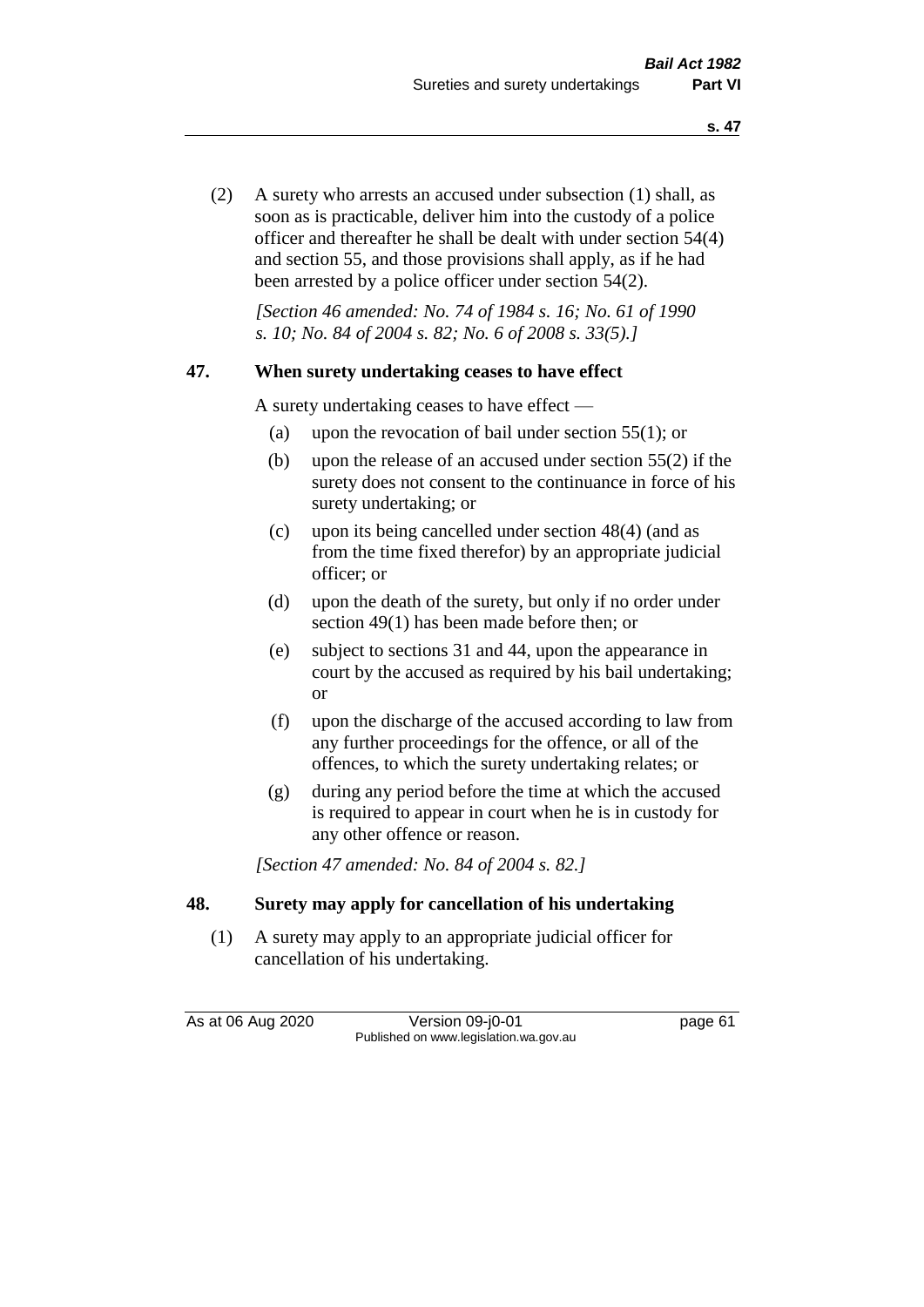- (2) An application under subsection (1) may be made at any time before that specified, or deemed by section 31(3) to be specified, in the accused's bail undertaking for his appearance in court.
- (3) Upon an application being made under subsection (1) an appropriate judicial officer shall cause the accused to appear before him or another such officer and may issue a warrant or summons for that purpose.
- (4) Upon the appearance of the accused before the time mentioned in subsection (2) an appropriate judicial officer shall —
	- (a) cancel the surety undertaking; and
	- (b) exercise one of the powers set out in section  $55(1)(d)$ or (e).
- (5) An application under subsection (1) must be made, and proceedings on it are to be conducted —
	- (a) in a court of summary jurisdiction in accordance with the regulations;
	- (b) in the Supreme Court or the District Court in accordance with rules of court.

*[Section 48 amended: No. 59 of 2004 s. 141; No. 84 of 2004 s. 7 and 82; No. 6 of 2008 s. 29.]* 

# **49. Surety's undertaking to pay money, enforcing**

- (1) Where an accused has failed to comply with any requirement of his bail undertaking mentioned in section 28(2)(a) or (b) the following provisions of this section apply for the purpose of enforcing payment to the State of any sum thereupon payable by a surety in terms of his surety undertaking —
	- (a) an application for an order that the sum be paid may be made to an appropriate judicial officer —
		- (i) by the Director of Public Prosecutions where the court before which the accused failed to appear was —

page 62 Version 09-j0-01 As at 06 Aug 2020 Published on www.legislation.wa.gov.au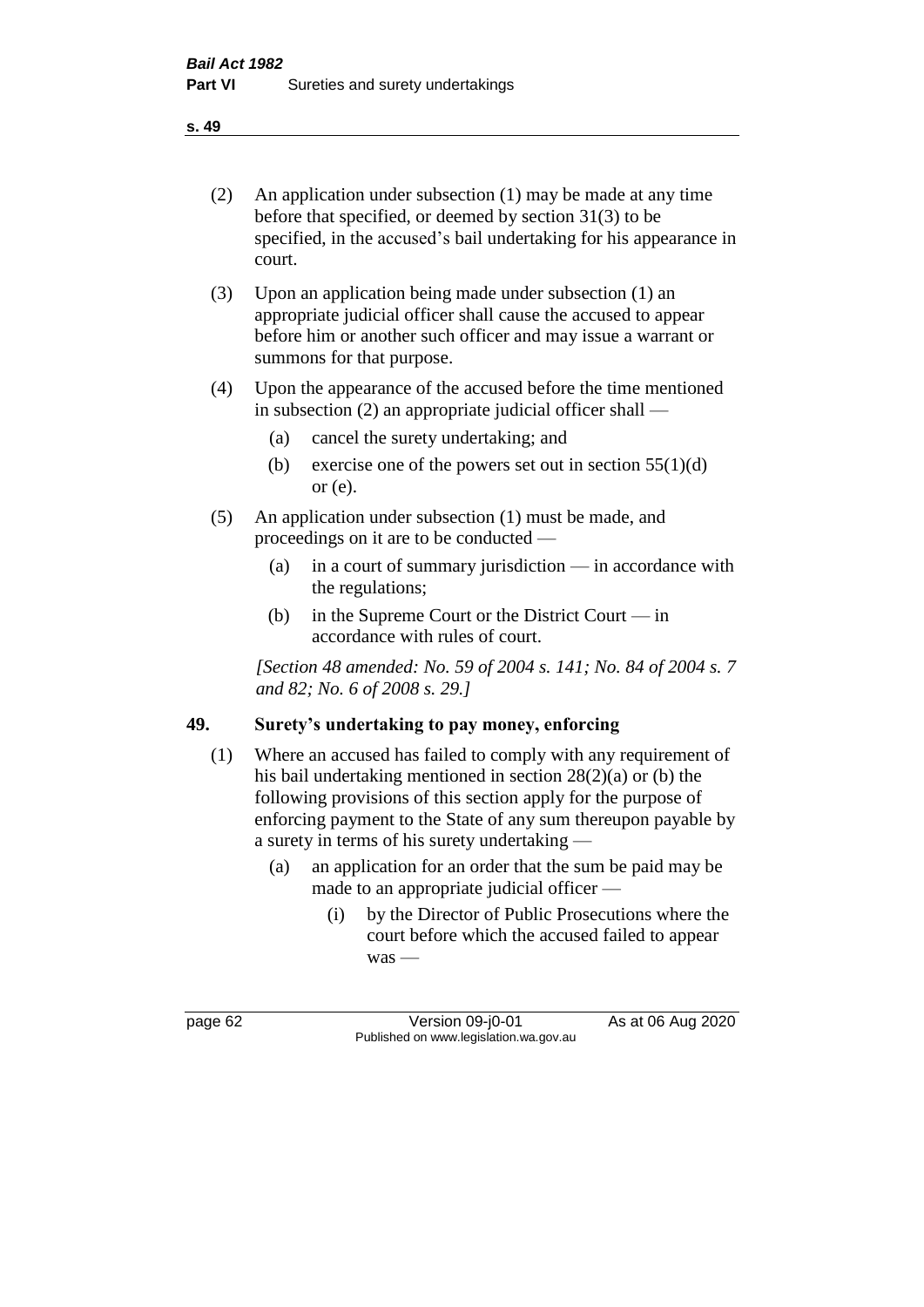- (I) the District Court, the Supreme Court or the Court of Appeal; or
- (II) another court, if the Director of Public Prosecutions is the prosecutor in that court of the case against the accused;

or

- (ii) in other cases, by the State Solicitor or the registrar of the court before which the accused failed to appear;
- *[(b) deleted]*
	- (c) on the hearing of the application and upon proof of the surety's liability in terms of his undertaking, the judicial officer shall order forfeiture of the full amount specified in the undertaking unless the surety attends at the hearing and shows to the satisfaction of the judicial officer that there was reasonable cause for the failure of the accused to comply with the requirement to which the application relates;
	- (d) notwithstanding paragraph (c), the judicial officer may decline to make an order under that paragraph or may order forfeiture in part only where the surety attends and shows to the satisfaction of the judicial officer —
		- (i) that, by reason of a change of circumstances since the undertaking was entered into, an order for forfeiture, or for forfeiture in full (as the case may be), would cause excessive hardship to the surety or his dependants; and
		- (ii) that such hardship would not be relieved by the exercise of one or more of the powers conferred by section 59;
	- (e) an order may be made under this section whether or not the accused has been convicted of an offence against section 51(1) or (2) but if, after an order has been made, the surety satisfies the Governor that new facts have been discovered or new circumstances have arisen

As at 06 Aug 2020 Version 09-j0-01 page 63 Published on www.legislation.wa.gov.au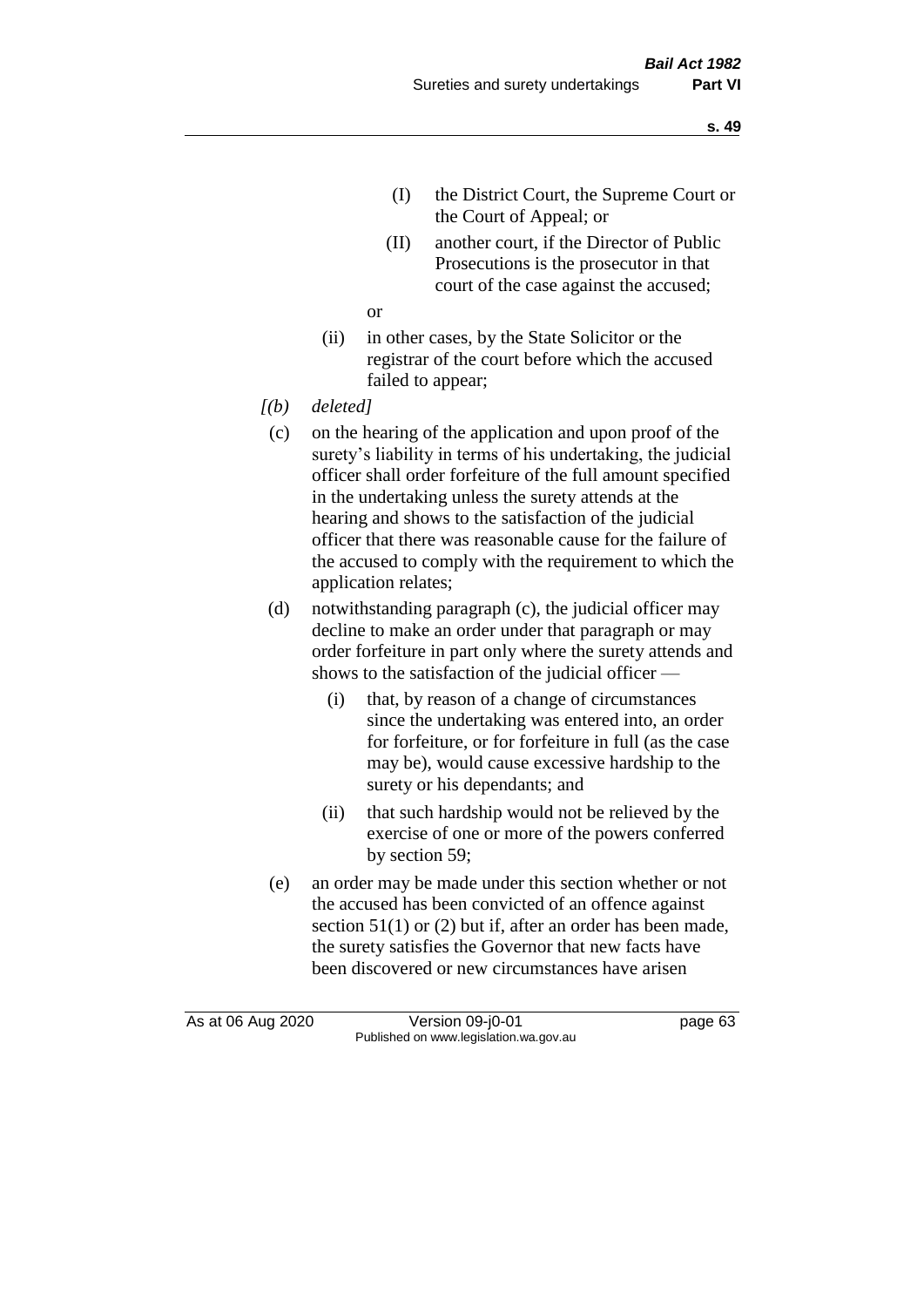#### **s. 50**

which show that there was reasonable cause for the failure of the accused as mentioned in paragraph (c), the Governor may exercise the power in section 139 of the *Sentencing Act 1995* as if the forfeiture were one to which that section applied.

- (2) An application under subsection (1) must be made, and proceedings on it are to be conducted —
	- (a) in a court of summary jurisdiction in accordance with the regulations;
	- (b) in the Supreme Court or the District Court in accordance with rules of court.
- (3) Without prejudice to the recovery of such an amount as a civil debt due to the State, any amount to be paid under an order made under this section is to be paid, and its payment may be enforced under Part 5 of the *Fines, Penalties and Infringement Notices Enforcement Act 1994*, unless an order has been made under subsection (4).
- (4) If under this section the Supreme Court or the District Court makes an order requiring the payment of money, the court may make an order under section 59 of the *Sentencing Act 1995* in respect of the amount payable and for that purpose that section, with any necessary changes, applies as if the amount were a fine imposed on the surety.

*[Section 49 amended: No. 74 of 1984 s. 17; No. 92 of 1994 s. 5; No. 78 of 1995 s. 8; No. 65 of 2003 s. 121(3); No. 74 of 2003 s. 29; No. 59 of 2004 s. 141; No. 84 of 2004 s. 8, 11 and 82; No. 6 of 2008 s. 18(2) and 30(1) and (2).]* 

## **50. Indemnifying surety, offence**

(1) If a person indemnifies, or agrees to indemnify, a surety or proposed surety against any liability which the surety or proposed surety may incur under this Act (including this section) he and the surety or proposed surety and any person with whom he agrees as aforesaid each commits an offence.

page 64 Version 09-j0-01 As at 06 Aug 2020 Published on www.legislation.wa.gov.au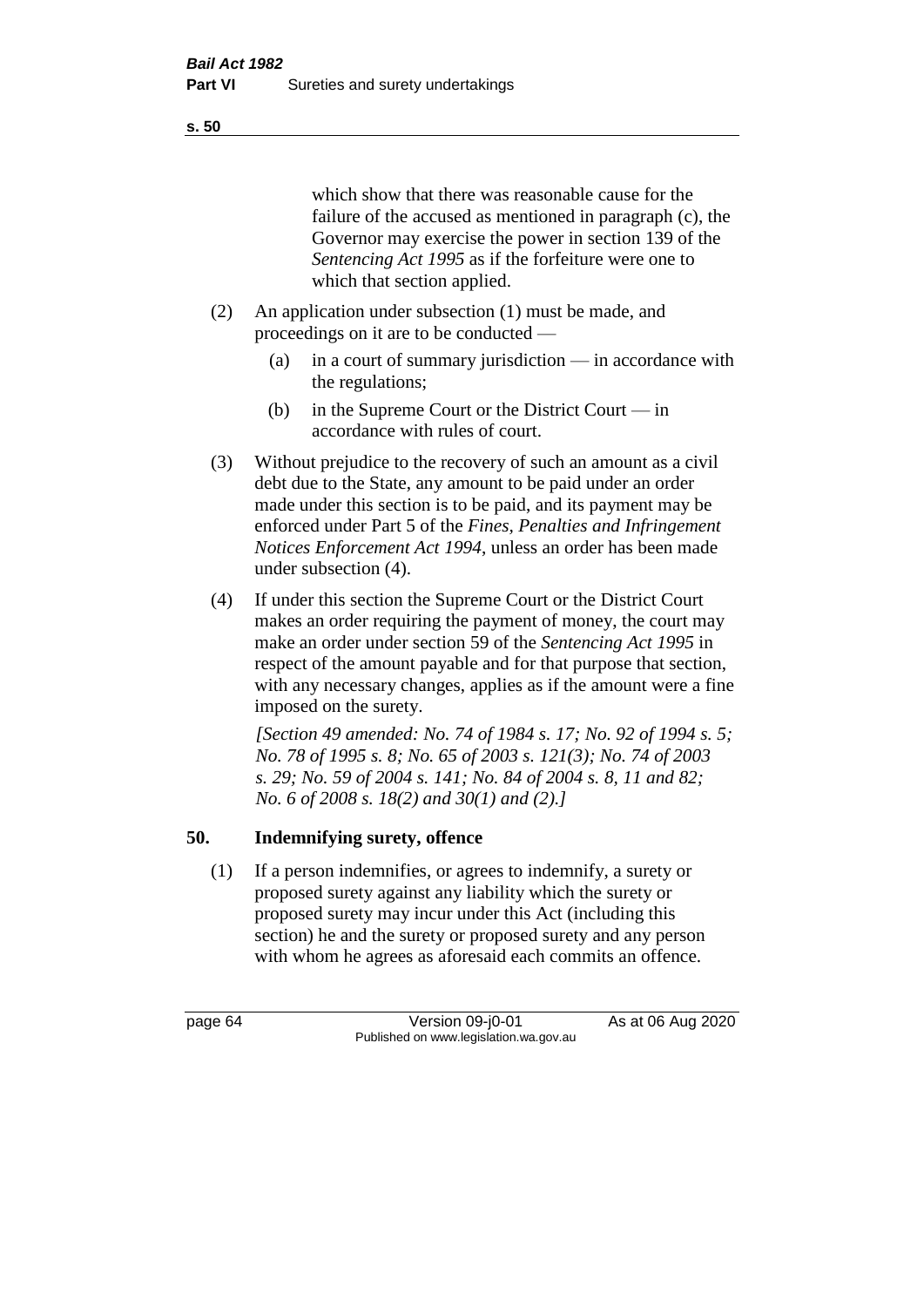**s. 50**

Penalty: \$1 000 or imprisonment for 12 months or both.

- (2) An offence is committed under subsection  $(1)$ 
	- (a) whether the agreement is made before or after the surety undertaking is entered into and whether or not a proposed surety actually becomes a surety; and
	- (b) whether the compensation is to be in money or in money's worth.
- (3) An offence is not committed under subsection (1) by a surety or proposed surety if he shows —
	- (a) that he had no knowledge of an agreement within the meaning of subsection (1) proposed to be entered into between 2 other persons; or
	- (b) that having such knowledge he took all steps reasonably available to him to prevent the agreement being entered into.

*[Section 50 amended: No. 74 of 1984 s. 18.]* 

As at 06 Aug 2020 Version 09-j0-01 page 65 Published on www.legislation.wa.gov.au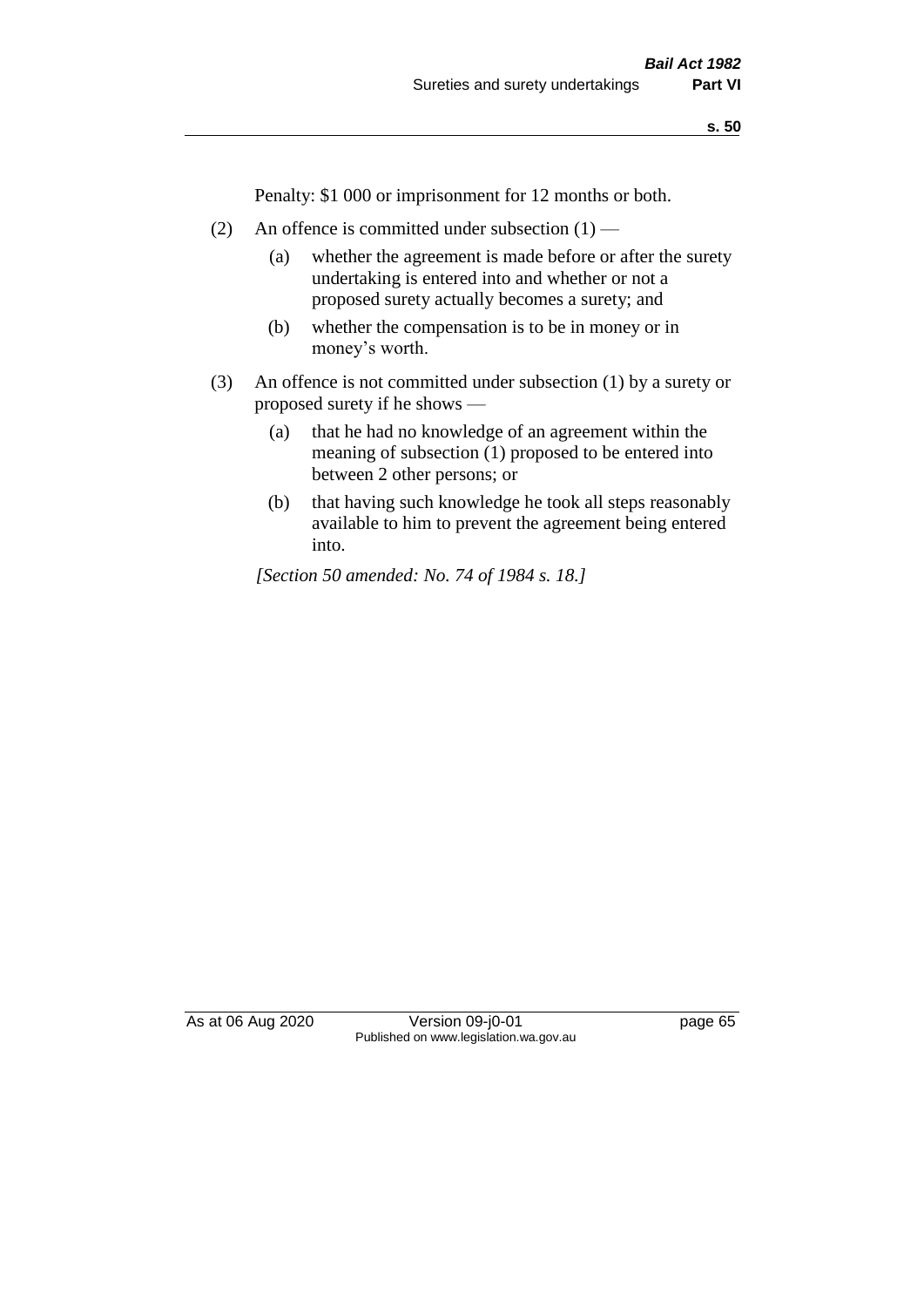**s. 50A**

# **Part VIA — Administration of home detention conditions**

*[Heading inserted: No. 61 of 1990 s. 11.]* 

## **50A. Powers of CEO (corrections)**

The CEO (corrections) has all of the powers conferred under this Act on a community corrections officer and may review, vary, or rescind a direction given by a community corrections officer.

*[Section 50A inserted: No. 61 of 1990 s. 11; amended: No. 31 of 1993 s. 9; No. 65 of 2006 s. 53.]* 

*[50B. Deleted: No. 78 of 1995 s. 8.]* 

## **50C. Powers and duties of community corrections officers**

- (1) A community corrections officer may give such reasonable directions to an accused subject to a home detention condition as are necessary for the proper administration of the condition and any other condition imposed on the grant of bail to the accused including, without limiting the generality of the foregoing, directions as to —
	- (a) when the accused may leave the place where he is required by the home detention condition to remain; and
	- (b) the period of any authorised absence from the place where he is required by the home detention condition to remain; and
	- (c) when the accused shall return to the place where he is required by the home detention condition to remain; and
	- (d) the method of travel to be used by the accused during any absence from the place where he is required by the home detention condition to remain; and
	- (e) the manner in which the accused shall report his whereabouts.

page 66 Version 09-j0-01 As at 06 Aug 2020 Published on www.legislation.wa.gov.au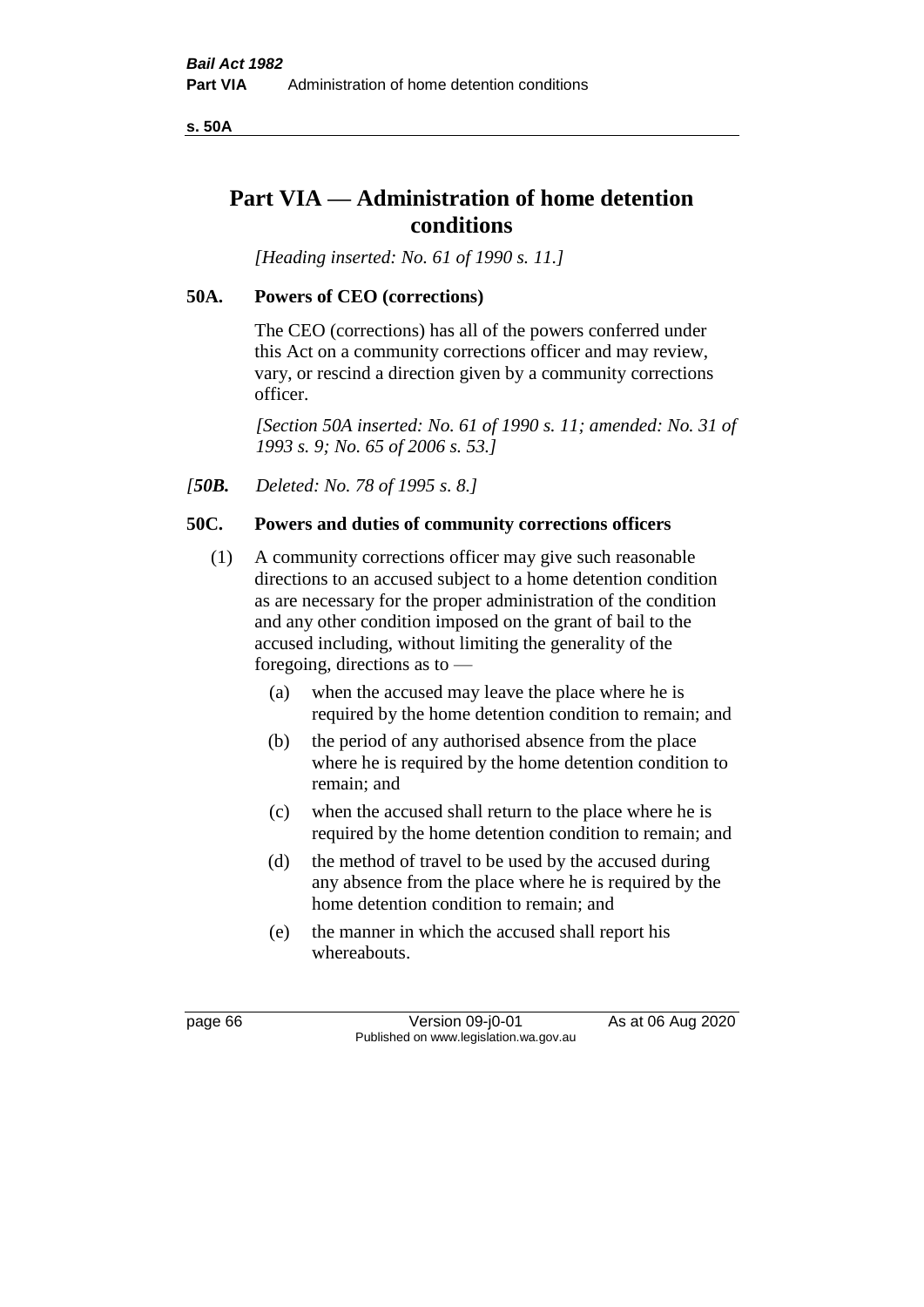- (2) For the purpose of ascertaining whether or not an accused is complying with a home detention condition or any direction given pursuant to subsection (1), a community corrections officer may, at any time —
	- (a) enter or telephone the place where the accused is required by a home detention condition to remain; or
	- (b) enter or telephone the accused's place of employment or any other place where the accused is permitted or required to attend; or
	- (c) question any person at any place referred to in paragraph (a) or (b).
- (3) A person who
	- (a) hinders a person exercising powers under subsection (2); or
	- (b) fails to answer a question put pursuant to subsection  $(2)(c)$  or gives an answer that the person knows is false or misleading in a material particular,

commits an offence.

Penalty: \$2 000 and imprisonment for 12 months.

- (4) A community corrections officer
	- (a) shall keep such records and make such returns and reports in relation to accused persons subject to home detention conditions as the CEO (corrections) directs; and
	- (b) shall make any records relating to an accused subject to a home detention condition available on the request of the CEO (corrections) to him.

*[Section 50C inserted: No. 61 of 1990 s. 11; amended: No. 31 of 1993 s. 9; No. 50 of 2003 s. 37(3); No. 84 of 2004 s. 82 and 83(3); No. 65 of 2006 s. 53; No. 2 of 2008 s. 56(2).]* 

As at 06 Aug 2020 Version 09-j0-01 page 67 Published on www.legislation.wa.gov.au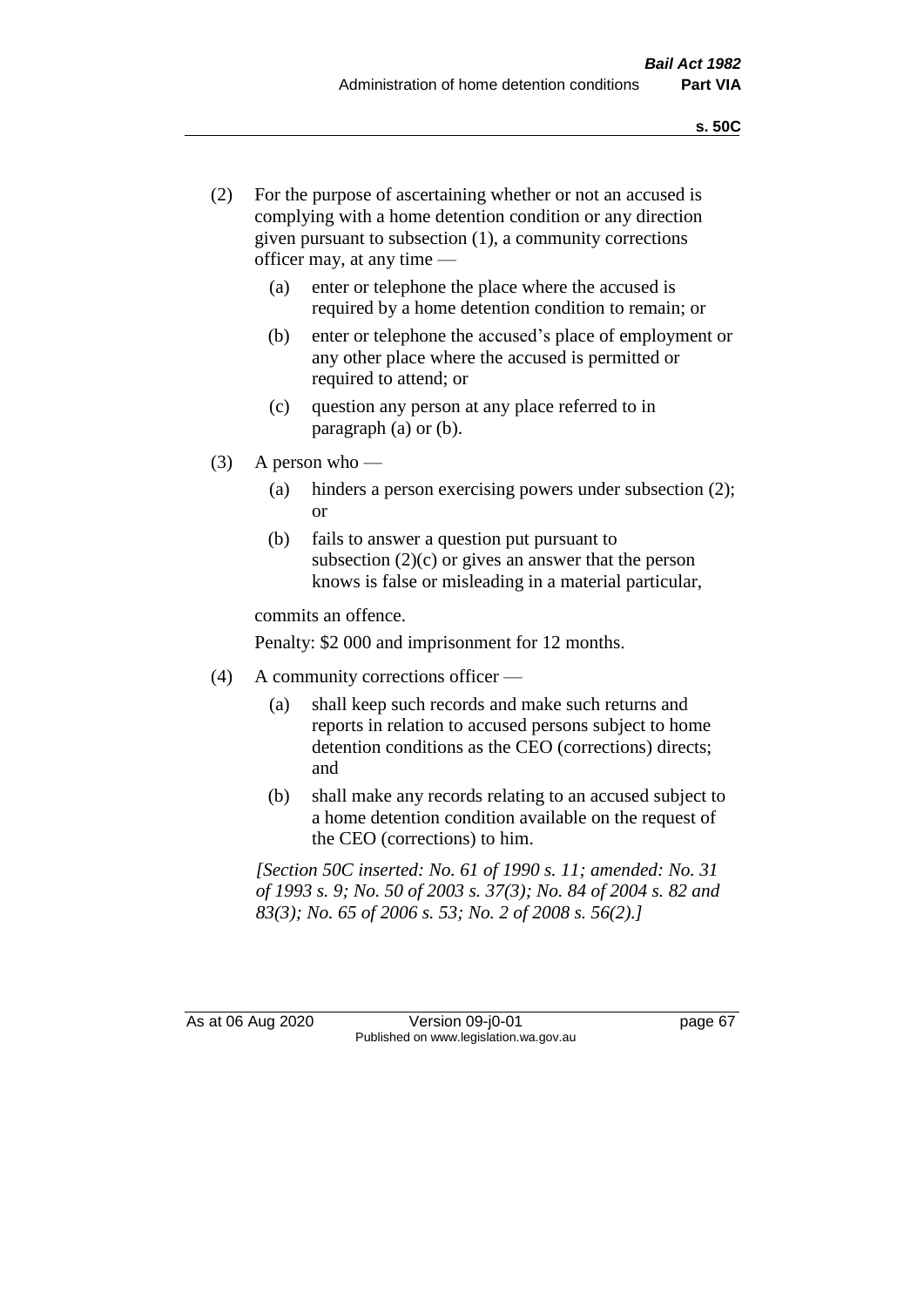**s. 50D**

#### **50D. Powers of members of Police Force**

- (1) For the purpose of ascertaining whether or not an accused is complying with a home detention condition, a member of the Police Force may —
	- (a) require the accused to produce a copy of his bail undertaking and any notice by the CEO (corrections) under section 50E(a) for inspection; and
	- (b) require the accused to explain why he is absent from the place where he is required by the home detention condition to remain.
- (2) An accused who fails to comply with subsection  $(1)(a)$  or who fails to explain when required to do so under subsection  $(1)(b)$ or who gives an explanation that the accused knows is false or misleading in a material particular, commits an offence.

Penalty: \$2 000.

*[Section 50D inserted: No. 61 of 1990 s. 11; amended: No. 31 of 1993 s. 9; No. 50 of 2003 s. 37(4); No. 84 of 2004 s. 82; No. 65 of 2006 s. 53.]* 

## **50E. CEO (corrections) may substitute different place of detention and apply conditions**

The CEO (corrections) may, at any time, by notice in writing given to an accused granted bail subject to a home detention condition —

- (a) substitute a different place for the place where an accused is required by a home detention condition to remain;
- (b) require the accused to comply with such of the conditions specified in the list provided to the accused under section 24A(4) as are specified in the notice.

*[Section 50E inserted: No. 61 of 1990 s. 11; amended: No. 31 of 1993 s. 9; No. 84 of 2004 s. 82; No. 65 of 2006 s. 53.]* 

page 68 Version 09-j0-01 As at 06 Aug 2020 Published on www.legislation.wa.gov.au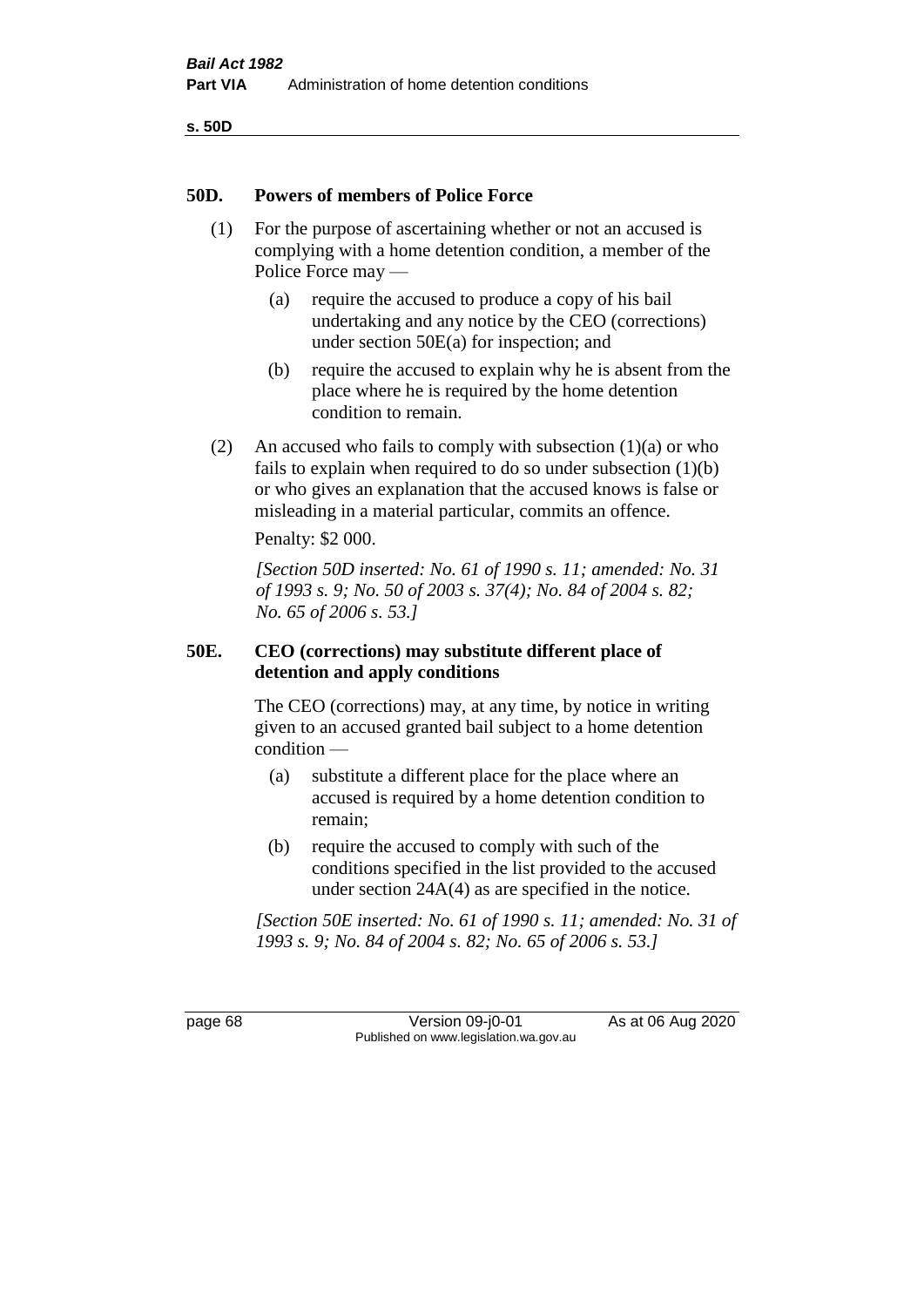## **50F. CEO (corrections) may revoke bail**

- (1) Where a home detention condition has been imposed as a condition on a grant of bail to an accused the CEO (corrections) may, in his absolute discretion, by instrument signed by him and if practicable, given to the accused, revoke the bail.
- (2) Without limiting the generality of subsection (1), the power to revoke bail may be exercised where the accused —
	- (a) is not likely to comply with any requirement of his bail undertaking mentioned in section 28(2)(a) or (b); or
	- (b) is, or has been, or is likely to be in breach of any condition of his bail undertaking mentioned in section  $28(2)(c)$ .
- (3) Subject to subsection (4), where the CEO (corrections) revokes bail he shall include a statement of his reasons for the cancellation in the instrument cancelling the bail.
- (4) Where the CEO (corrections) is of the opinion that it would be in the interest of the accused or any other person, or the public, to withhold from the accused any or all of the reasons referred to in subsection (3), the CEO (corrections) may so withhold the reason or reasons.
- (5) Where the CEO (corrections) revokes bail, he may, whenever necessary, issue a warrant directed to all members of the Police Force to have the accused arrested and brought before an appropriate judicial officer.

*[Section 50F inserted: No. 61 of 1990 s. 11; amended: No. 31 of 1993 s. 9; No. 84 of 2004 s. 82; No. 65 of 2006 s. 53.]* 

#### **50G. Procedure on arrest after revocation under s. 50F**

(1) An accused arrested pursuant to a warrant issued under section 50F shall be taken as soon as is practicable before an appropriate judicial officer unless he is arrested less than 24 hours before the time at which he is due to appear in accordance with his bail undertaking, in which case he shall be

As at 06 Aug 2020 Version 09-j0-01 page 69 Published on www.legislation.wa.gov.au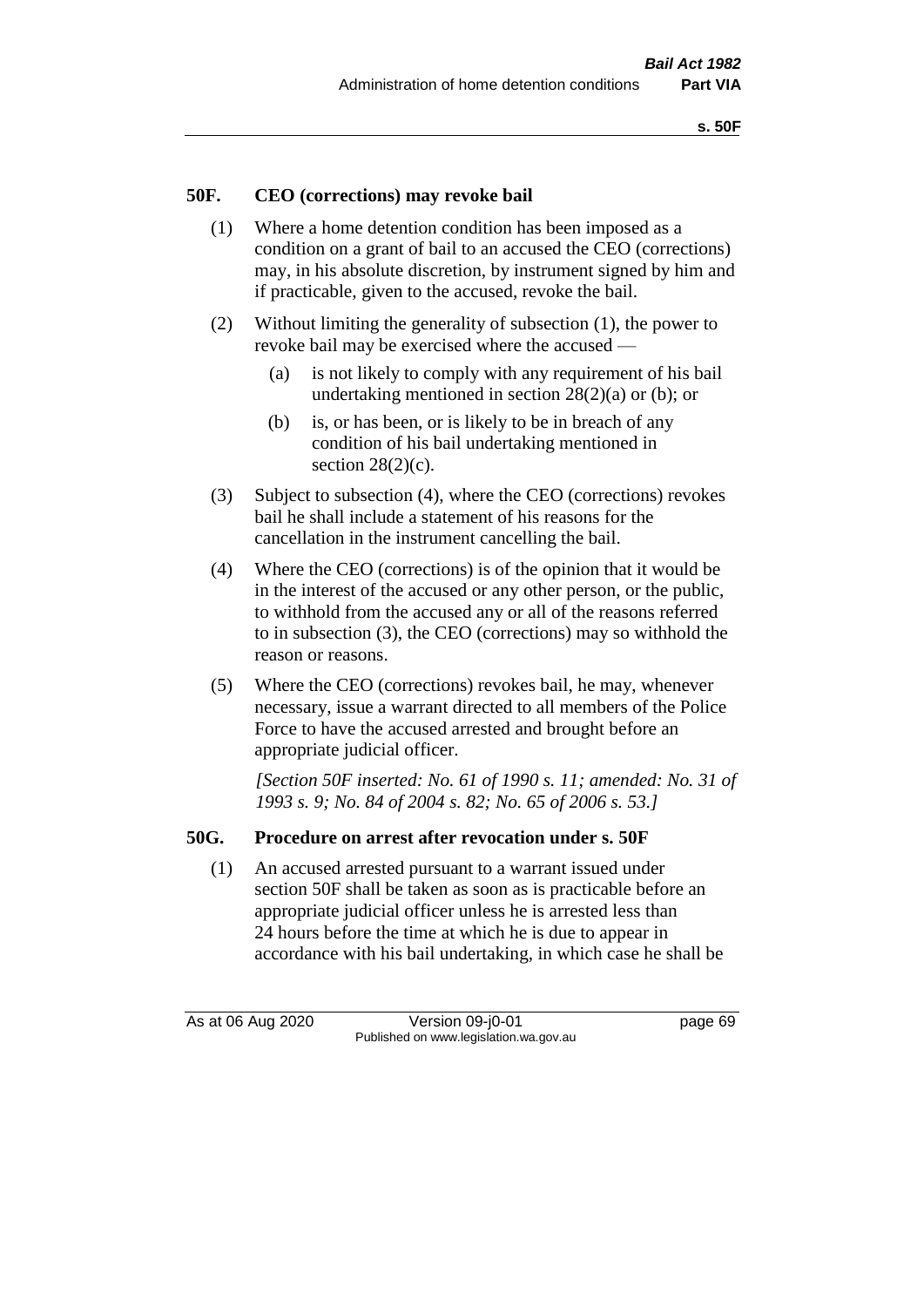**s. 50H**

held in custody and brought before an appropriate judicial officer at that time.

- (2) The judicial officer before whom an accused appears under this section may —
	- (a) remand the accused in custody to appear at the time and place specified, or deemed by section 31(3) to be specified, in his bail undertaking; or
	- (b) grant fresh bail to the accused in accordance with this Act, other than clause 2 of Part B of Schedule 1.

*[Section 50G inserted: No. 61 of 1990 s. 11; amended: No. 45 of 1993 s. 12; No. 84 of 2004 s. 82.]* 

## **50H. Rules of natural justice excluded**

The rules known as the rules of natural justice (including any duty of procedural fairness) do not apply to or in relation to the doing or omission of any act, matter or thing under this Part by the CEO (corrections).

*[Section 50H inserted: No. 61 of 1990 s. 11; amended: No. 31 of 1993 s. 9; No. 65 of 2006 s. 53.]* 

## **50J. Delegation by CEO (corrections)**

The CEO (corrections) may, either generally or as otherwise provided by the instrument of delegation, by writing signed by him, delegate to any person any power or duty under this Part, other than this power of delegation.

*[Section 50J inserted: No. 61 of 1990 s. 11; amended: No. 31 of 1993 s. 9; No. 65 of 2006 s. 53.]* 

*[50K. Deleted: No. 13 of 2020 s. 25.]*

## **50L. Rules for this Part**

(1) The CEO (corrections) may, with the approval of the Minister, make rules for the purposes of this Part which may provide for the manner of ensuring that accused persons are complying with home detention conditions and for conditions to be applied to

page 70 Version 09-j0-01 As at 06 Aug 2020 Published on www.legislation.wa.gov.au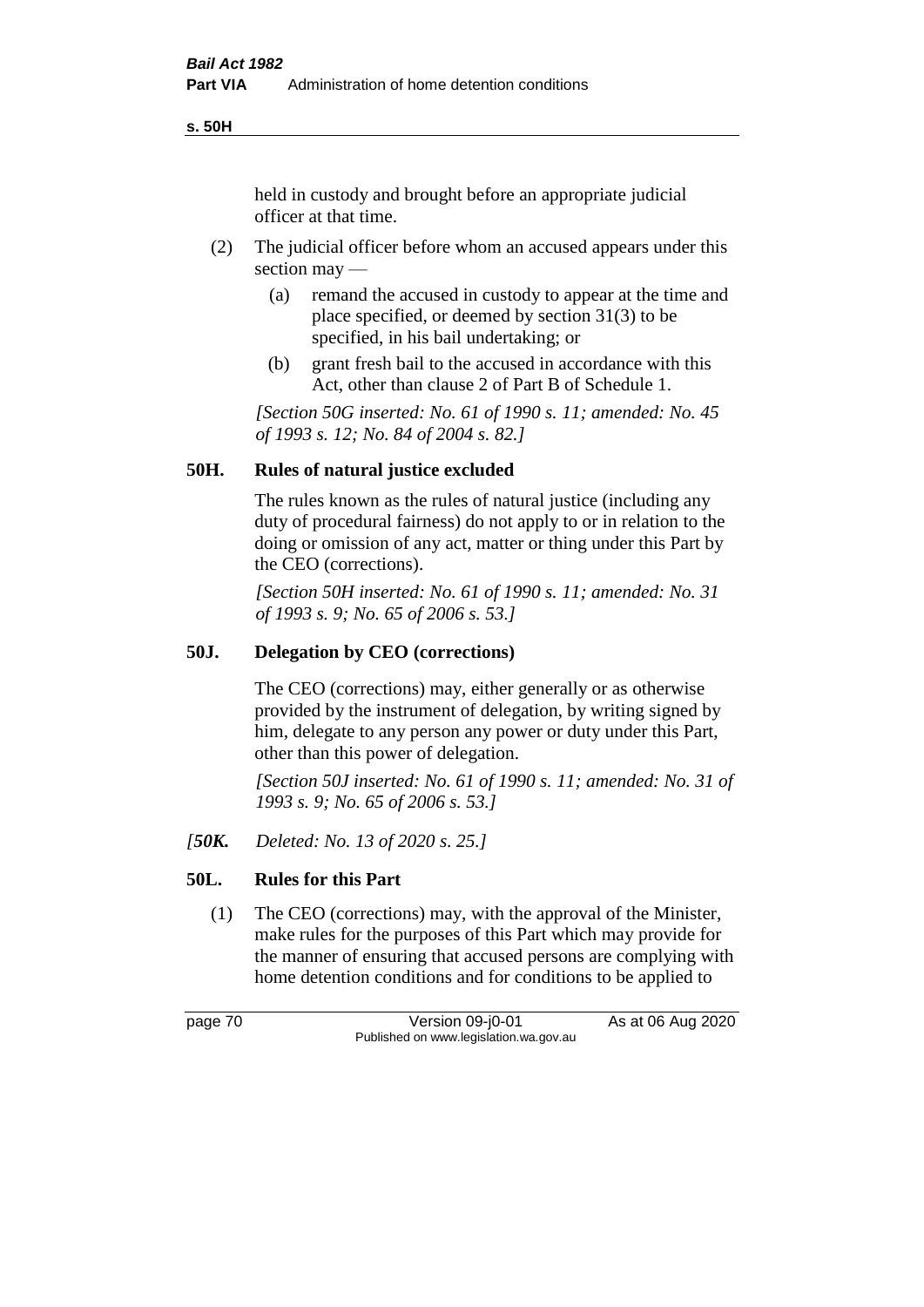accused persons granted bail subject to home detention conditions including conditions —

- (a) requiring an accused to wear an approved electronic monitoring device;
- (b) requiring an accused to permit the CEO (corrections) to install an approved electronic monitoring device at the place where the accused is required by a home detention condition to remain.
- (2) Rules made under this section may confer a discretionary authority on any person or class of persons.
- (3) Sections 41 and 42 of the *Interpretation Act 1984* do not apply to rules made under this section.

*[Section 50L inserted: No. 61 of 1990 s. 11; amended: No. 31 of 1993 s. 9; No. 84 of 2004 s. 82 and 83(3); No. 65 of 2006 s. 53; No. 2 of 2008 s. 56(3) and (4); No. 13 of 2020 s. 26.]* 

As at 06 Aug 2020 Version 09-j0-01 page 71 Published on www.legislation.wa.gov.au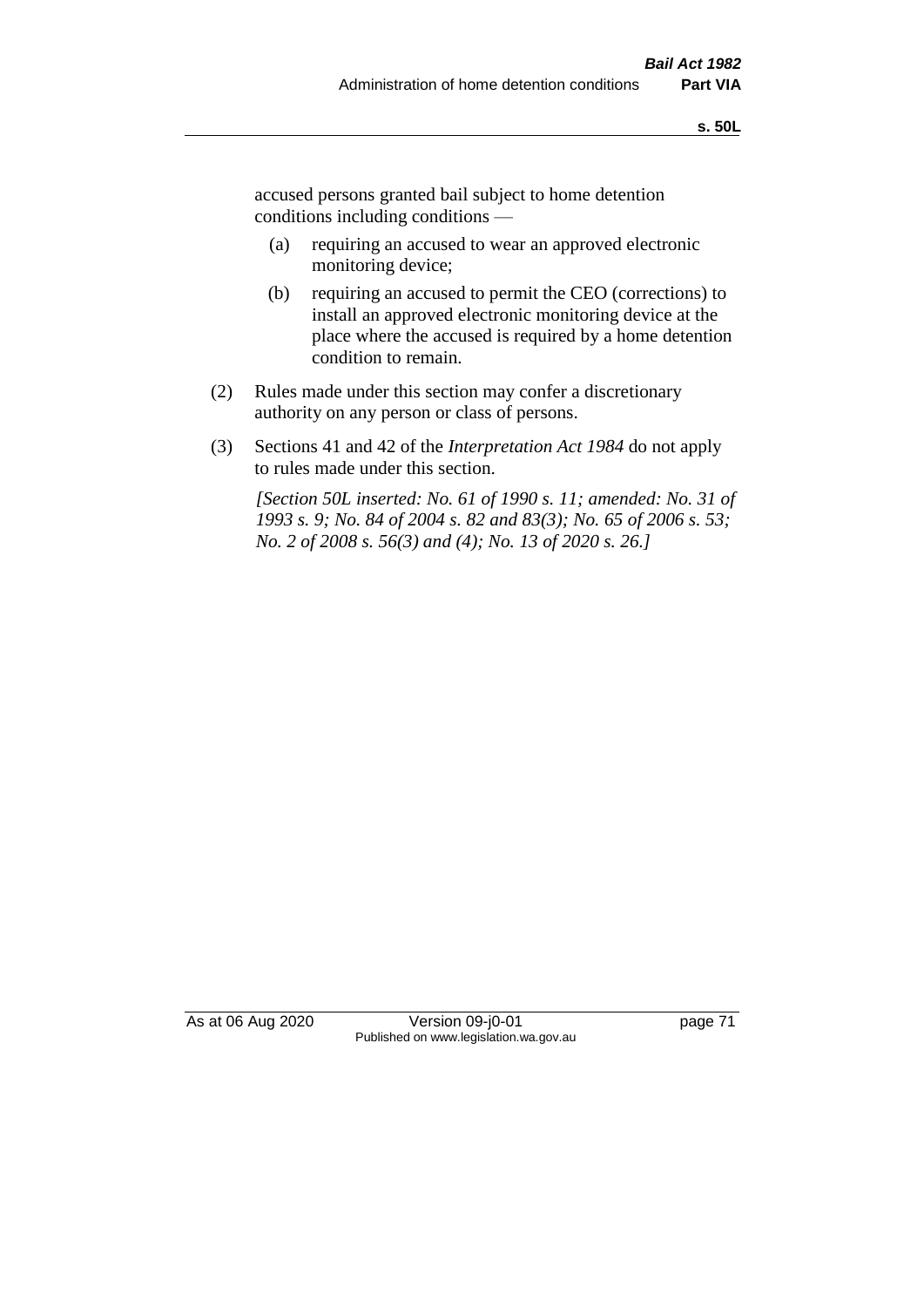**s. 51**

# **Part VII — Enforcement of bail undertakings**

## **51. Failing to comply with bail undertaking, offence**

- (1) An accused who, without reasonable cause, fails to comply with the requirement of his bail undertaking mentioned in section 28(2)(a) commits an offence.
- (2) An accused who fails to comply with the requirement of his bail undertaking mentioned in section 28(2)(b) commits an offence.
- $(2a)$  An accused
	- (a) whose bail undertaking includes any condition imposed for a purpose mentioned in clause  $2(2)(c)$  or (d) of Part D of Schedule 1; and
	- (b) who fails to comply with the condition,

commits an offence.

- (3) An accused shall not be convicted in his absence of an offence against this section.
- (4) An accused who is charged with an offence against subsection (1) or (2) may be convicted of the other of those offences if that other offence is proved by the evidence.
- (5) A prosecution for an offence against subsection (1), (2) or (2a) may be brought at any time.
- (6) A person who is convicted of an offence against subsection (1), (2) or (2a) is liable to a fine not exceeding \$10 000 or imprisonment for a term not exceeding 3 years, or both.
- (7) A court which convicts an accused of an offence against this section may, in addition to any penalty which it may impose, order that the accused pay such sum as it may fix in or towards defraying the costs and expenses of and consequent upon his apprehension following the failure to comply with his bail undertaking for which he was convicted.

page 72 Version 09-j0-01 As at 06 Aug 2020 Published on www.legislation.wa.gov.au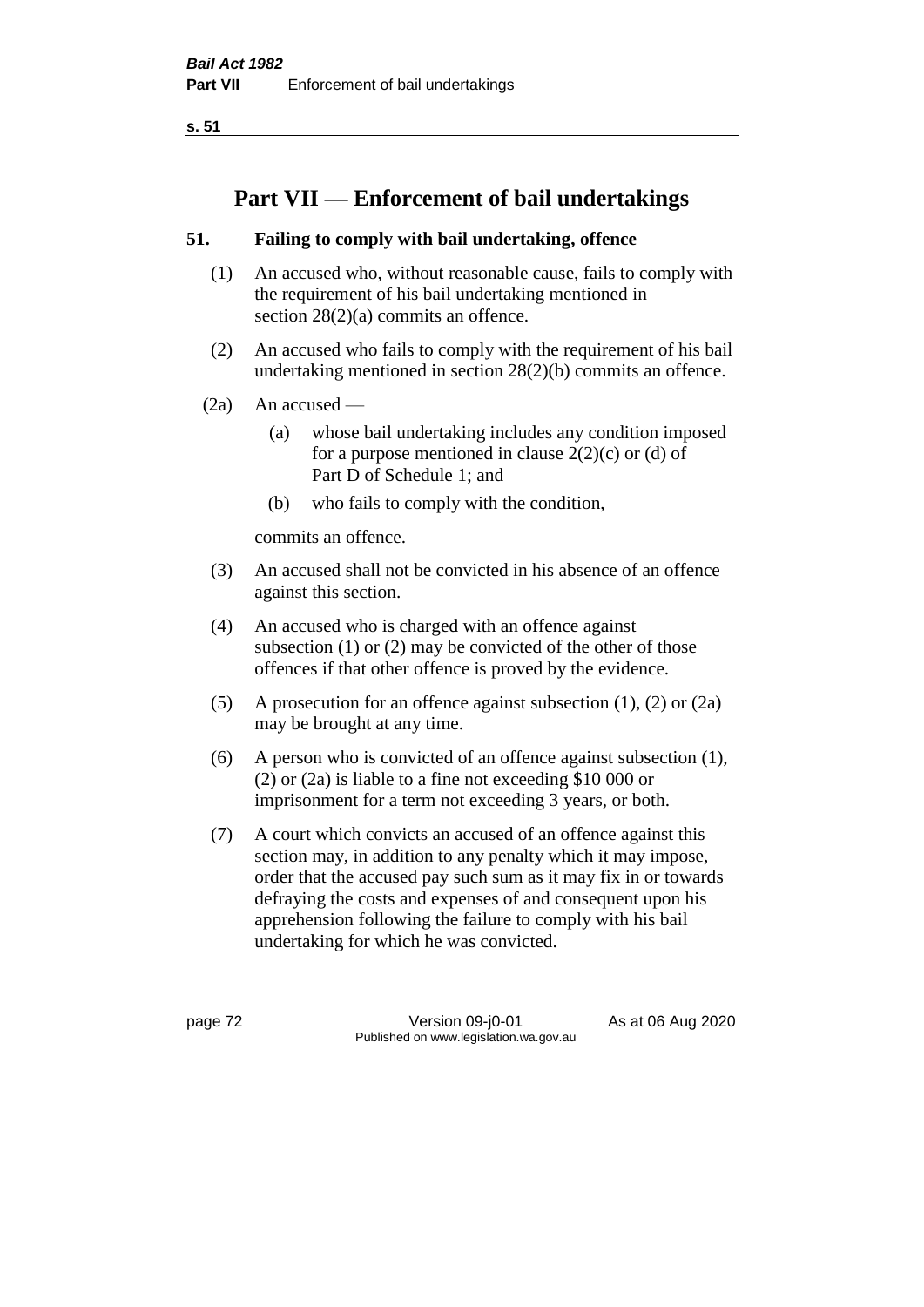- (8) An order made under subsection (7)
	- (a) shall specify to whom and in what manner the sum shall be paid; and
	- (b) may be enforced as though the sum were a penalty imposed under this section.

*[Section 51 amended: No. 54 of 1998 s. 9; No. 59 of 2004 s. 141; No. 84 of 2004 s. 11 and 82; No. 6 of 2008 s. 18(3).]*

#### **51A. Prosecuting s. 51 offence for non-appearance in court of summary jurisdiction**

- (1) This section applies for the purpose of prosecuting an offence against section  $51(1)$ ,  $(2)$  or  $(2a)$  where the court before which the accused is bound to appear at the time when the accused fails to comply with the accused's bail undertaking is a court of summary jurisdiction.
- (2) Where this section applies, the prosecution shall be commenced and conducted by the person who was conducting the proceedings in which the accused failed to comply with the accused's bail undertaking or by a police officer.
- (3) Where this section applies, the registrar of the court before which the accused was bound to appear shall cause to be issued to the Commissioner of Police a certificate under section 64 as to the accused's failure to appear.

*[Section 51A inserted: No. 6 of 2008 s. 31(1).]*

## **52. Prosecuting s. 51 offence for non-appearance in superior court**

(1) This section applies, notwithstanding any other Act, for the purpose of prosecuting an offence against section 51(1), (2) or (2a) where the court before which the accused is bound to appear at the time when he fails to comply with his bail undertaking is the Supreme Court or the District Court.

As at 06 Aug 2020 Version 09-j0-01 page 73 Published on www.legislation.wa.gov.au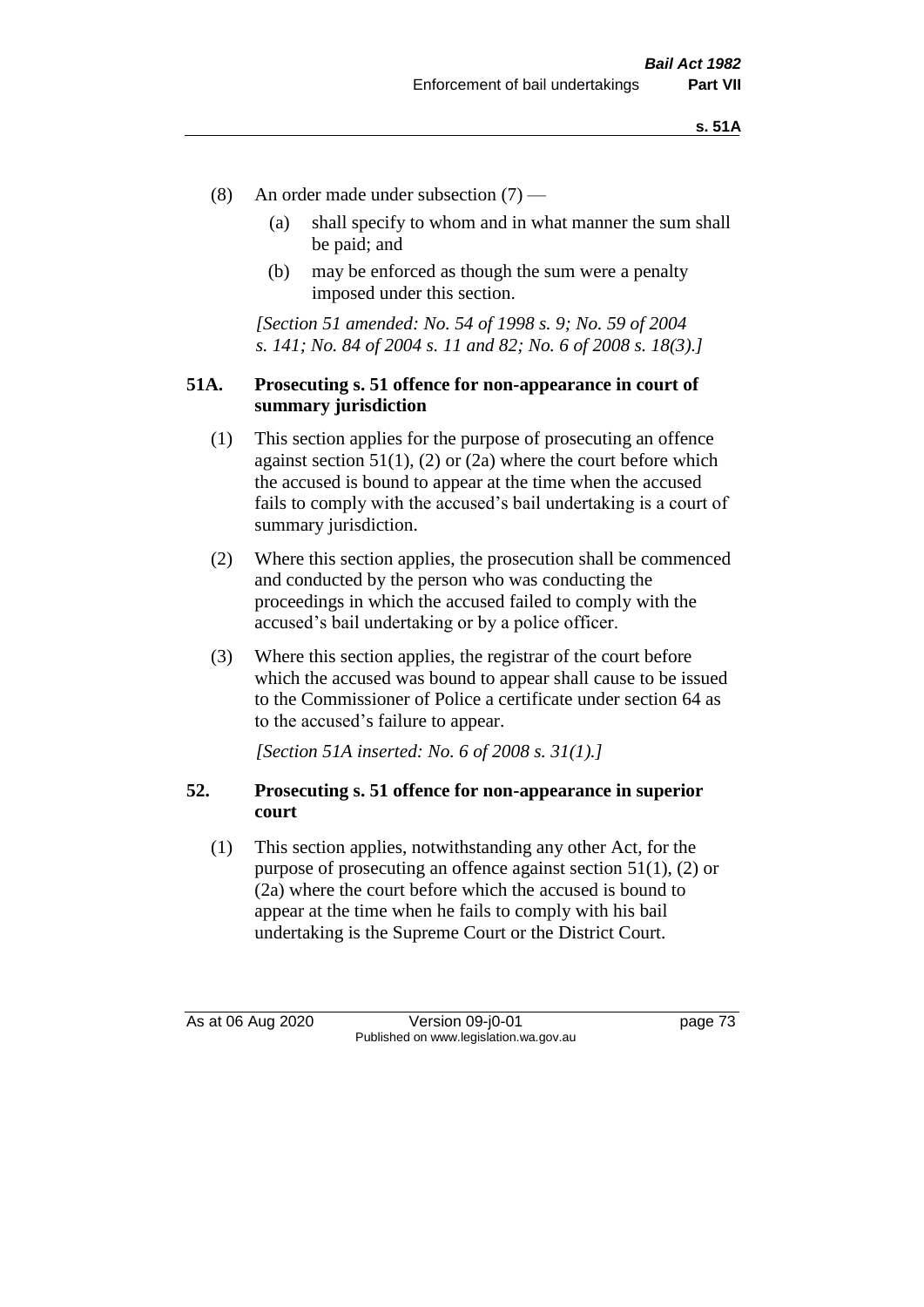- (2) Where this section applies, the accused shall be dealt with summarily for the offence and shall be so dealt with —
	- (a) by a judge of the Supreme Court in any case where the accused was bound to appear before the General Division of the Supreme Court;
	- (ab) by a judge of appeal in any case where the accused was bound to appear before the Court of Appeal;
	- (b) by a judge of the District Court in any case where the accused was bound to appear before that Court.
- (3) A prosecution for an offence which is to be dealt with under this section shall be commenced by the authorised officer (as defined in section 80 of the *Criminal Procedure Act 2004*) who was conducting the proceedings in which the accused failed to comply with his bail undertaking or by a police officer —
	- (a) where subsection  $(2)(a)$  or (ab) applies, in the Supreme Court; and
	- (b) where subsection (2)(b) applies, in the District Court.
- (3a) Where this section applies, a person authorised under subsection (3b) shall cause to be issued to the Commissioner of Police a certificate under section 64 as to the accused's failure to appear.
- (3b) The Chief Justice, in respect of cases where the court before which the accused was bound to appear is the Supreme Court, and the Chief Judge, in respect of cases where the court before which the accused was bound to appear is the District Court, may authorise a person or persons, by name or office, to perform the function referred to in subsection (3a).
- (3c) A prosecution that has been commenced under subsection (3) by a police officer shall be conducted by the Director of Public Prosecutions.
- (4) Subject to section 51(3) and (5), a prosecution for an offence which is to be dealt with under this section is to be commenced

page 74 Version 09-j0-01 As at 06 Aug 2020 Published on www.legislation.wa.gov.au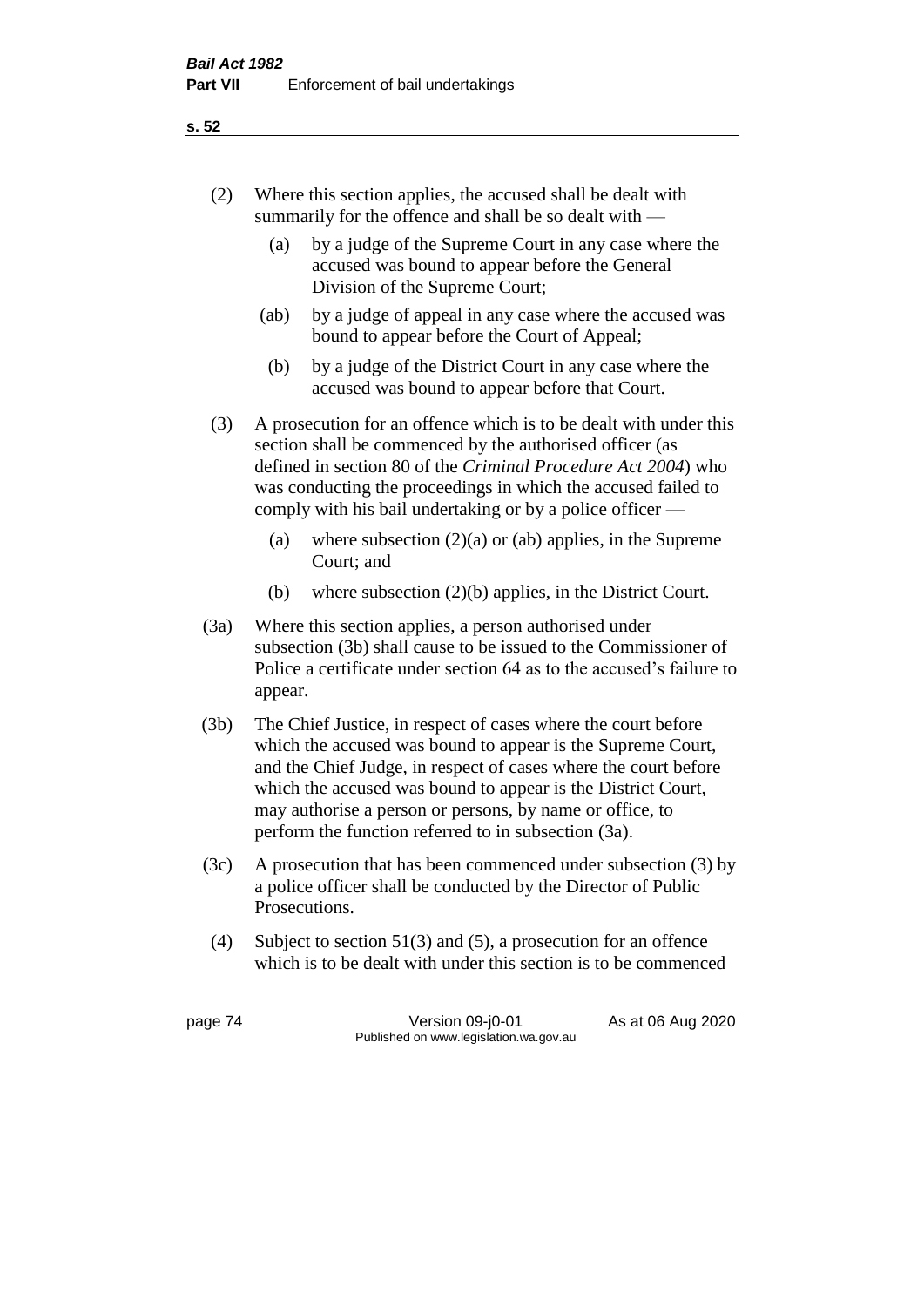and conducted under the *Criminal Procedure Act 2004* as if it were a prosecution of a simple offence in a court of summary jurisdiction, but —

- (a) no fees shall be charged by the Supreme Court or District Court for or in respect of any act or proceeding that relates to the prosecution; and
- (b) the Supreme Court or District Court cannot order a party to the prosecution to pay another party's costs of or relating to the prosecution, except under section 166(2) of the *Criminal Procedure Act 2004*.
- (5) If under section 51(6) or (7) the Supreme Court or the District Court imposes a pecuniary penalty the court may make an order under section 59 of the *Sentencing Act 1995* in respect of the amount payable.

*[Section 52 amended: No. 92 of 1994 s. 6; No. 78 of 1995 s. 8; No. 54 of 1998 s. 10; No. 45 of 2004 s. 28(2) and (4); No. 59 of 2004 s. 141; No. 84 of 2004 s. 11 and 82; No. 2 of 2008 s. 56(5); No. 6 of 2008 s. 32(1) and (2).]* 

## **53. Appeal against decision made under s. 52**

- (1) A person who is dissatisfied with a decision (as defined in section 6 of the *Criminal Appeals Act 2004*) made under section 52 may, with the leave of the Court of Appeal, appeal against it.
- (2) For the purposes of subsection (1), Part 2 of the *Criminal Appeals Act 2004*, with any necessary changes, applies as if —
	- (a) the decision referred to in subsection (1) were a decision of a court of summary jurisdiction; and
	- (b) a reference in that Part to a court of summary jurisdiction were a reference to the court that made the decision referred to in subsection (1); and
	- (c) a reference in that Part to commencing an appeal were a reference to applying for leave to appeal.

As at 06 Aug 2020 Version 09-j0-01 page 75 Published on www.legislation.wa.gov.au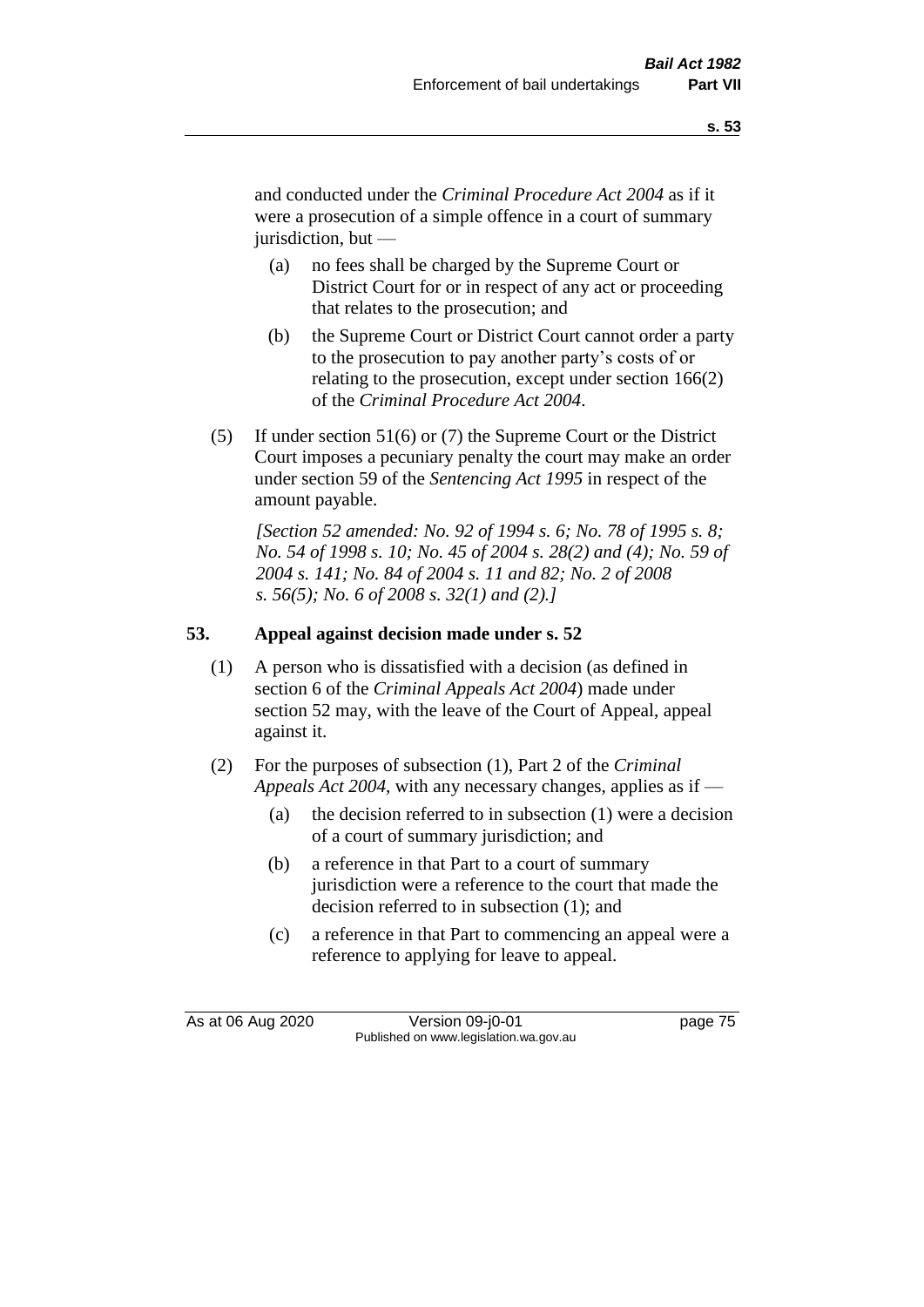#### **s. 54**

(3) Despite section 13(1) of the *Criminal Appeals Act 2004*, the appeal is to be dealt with by the Court of Appeal.

*[Section 53 inserted: No. 45 of 2004 s. 28(3); amended: No. 84 of 2004 s. 11 and 82.]*

## **54. Bailed accused may be taken before judicial officer to show cause against variation or revocation of bail**

 $(1a)$  In this section —

*relevant officer* means —

- (a) if the court before which the accused is required to appear is the District Court, the Supreme Court or the Court of Appeal — the prosecutor; or
- (b) in any other case the prosecutor or a police officer.
- (1) Where an accused has been released on bail the relevant officer may cause the accused to appear before an appropriate judicial officer to show cause why the accused's bail should not be varied or revoked if the relevant officer —
	- (a) has reasonable grounds to believe, or is notified in writing by a surety for the accused that the surety has reasonable grounds to believe, that the accused —
		- (i) is not likely to comply with any requirement of his bail undertaking mentioned in section  $28(2)(a)$  or (b); or
		- (ii) is, or has been, or is likely to be in breach of any condition of his bail undertaking mentioned in section  $28(2)(c)$ ; or
		- (iii) is, or has been, in breach of a home detention condition mentioned in section 28(2)(d);
	- (b) has reasonable grounds to believe that
		- (i) any surety for the accused's appearance is no longer suitable under section 39 to be a surety, or is dead; or

page 76 Version 09-j0-01 As at 06 Aug 2020 Published on www.legislation.wa.gov.au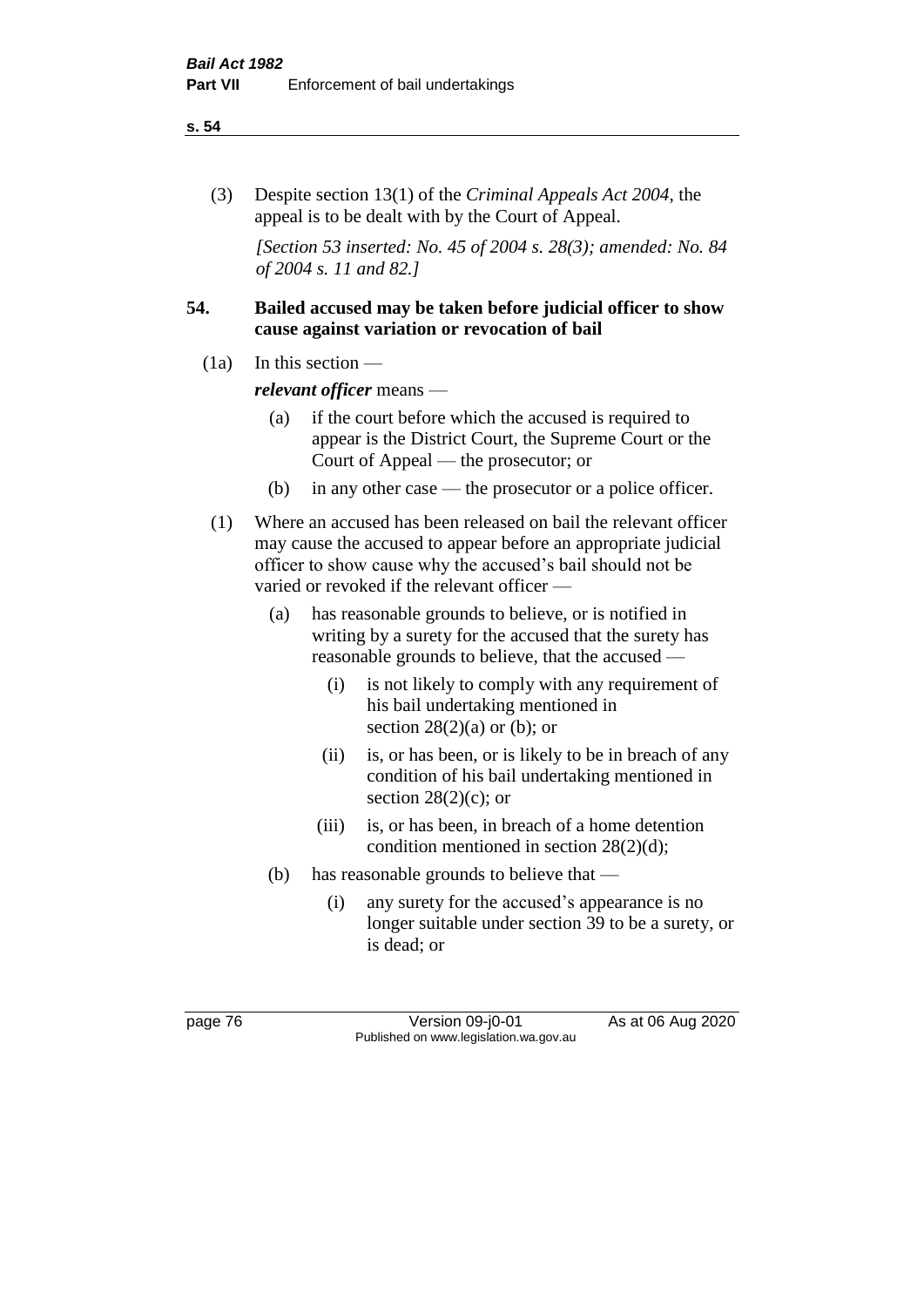- (ii) for any reason any security required under Part D of Schedule 1 is no longer sufficient; or
- (iii) in a case where the accused has been granted bail for the purposes of an appeal, the accused has discontinued the appeal or has not prosecuted it with all due diligence; or
- (iv) new facts have been discovered, new circumstances have arisen or the circumstances have changed since bail was granted (including that the accused is, or has become, a person linked to terrorism).
- (2) For the purposes of causing an accused to appear before an appropriate judicial officer as provided in subsection  $(1)$  —
	- (a) a police officer may arrest the accused without warrant and bring the accused before an appropriate judicial officer; or
	- (b) the relevant officer may apply to an appropriate judicial officer for a summons or warrant on any ground specified in subsection (1).
- (2a) A police officer shall not exercise the power conferred by subsection (2)(a) unless the police officer is the relevant officer or is requested in writing to do so by the relevant officer.
- (3) An application under subsection (2)(b) must be made, and proceedings on it are to be conducted —
	- (a) in a court of summary jurisdiction in accordance with regulations made under the *Criminal Procedure Act 2004*;
	- (b) in the Supreme Court or the District Court  $-\text{in}$ accordance with rules of court made under the *Criminal Procedure Act 2004*.
- (4) An accused arrested under this section shall be taken as soon as is practicable before an appropriate judicial officer unless he is arrested less than 24 hours before the time at which he is due to

As at 06 Aug 2020 Version 09-j0-01 page 77 Published on www.legislation.wa.gov.au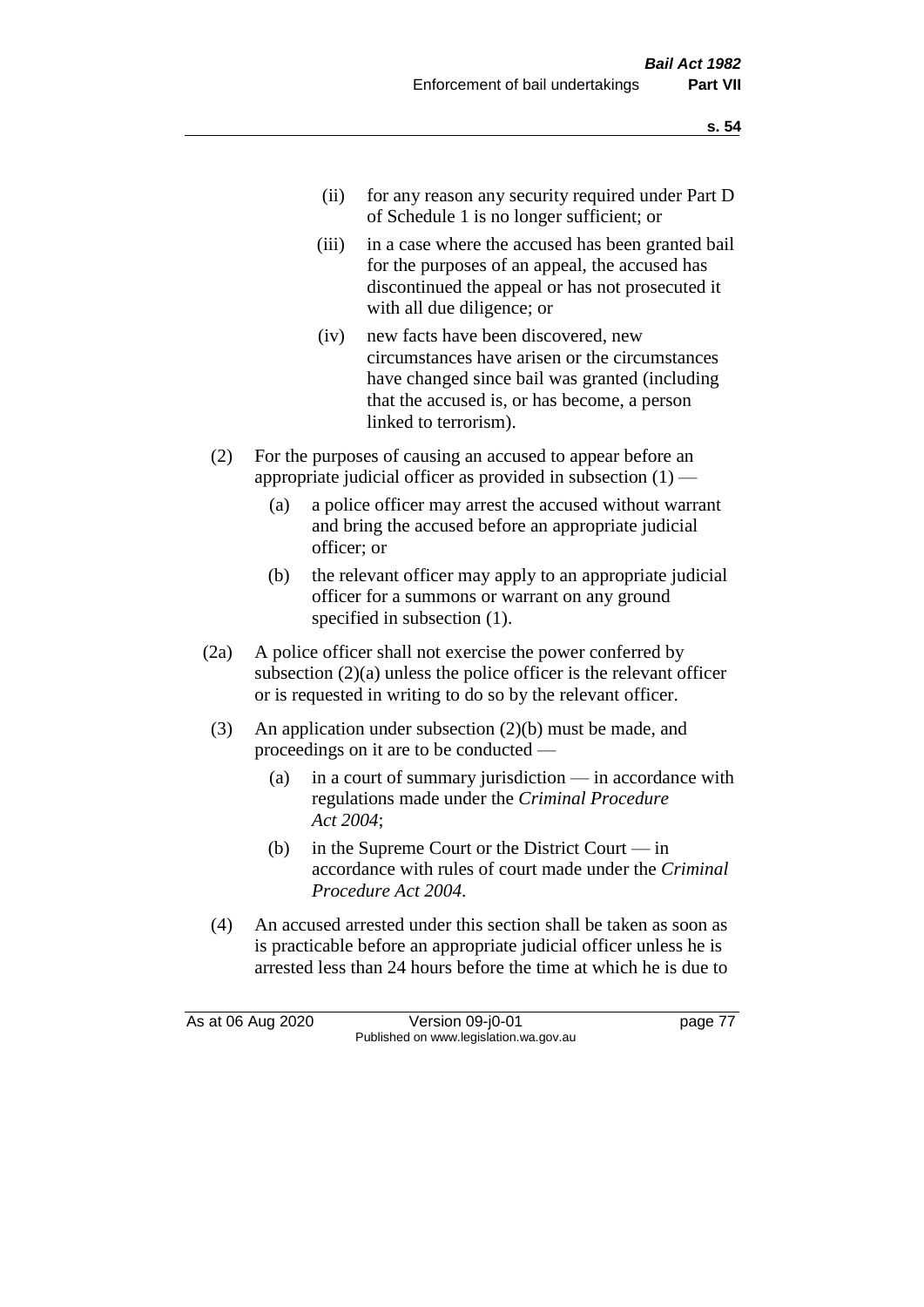**s. 54A**

appear in accordance with his bail undertaking, in which case he shall be held in custody and brought before an appropriate judicial officer at that time.

- $(5)$  If
	- (a) the court before which the accused is required to appear is the District Court, the Supreme Court or the Court of Appeal; and
	- (b) a police officer is satisfied that because of the urgency of the case it is not practicable for the prosecutor to exercise the power conferred by subsection (1),

the police officer may exercise that power.

(6) If a police officer, acting under subsection (5), exercises the power conferred by subsection (1), the police officer is to be regarded as the relevant officer for the purposes of this section.

*[Section 54 amended: No. 33 of 1989 s. 18; No. 61 of 1990 s. 12; No. 45 of 1993 s. 12; No. 59 of 2004 s. 141; No. 84 of 2004 s. 9, 11 and 82; No. 6 of 2008 s. 33(1)-(4); No. 15 of 2019 s. 10.]* 

## **54A. Accused on committal may be taken for purposes of s. 54 before judicial officer by which committed**

- (1) This section applies to an accused
	- (a) who has been released on bail following the accused's committal to the District Court or the Supreme Court to be tried (otherwise than for murder) or sentenced or otherwise dealt with; and
	- (b) who has not made an appearance in that court on the committal; and
	- (c) who, in the opinion of the relevant officer under section 54, should be made to show cause in terms of subsection (1) of that section.
- (2) The relevant officer may, under section 54, cause an accused to whom this section applies to appear before a judicial officer

page 78 Version 09-j0-01 As at 06 Aug 2020 Published on www.legislation.wa.gov.au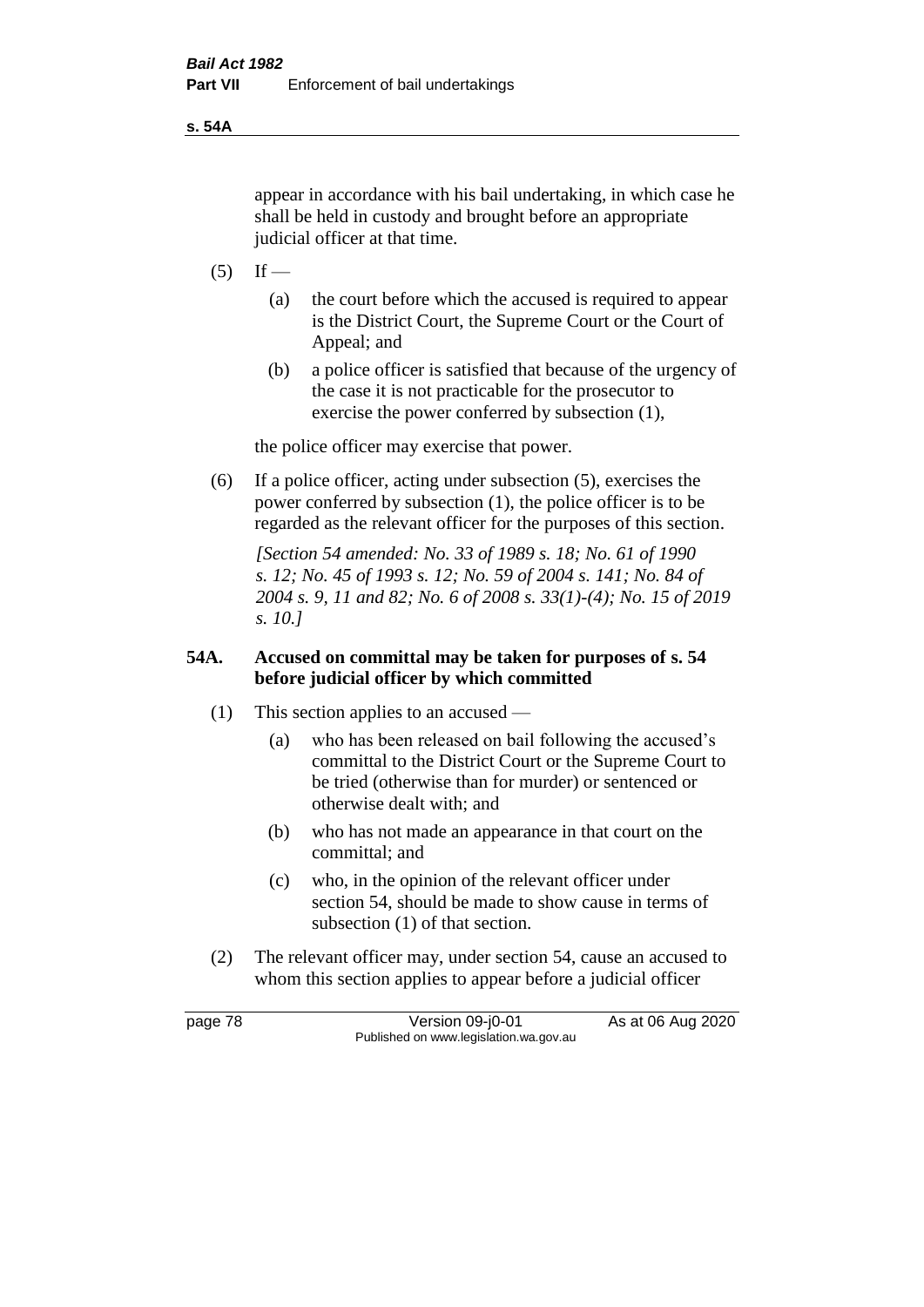who is empowered to exercise jurisdiction in the court in which the committal order was made, instead of before an appropriate judicial officer.

- (3) A judicial officer before whom an accused so appears is to be regarded as an appropriate judicial officer for the purposes of section  $54(2)$ .
- (4) A judicial officer before whom an accused so appears is not obliged to exercise any power conferred by section 55 but may refuse to do so and direct the relevant officer to cause the accused to appear before an appropriate judicial officer.
- (5) A relevant officer shall comply with a direction given to that officer under subsection (4).

*[Section 54A inserted: No. 6 of 2008 s. 34; amended: No. 29 of 2008 s. 24(6).]*

#### **55. Accused before court under s. 54, judicial officer may revoke bail of etc.**

- (1) If the judicial officer before whom an accused appears under section 54 is satisfied that —
	- (a) the accused is not likely to comply with any requirement of his bail undertaking mentioned in section 28(2)(a) or  $(b)$ ; or
	- (b) he is, or has been, or is likely to be, in breach of any condition of his bail undertaking mentioned in section  $28(2)(c)$ ; or
	- (ba) he is, or has been, in breach of a home detention condition mentioned in section 28(2)(d); or
		- (c) any of the grounds set out in section  $54(1)(b)$  has been established,

he may —

(d) revoke the bail and remand the accused in custody to appear at the time and place specified, or deemed by section 31(3) to be specified, in his bail undertaking; or

As at 06 Aug 2020 Version 09-j0-01 page 79 Published on www.legislation.wa.gov.au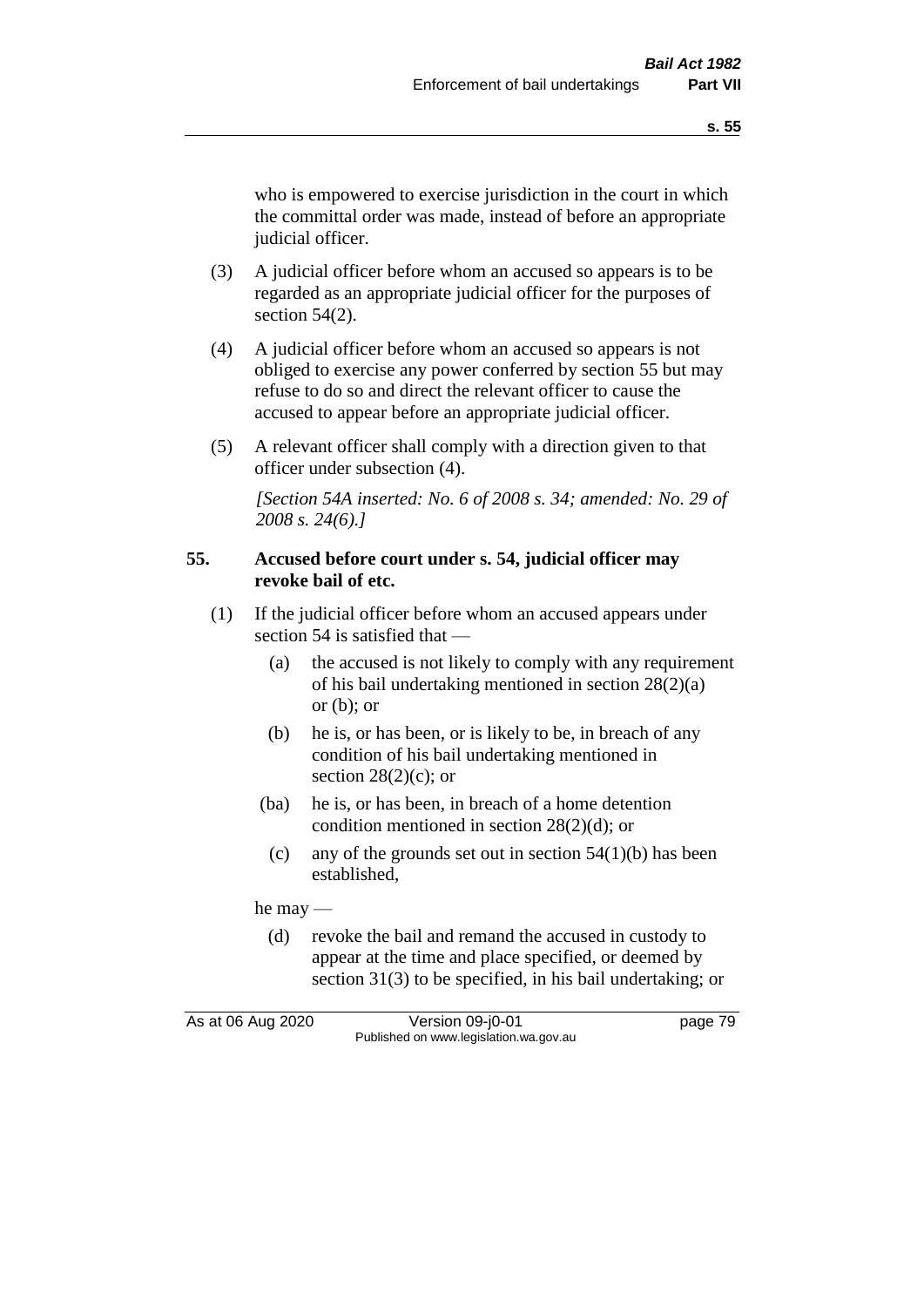**s. 57**

- (e) revoke the bail and grant fresh bail to the accused in accordance with this Act, other than clause 2 of Part B of Schedule 1.
- (2) If the judicial officer before whom the accused so appears is not satisfied as to any of the matters mentioned in subsection (1)(a), (b), or (c) he shall release the accused on his existing bail undertaking and, with the consent in writing of the surety, on any existing surety undertaking.

*[Section 55 amended: No. 61 of 1990 s. 13; No. 45 of 1993 s. 12; No. 84 of 2004 s. 82.]* 

*[56. Deleted: No. 6 of 2008 s. 35.]*

## **57. Offence under s. 51, court to order forfeiture of money under bail undertaking**

- (1) Where an accused is convicted of an offence against section  $51(1)$ ,  $(2)$  or  $(2a)$ , the court by which he is convicted shall, whether or not an application is made therefor by the prosecutor, order that the full amount agreed to be forfeited, in the accused's bail undertaking, be forfeited to the State.
- (2) Notwithstanding subsection (1), the court may decline to make an order thereunder or may order forfeiture in part only where the accused shows to the satisfaction of the judicial officer —
	- (a) that, by reason of a change of circumstances since the bail undertaking was entered into, an order for forfeiture, or for forfeiture in full (as the case may be), would cause excessive hardship to the accused or his dependants; and
	- (b) that such hardship would not be relieved by the exercise of one of the powers conferred by section 59.
- (3) Without prejudice to the recovery of such an amount as a civil debt due to the State, any amount to be paid under an order made under this section is to be paid, and its payment may be enforced under Part 5 of the *Fines, Penalties and Infringement*

page 80 Version 09-j0-01 As at 06 Aug 2020 Published on www.legislation.wa.gov.au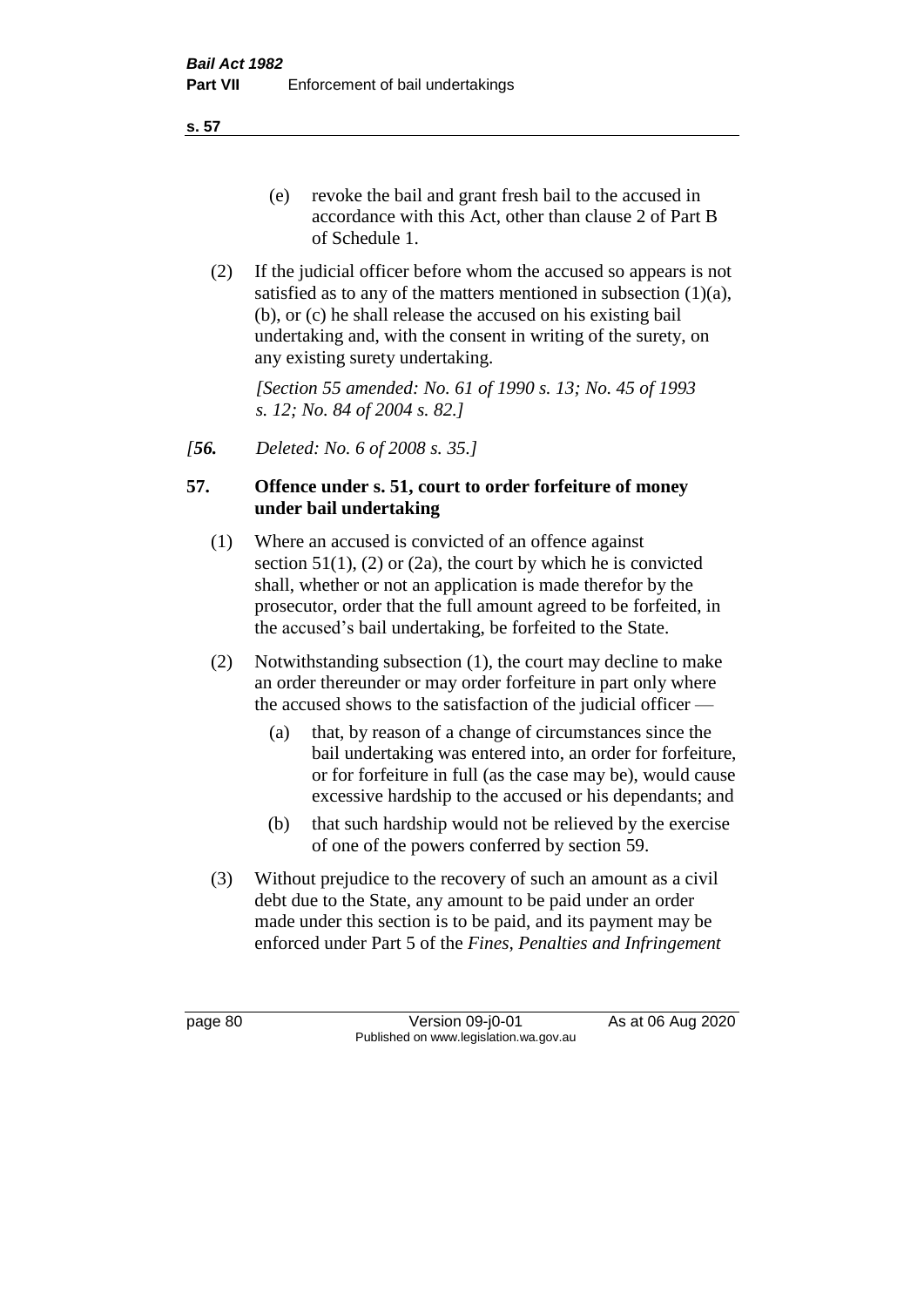*Notices Enforcement Act 1994*, unless an order has been made under subsection (4).

(4) If under this section the Supreme Court or the District Court makes an order requiring the payment of money, the court may make an order under section 59 of the *Sentencing Act 1995* in respect of the amount payable and for that purpose that section, with any necessary changes, applies as if the amount were a fine imposed on the accused.

*[Section 57 amended: No. 74 of 1984 s. 19; No. 92 of 1994 s. 7; No. 78 of 1995 s. 8; No. 54 of 1998 s. 11; No. 65 of 2003 s. 121(3); No. 84 of 2004 s. 82.]* 

## **58. Automatic forfeiture of money on expiration of one year after absconding**

- (1) If after the expiration of one year from the day on which the accused is required to appear in court in accordance with the requirement of his bail undertaking mentioned in section  $28(2)(a)$  he has not —
	- (a) been arrested under section 59B; or
	- (b) appeared in court in accordance with the requirement of his bail undertaking mentioned in section 28(2)(b); or
	- (c) otherwise surrendered himself or been taken into custody to be dealt with on the charge or charges for which the bail undertaking was entered into,

the full amount specified in the bail undertaking shall, on the expiration of the said period, be forfeited to the State by virtue of this section without any order of the court or other formality.

(2) Upon the occurrence of a forfeiture under subsection (1) any security given by the accused may be resorted to by the State as if an order of forfeiture had been made under section 57(1).

*[Section 58 amended: No. 65 of 2003 s. 121(3); No. 84 of 2004 s. 82; No. 6 of 2008 s. 18(3) and 36(2).]*

As at 06 Aug 2020 Version 09-j0-01 page 81 Published on www.legislation.wa.gov.au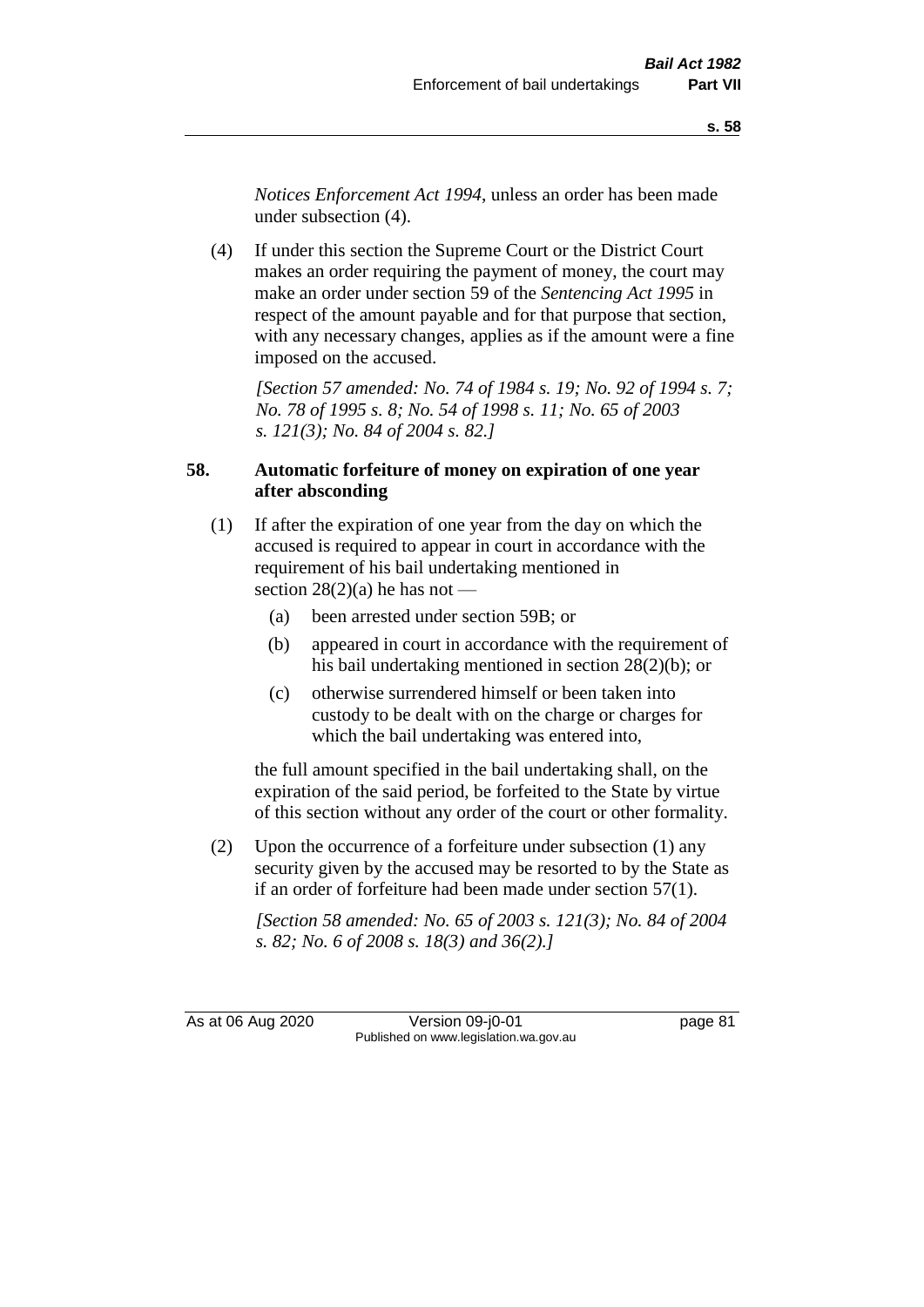**s. 59**

# **Part VIII — Miscellaneous**

## **59. Order for forfeiture, court's additional powers as to**

A court or an appropriate judicial officer who makes an order for forfeiture under section 49 or 57 may, when doing so, or at any time thereafter, further order —

- (a) that payment of any sum be made by specified instalments or be postponed to a specified date; or
- (b) that any security given be applied in or towards payment of the sum forfeited; or
- (c) that the accused or the surety, as the case may be, do all such things and execute all such documents as may be necessary, or as may be specified in the order, for the purpose of vesting any security in the State or enabling the State to realize the same or to resort thereto to recover the sum forfeited,

and the court or an appropriate judicial officer may at any time vary or revoke an order made under paragraph (a), (b), or (c).

*[Section 59 amended: No. 65 of 2003 s. 121(3); No. 84 of 2004 s. 82.]*

## **59A. If bail dispensed with, accused may be taken before judicial officer for reconsideration of matter**

 $(1)$  In this section —

*relevant officer* has the meaning given in section 54(1a).

(2) Where the requirement for bail has been dispensed with for an accused under section 7A, the relevant officer may cause the accused to appear before an appropriate judicial officer for reconsideration of the matter, if the relevant officer has reasonable grounds to believe that the accused is not likely to appear at the time and place specified in a notice under section 13A(3).

page 82 Version 09-j0-01 As at 06 Aug 2020 Published on www.legislation.wa.gov.au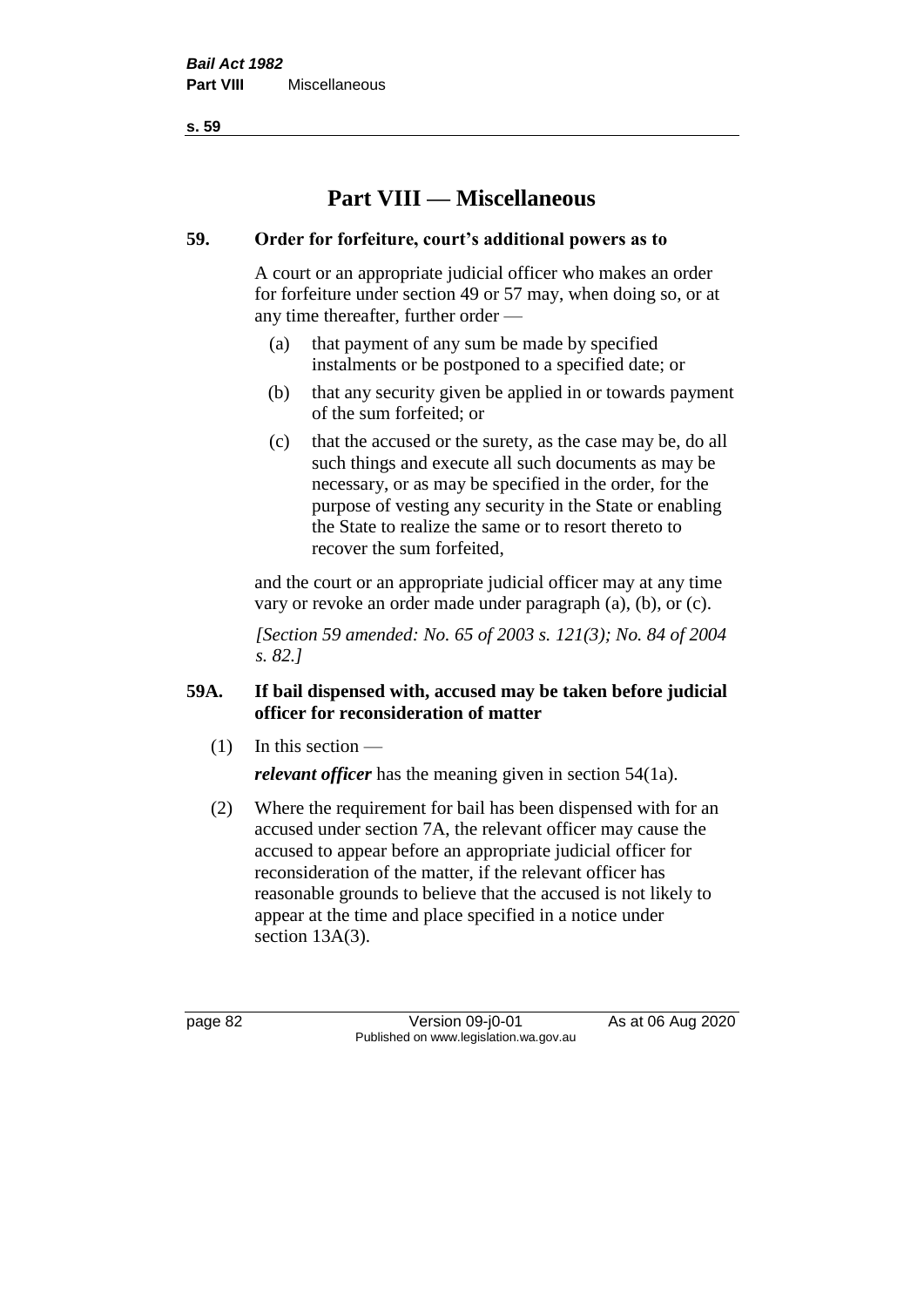- (3) Section 54(2), (2a), (3) and (4) apply, with necessary modifications, for the purposes of subsection (2).
- (4) The judicial officer before whom an accused appears under subsection (2) shall reconsider the accused's case and may, notwithstanding section 13 —
	- (a) again dispense with the requirement for bail; or
	- (b) grant bail; or
	- (c) refuse to grant bail,

in accordance with this Act, for the accused's appearance in court.

- $(5)$  If
	- (a) the court before which the accused is required to appear is the District Court, the Supreme Court or the Court of Appeal; and
	- (b) a police officer is satisfied that because of the urgency of the case it is not practicable for the prosecutor to exercise the power conferred by subsection (2),

the police officer may exercise that power.

(6) If a police officer, acting under subsection (5), exercises the power conferred by subsection (2), the police officer is to be regarded as the relevant officer for the purposes of this section.

*[Section 59A inserted: No. 6 of 2008 s. 36(1).]*

## **59B. Absconding accused, warrant for arrest of**

Where —

(a) at any time after that specified in an accused's bail undertaking for an accused's appearance the accused has failed to comply with the requirements of the accused's bail undertaking mentioned in section  $28(2)(a)$  or (b); or

As at 06 Aug 2020 Version 09-j0-01 page 83 Published on www.legislation.wa.gov.au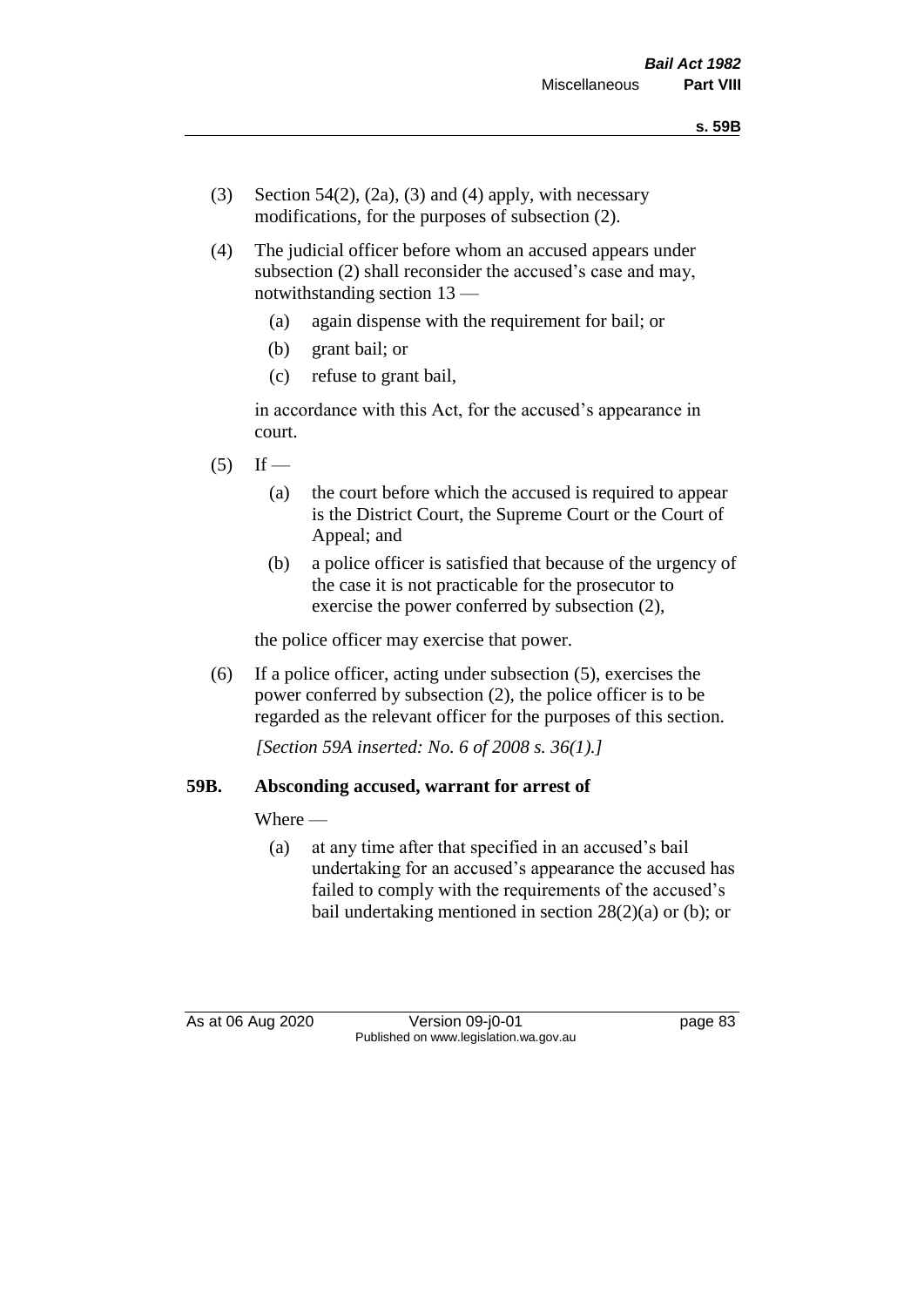(b) an accused has failed to appear at the time and place specified in a notice under section 13A(3),

the court before which the accused was required to appear may issue a warrant to arrest the accused and bring the accused before that court or a court of like jurisdiction.

*[Section 59B inserted: No. 6 of 2008 s. 36(1).]*

## **60. Change of address, accused and surety to notify**

Where the residential address of —

- (a) an accused who has been released on bail or for whom the requirement for bail has been dispensed with; or
- (b) a surety,

changes from that appearing on his bail undertaking, surety undertaking or notice under section 13A(3), as the case may be, he shall forthwith, in writing, notify details of the change to the registrar of the court before which, at the time when the change occurs, the accused is required to appear, and if without reasonable cause he fails to do so he commits an offence.

Penalty: \$1 000.

*[Section 60 amended: No. 50 of 2003 s. 37(5); No. 59 of 2004 s. 141; No. 84 of 2004 s. 82; No. 6 of 2008 s. 37.]*

## **61. Failing to bring arrested person before court or person able to grant bail, offence**

- (1) A person to whom this section applies commits an offence if, having arrested another for an offence, he wilfully and without reasonable excuse fails to take that other person, or cause him to be taken, as soon as is practicable —
	- (a) before an authorised officer or judicial officer empowered by this Act to grant bail for that offence; or
	- (b) before a court.

Penalty: \$1 000 or imprisonment for 12 months or both.

page 84 Version 09-j0-01 As at 06 Aug 2020 Published on www.legislation.wa.gov.au

**s. 60**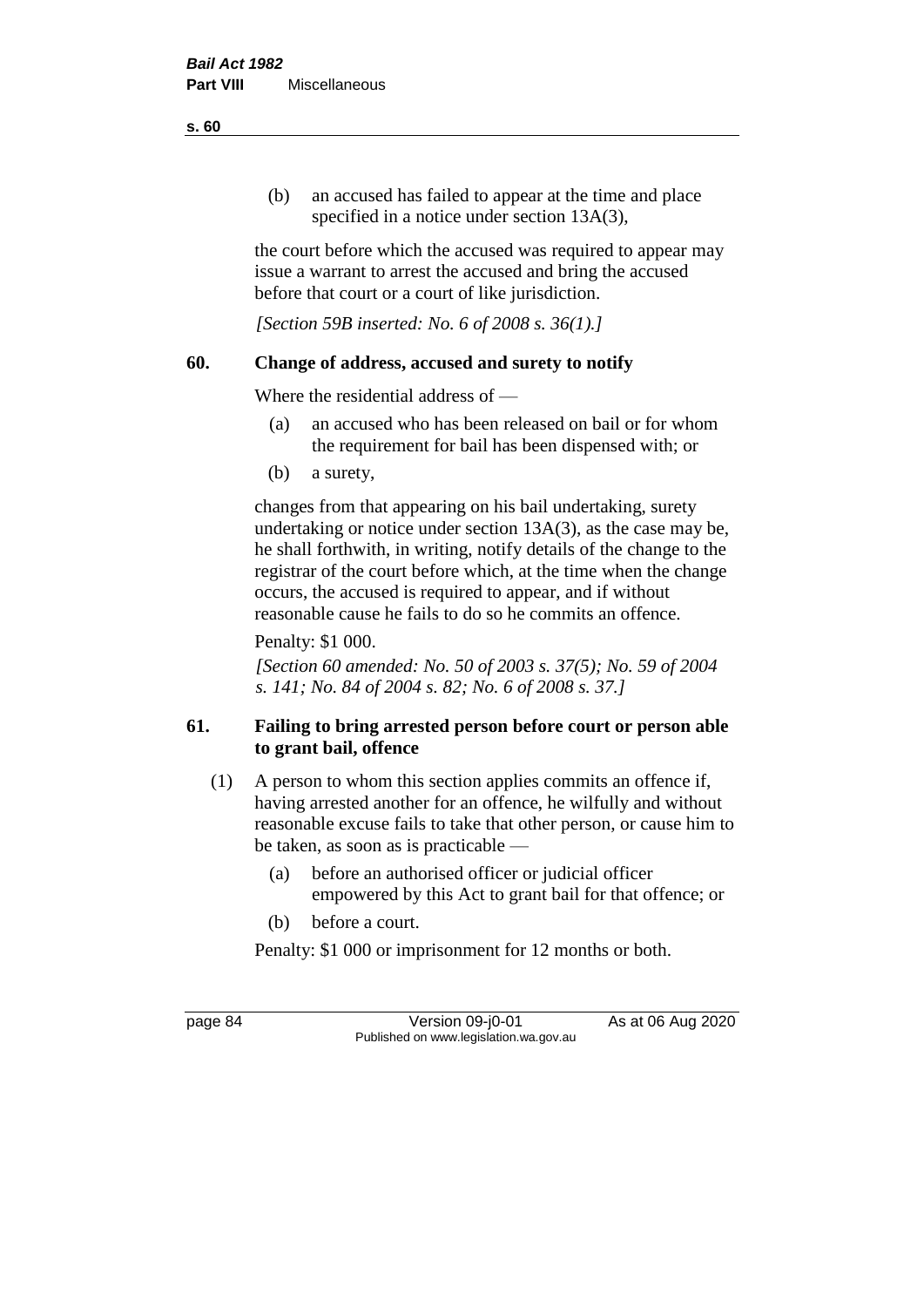- (2) This section applies to a person who
	- (a) is not empowered by this Act to grant bail for the offence; or
	- (b) being so empowered, elects to act under section 6(7).

*[Section 61 amended: No. 15 of 1988 s. 17; No. 59 of 2006 s. 4(4); No. 6 of 2008 s. 38.]* 

#### **62. Giving false information for bail purposes, offence**

A person who for the purpose of obtaining —

- (a) a grant of bail for himself or a variation of the terms and conditions thereof; or
- (b) approval of himself as a surety,

makes any statement which he knows is false in a material particular, or recklessly makes any statement which is false in a material particular, commits an offence.

Penalty: \$1 000 or imprisonment for 12 months or both.

#### **63. Protection from personal liability**

A person shall not be liable in civil proceedings on account of anything done, or omitted to be done, by him in good faith in the course of carrying out any provision of this Act, or purporting to be so done or omitted; but the liability (if any) of any other person (including the State or the Commonwealth) as his employer is not affected by this section and shall be determined as if it had not been passed.

*[Section 63 amended: No. 65 of 2003 s. 121(4).]*

#### **64. Proving appearance or non-appearance by accused**

Where it is required for the purposes of this Act to prove —

(a) that an accused did not appear before a particular court, at a particular place, on a particular day, at a particular time or during a particular period; or

As at 06 Aug 2020 Version 09-j0-01 page 85 Published on www.legislation.wa.gov.au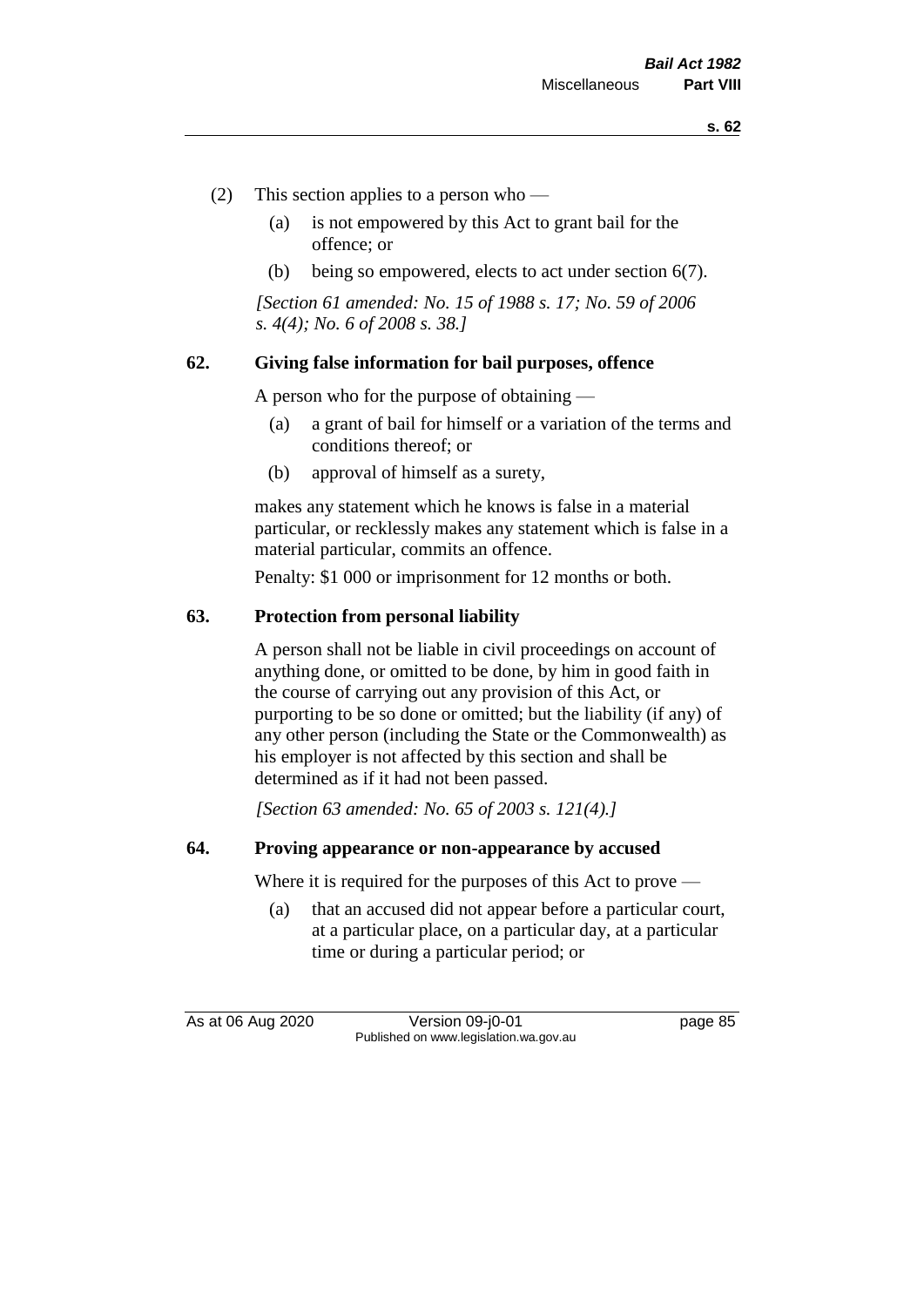(b) the day, time or period when or during which an accused did appear before a particular court at a particular place,

a certificate as to any such matter, purporting to be signed by a judicial officer or registrar of the court before which the accused was required to appear, shall be evidence of the matter so certified.

*[Section 64 amended: No. 59 of 2004 s. 141; No. 84 of 2004 s. 82.]* 

## **65. Bail undertakings by child, effect of**

A bail undertaking entered into by a person who is under the age of 18 years shall bind him as if he were of full age.

## **66. Other powers or duties to grant bail abolished**

- (1) Any power or duty that, at the commencement of this Act, exists apart from statute to grant bail to an accused awaiting an appearance in court for an offence, is abolished.
- (2) Subsection (1) has effect notwithstanding anything in section 16 of the *Supreme Court Act 1935*.
- (3) In subsection (1) *statute* means an Act of the Parliament of Western Australia, other than the *Supreme Court Act 1935*.

*[Section 66 amended: No. 84 of 2004 s. 82.]*

## **66A. Delegation by registrar of court**

- (1) The registrar of a court may, either generally or as otherwise provided by the instrument of delegation, by instrument signed by him, delegate to an officer of that court any function conferred on him by or under this Act other than —
	- (a) this power of delegation; or
	- (aa) a function conferred by section  $11(3)$  or  $36(1)(a)$ ; or
	- (b) any function that a judicial officer has required him to perform personally.

page 86 Version 09-j0-01 As at 06 Aug 2020 Published on www.legislation.wa.gov.au

**s. 65**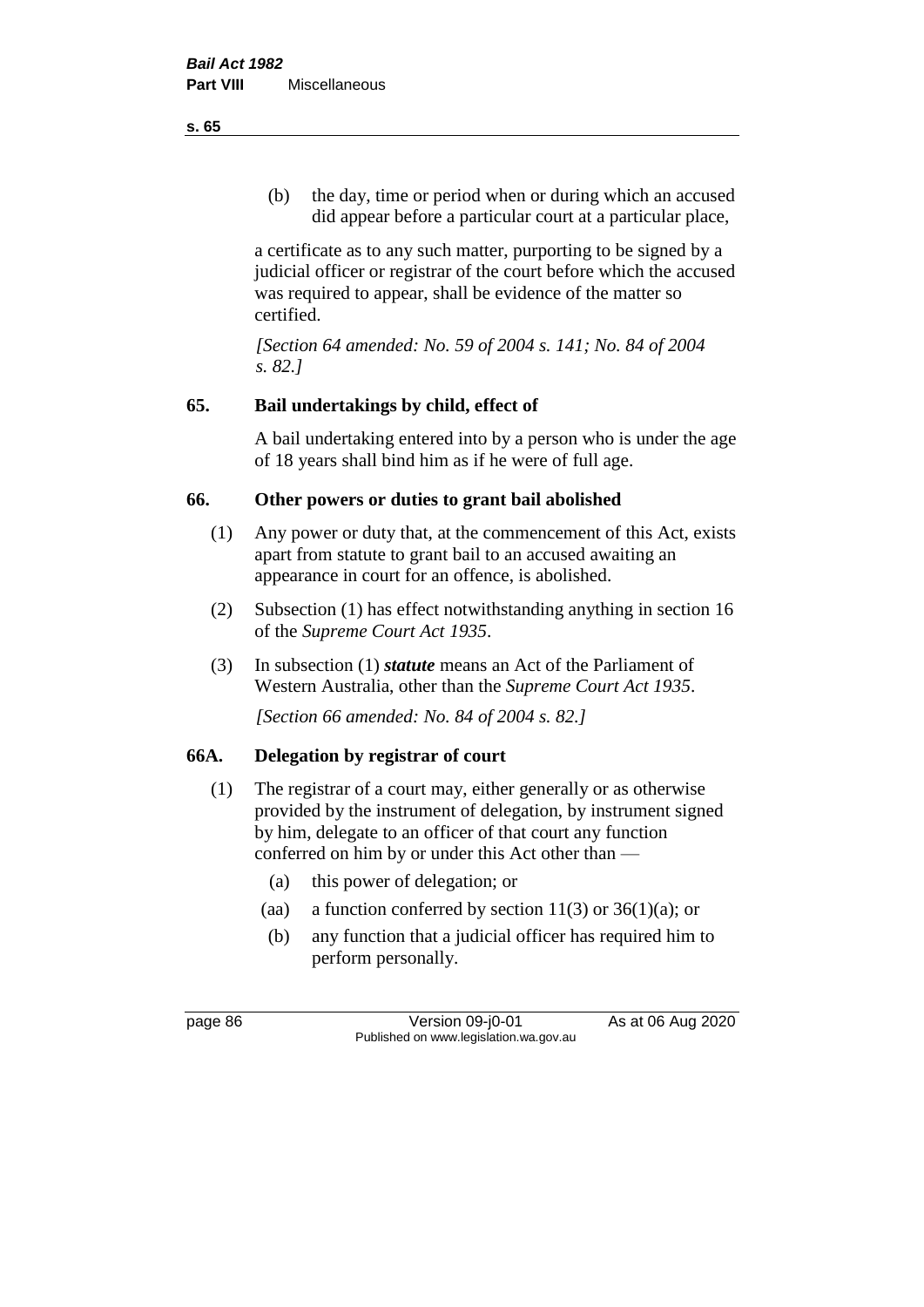(2) The superintendent of a detention centre under the *Young Offenders Act 1994* may, either generally or as otherwise provided by the instrument of delegation, by instrument signed by him, delegate to an officer of the Public Sector agency principally assisting the Minister administering that Act in its administration any function conferred on him by or under this Act, other than this power of delegation.

*[Section 66A inserted: No. 15 of 1988 s. 18; amended: No. 49 of 1988 s. 89; No. 31 of 1993 s. 8; No. 59 of 2004 s. 141; No. 65 of 2006 s. 52; No. 6 of 2008 s. 39.]* 

## **66B. Video link or audio link, use of in bail proceedings**

 $(1)$  In this section —

*audio link* means facilities (including telephone) that enable, at the same time, a judicial officer or authorised officer at one place to hear the accused at another place and vice versa;

*bail proceedings* means any proceedings under this Act including —

- (a) proceedings on a case for bail;
- (b) proceedings relating to the variation or revocation of bail;
- (c) proceedings on an application under section 48 or 49;
- (d) proceedings on an appeal under section 15A or 53;

*video link* means facilities (including closed circuit television) that enable, at the same time, a judicial officer or authorised officer at one place to see and hear the accused at another place and vice versa.

- (2) Bail proceedings may be conducted by means of a video link or an audio link.
- (3) Without limiting subsection (2), if a provision of this Act requires or authorises an accused to be brought before, or appear before, a court, judicial officer or authorised officer, the accused

As at 06 Aug 2020 Version 09-j0-01 page 87 Published on www.legislation.wa.gov.au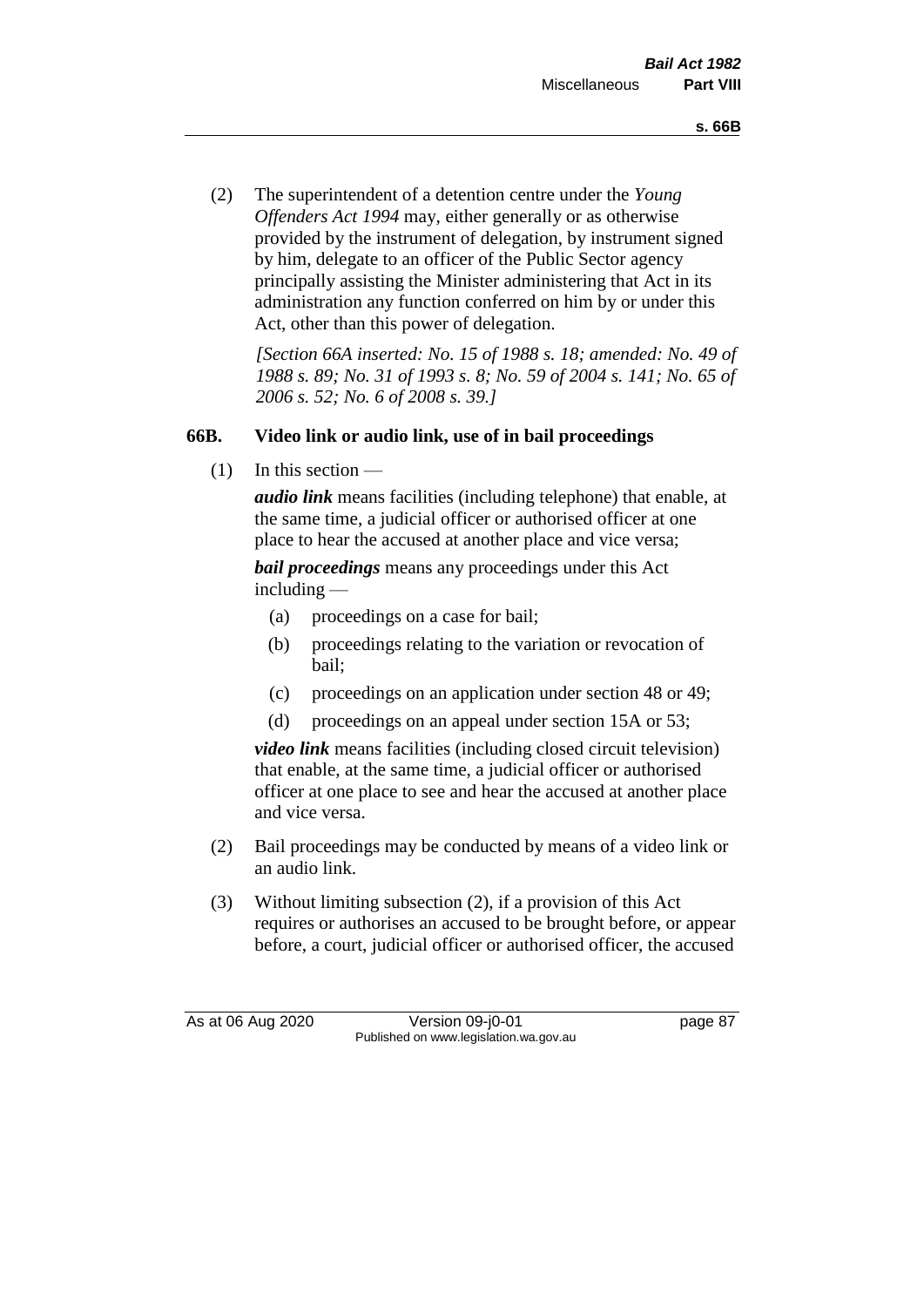#### **s. 66C**

may be brought before, or appear before, the court or officer by means of a video link or an audio link.

- (4) An audio link is not to be used under this section unless a video link is not available and cannot reasonably be made available.
- (5) Nothing in this section prevents a court, judicial officer or authorised officer from requiring that an accused be brought before, or appear before, the court or officer in person for the purposes of bail proceedings.

*[Section 66B inserted: No. 6 of 2008 s. 40(1).]*

## **66C. Protection of terrorist intelligence information in bail proceedings**

- (1) In proceedings on a case for bail, the judicial officer must take all reasonable steps to maintain the confidentiality of information that the judicial officer considers is terrorist intelligence information, including steps —
	- (a) to receive evidence and hear argument about the information in private and in the absence of any person other than the prosecutor and any other person to whose presence the prosecutor consents; and
	- (b) to prohibit the publication of, or a reference to, terrorist intelligence information; and
	- (c) to order that the following documents must be provided in a redacted form —
		- (i) an approved form given under section 8;
		- (ii) a report made in accordance with section 24 or 24A.
- (2) If the judicial officer considers that the information is not terrorist intelligence information, the judicial officer must —
	- (a) give the prosecutor the opportunity to withdraw the information from consideration; and
	- (b) if the information is withdrawn, prohibit the publication of, or a reference to, the information.

page 88 Version 09-j0-01 As at 06 Aug 2020 Published on www.legislation.wa.gov.au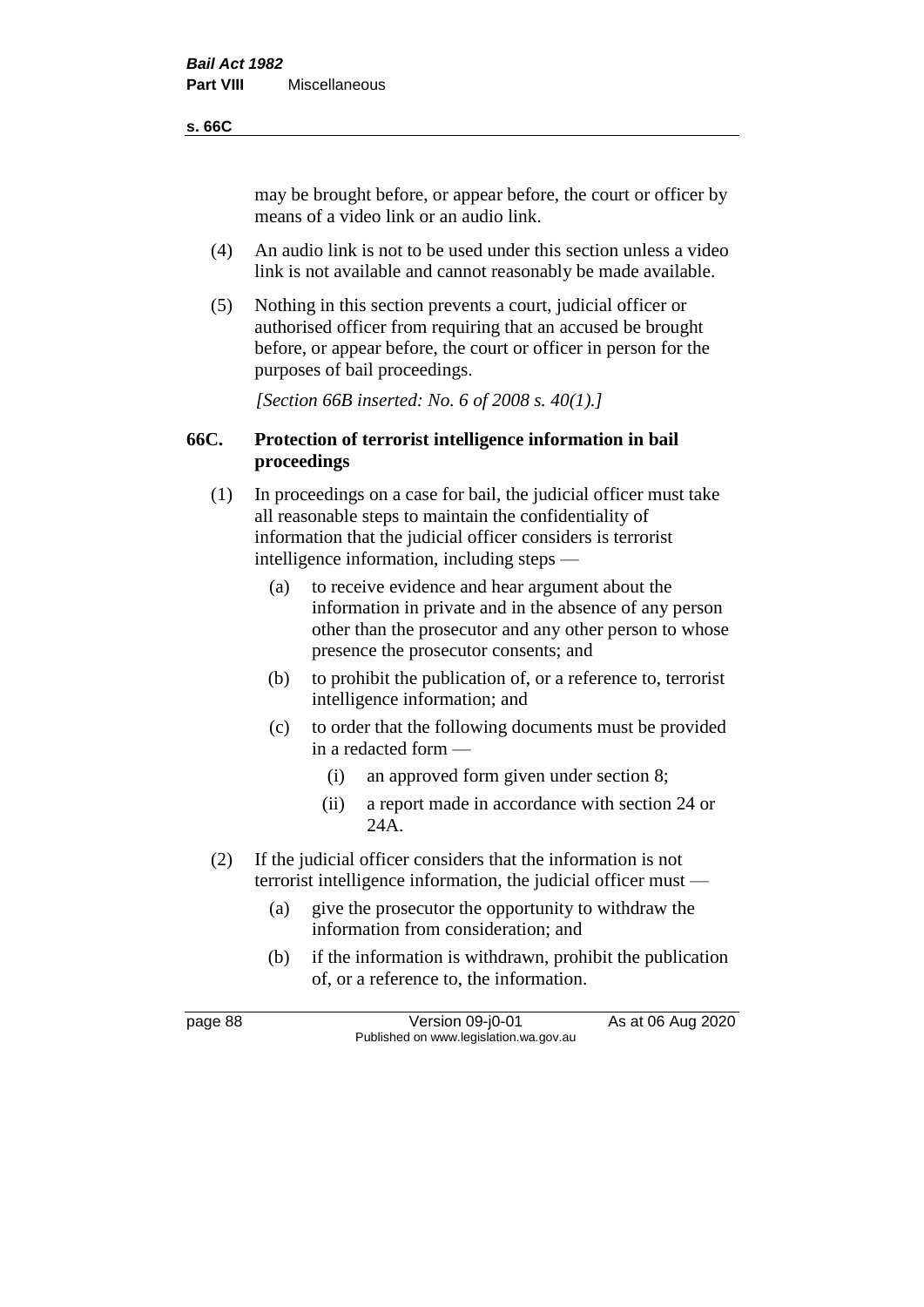- (3) Despite subsections (1) and (2), the judicial officer may disclose terrorist intelligence information or information withdrawn under subsection  $(2)$  to any of the following —
	- (a) the Attorney General;
	- (b) a court;
	- (c) a person to whom the prosecutor authorises disclosure.

*[Section 66C inserted: No. 15 of 2019 s. 11.]*

## **66D. Annual report to include information about application of s. 66C**

 $(1)$  In this section —

*accountable authority* means the accountable authority, as defined in the *Financial Management Act 2006* section 3, of the department of the Public Service principally assisting in the administration of this Act;

*protected information* means information the disclosure of which would contravene a written law or an order of a court;

*sensitive information* means information the disclosure of which could reasonably be expected —

- (a) to prejudice national security; or
- (b) to endanger a person's life or physical safety; or
- (c) to threaten significant damage to infrastructure or property; or
- (d) to prejudice a criminal investigation; or
- (e) to reveal intelligence gathering methodologies, investigative techniques or technologies or covert practices; or
- (f) to enable the discovery of the existence or identity of a confidential source of information relevant to law enforcement.

As at 06 Aug 2020 Version 09-j0-01 page 89 Published on www.legislation.wa.gov.au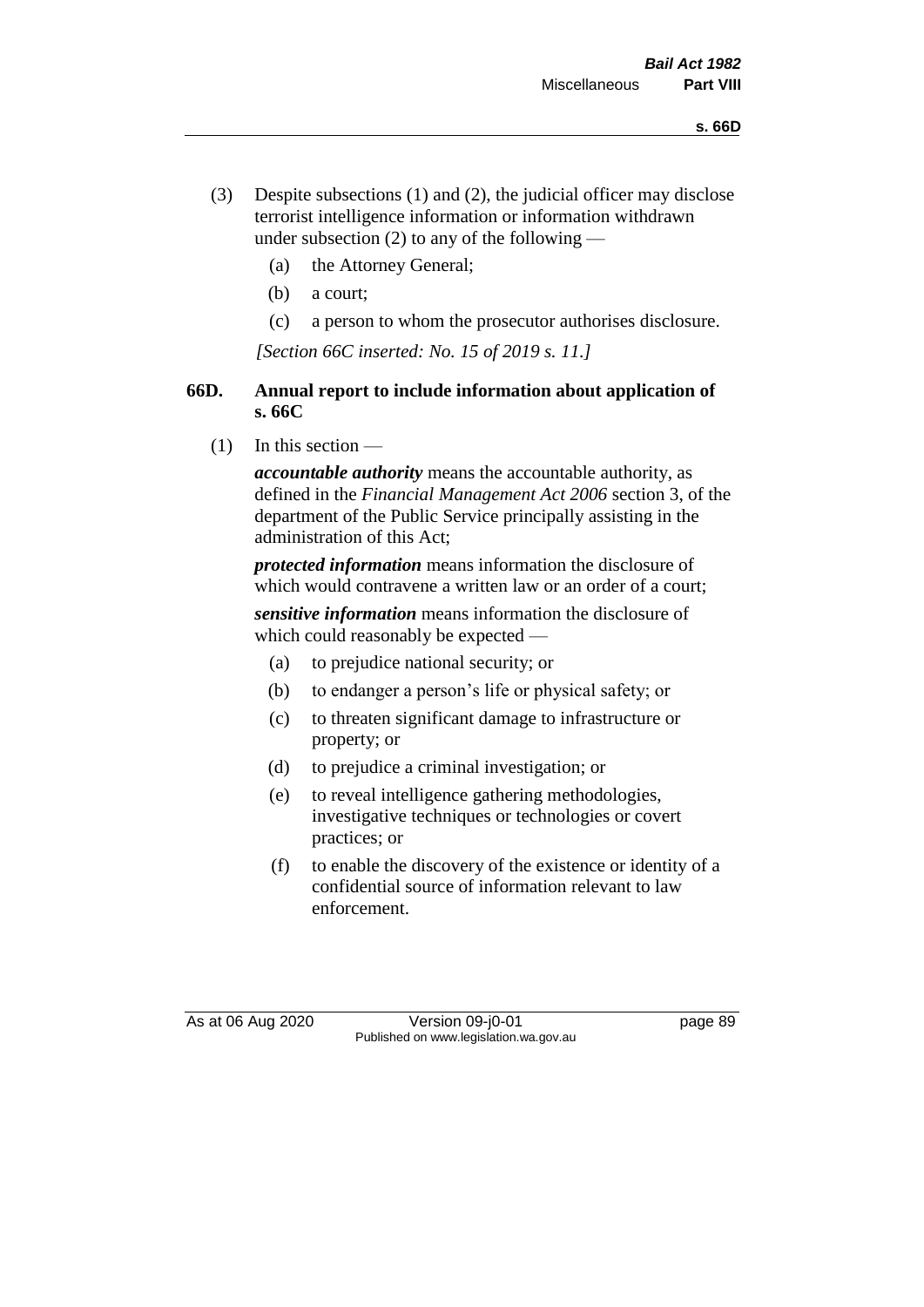**s. 66D**

- (2) Subject to subsections (7) and (8), the accountable authority must, in each annual report submitted under the *Financial Management Act 2006* Part 5 Division 2, include information relating to action taken under section  $66C(1)$  in proceedings on a case for bail in the financial year to which the annual report relates (*reportable information*).
- (3) Reportable information must, without disclosing terrorist intelligence information, specify —
	- (a) the number of proceedings in which action was taken under section  $66C(1)$ ; and
	- (b) in each of those proceedings whether the accused had access to the terrorist intelligence information received by the judicial officer and whether —
		- (i) evidence by or on behalf of the accused was received; and
		- (ii) argument by or on behalf of the accused was heard.
- (4) Prior to submitting an annual report, the accountable authority must give a copy of the reportable information they propose to include in the annual report to the Attorney General and the Commissioner of Police.
- (5) The Commissioner of Police must advise the Attorney General whether any of the reportable information, in the Commissioner's opinion, is or is likely to be sensitive information.
- (6) A judicial officer may advise the Attorney General of any reportable information that, in the judicial officer's opinion, is or is likely to be protected information.

page 90 Version 09-j0-01 As at 06 Aug 2020 Published on www.legislation.wa.gov.au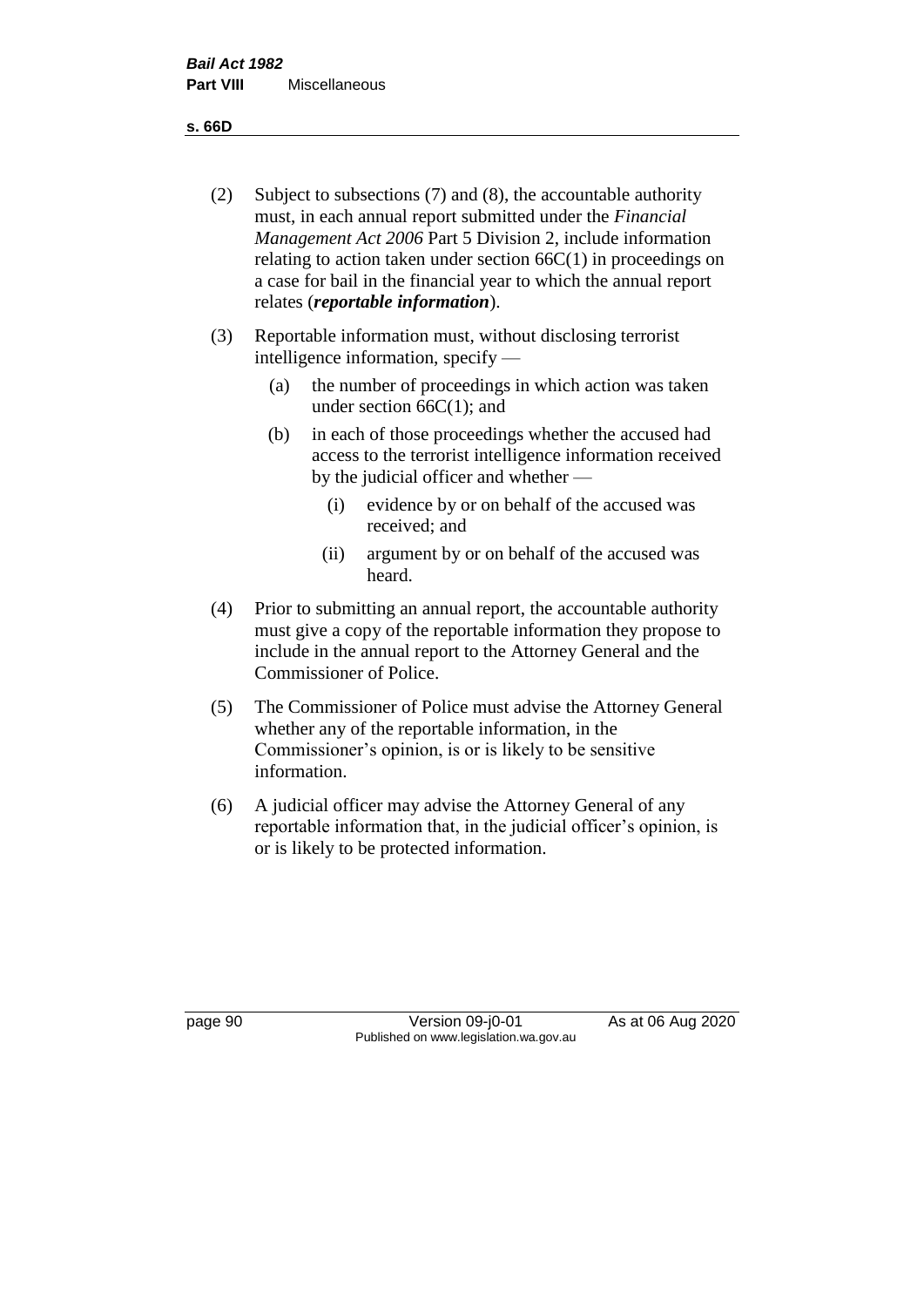- (7) If the Attorney General is, on advice provided under subsection (5) or (6), satisfied that some or all of the reportable information is sensitive information or protected information, the Attorney General must direct the accountable authority to —
	- (a) exclude the information from the annual report; and
	- (b) insert a statement in the annual report to the effect that information has been excluded from the report under this section.
- (8) The accountable authority must comply with a direction under subsection (7).

*[Section 66D inserted: No. 15 of 2019 s. 11.]*

#### **66E. Retrieving monitoring equipment**

The *Sentence Administration Act 2003* section 118 applies if, under this Act, any approved electronic monitoring device has been required to be worn by a person, or has been installed at a place, in connection with keeping an accused under surveillance or to monitor an accused.

*[Section 66E inserted: No. 13 of 2020 s. 27.]*

## **67. Regulations**

- (1) The Governor may make regulations, not inconsistent with this Act, prescribing such things as are required or permitted by this Act to be prescribed or as it is necessary or expedient to prescribe for the purposes thereof.
- (2) Without limiting the generality of subsection (1) regulations  $may$ —
	- (a) make provision for or with respect to the making of applications —
		- (i) for or in relation to bail;
		- (ii) for the approval of sureties;
		- (iii) for the approval of security to be given by accused persons and sureties;

As at 06 Aug 2020 Version 09-j0-01 page 91 Published on www.legislation.wa.gov.au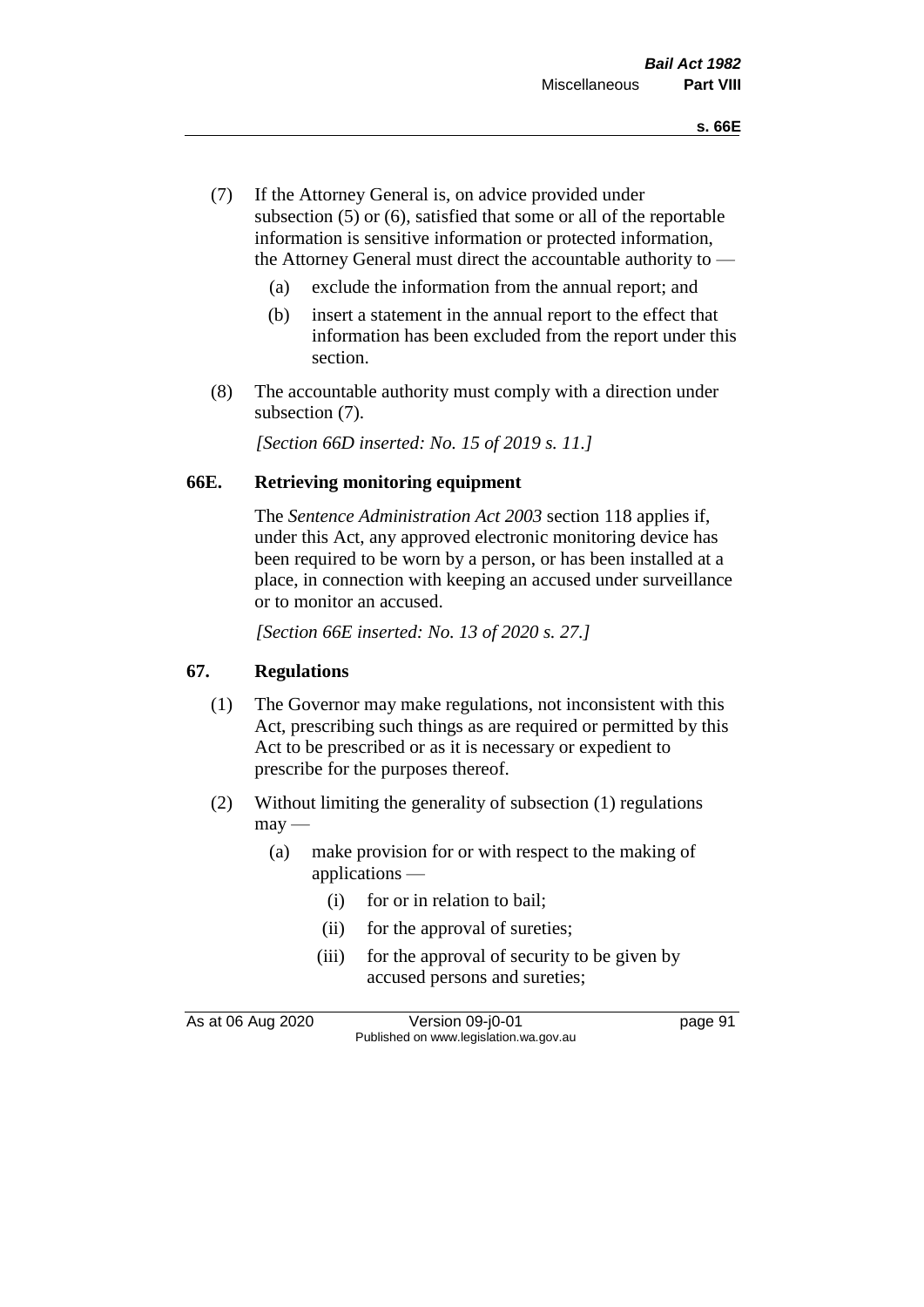(iv) for the cancellation of a surety undertaking;

(v) for an order under section 49,

and for the manner in which such applications are to be made and the procedure to be followed on such applications;

- (ba) in any case where the regulations provide that any information, document or record, or a copy of any document or record, is to be or can be provided to a person in electronic form, determine when information or a document, record or copy provided to a person in that form is to be taken to be, or to be presumed to be, received by, or brought to the attention of, the person;
	- (b) for the purposes of clause 5 of Part A of Schedule 1, prescribe the officer or officers who may grant bail for any prescribed appearance or class of appearance in court by an accused who is in custody;
	- (c) make provision for, or with respect to the management, control, supervision and good order of premises established for the accommodation of persons to whom bail has been granted.
- (3) Regulations made under this section may provide that a contravention or failure to comply with a regulation constitutes an offence and may provide for penalties not exceeding a fine of \$500 for offences against the regulations.

*[Section 67 amended: No. 45 of 1993 s. 12; No. 84 of 2004 s. 83(3); No. 2 of 2008 s. 56(6); No. 6 of 2008 s. 30(3); No. 20 of 2013 s. 31.]* 

page 92 Version 09-j0-01 As at 06 Aug 2020 Published on www.legislation.wa.gov.au

**s. 67A**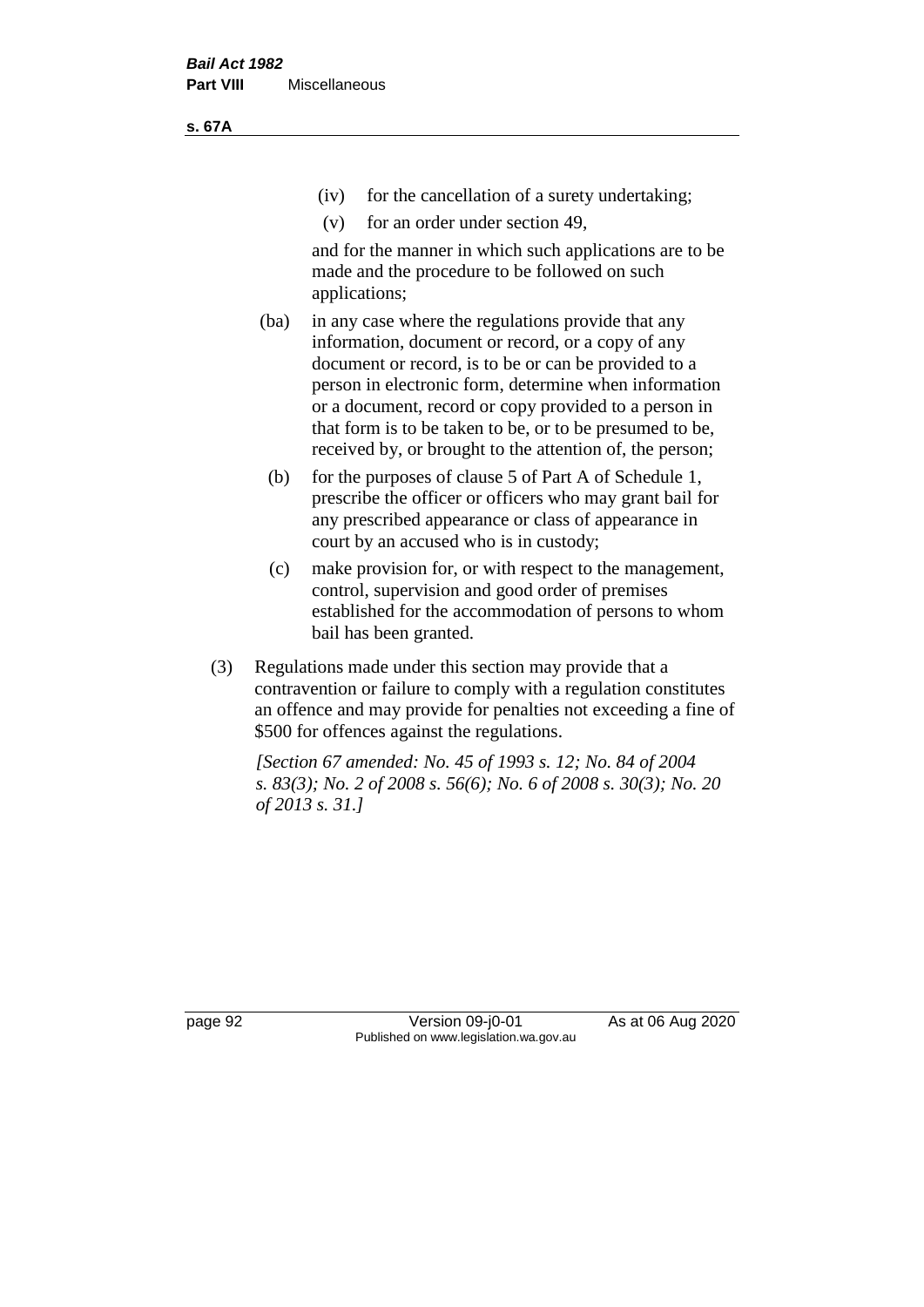## **67A. Review of amendments made by** *Bail Amendment (Persons Linked to Terrorism) Act 2019*

- (1) The Minister must review the operation and effectiveness of the amendments made to this Act by the *Bail Amendment (Persons Linked to Terrorism) Act 2019* and prepare a report based on the review —
	- (a) as soon as practicable after the 3rd anniversary of the day on which the *Bail Amendment (Persons Linked to Terrorism) Act 2019* section 12 comes into operation; and
	- (b) after that, at intervals of not more than 3 years.
- (2) The Minister must cause the report to be laid before each House of Parliament as soon as practicable after it is prepared, but not later than 90 days after the 3rd anniversary or the expiry of the period of 3 years, as the case may be.

*[Section 67A inserted: No. 15 of 2019 s. 12.]*

*[68. Omitted under the Reprints Act 1984 s. 7(4)(g).]*

As at 06 Aug 2020 Version 09-j0-01 page 93 Published on www.legislation.wa.gov.au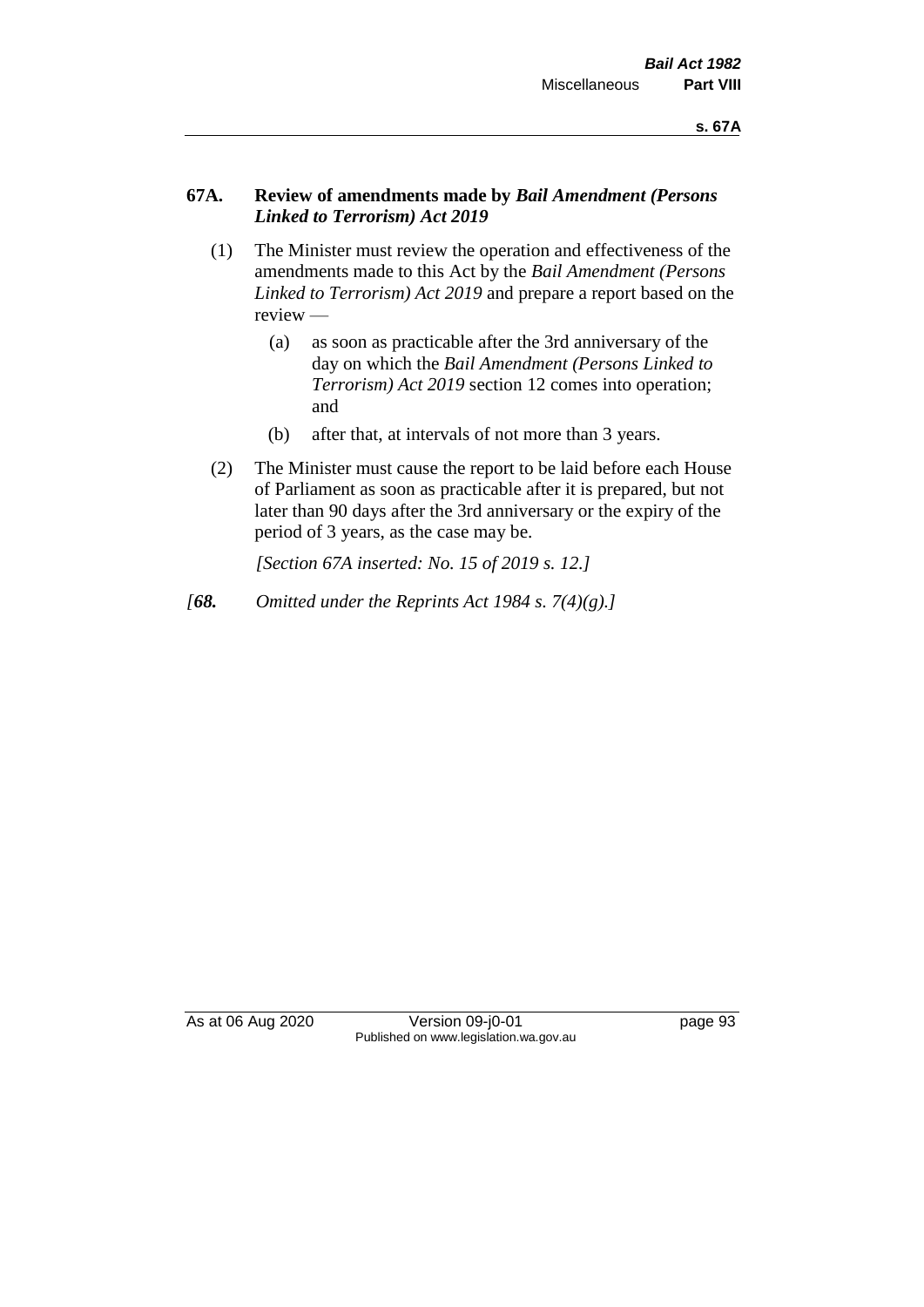## **Schedule 1 — Jurisdiction as to bail and related matters**

[s. 13, 17]

*[Heading inserted: No. 6 of 2008 s. 41(1).]*

## **Part A** — **Jurisdiction relating to bail**

*[Heading inserted: No. 6 of 2008 s. 41(2)(a).]*

**First Column**

**Second Column**

*Appearances in court*

*By whom bail may be granted or (where applicable) dispensed* 

*with*

*[Heading amended: No. 6 of 2008 s. 41(2)(b) and (c).]*

## **1. Initial appearance**

(1) The initial appearance in a court of summary jurisdiction or the Children's Court by an accused in, or in connection with, proceedings for an offence.

In any case —

- (a) a justice; or
- (b) an authorised police officer; and

in addition, in the case of a child, an authorised community services officer.

(2) The initial appearance in the District Court or the Supreme Court, not being the initial appearance to which clause 3 applies. A judge of the District Court or a judge of the Supreme Court, as the case requires.

*[Clause 1 amended: No. 15 of 1988 s. 19; No. 49 of 1988 s. 90(a)(i); No. 59 of 2004 s. 141; No. 84 of 2004 s. 10(1) and 82.]*

page 94 Version 09-j0-01 As at 06 Aug 2020 Published on www.legislation.wa.gov.au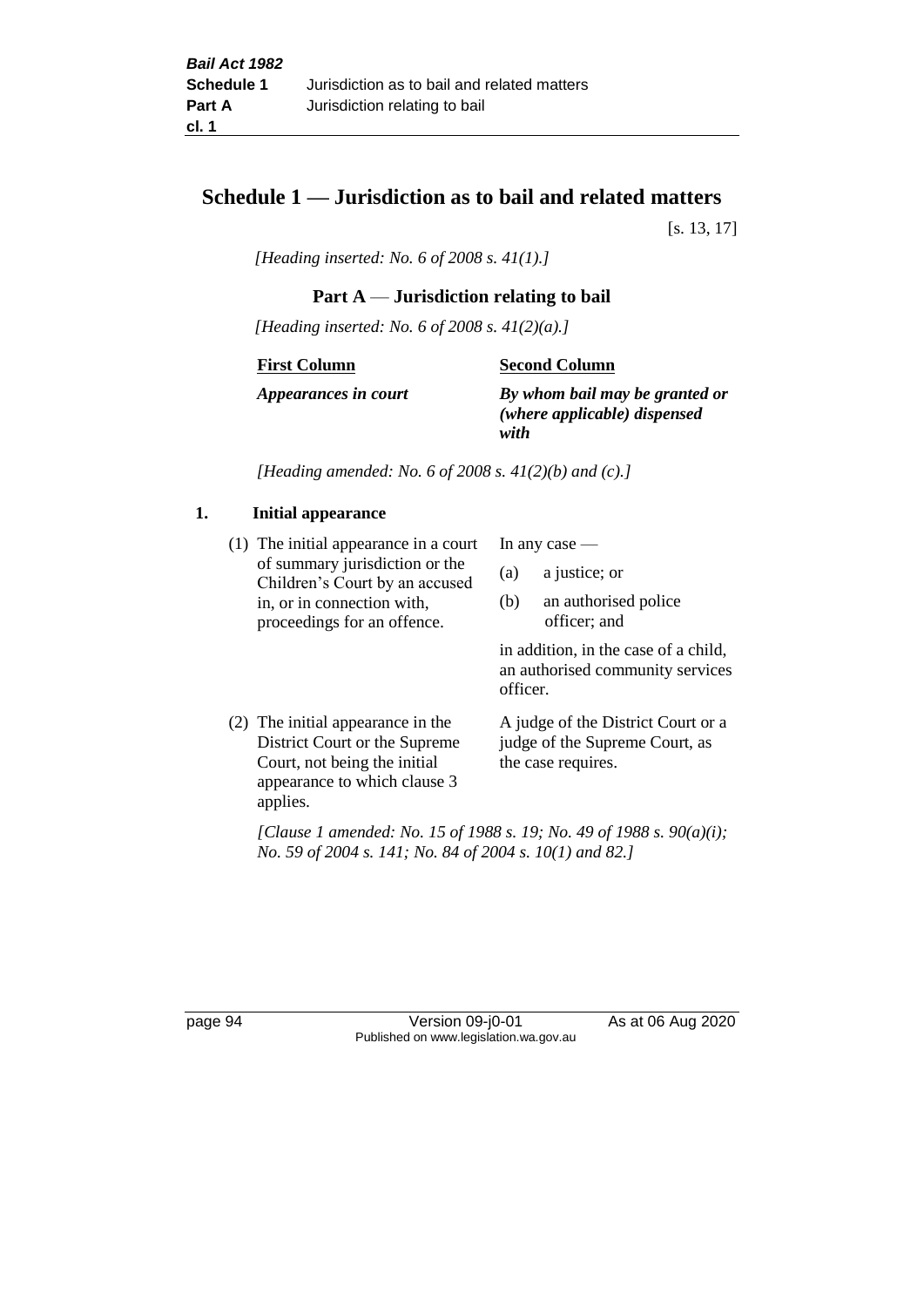| <b>First Column</b> |
|---------------------|
|---------------------|

*Appearances in court*

#### **Second Column**

*By whom bail may be granted or (where applicable) dispensed with*

## **2. Appearance after adjournment**

Appearance in any court or before a judicial officer by an accused after any adjournment of proceedings for an offence, not being a committal under clause 3.

The judicial officer who orders the adjournment.

*[Clause 2 amended: No. 84 of 2004 s. 82.]*

## **3. Appearance on committal to Supreme Court or District Court**

The initial appearance by an accused in the Supreme Court or District Court after he has been committed thereto under any Act to be tried or sentenced or otherwise dealt with. The judicial officer who orders the committal.

*[Clause 3 amended: No. 84 of 2004 s. 82.]*

## **4. Appearance in connection with appeal, rehearing etc.**

| (1) | Appearance in connection with an If the appeal is being determined<br>application or appeal made under<br>the Criminal Appeals Act 2004 or<br>with any order made in<br>determining the application or<br>appeal. | by a single judge of the Supreme<br>Court, a single judge of the<br>Supreme Court;<br>If the appeal is being determined<br>by the Court of Appeal, the Court<br>of Appeal or a single judge of<br>appeal. |
|-----|-------------------------------------------------------------------------------------------------------------------------------------------------------------------------------------------------------------------|-----------------------------------------------------------------------------------------------------------------------------------------------------------------------------------------------------------|
|     | (2) Appearance in connection with a<br>rehearing of proceedings ordered<br>under section 28 of the<br>Children's Court of Western<br>Australia Act 1988.                                                          | The Children's Court.                                                                                                                                                                                     |

As at 06 Aug 2020 Version 09-j0-01 page 95 Published on www.legislation.wa.gov.au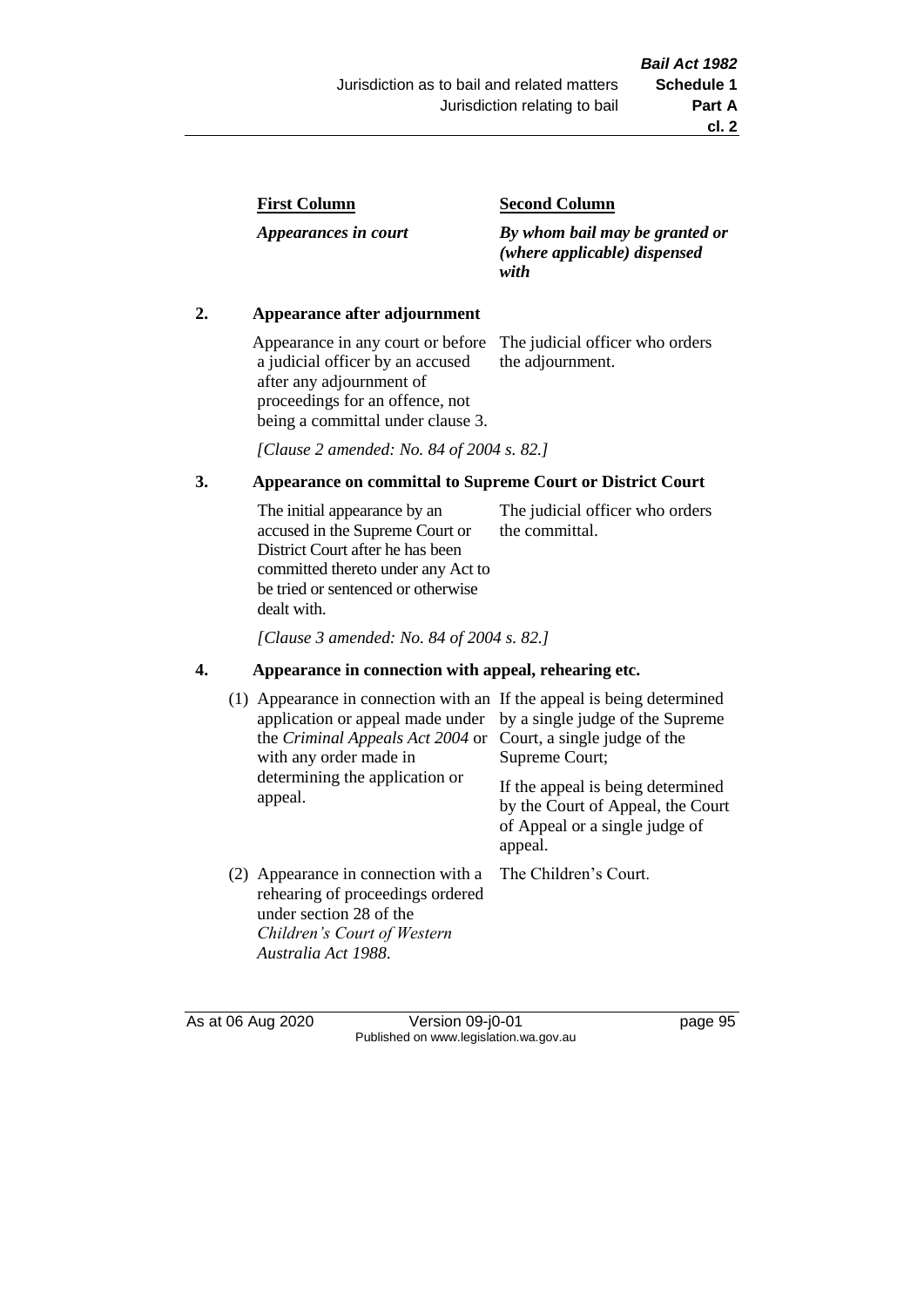|    | <b>First Column</b>                                                                                                                                   | <b>Second Column</b>                                                   |  |
|----|-------------------------------------------------------------------------------------------------------------------------------------------------------|------------------------------------------------------------------------|--|
|    | Appearances in court                                                                                                                                  | By whom bail may be granted or<br>(where applicable) dispensed<br>with |  |
|    | (3) Appearance in connection with<br>the reconsideration of an order<br>under section 40 of the<br>Children's Court of Western<br>Australia Act 1988. | The Children's Court constituted<br>by the President.                  |  |
|    | [Clause 4 inserted: No. 84 of 2004 s. 10(2).]                                                                                                         |                                                                        |  |
| 5. | Appearance prescribed by regulation                                                                                                                   |                                                                        |  |
|    | Appearance in a court for any<br>other purpose or following any<br>other occurrence prescribed by                                                     | The judicial or other officer<br>prescribed by such regulations.       |  |

#### **6. Appearances not otherwise provided for**

regulations under this Act.

Any appearance in a court not otherwise provided for in this Part or by regulations under this Act.

The judicial officer who, or court which, orders the appearance.

#### **7. Term used: proceedings for an offence**

In this Part, unless the contrary intention appears —

*proceedings for an offence* in clause 2 (but not in clause 1) includes any of the following proceedings relating to that offence —

- (a) appeal proceedings; and
- (b) proceedings on a writ of *habeas corpus*; and
- (c) proceedings on the re-appearance of an offender under section 50 of the *Sentencing Act 1995*.

*[Clause 7 inserted: No. 84 of 2004 s. 10(3).]*

page 96 Version 09-j0-01 As at 06 Aug 2020 Published on www.legislation.wa.gov.au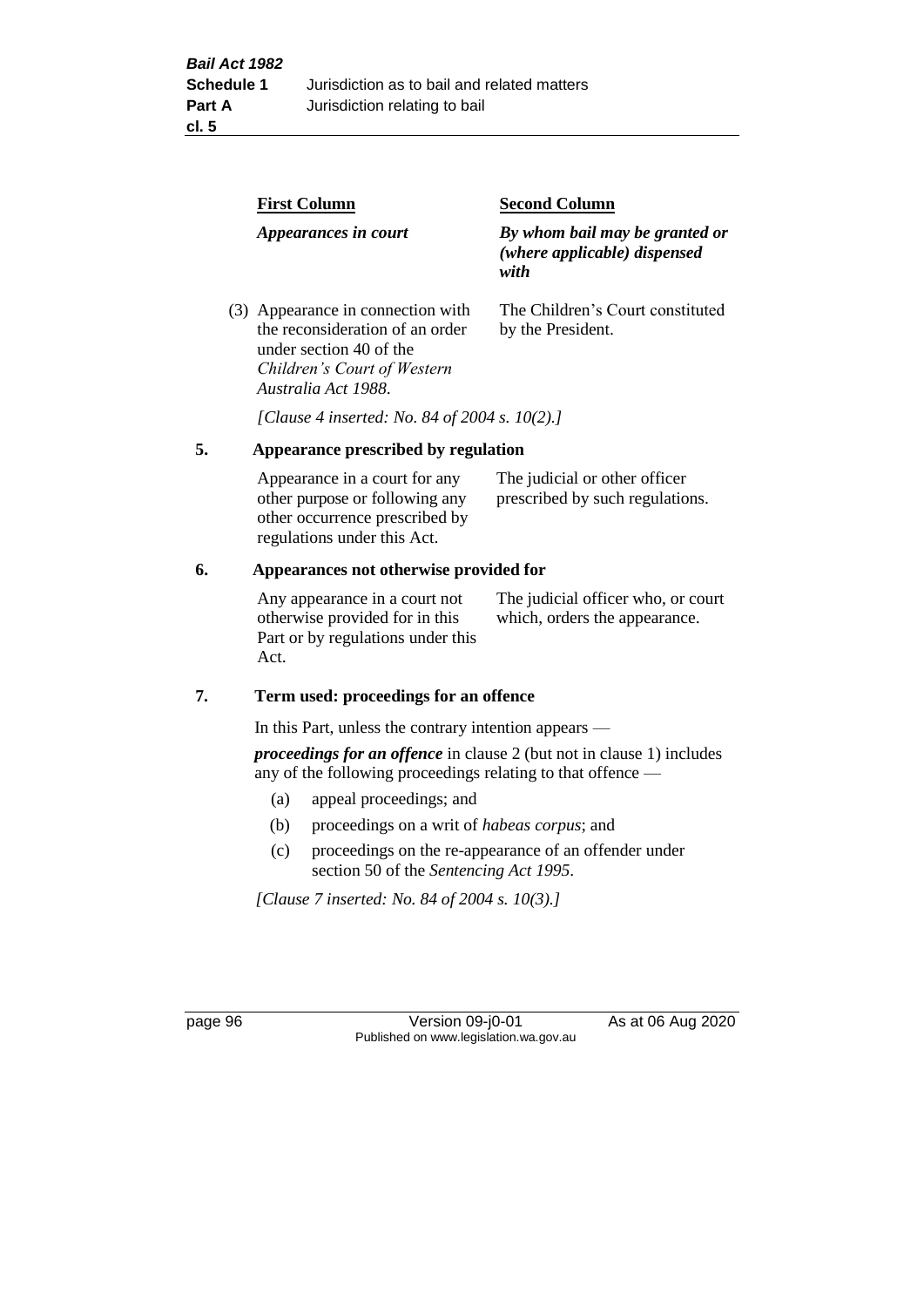# **Part B** — **Cessation of powers relating to bail**

*[Heading inserted: No. 6 of 2008 s. 41(3)(a).]*

#### **1. Upon decision by judge, power of other officers ceases**

(1) In this clause —

*judge* means a judge of the Supreme Court, the Children's Court or the District Court.

- (2) After a judge has granted or refused bail for an appearance by an accused the power to grant bail for that appearance ceases to be vested  $in -$ 
	- (a) any judicial officer whose jurisdiction is inferior to that of the judge; or
	- (b) any authorised officer.
- (3) After a judge has dispensed with the requirement for bail for an appearance by an accused the power to grant or refuse bail for that appearance ceases to be vested in any officer referred to in subclause  $(2)(a)$  or  $(b)$ .

*[Clause 1 inserted: No. 6 of 2008 s. 41(3)(b).]*

#### **1A. Upon decision by Court of Appeal, other powers cease**

After the Court of Appeal on an appeal under section 15A —

- (a) has granted or refused bail for an appearance by an accused, the power to grant or refuse bail for that appearance; or
- (b) has dispensed with the requirement for bail for an appearance by an accused, the power to grant or refuse bail for that appearance,

ceases to be vested in any judicial officer or in any authorised officer.

*[Clause 1A inserted: No. 6 of 2008 s. 41(3)(b).]*

#### **2. Upon decision by judicial officer, his power and that of his peers ceases**

Except where clause 4 applies, the power to grant, refuse or dispense with bail for an appearance by an accused ceases to be vested in any judicial officer (including a judge of the Supreme Court) after he, or

As at 06 Aug 2020 Version 09-j0-01 page 97 Published on www.legislation.wa.gov.au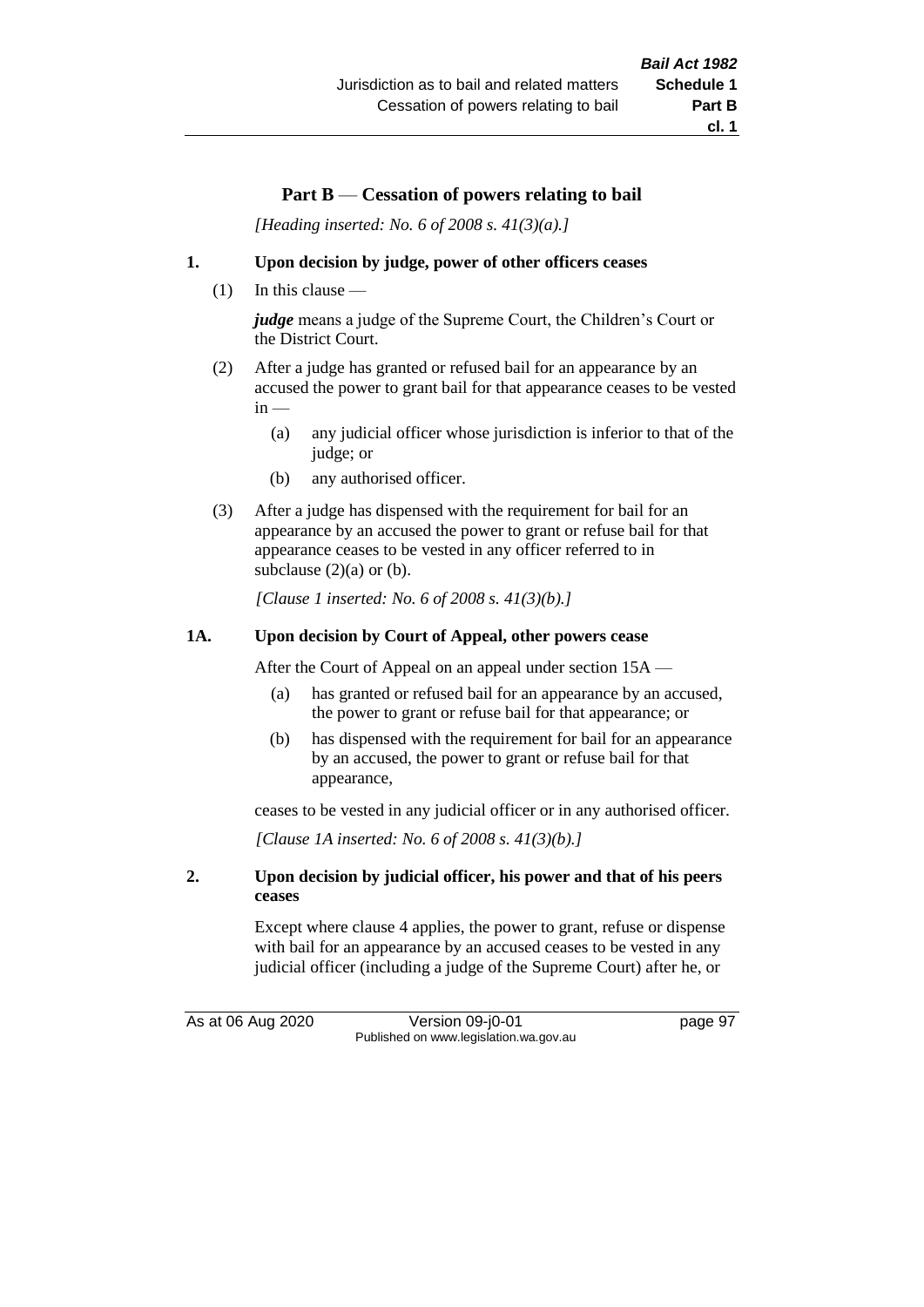another judicial officer whose jurisdiction is co-extensive with his, has granted, refused or dispensed with bail for that appearance.

*[Clause 2 amended: No. 84 of 2004 s. 82; No. 6 of 2008 s. 41(3)(c) and (d).]*

#### **3. Upon refusal of bail for initial appearance, certain powers cease**

- (1) After an authorised officer has refused bail for an initial appearance by an accused, the power to grant bail for that appearance ceases to be vested in another authorised officer, but a justice may nevertheless grant bail for that appearance.
- (2) After a justice has refused bail for an initial appearance by an accused, the power to grant bail for that appearance ceases to be vested in an authorised officer or another justice.

*[Clause 3 inserted: No. 6 of 2008 s. 41(3)(e).]*

#### **4. Judicial officer's powers if accused proves new facts or changed circumstances**

Notwithstanding clause 2, where an accused has been refused bail for an appearance or has been granted bail therefor on terms or conditions with which he is unable or unwilling to comply, the judicial officer who granted or refused bail or another judicial officer whose jurisdiction is co-extensive with his has power to grant bail for that appearance or to vary the terms or conditions of bail previously granted therefor if the accused makes application and satisfies him  $that -$ 

- (a) new facts have been discovered, new circumstances have arisen or the circumstances have changed since bail was previously granted or refused for that appearance; or
- (b) he failed to adequately present his case for bail on the previous occasion when it was considered; or
- (c) where bail was granted subject to a home detention condition, he has, since the previous occasion when his case for bail was considered, complied with the home detention condition for a period of one month or more.

*[Clause 4 amended: No. 61 of 1990 s. 14; No. 84 of 2004 s. 82.]*

page 98 Version 09-j0-01 As at 06 Aug 2020 Published on www.legislation.wa.gov.au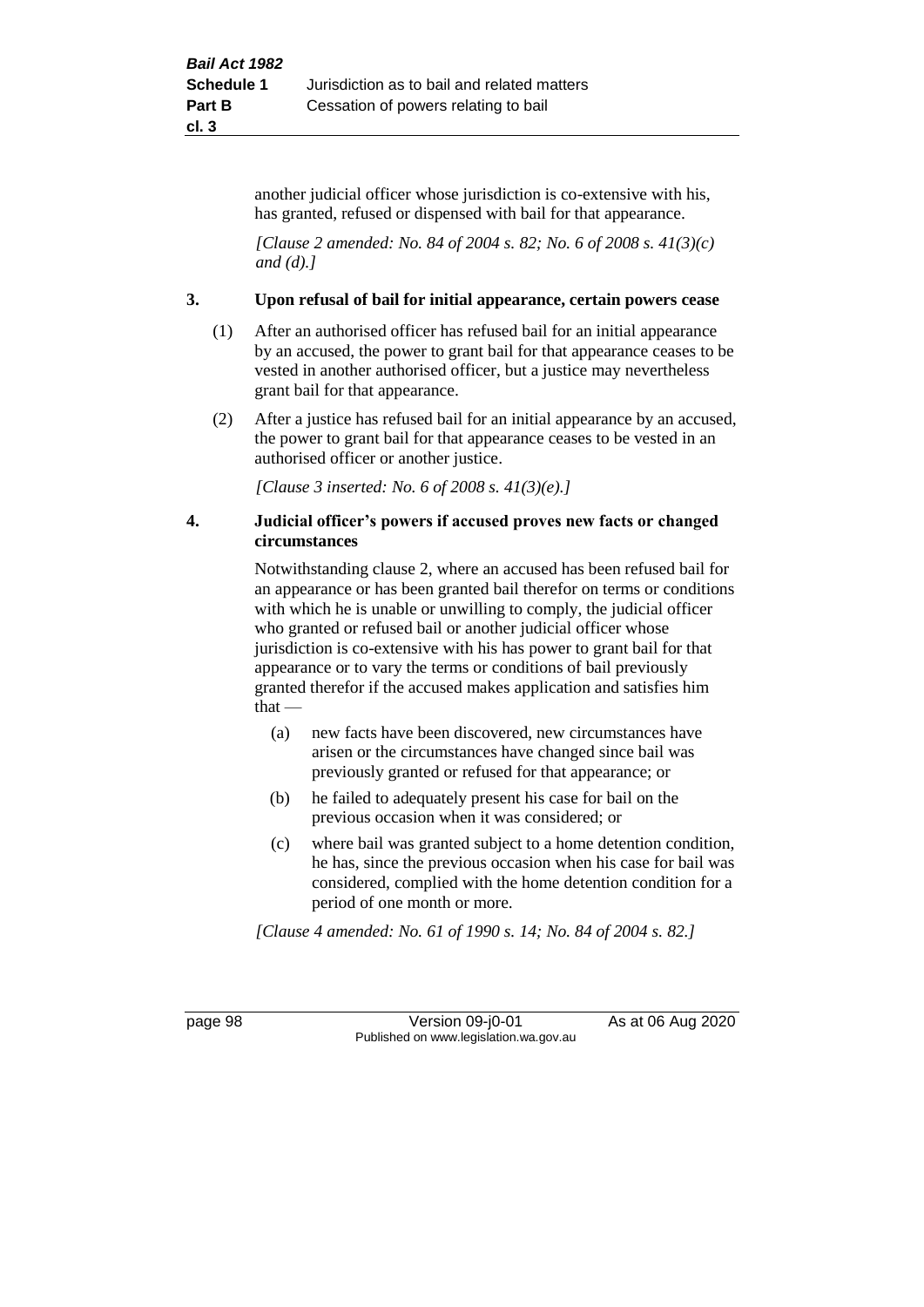# **Part C — Manner in which jurisdiction to be exercised**

*[Heading deleted: No. 6 of 2008 s. 41(4)(a).]*

# **1. Bail before conviction at discretion of court or judicial officer except for child**

Subject to clauses 3A, 3C, 3D and 3E, the grant or refusal of bail to an accused, other than a child, who is in custody awaiting an appearance in court before conviction for an offence shall be at the discretion of the judicial officer or authorised officer in whom jurisdiction is vested, and that discretion shall be exercised having regard to the following questions as well as to any others which he considers relevant —

- (a) whether, if the accused is not kept in custody, he may  $-$ 
	- (i) fail to appear in court in accordance with his bail undertaking; or
	- (ii) commit an offence; or
	- (iii) endanger the safety, welfare, or property of any person; or
	- (iv) interfere with witnesses or otherwise obstruct the course of justice, whether in relation to himself or any other person;
- (b) whether the accused needs to be held in custody for his own protection;
- (c) whether the prosecutor has put forward grounds for opposing the grant of bail;
- (d) whether, as regards the period when the accused is on trial, there are grounds for believing that, if he is not kept in custody, the proper conduct of the trial may be prejudiced;
- (e) whether there is any condition which could reasonably be imposed under Part D which would —
	- (i) sufficiently remove the possibility referred to in paragraphs (a) and (d); or
	- (ii) obviate the need referred to in paragraph (b); or
	- (iii) remove the grounds for opposition referred to in paragraph (c);

As at 06 Aug 2020 Version 09-j0-01 page 99 Published on www.legislation.wa.gov.au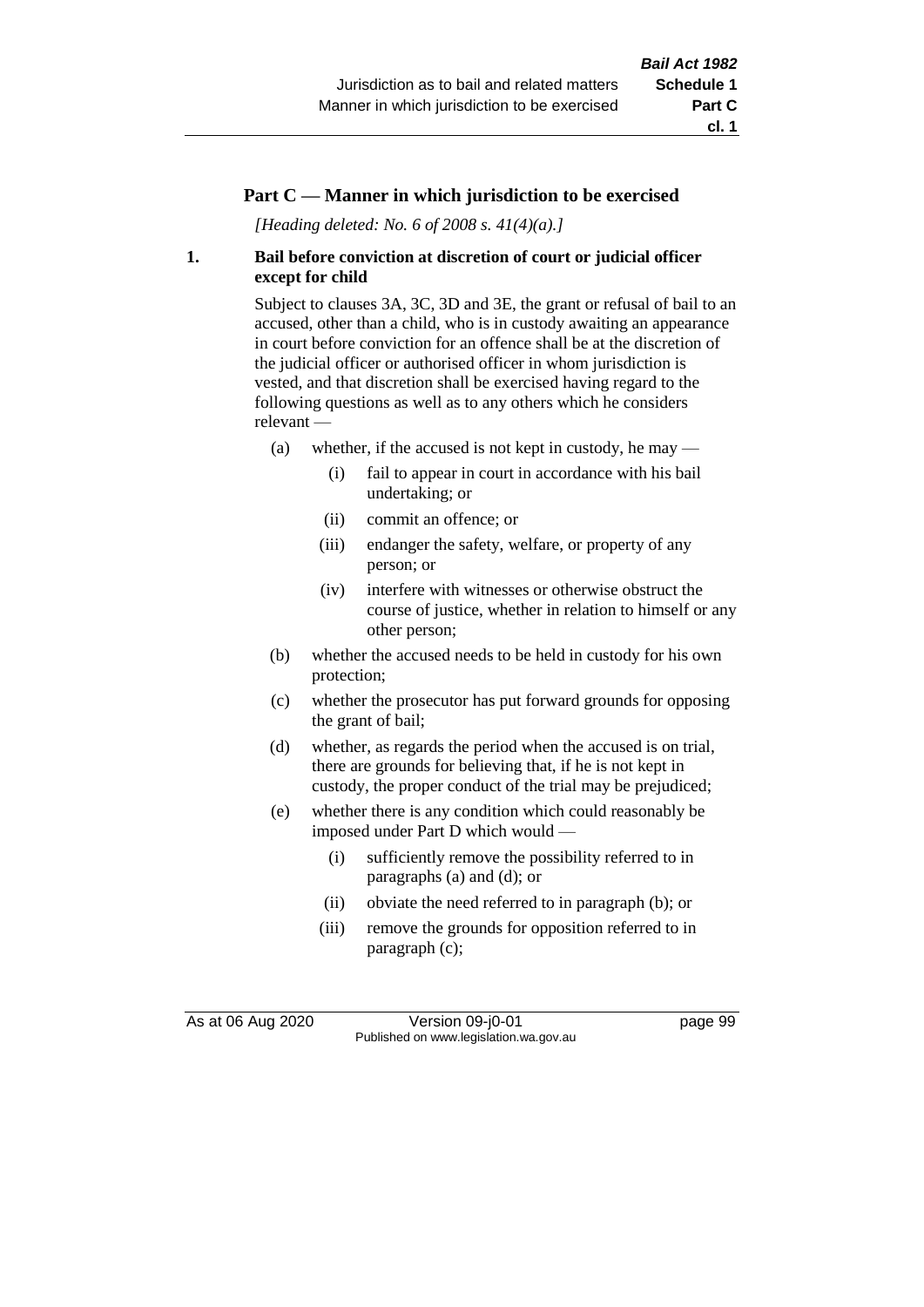- (f) where the accused is charged with an offence that is alleged to have been committed in respect of a child, whether a condition should be imposed under Part D requiring the accused to reside at a place other than the place where the child resides;
- (g) whether the alleged circumstances of the offence or offences amount to wrongdoing of such a serious nature as to make a grant of bail inappropriate.

*[Clause 1 amended: No. 14 of 1992 s. 11; No. 45 of 1993 s. 10(2)(a); No. 54 of 1998 s. 8(a) and (b); No. 84 of 2004 s. 82; No. 6 of 2008 s. 41(4)(b); No. 21 of 2017 s. 7; No. 15 of 2019 s. 13(1).]*

# **2. Child to have qualified right to bail**

(1) In this clause —

*responsible person* means a parent, relative, employer or other person who, in the opinion of the judicial officer or authorised officer, is in a position to both influence the conduct of the child and provide the child with support and direction.

- (2) Subject to subclause (3), a child accused who is in custody awaiting an appearance in court before conviction for an offence has a right to be granted bail unless —
	- (a) in the opinion of the judicial officer or authorised officer in whom jurisdiction is vested —
		- (i) one or more of the questions set out in clause  $1(a)$ , (b), (d) and (g) must be answered in the affirmative; and
		- (ii) there is no condition which he could reasonably impose under Part D which would satisfy the relevant provision of clause 1(e);

or

(b) there is no responsible person willing to enter into an undertaking of the kind described in subclause (3)(c),

and if the child is refused bail he shall be dealt with in accordance with section 19(2) of the *Young Offenders Act 1994*.

page 100 Version 09-j0-01 As at 06 Aug 2020 Published on www.legislation.wa.gov.au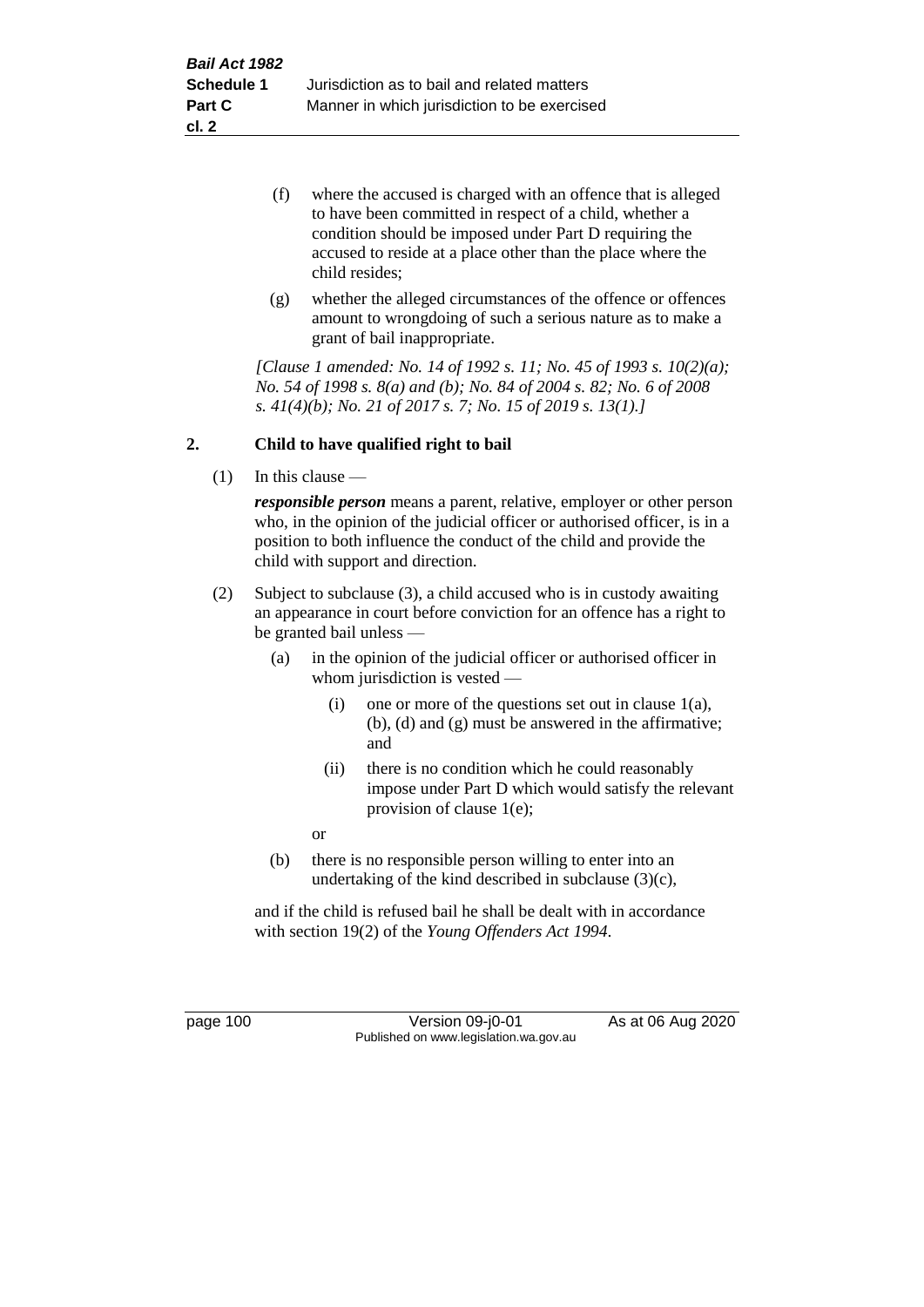- (3) The right of a child accused under subclause (2) is subject to  $-$ 
	- (a) clauses 3A, 3C, 3D and 3E; and
	- *[(b) deleted]*
	- (c) there being imposed as a condition on the grant of bail a requirement that before the release of the child on bail a responsible person undertakes in writing in the approved form to ensure that the child complies with any requirement of his bail undertaking mentioned in section  $28(2)(a)$ , (b), (c) and (d).
- (4) Subclauses (2)(b) and (3)(c) do not apply to a child accused if it appears to the judicial officer or authorised officer that the accused —
	- (a) is over the age of 17 years; and
	- (b) has sufficient maturity to live independently without the guidance or control of a parent or guardian.
- (5) For the purposes of this clause, the provisions of sections 46, 47, 48, 54, 55(2), 60 and  $67(2)(a)(iv)$  apply with all necessary changes as  $if -$ 
	- (a) references in those provisions to a surety and a surety undertaking were references to a responsible person and to an undertaking referred to in subclause (3)(c) respectively; and
	- (b) section  $54(1)(b)(i)$  read as follows
		- (i) a person who has entered into an undertaking referred to in clause 2(3)(c) of Part C of Schedule 1 should no longer be regarded as a responsible person for the purposes of that clause, or is dead;
- (6) Where a child accused is released on bail his right to be at liberty is subject to the exercise of the powers in section 17A.

*[Clause 2 inserted: No. 45 of 1993 s. 10(2)(b); amended: No. 57 of 1997 s. 21(3)(a); No. 54 of 1998 s. 8(c); No. 34 of 2004 Sch. 2 cl. 3(3); No. 84 of 2004 s. 82; No. 6 of 2008 s. 41(4)(c) and 43(4); No. 21 of 2017 s. 8; No. 15 of 2019 s. 13(2).]*

As at 06 Aug 2020 Version 09-j0-01 page 101 Published on www.legislation.wa.gov.au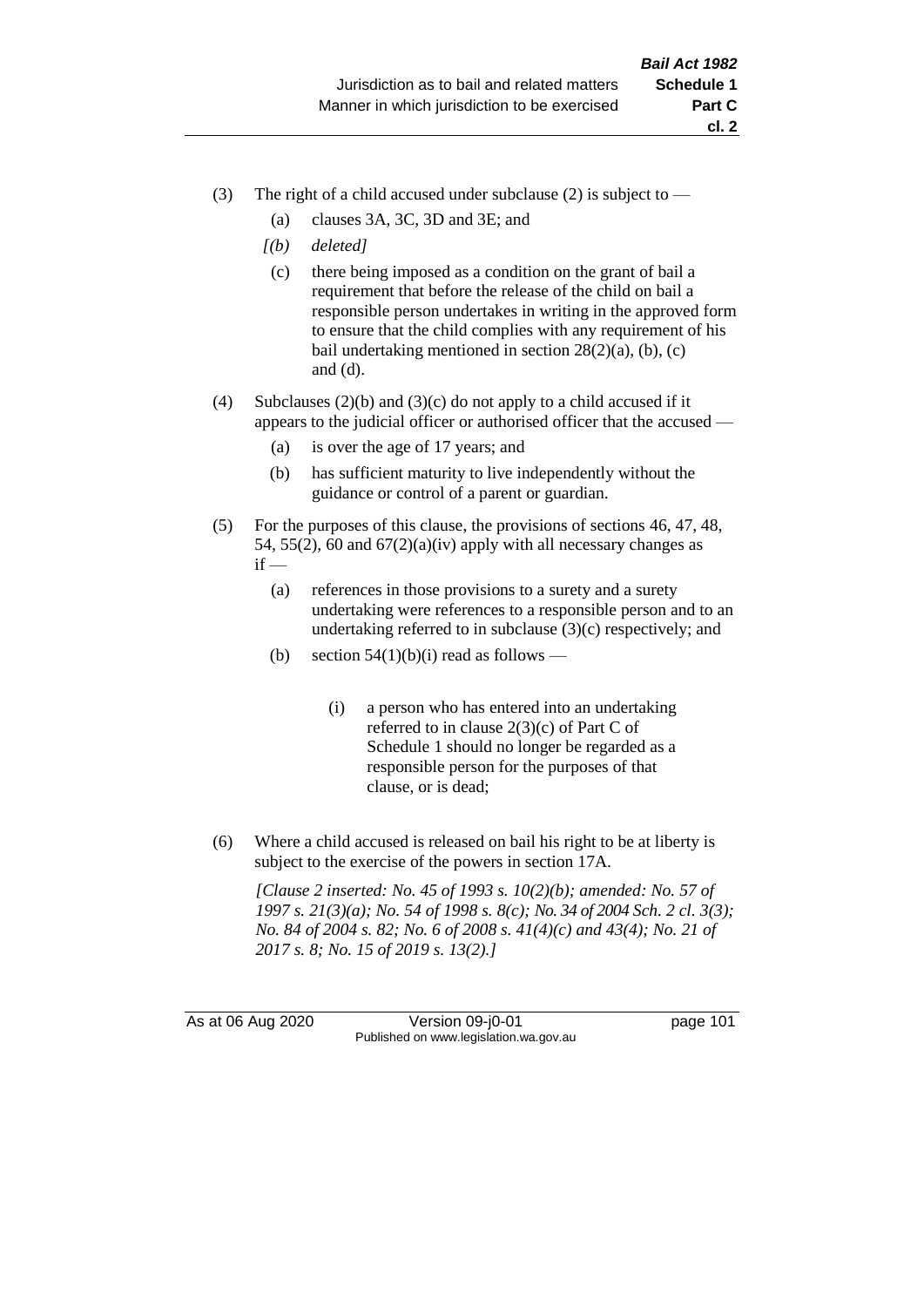# **3. Matters relevant to cl. 1(a)**

In considering whether an accused may do any of the things mentioned in clause 1(a), the judicial officer or authorised officer shall have regard to the following matters, as well as to any others which he considers relevant —

- (a) the nature and seriousness of the offence or offences (including any other offence or offences for which he is awaiting trial) and the probable method of dealing with the accused for it or them, if he is convicted; and
- (b) the character, previous convictions, antecedents, associations, home environment, background, place of residence, and financial position of the accused; and
- (c) the history of any previous grants of bail to him; and
- (d) the strength of the evidence against him.

*[Clause 3 amended: No. 84 of 2004 s. 82.]*

#### **3A. Bail for accused charged with serious offence committed while on bail or early release for another serious offence**

- (1) Notwithstanding clause 1, 2 or 4 or any other provision of this Act, where —
	- (a) an accused is in custody
		- (i) awaiting an appearance in court before conviction for a serious offence; or
		- (ii) waiting to be sentenced or otherwise dealt with for a serious offence of which the accused has been convicted;

and

- (b) the serious offence is alleged to have been committed while the accused was —
	- (i) on bail for; or
	- (ii) at liberty under an early release order made in respect of,

another serious offence,

the judicial officer or (if section 16A does not apply) the authorised officer in whom jurisdiction is vested shall refuse to grant bail for the

page 102 Version 09-j0-01 As at 06 Aug 2020 Published on www.legislation.wa.gov.au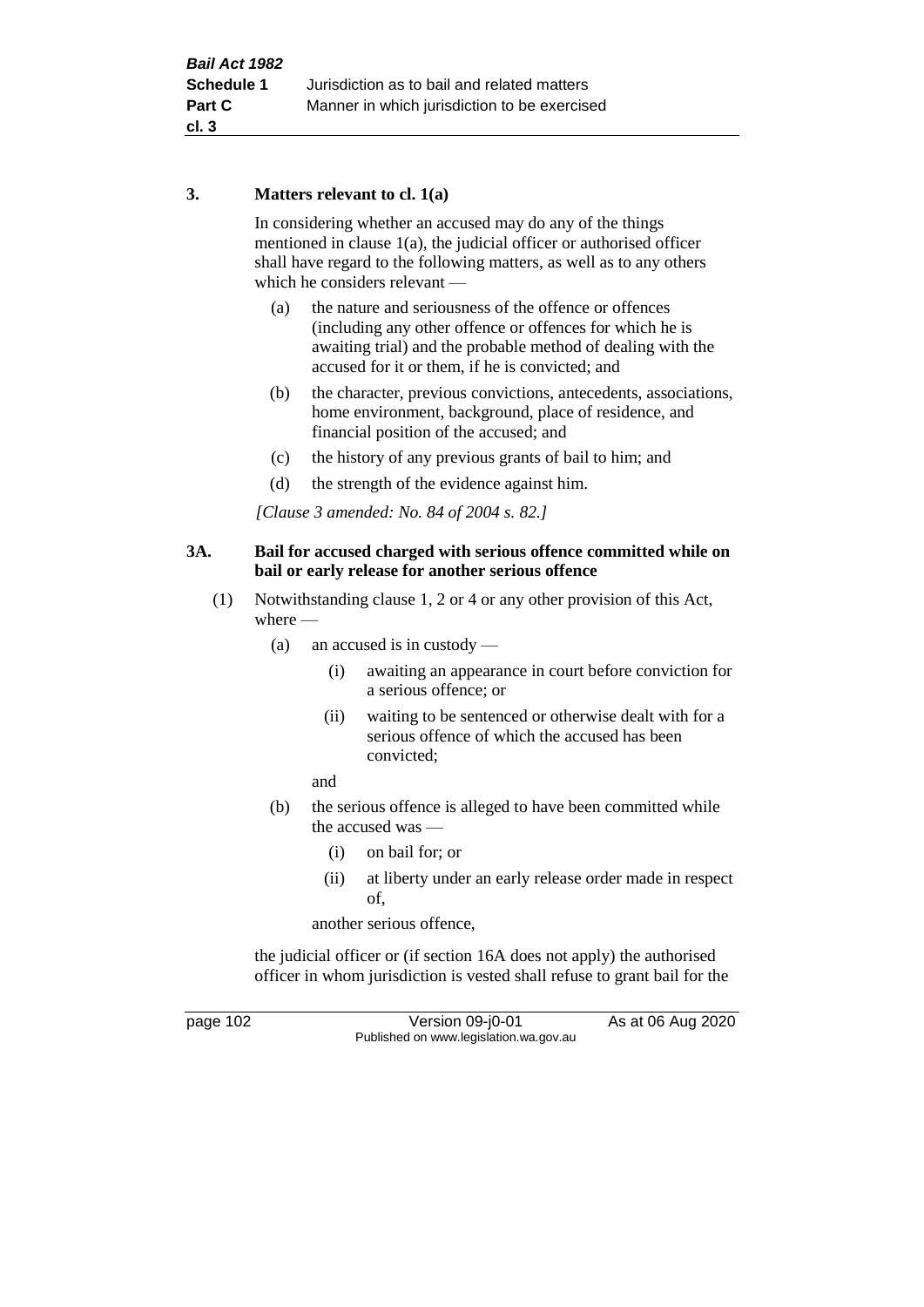serious offence referred to in paragraph (a) unless the judicial officer or authorised officer —

- (c) is satisfied that there are exceptional reasons why the accused should not be kept in custody and, if clause 3B applies, is so satisfied only after complying with that clause; and
- (d) is also satisfied that bail may properly be granted having regard to the provisions of clauses 1 and 3 or, in the case of a child accused, clauses 2 and 3.
- (2) Notwithstanding section 7(1), where an accused is refused bail under subclause (1) for an appearance for a serious offence his case for bail need not be considered again under that subsection for an appearance for that offence unless he satisfies the judicial officer who may order his detention that —
	- (a) new facts have been discovered, new circumstances have arisen or the circumstances have changed since bail was refused; or
	- (b) he failed to adequately present his case for bail on the occasion of that refusal.
- (3) Where a child accused is refused bail under subclause (1) he shall be dealt with in accordance with section 19(2) of the *Young Offenders Act 1994*.

*[Clause 3A inserted: No. 45 of 1993 s. 10(2)(c); amended: No. 57 of 1997 s. 21(3)(b); No. 54 of 1998 s. 7 and 13(1); No. 84 of 2004 s. 82; No. 6 of 2008 s. 41(4)(d).]*

# **3B. Exceptional reasons under cl. 3A(1), determining**

- (1) This clause applies where it appears to the judicial officer or (if section 16A does not apply) the authorised officer that all or any of the acts alleged to constitute a serious offence referred to in clause 3A(1)(b) would, if proved in the appropriate proceedings, amount to a breach by the accused of a protective condition or order.
- (2) The judicial officer or authorised officer shall, before making a decision that there are exceptional reasons for the purposes of clause 3A(1)(c), make enquiry, or cause enquiry to be made, whether there has already been —
	- (a) any breach by the accused of the protective condition or order that has been proved in proceedings; or

As at 06 Aug 2020 Version 09-j0-01 page 103 Published on www.legislation.wa.gov.au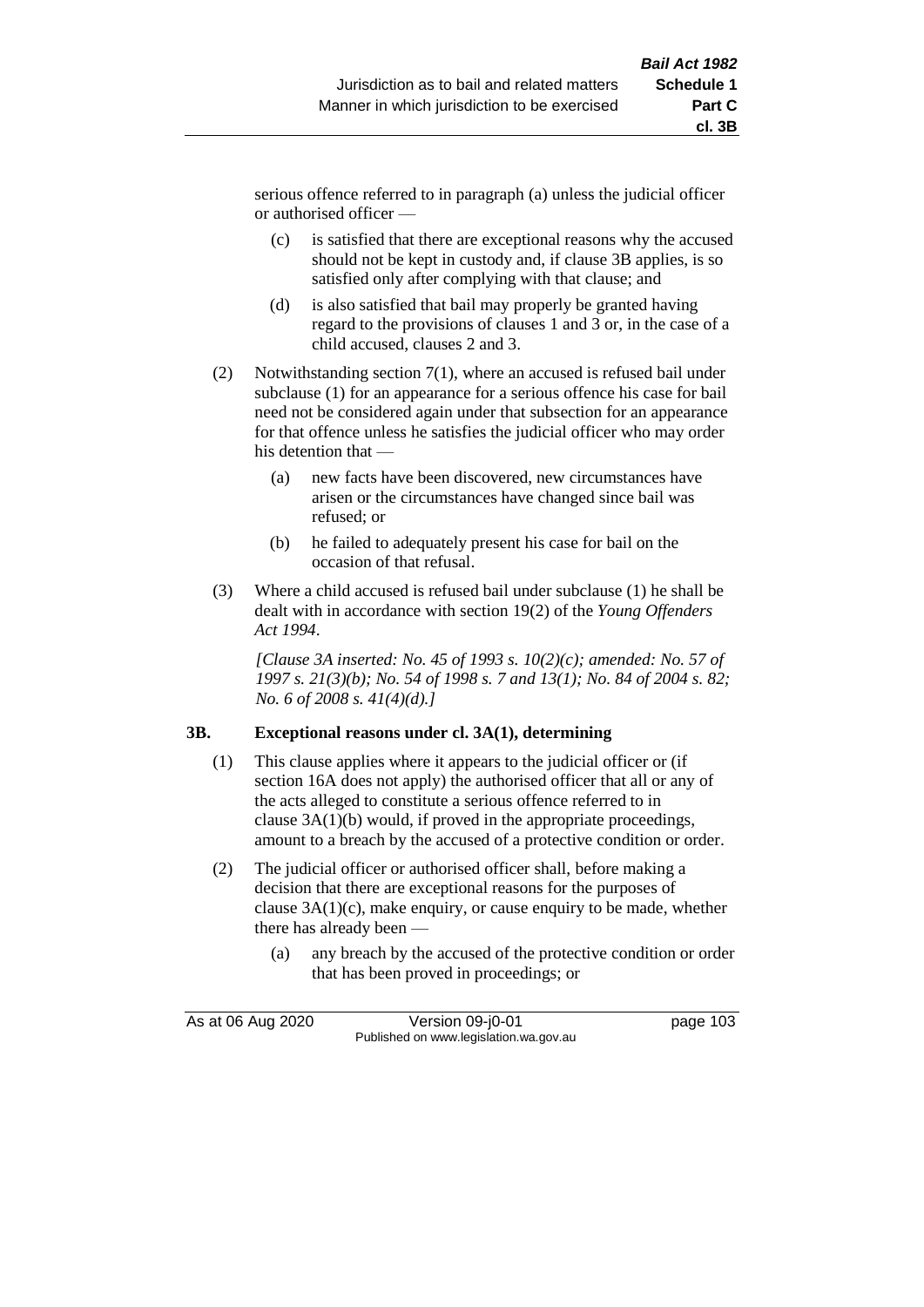- (b) any alleged breach by the accused of the protective condition or order that has not been so proved, including an allegation that has not been the subject of a prosecution or any other communication to any relevant official; or
- (c) any alleged breach by the accused of any other protective condition or order that has been the subject of a prosecution.
- (3) On becoming aware of any such alleged breach, the judicial officer or authorised officer shall give each person for whose protection a protective condition or order referred to in subclause (2) was imposed or made (a *relevant person*) a reasonable opportunity to give evidence by affidavit on matters relating to that protective condition or order.
- (4) The judicial officer or authorised officer shall in making any decision for the purposes of clause  $3A(1)(c)$  —
	- (a) give due weight to  $-$ 
		- (i) any evidence given under subclause (3); and
		- (ii) any adverse effect that a grant of bail to the accused would have on a relevant person; and
		- (iii) any difficulty that a relevant person might have in proving any future breach of a protective condition or order;

and

- (b) consider whether it would be appropriate to refuse bail and make a hospital order under section 5 of the *Criminal Law (Mentally Impaired Accused) Act 1996*; and
- (c) in the case of a condition imposed for a purpose mentioned in clause 2(2)(c) or (d) of Part D, treat any alleged breach of the condition as a serious matter even if the conduct alleged to amount to the breach in itself appears to be trivial; and
- (d) consider whether any alleged breach of a protective condition or order that has occurred shows that the purpose of the condition or order has not been achieved and that the accused should be kept in custody.
- (5) The provisions of this clause do not limit the matters that the judicial officer or authorised officer may take into account for the purposes of clause  $3A(1)(c)$ .

page 104 Version 09-j0-01 As at 06 Aug 2020 Published on www.legislation.wa.gov.au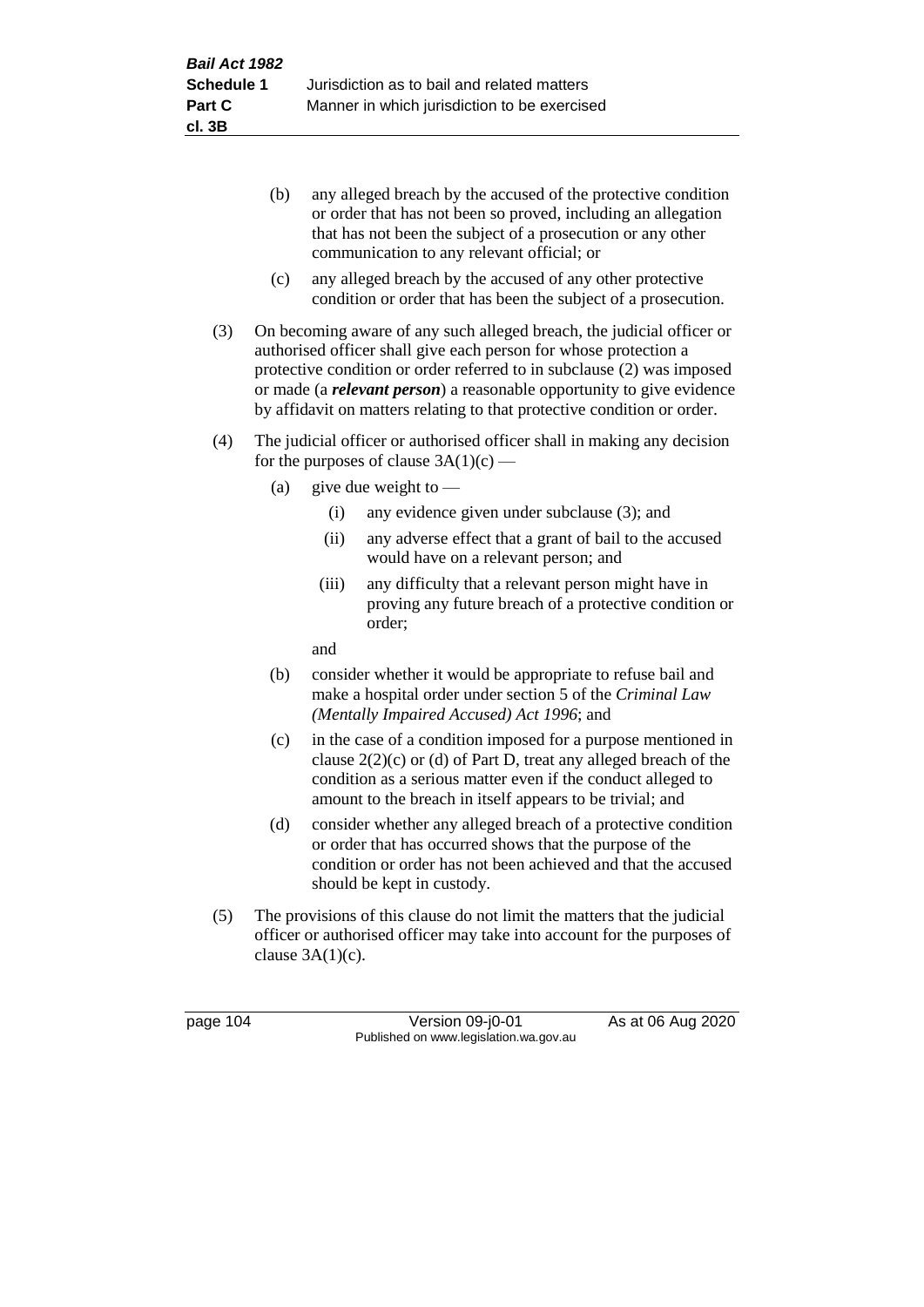(6) In this clause —

#### *protective condition or order* means —

- (a) a condition imposed for a purpose mentioned in clause  $2(2)(c)$ or (d) of Part D; or
- (b) a family violence restraining order or a violence restraining order or a police order under the *Restraining Orders Act 1997*; or
- (c) a Part VII order under the *Justices Act 1902* <sup>2</sup>
	- (i) that under section 86 of the *Restraining Orders Act 1997* is taken to be a misconduct restraining order under that Act; and
	- (ii) that shows on the face of the order that the causing or threatening of personal injury by the accused was a ground for the making of the order.

*[Clause 3B inserted: No. 54 of 1998 s. 13(2); amended: No. 38 of 2004 s. 60; No. 59 of 2004 s. 141; No. 84 of 2004 s. 11 and 82; No. 49 of 2016 s. 89.]*

#### **3C. Bail in murder cases**

Notwithstanding clause 1, 2 or 4 or any other provision of this Act, where an accused is in custody —

- (a) awaiting an appearance in court before conviction for an offence of murder; or
- (b) waiting to be sentenced or otherwise dealt with for an offence of murder of which the accused has been convicted,

the judicial officer in whom jurisdiction is vested shall refuse to grant bail for the offence unless the judicial officer is satisfied that —

- (c) there are exceptional reasons why the accused should not be kept in custody; and
- (d) bail may properly be granted having regard to the provisions of clauses 1 and 3 or, in the case of a child, clauses 2 and 3.

*[Clause 3C inserted: No. 6 of 2008 s. 41(4)(e); amended: No. 29 of 2008 s. 24(7).]*

As at 06 Aug 2020 Version 09-j0-01 page 105 Published on www.legislation.wa.gov.au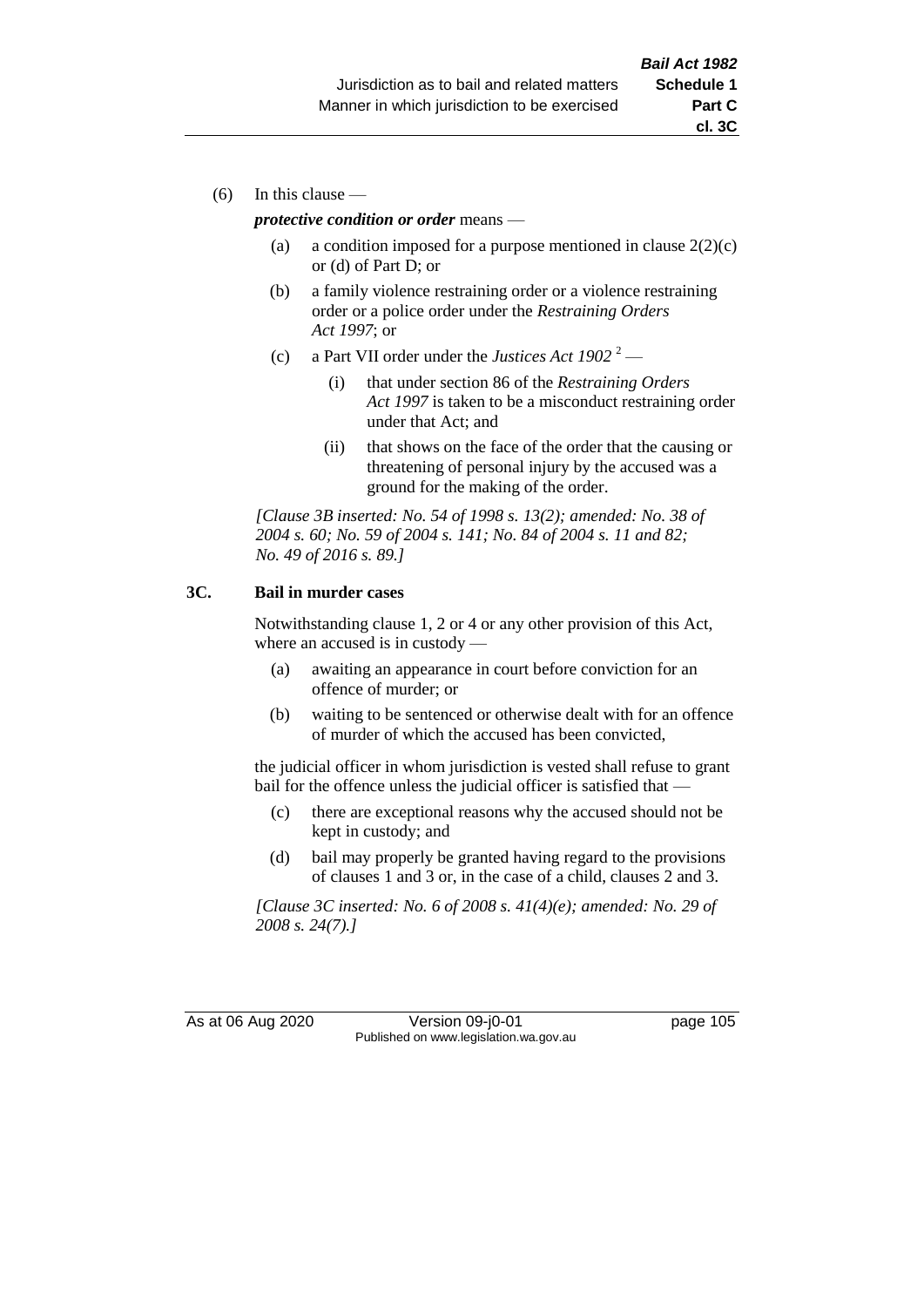#### **3D. Bail in cases of offence under** *Dangerous Sexual Offenders Act 2006* **section 40A**

(1) In this clause —

*section 40A offence* means the offence under the *Dangerous Sexual Offenders Act 2006* section 40A of contravening a requirement of a supervision order;

*victim* has the meaning given in the *Dangerous Sexual Offenders Act 2006* section 3(1).

- (2) This clause applies where an accused is in custody
	- (a) awaiting an appearance in court before conviction for a section 40A offence; or
	- (b) waiting to be sentenced or otherwise dealt with for a section 40A offence of which the accused has been convicted.
- (3) Despite clause 1, 2 or 4 or any other provision of this Act, where this clause applies the judicial officer or (if section 16A does not apply) the authorised officer in whom jurisdiction is vested must refuse to grant bail for the section 40A offence unless the judicial officer or authorised officer —
	- (a) is satisfied that there are exceptional reasons why the accused should not be kept in custody; and
	- (b) is satisfied that bail may properly be granted having regard to the provisions of clauses 1 and 3 or, in the case of a child, clauses 2 and 3.
- (4) The judicial officer or authorised officer must in making any decision for the purposes of subclause  $(3)$  —
	- (a) have regard to
		- (i) any history of proven or alleged contraventions of supervision orders by the accused; and
		- (ii) any adverse effect that a grant of bail to the accused would have on a victim of the accused;

and

(b) consider whether it would be appropriate to refuse bail and make a hospital order under the *Criminal Law (Mentally Impaired Accused) Act 1996* section 5; and

page 106 Version 09-j0-01 As at 06 Aug 2020 Published on www.legislation.wa.gov.au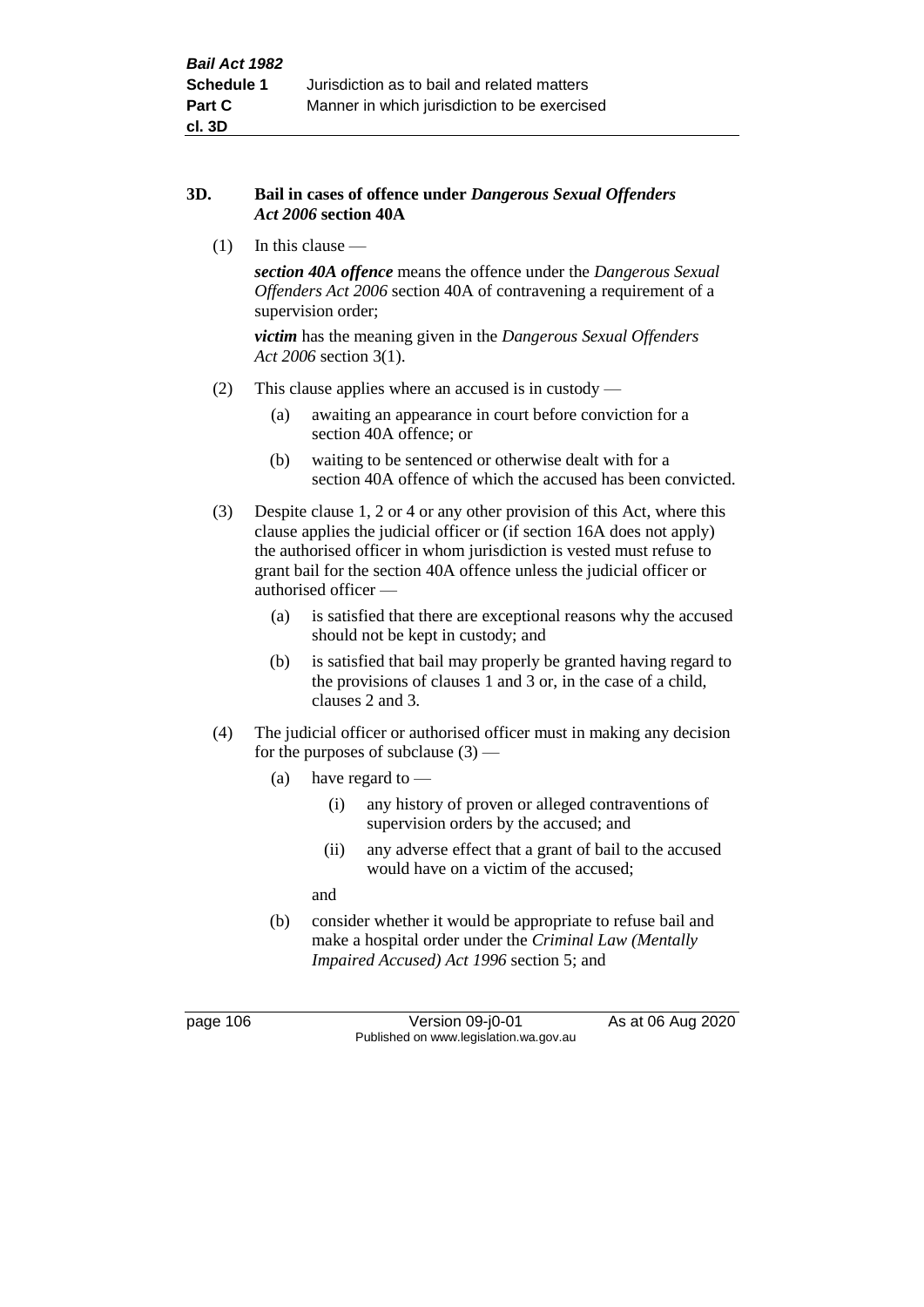- (c) consider whether the conduct alleged to amount to the contravention in itself appears to be minor or trivial.
- (5) Subclause (4) does not limit the matters that the judicial officer or authorised officer may take into account for the purposes of subclause (3).
- (6) Despite section 7(1), where an accused is refused bail under subclause (3) for an appearance for a section 40A offence the accused's case for bail need not be considered again under that subsection for an appearance for that offence unless the accused satisfies the judicial officer who may order detention that —
	- (a) new facts have been discovered, new circumstances have arisen or the circumstances have changed since bail was refused; or
	- (b) the accused failed adequately to present the case for bail on the occasion of that refusal.
- (7) A child accused who is refused bail under subclause (3) must be dealt with in accordance with the *Young Offenders Act 1994* section 19(2).

*[Clause 3D inserted: No. 21 of 2017 s. 9.]*

# **3E. Bail in cases of person linked to terrorism**

- (1) This clause applies where an accused who is a person linked to terrorism is in custody —
	- (a) awaiting an appearance in court before conviction for an offence; or
	- (b) waiting to be sentenced or otherwise dealt with for an offence of which the accused has been convicted.
- (2) Despite clause 1, 2 or 4 or any other provision of this Act, and in addition to clauses 3A to 3D, where this clause applies the judicial officer in whom jurisdiction is vested must refuse to grant bail for the offence unless the judicial officer is satisfied that —
	- (a) there are exceptional reasons why the accused should not be kept in custody; and
	- (b) bail may properly be granted having regard to the provisions of clauses 1 and 3 or, in the case of a child, clauses 2 and 3.

As at 06 Aug 2020 Version 09-j0-01 page 107 Published on www.legislation.wa.gov.au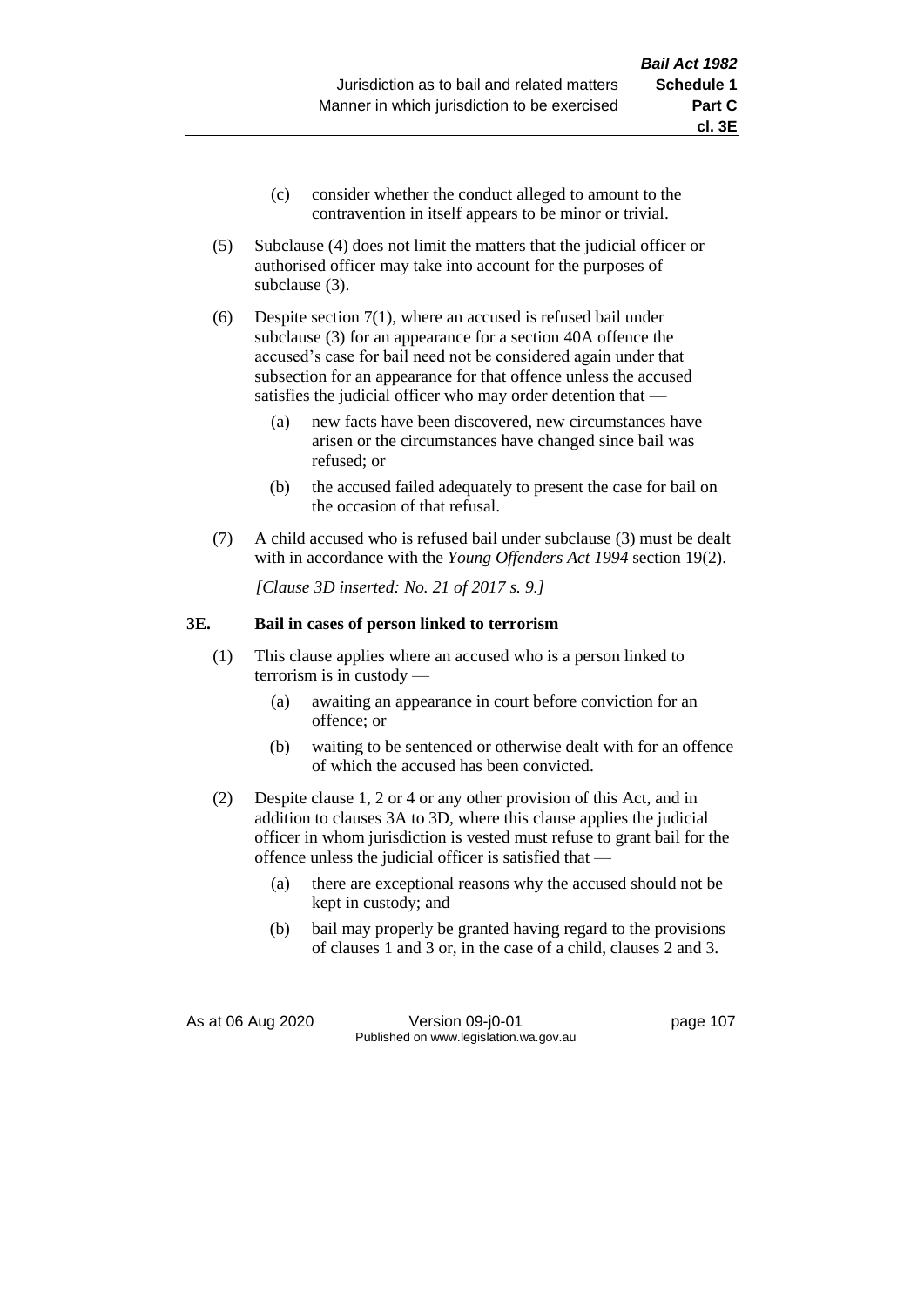- (3) The judicial officer must, in making any decision for the purposes of subclause  $(2)(a)$  —
	- (a) have regard to the nature and seriousness of the offence or offences (including any other offence or offences for which the accused is awaiting trial) and the probable method of dealing with the accused for it or them, if the accused is convicted; and
	- (b) have regard to the conduct of the accused since the accused was —
		- (i) charged with or convicted of a terrorism offence; or
		- (ii) made the subject of the relevant interim control order or confirmed control order;

and

- (c) consider whether it would be appropriate to refuse bail and make a hospital order under the *Criminal Law (Mentally Impaired Accused) Act 1996* section 5; and
- (d) in the case of a child, consider the *Young Offenders Act 1994* section 6(d) as an objective of this Act with the safety of the community being an overriding objective.
- (4) Subclause (3) does not limit the matters that the judicial officer may take into account for the purposes of subclause  $(2)(a)$ .
- (5) Despite section 7(1), where an accused is refused bail under subclause (2) the accused's case for bail need not be considered again under that subsection for an appearance for that offence unless the accused satisfies the judicial officer who may order detention that —
	- (a) new facts have been discovered, new circumstances have arisen or the circumstances have changed since bail was refused; or
	- (b) the accused failed adequately to present the case for bail on the occasion of that refusal.
- (6) Where an accused is granted bail under subclause (2), on any subsequent appearance in the same case a judicial officer may order that bail is to continue on the same terms and conditions.

page 108 Version 09-j0-01 As at 06 Aug 2020 Published on www.legislation.wa.gov.au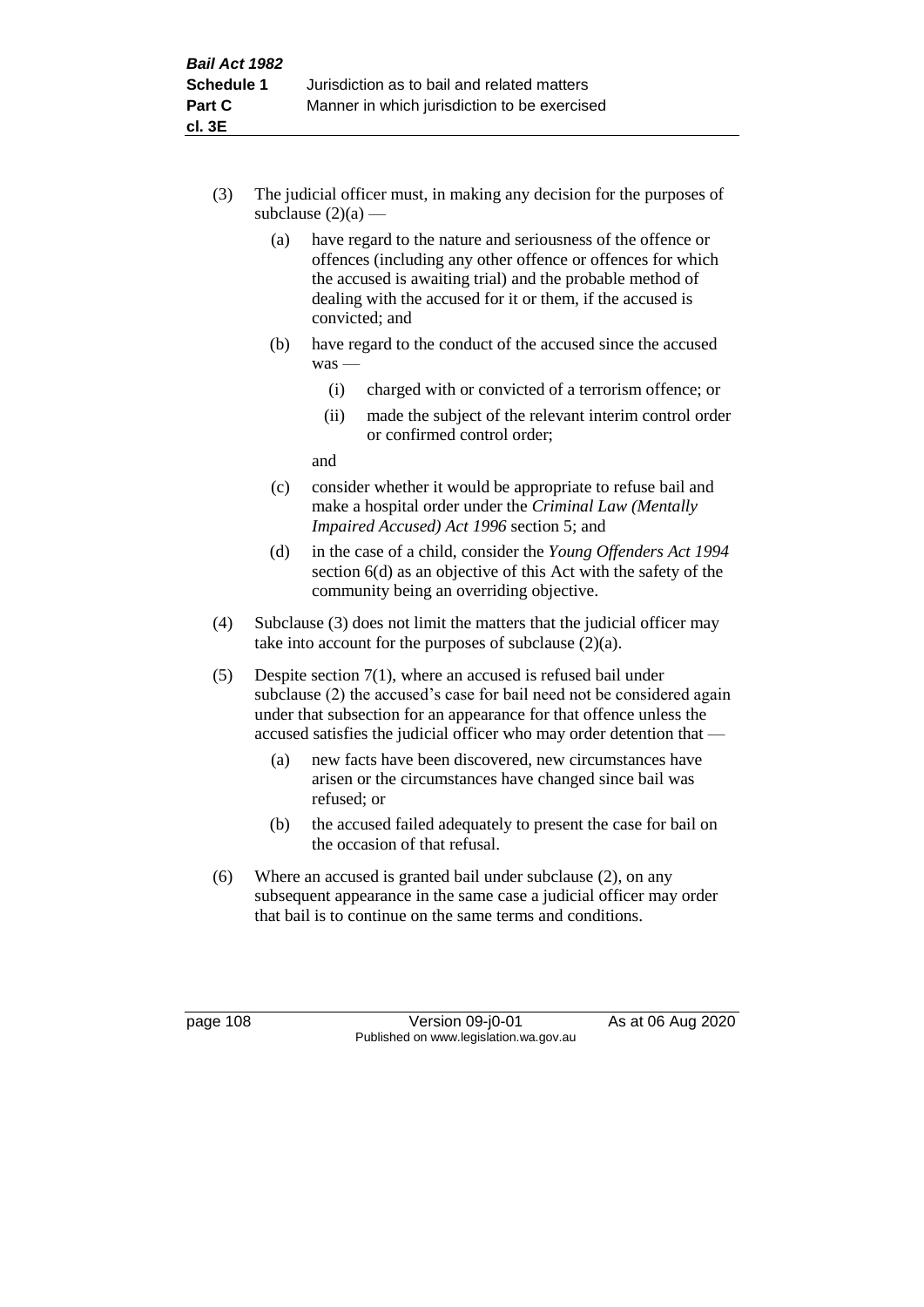(7) Where a child accused is refused bail under subclause (2), the child accused shall be dealt with in accordance with the *Young Offenders Act 1994* section 19(2).

Note for this clause:

The *Crimes Act 1914* (Commonwealth) section 15AA provides that a bail authority must not grant bail to a person charged with, or convicted of, a terrorism offence as defined in section 3(1) of that Act unless the bail authority is satisfied that exceptional circumstances exist to justify bail.

*[Clause 3E inserted: No. 15 of 2019 s. 13(3).]*

#### **4. Bail after conviction for accused awaiting sentence**

- (1) Subject to clauses 3A, 3C, 3D and 3E, the grant or refusal of bail to an accused, other than a child, who is in custody waiting to be sentenced or otherwise dealt with for an offence of which the accused has been convicted shall be at the discretion of the judicial officer in whom jurisdiction is vested, and that discretion shall be exercised having regard to the questions set out in clause 1 as well as to any others which the judicial officer considers relevant.
- (2) A child accused who is in custody waiting to be sentenced or otherwise dealt with for an offence of which the child accused has been convicted has the same right to be granted bail as a child accused referred to in clause 2(2), and the provisions of clause 2 apply accordingly.

*[Clause 4 inserted: No. 6 of 2008 s. 41(4)(f); amended: No. 21 of 2017 s. 10; No. 15 of 2019 s. 13(4).]*

#### **4A. Bail after conviction for accused awaiting disposal of appeal**

In deciding whether or not to grant bail to an accused who is in custody waiting for the disposal of appeal proceedings, the judicial officer shall consider whether there are exceptional reasons why the accused should not be kept in custody, and shall only grant bail to the accused if satisfied that —

- (a) exceptional reasons exist; and
- (b) it is proper to do so having regard to the provisions of clauses 1 and 3 or, in the case of a child, clauses 2 and 3.

*[Clause 4A inserted: No. 6 of 2008 s. 41(4)(f).]*

As at 06 Aug 2020 Version 09-j0-01 page 109 Published on www.legislation.wa.gov.au

**cl. 4**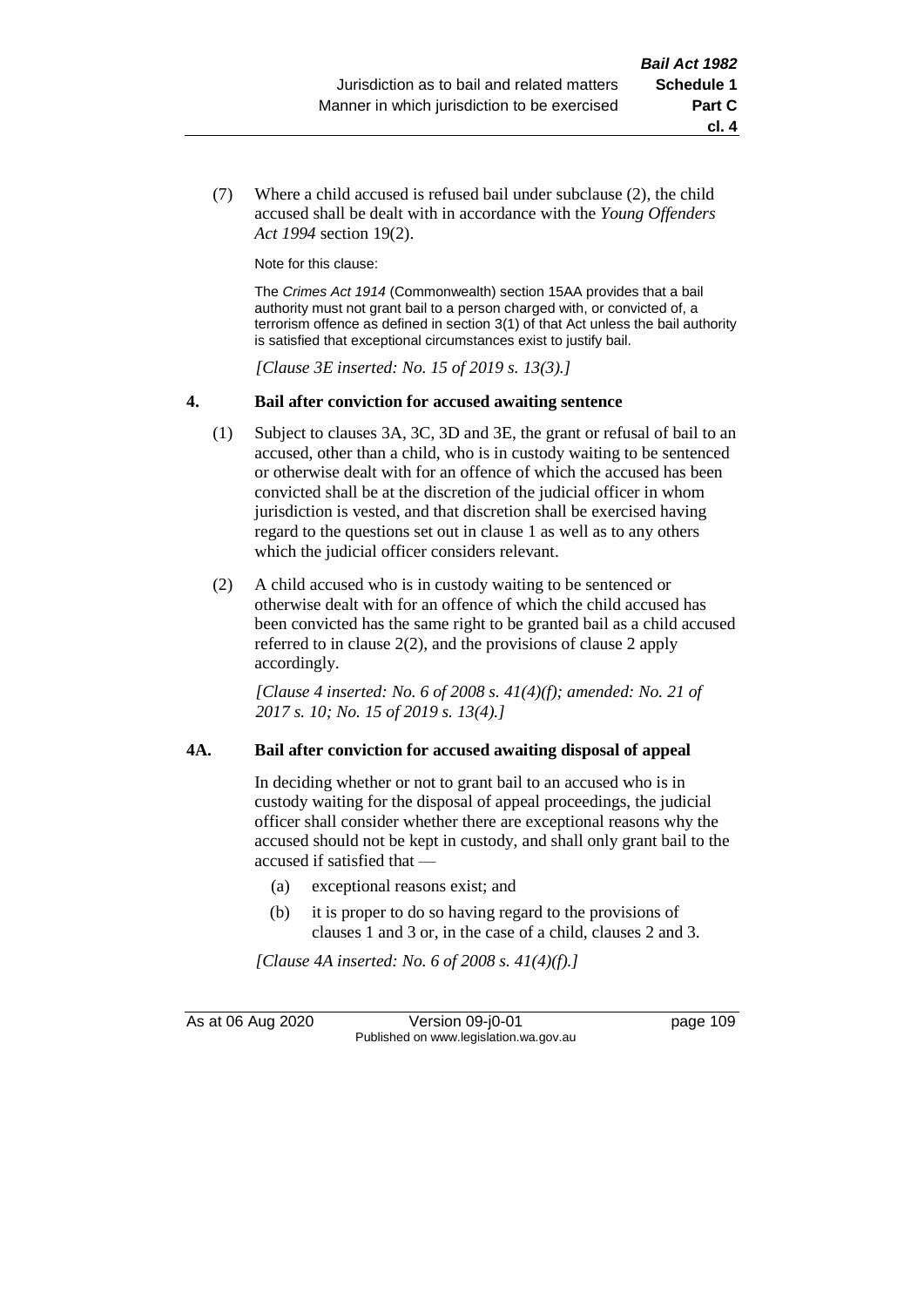#### **5. Exception to cl. 4A for bail in appeal under** *Criminal Appeals Act 2004* **Part 2**

Clause 4A does not apply to the bail of a person who is awaiting the disposal of appeal proceedings under Part 2 of the *Criminal Appeals Act 2004*; such a person shall be deemed for the purposes of this Part to be awaiting an appearance in court before conviction for an offence.

*[Clause 5 inserted: No. 33 of 1989 s. 18; amended: No. 59 of 2004 s. 141; No. 84 of 2004 s. 11; No. 6 of 2008 s. 41(4)(g).]*

# **6. Bail of people on community or similar orders**

For the purpose of determining whether clause 4 applies, a person in custody —

- (a) under section 50, 79, 84E, 128, 129 or 132 of the *Sentencing Act 1995* in connection with a possible breach of a conditional release order, a sentence of suspended imprisonment or conditional suspended imprisonment or a community order imposed under that Act; or
- (b) under section 43 of the *Young Offenders Act 1994* in respect of an alleged breach of a youth community based order, an intensive youth supervision order or a conditional release order made under that Act,

is to be taken as not having been convicted of the offence for which the sentence was imposed.

*[Clause 6 inserted: No. 78 of 1995 s. 8; amended: No. 27 of 2004 s. 13(3).]*

*[Heading deleted: No. 6 of 2008 s. 41(4)(h).]*

# **7. Bail for initial appearance to be for not more than 30 days**

In fixing the terms of bail of an accused for his initial appearance in court for an offence, a justice or an authorised officer shall require him to make the appearance within the period of 30 days commencing on and including the day on which the accused was arrested for the offence.

*[Clause 7 amended: No. 84 of 2004 s. 82; No. 6 of 2008 s. 41(4)(i).]*

page 110 Version 09-j0-01 As at 06 Aug 2020 Published on www.legislation.wa.gov.au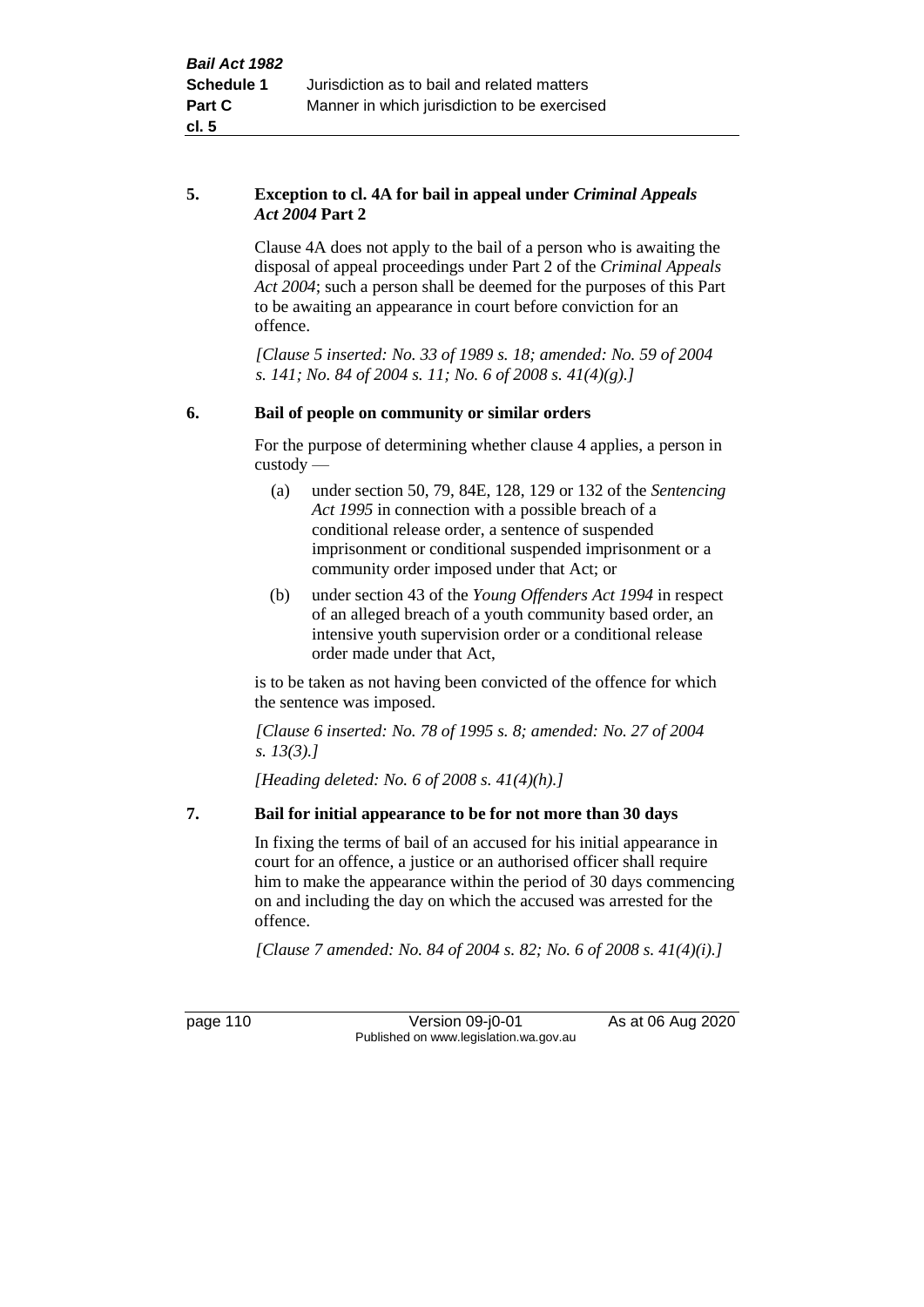#### **8. Bail on adjournment in court of summary jurisdiction to be for not more than 30 days except by consent**

In fixing the terms of bail of an accused for an appearance in court after an adjournment of proceedings for an offence, a judicial officer sitting as a court of summary jurisdiction shall require him to make the appearance within the period of 30 days commencing on and including the day on which the proceedings are adjourned, unless the accused consents to appear on a later day.

*[Clause 8 amended: No. 49 of 1988 s. 90(c); No. 59 of 2004 s. 141; No. 84 of 2004 s. 82.]*

# **9. Calculating periods for cl. 7 and 8**

The periods specified in clauses 7 and 8 shall be calculated to include any Sunday or public holiday.

# **Part D — Conditions which may be imposed on a grant of bail**

#### **1. Conditions as to forfeiture, sureties, security etc.**

- (1) A judicial officer or authorised officer, on a grant of bail, may impose conditions under this clause if he considers that it is desirable to do so to ensure the performance of the accused's bail undertaking.
- (2) If a judicial officer or authorised officer considers that it is desirable as mentioned in subclause (1), he may in addition to releasing the accused on his bail undertaking impose any one or more of the following conditions —
	- (a) that the accused in his bail undertaking agree to forfeit a specified amount of money if he fails to comply with any requirement of his bail undertaking mentioned in section  $28(2)(a)$  or (b); or
	- (b) that a surety or a specified number of sureties enter into a surety undertaking or surety undertakings whereby he or they agree to forfeit a specified amount or specified amounts of money if the accused fails to comply with any requirement of his bail undertaking mentioned in section 28(2)(a) or (b); or
	- (c) that any of them the accused and the surety or sureties give security of a specified value, including the deposit of a

As at 06 Aug 2020 Version 09-j0-01 page 111 Published on www.legislation.wa.gov.au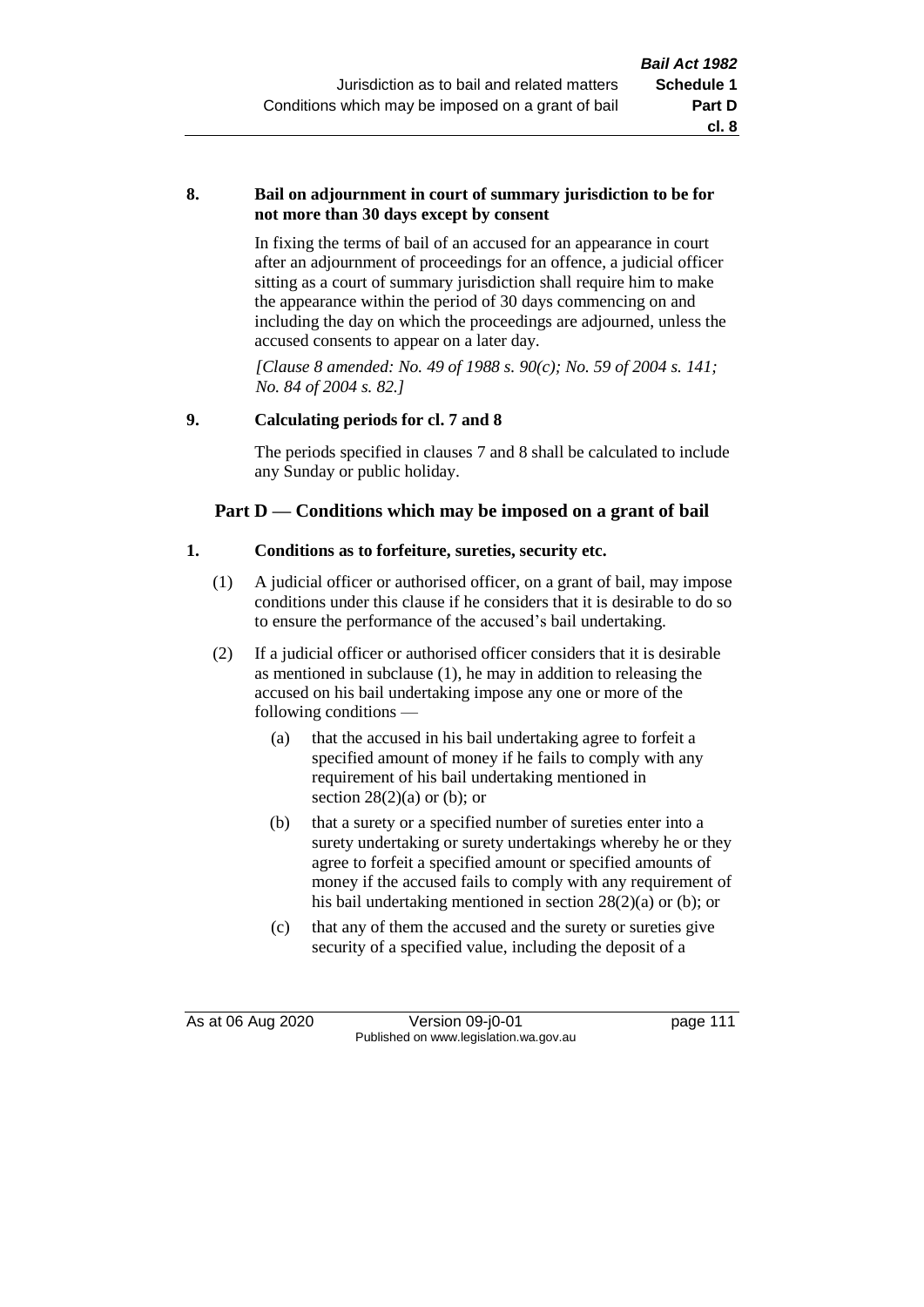specified amount of cash, for the performance of their respective obligations; or

- (d) that any of them the accused and the surety or sureties deposit with a specified officer any specified passbook or document relating to the title to, or ownership of, any account or other asset offered as security for the performance of their respective obligations; or
- (e) that any of them the accused and the surety or sureties, at his or their own expense or otherwise, enter into such mortgage, charge, assignment or other transaction, or take such other step, as may be required, including completion of the necessary documents, to render any security effective and enforceable by the State.
- (3) The nature and sufficiency of any security, and the documentation therefor, required under subclause (2) shall be determined by the judicial officer or authorised officer who imposed the condition or, if no determination is so made —
	- (a) by the person before whom the bail undertaking is entered into, where the security is to be given by the accused; and
	- (b) where the security is to be given by a surety, by any person authorised under section 36 to approve the surety or before whom the surety undertaking is entered into.
- (4) When a bail undertaking ceases to have effect as provided in section 34(a) to (d), or upon an accused being acquitted of a charge under section  $51(1)$  or (2) or discharged from further proceedings therefor, each of them the accused, or where section 34(b) applies his personal representative, and any surety is entitled to have returned to him any security given under subclause (2).
- (5) When a surety undertaking ceases to have effect as provided in section 47(a) to (f), a surety is entitled to have returned to him any security given under subclause  $(2)$ .

*[Clause 1 amended: No. 65 of 2003 s. 121(3); No. 84 of 2004 s. 82; No. 6 of 2008 s. 18(3).]*

page 112 **Version 09-j0-01** As at 06 Aug 2020 Published on www.legislation.wa.gov.au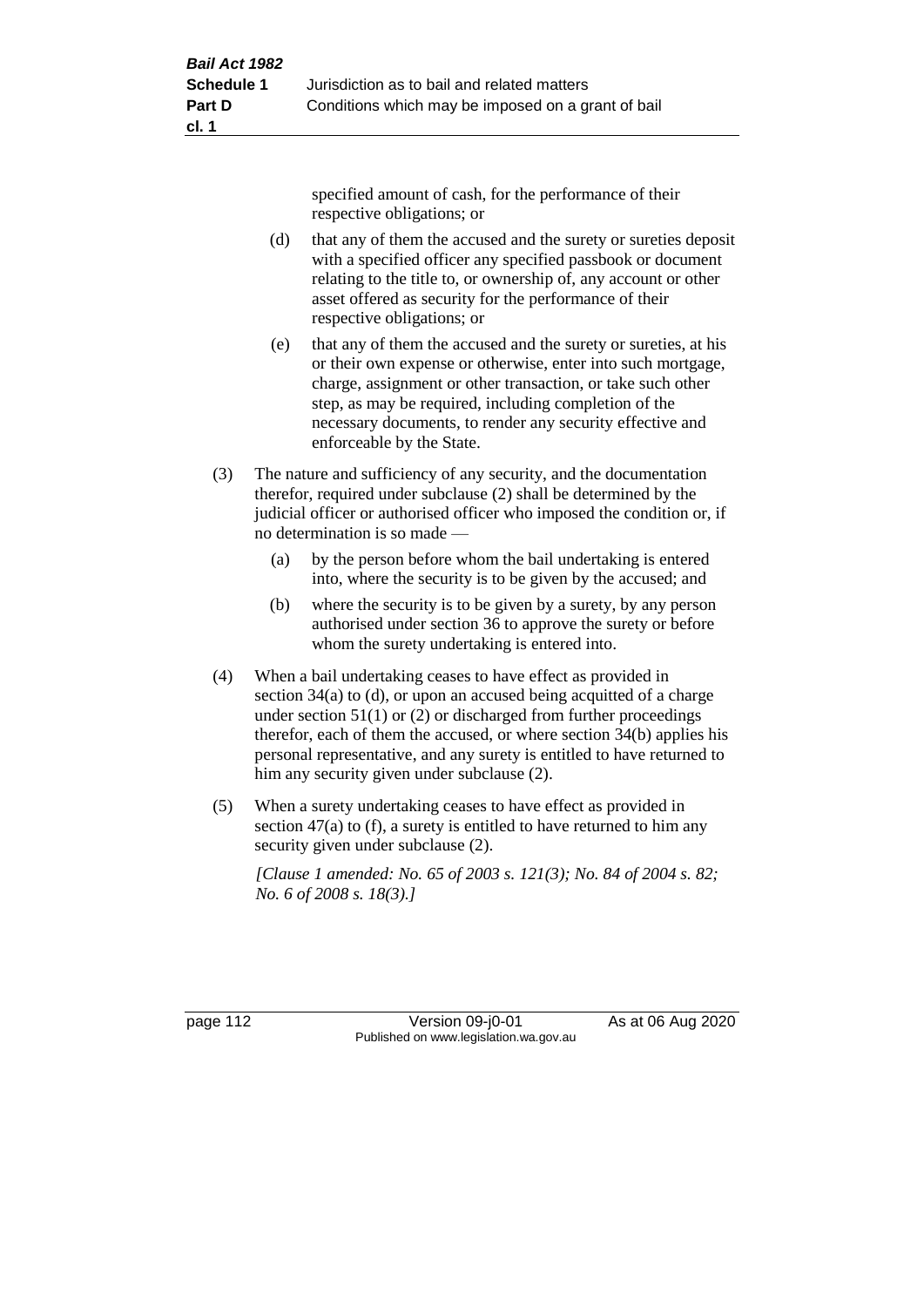# **2. Other conditions**

- (1) A judicial officer or authorised officer, on a grant of bail, may impose conditions —
	- (a) to be complied with before the accused is released on bail or while the accused is on bail; or
	- (b) as to the accused's conduct while on bail; or
	- (c) as to where the accused shall reside while on bail,

if he considers that it is desirable for any purpose mentioned in subclause (2), (2b), (3) or (4).

(1a) Without limiting subclause (1), a judicial officer or authorised officer shall, on a grant of bail to a child accused, consider whether it is desirable for any purpose mentioned in subclause (2) to impose a condition as to —

- (a) any period in each day during which the child is to remain at a particular place; or
- (b) any person with whom the child is not to associate or communicate; or
- (c) any place that the child is not to frequent; or
- (d) the attendance by the child at a school or other educational institution; or
- (e) any other matter,

and the judicial officer or authorised officer may impose any such condition.

- (2) Any condition may be imposed under subclause (1) or (1a) to ensure that an accused —
	- (a) appears in court in accordance with his bail undertaking; or
	- (b) does not while on bail commit an offence; or
	- (c) does not endanger the safety, welfare or property of any person; or
	- (d) does not interfere with witnesses or otherwise obstruct the course of justice, whether in relation to himself or any other person; or
	- (e) as regards the period when the accused is on trial, does not prejudice the proper conduct of the trial.

As at 06 Aug 2020 Version 09-j0-01 page 113 Published on www.legislation.wa.gov.au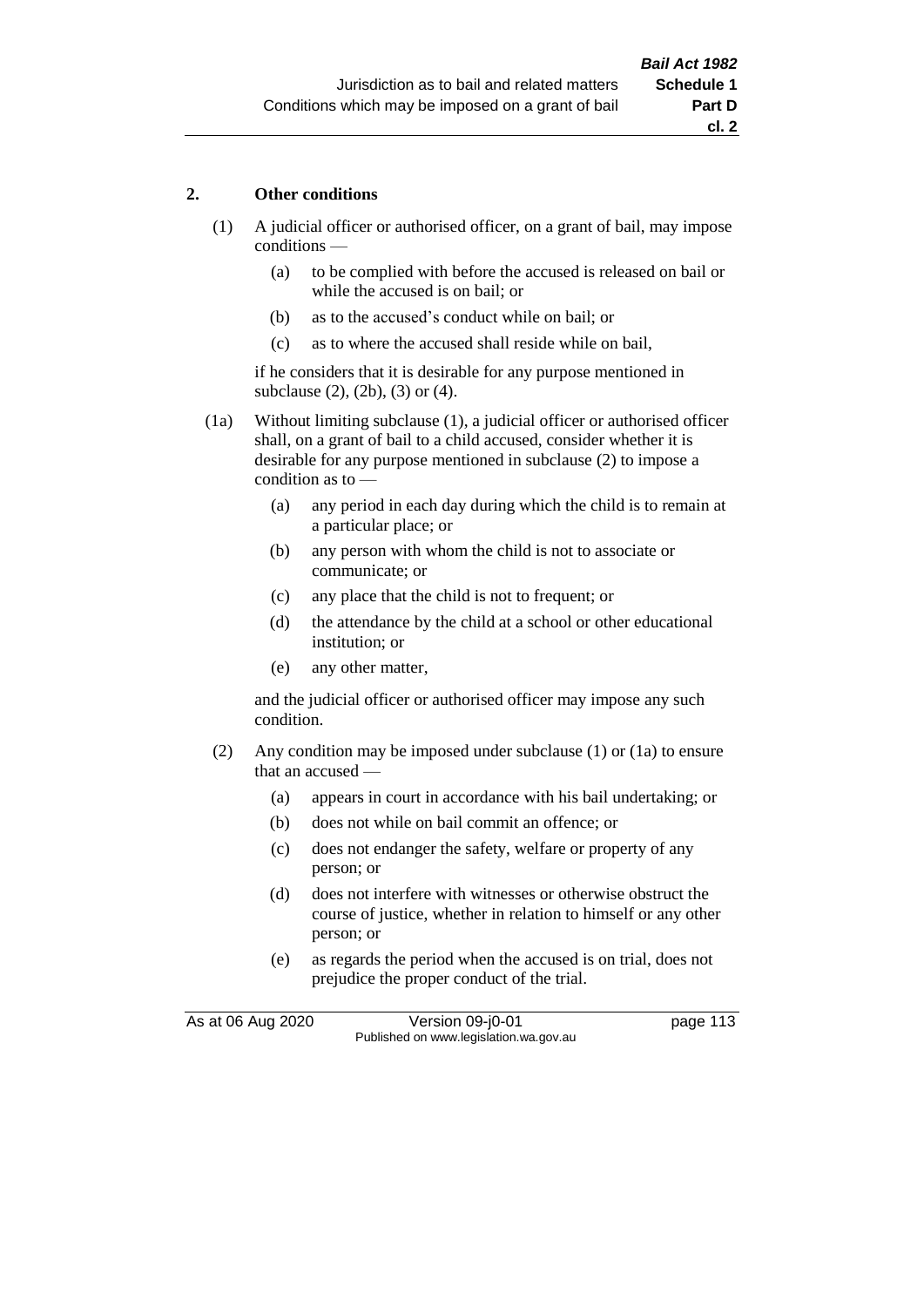- (2a) Before imposing a condition on a grant of bail for a purpose mentioned in subclause (2)(c) or (d) a judicial officer or authorised officer is to consider whether that purpose would be better served, or could be better assisted —
	- (a) by a restraining order made under the *Restraining Orders Act 1997* and whether, in the case of a judicial officer, to exercise the power in section 63 of that Act or, in the case of an authorised officer, to make a telephone application under that Act; or
	- (b) by a combination of conditions for those purposes and a restraining order as envisaged by paragraph (a).
- (2AB) Where the accused and an alleged victim are in a family relationship, the judicial officer or authorised officer must ensure that any condition imposed under subclause  $(2)(c)$  or  $(d)$  is not inconsistent with any restraining order in place under the *Restraining Orders Act 1997*.
- (2AC) Subclause (2AB) does not apply if the judicial officer or authorised officer considers that an inconsistency is necessary to protect the safety of an alleged victim or of a child who is also protected by an order under the *Restraining Orders Act 1997*.
	- (2b) Where a judicial officer is of the opinion that the accused should while on bail —
		- (a) be counselled for a behavioural problem; or
		- (b) attend a course or programme that may assist with such a problem,

the judicial officer may under subclause (1) impose a condition for that purpose that requires the accused to —

- (c) attend a prescribed person to be counselled; or
- (d) attend a prescribed course or programme,

that is specified by the judicial officer in the condition.

(3) Where a judicial officer who grants bail to an accused is of the opinion that the accused's physical condition ought to be examined the officer may, under subclause (1), impose any condition which the officer considers desirable for the purpose of ensuring that the accused is examined by a medical practitioner.

page 114 Version 09-j0-01 As at 06 Aug 2020 Published on www.legislation.wa.gov.au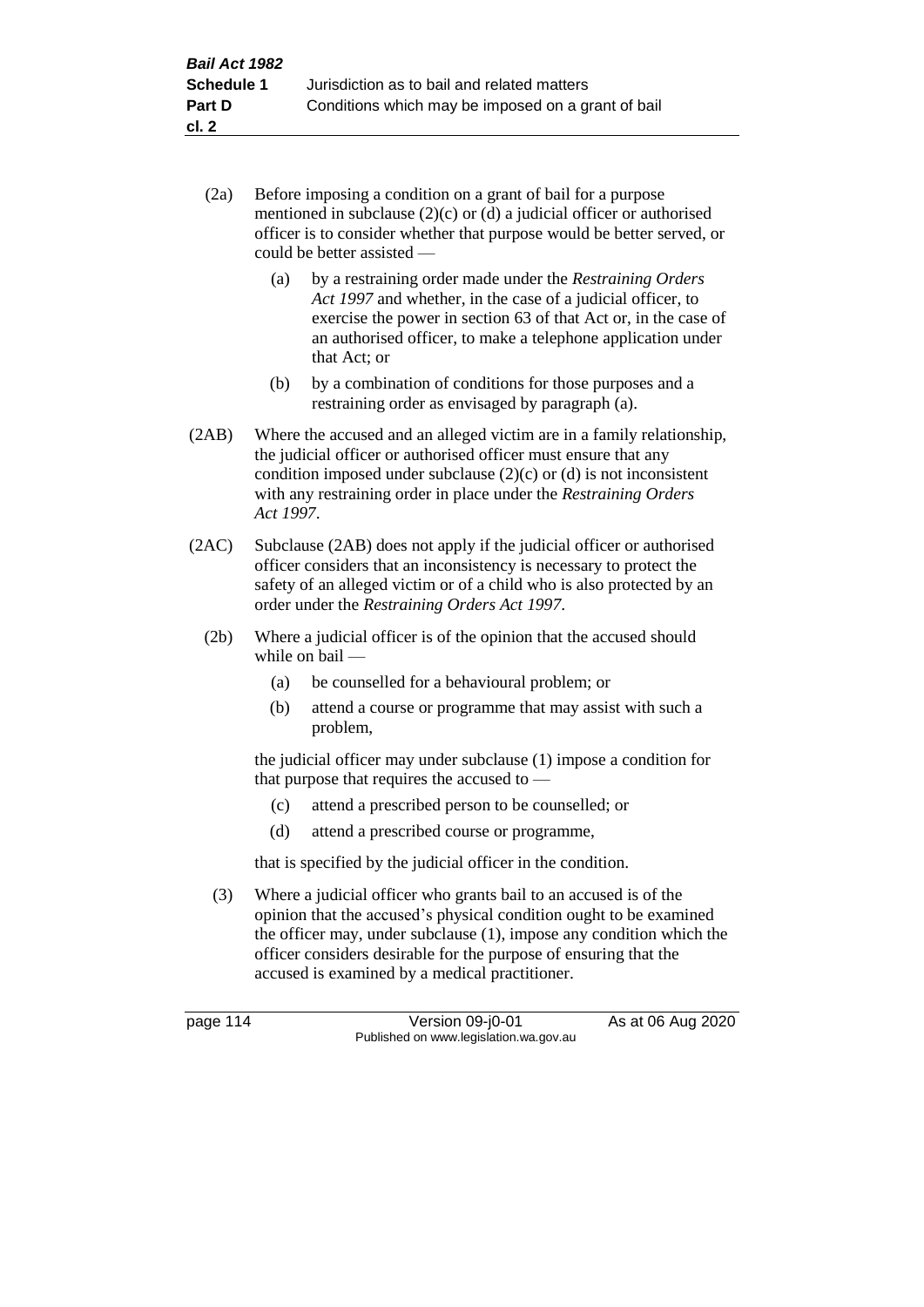- (3a) Where a judicial officer who grants bail to an accused is of the opinion that the accused's mental condition ought to be assessed or examined the officer may, under subclause (1), impose any condition which the officer considers desirable for the purpose of ensuring that the accused's mental condition is assessed or examined including a condition —
	- (a) that the accused be assessed, either by a medical practitioner or by an authorised mental health practitioner as defined in the *Mental Health Act 2014* section 4, for the purpose of deciding whether to make a referral under section 26 of that Act;
	- (b) that the accused be admitted to an authorised hospital (as defined in the *Mental Health Act 2014* section 4);
	- (c) that the accused be examined by a psychiatrist.
- (4) Where a judicial officer is of the opinion that an accused is suffering from alcohol or drug abuse and is in need of care or treatment either on that account, or to enable him to be prepared for his trial, the judicial officer may, under subclause (1), impose any condition which he considers desirable for the purpose of ensuring that the accused receives such care or treatment, including that he lives in, or from time to time attends at, a specified institution or place in order to receive such care or treatment.
- (5) Where a judicial officer imposes a condition for a purpose mentioned in subclause (2b), (3), (3a) or (4), the judicial officer shall cause to be sent to the person who is to counsel, assess or examine the accused, or the place at which the accused is to attend, a statement of the reasons for imposing the condition.
- (6) Where a condition is imposed under this clause that an accused shall reside in premises established for the accommodation of persons to whom bail has been granted, that condition shall be deemed to include a further condition that the accused shall comply with such rules as are for the time being laid down for the maintenance of the good order of those premises, whether such rules are made under section 67 or by the authority responsible for the good order of the premises.

As at 06 Aug 2020 Version 09-j0-01 page 115 Published on www.legislation.wa.gov.au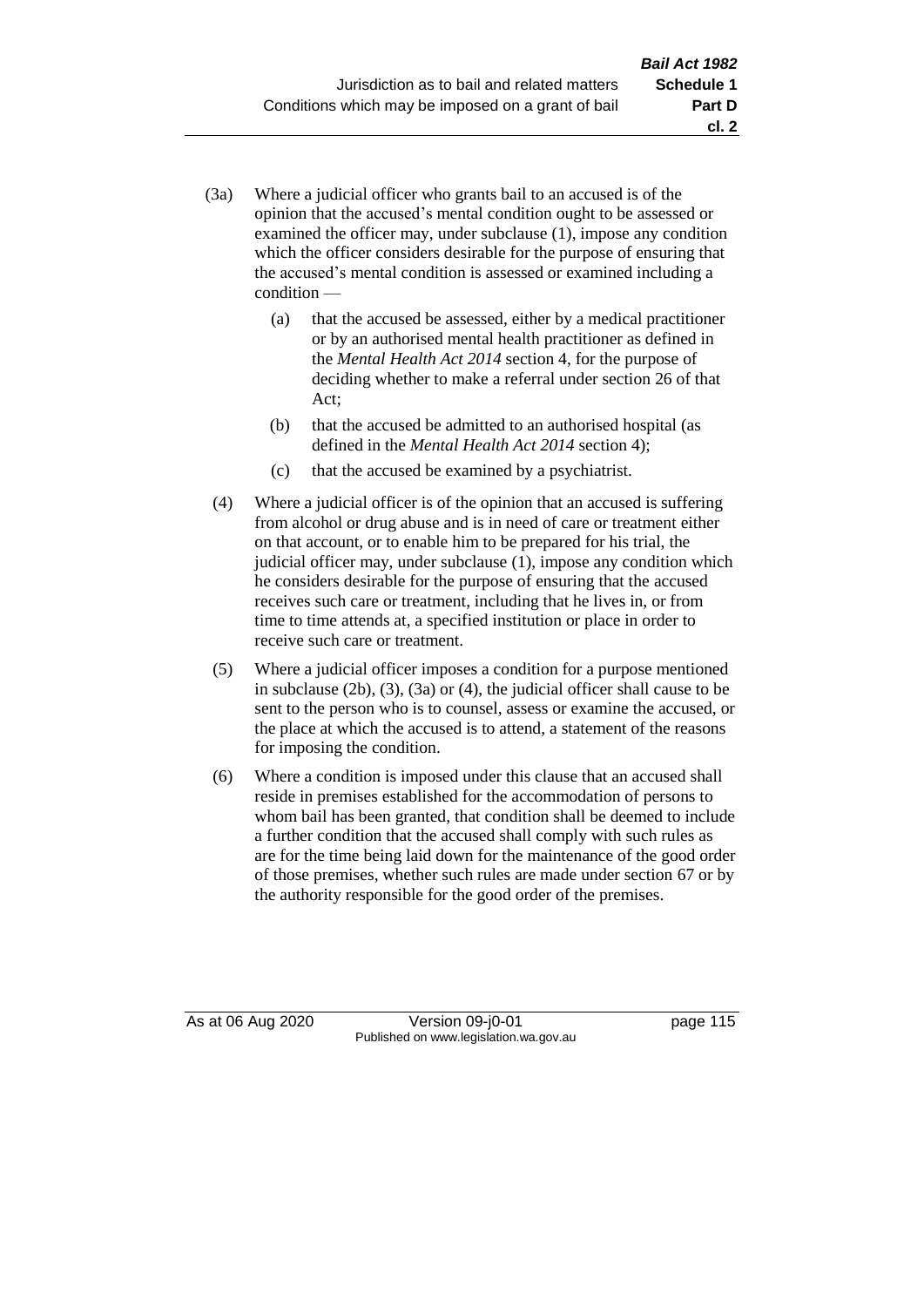(7) In this clause —

*medical practitioner* means a person registered under the *Health Practitioner Regulation National Law (Western Australia)* in the medical profession;

*psychiatrist* has the meaning given in the *Mental Health Act 2014* section 4.

*[Clause 2 amended: No. 45 of 1993 s. 10(3); No. 69 of 1996 s. 3; No. 54 of 1998 s. 12; No. 84 of 2004 s. 82; No. 22 of 2008 Sch. 3 cl. 4; No. 35 of 2010 s. 29; No. 25 of 2014 s. 35; No. 30 of 2020 s. 49.]*

*[Clause 2. Modifications to be applied in order to give effect to Cross-border Justice Act 2008: clause altered 1 Nov 2009. See endnote 1M.]*

# **3. Home detention condition**

- (1) A judicial officer may, subject to this clause, impose a home detention condition as a condition on a grant of bail.
- (2) A home detention condition shall not be imposed unless the accused is over the age of 17 years and the judicial officer is satisfied —
	- (a) after considering a report from a community corrections officer about the accused and his circumstances, that the accused is suitable to be subject to a home detention condition; and
	- (b) that the place where it is proposed the accused will remain while subject to the home detention condition is a suitable place; and
	- (c) that unless a home detention condition is imposed, the accused will not be released on bail.
- (3) A home detention condition is a condition that while the accused is on bail the accused shall —
	- (a) remain at and not leave the place specified in the bail record form and in the bail undertaking (or in a notice under section 50E) until the time specified, or deemed by section 31(3) to be specified, in the bail undertaking except —

page 116 Version 09-j0-01 As at 06 Aug 2020 Published on www.legislation.wa.gov.au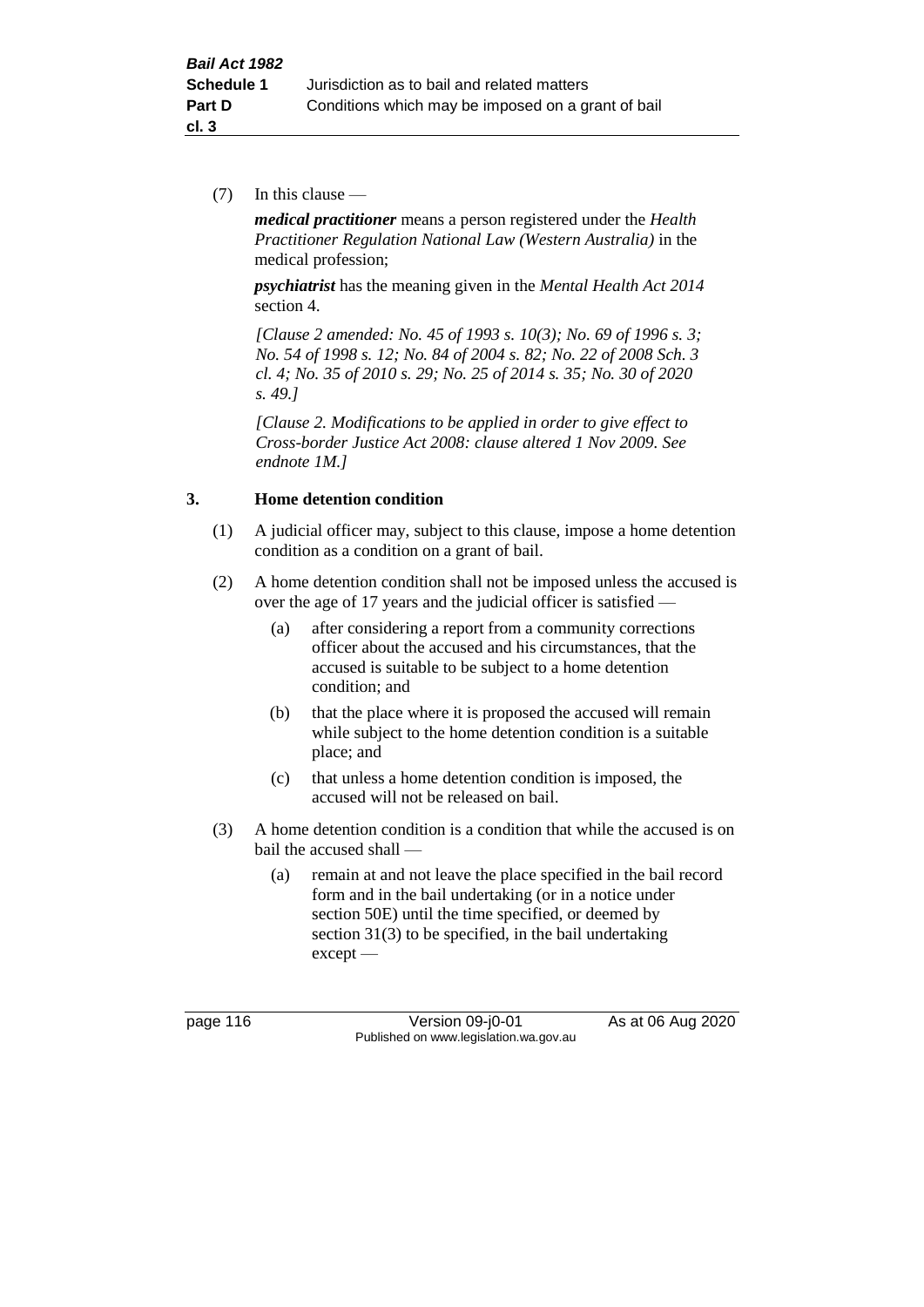- (i) to work in gainful employment approved by a community corrections officer; or
- (ii) with the approval of a community corrections officer, to seek gainful employment; or
- (iii) to obtain urgent medical or dental treatment for the accused; or
- (iv) for the purpose of averting or minimizing a serious risk of death or injury to the accused or to another person; or
- (v) to obey an order issued under a written law (such as a summons) requiring the accused's presence elsewhere; or
- (vi) for a purpose approved of by a community corrections officer; or
- (vii) on the direction of a community corrections officer; and
- (b) not leave the State; and
- (c) comply with every reasonable direction of a community corrections officer; and
- (ca) if relevant, comply with any direction under subclause (4); and
- (d) comply with such of the conditions specified in the list provided under section 24A(4) as may be specified in a notice given under section 50E(b); and
- (e) when requested to do so, produce a copy of his bail undertaking and any notice by the CEO (corrections) under section 50E for inspection by a community corrections officer or a member of the Police Force.
- (4) A judicial officer who imposes a home detention condition under this clause may, if a community corrections officer under section  $24A(4)(a)$  recommends that the accused is suitable for electronic monitoring, direct that the accused, while subject to a home detention condition —
	- (a) be subject to electronic monitoring under subclause (5) so as to allow the location of the accused to be monitored; and

As at 06 Aug 2020 Version 09-j0-01 page 117 Published on www.legislation.wa.gov.au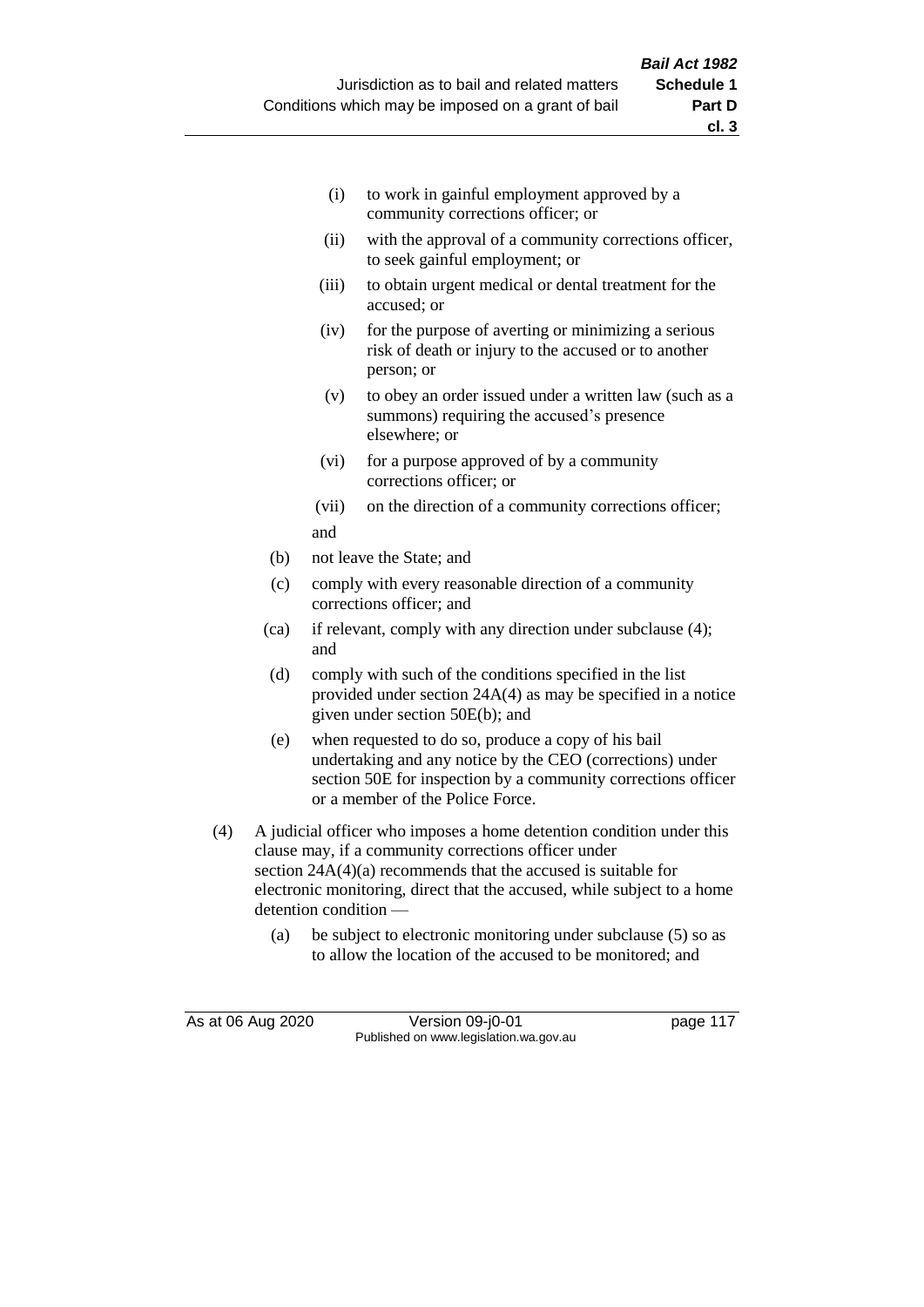- (b) be under the supervision of a community corrections officer and comply with the directions of the community corrections officer under subclause (5).
- (5) For the purpose of the electronic monitoring of an accused, a community corrections officer may do any or all of the following —
	- (a) direct the accused to wear an approved electronic monitoring device; and
	- (b) direct the accused to permit the installation of an approved electronic monitoring device at the place where the accused is to remain; and
	- (c) give any other reasonable direction to the accused necessary for the proper administration of the electronic monitoring of the accused.
- (6) A community corrections officer may suspend the electronic monitoring of an accused subject to direction under subclause (4) —
	- (a) while satisfied that it is not practicable to subject the accused to electronic monitoring; or
	- (b) while satisfied that it is not necessary for the accused to be subject to electronic monitoring.
- (7) A requirement that an accused subject to a home detention condition while on bail wear an electronic monitoring device cannot apply to a person who is under 18 years of age.

*[Clause 3 inserted: No. 61 of 1990 s. 15; amended: No. 31 of 1993 s. 9; No. 84 of 2004 s. 82; No. 65 of 2006 s. 53; No. 13 of 2020 s. 28.]*

*[Clause 3. Modifications to be applied in order to give effect to Cross-border Justice Act 2008: clause altered 1 Nov 2009. See endnote 1M.]*

page 118 Version 09-j0-01 As at 06 Aug 2020 Published on www.legislation.wa.gov.au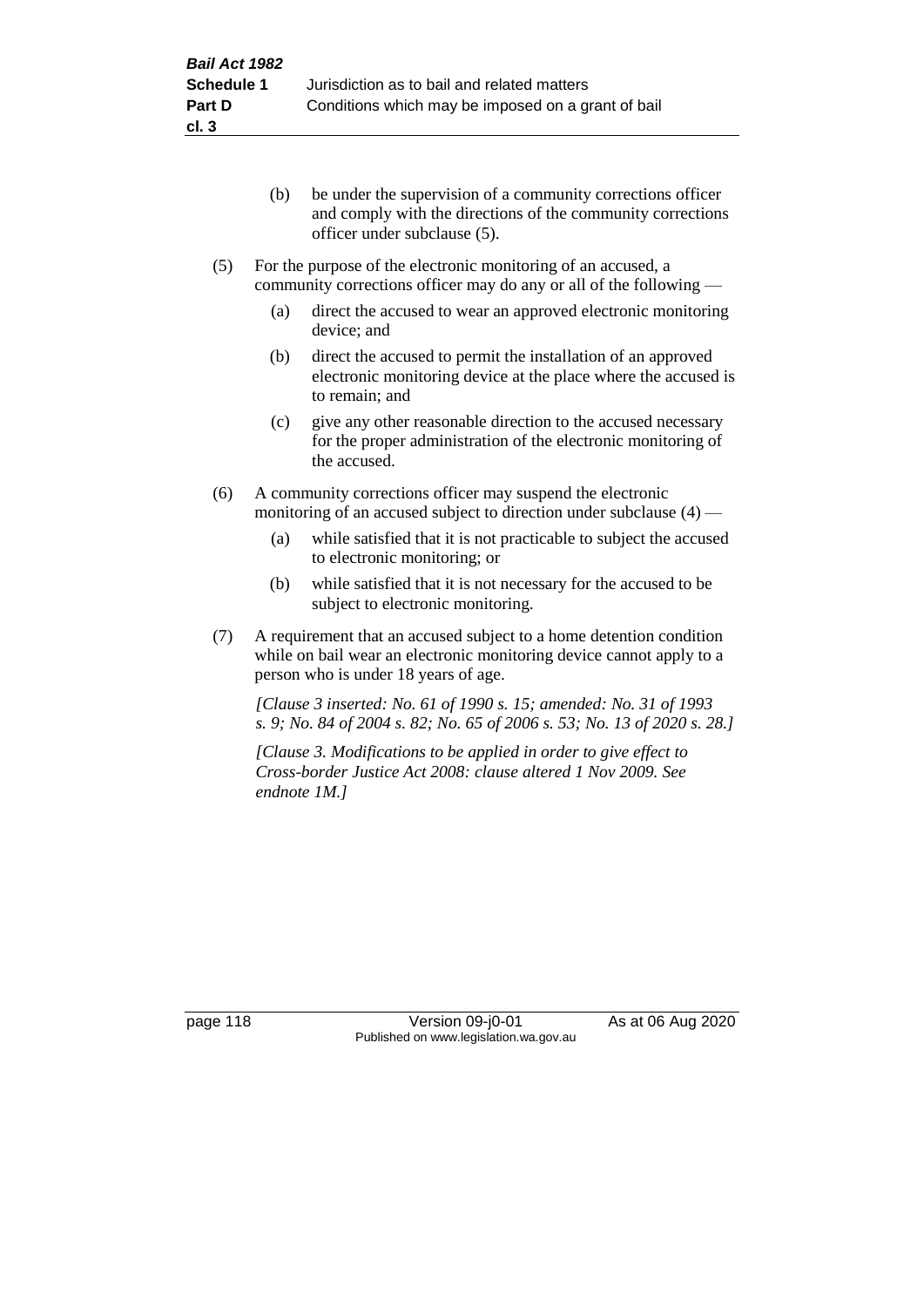**cl. 1**

# **Schedule 2 — Serious offences**

 $[s. 3(1)]$ 

*[Heading inserted: No. 6 of 2008 s. 42(1).]*

|    | <b>Enactment</b>         | <b>Description of offence</b>                                                    |
|----|--------------------------|----------------------------------------------------------------------------------|
| 1. | <b>The Criminal Code</b> |                                                                                  |
|    | s. $221E(1)$             | Participating in activities of<br>criminal organisation                          |
|    | s. $221F(1)$             | Instructing commission of offence<br>for benefit of criminal organisation        |
|    | s. 279                   | Murder                                                                           |
|    | s. 280                   | Manslaughter                                                                     |
|    | s. 281                   | Unlawful assault causing death                                                   |
|    | s. 283                   | Attempt to murder                                                                |
|    | s. 292                   | Disabling in order to commit<br>indictable offence                               |
|    | s. 294                   | Acts intended to cause grievous<br>bodily harm or to resist or prevent<br>arrest |
|    | s. 297                   | Grievous bodily harm                                                             |
|    | s. 301                   | Wounding and similar acts                                                        |
|    | s. $304(2)$              | Acts or omissions, with intent to<br>harm, causing bodily harm or<br>danger      |
|    | s. 317                   | Assault occasioning bodily harm                                                  |
|    | s. $317A(a)$             | Assault with intent to commit or<br>facilitate a crime                           |
|    | s. $317A(b)$             | Assault with intent to do grievous<br>bodily harm                                |
|    | s. 318                   | Serious assaults                                                                 |
|    | s. 323                   | Indecent assault                                                                 |
|    |                          |                                                                                  |

As at 06 Aug 2020 **Version 09-j0-01 Page 119 page 119** Published on www.legislation.wa.gov.au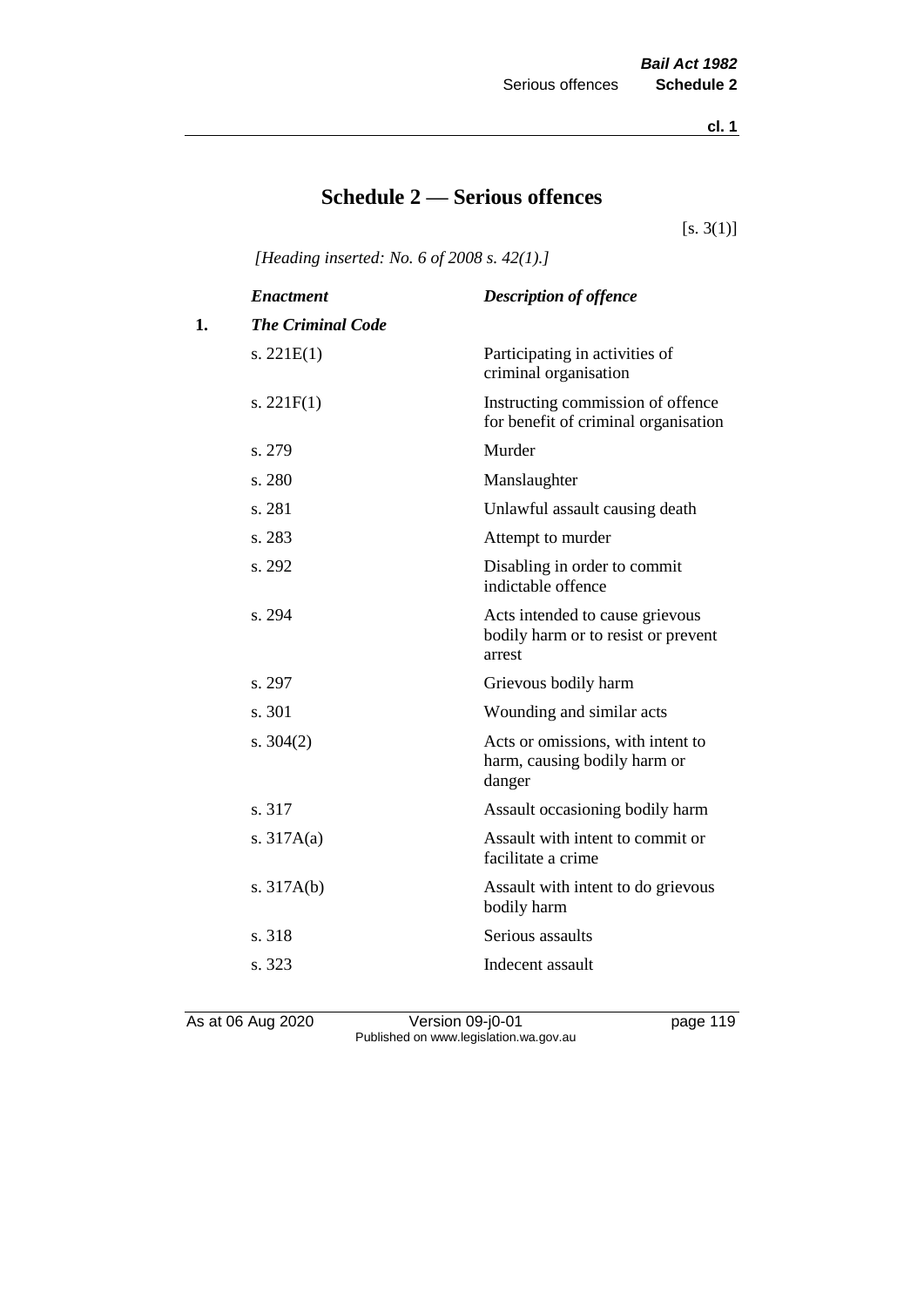**cl. 2**

|      | <b>Enactment</b>                               | <b>Description of offence</b>                                                                                                                      |
|------|------------------------------------------------|----------------------------------------------------------------------------------------------------------------------------------------------------|
|      | s. 324                                         | Aggravated indecent assault                                                                                                                        |
|      | s. 325                                         | Sexual penetration without consent                                                                                                                 |
|      | s. 326                                         | Aggravated sexual penetration<br>without consent                                                                                                   |
|      | s. 331B                                        | Sexual servitude                                                                                                                                   |
|      | s. 331C                                        | Conducting business involving<br>sexual servitude                                                                                                  |
|      | s. 331D                                        | Deceptive recruiting for<br>commercial sexual services                                                                                             |
|      | s. 332                                         | Kidnapping                                                                                                                                         |
|      | s. 333                                         | Deprivation of liberty                                                                                                                             |
|      | s. 338E                                        | <b>Stalking</b>                                                                                                                                    |
|      | s. 378                                         | Stealing a motor vehicle                                                                                                                           |
|      | s. 392                                         | Robbery                                                                                                                                            |
|      | s. 393                                         | Assault with intent to rob                                                                                                                         |
|      | s. 401                                         | <b>Burglary</b>                                                                                                                                    |
|      | s. 444                                         | Criminal damage, if the property is<br>destroyed or damaged by fire                                                                                |
| 2.   | <b>Bush Fires Act 1954</b>                     |                                                                                                                                                    |
|      | s. 32                                          | Wilfully lighting a fire or causing a<br>fire to be lit under such<br>circumstances as to be likely to<br>injure or damage a person or<br>property |
| 2AA. | <b>Criminal Organisations Control Act 2012</b> |                                                                                                                                                    |
|      | s. $99(1)$                                     | Association by controlled person<br>with another controlled person                                                                                 |
|      | s. $99(3)$                                     | Association by controlled person<br>with another controlled person<br>on 3 or more occasions within<br>3 month period                              |

page 120 Version 09-j0-01 As at 06 Aug 2020 Published on www.legislation.wa.gov.au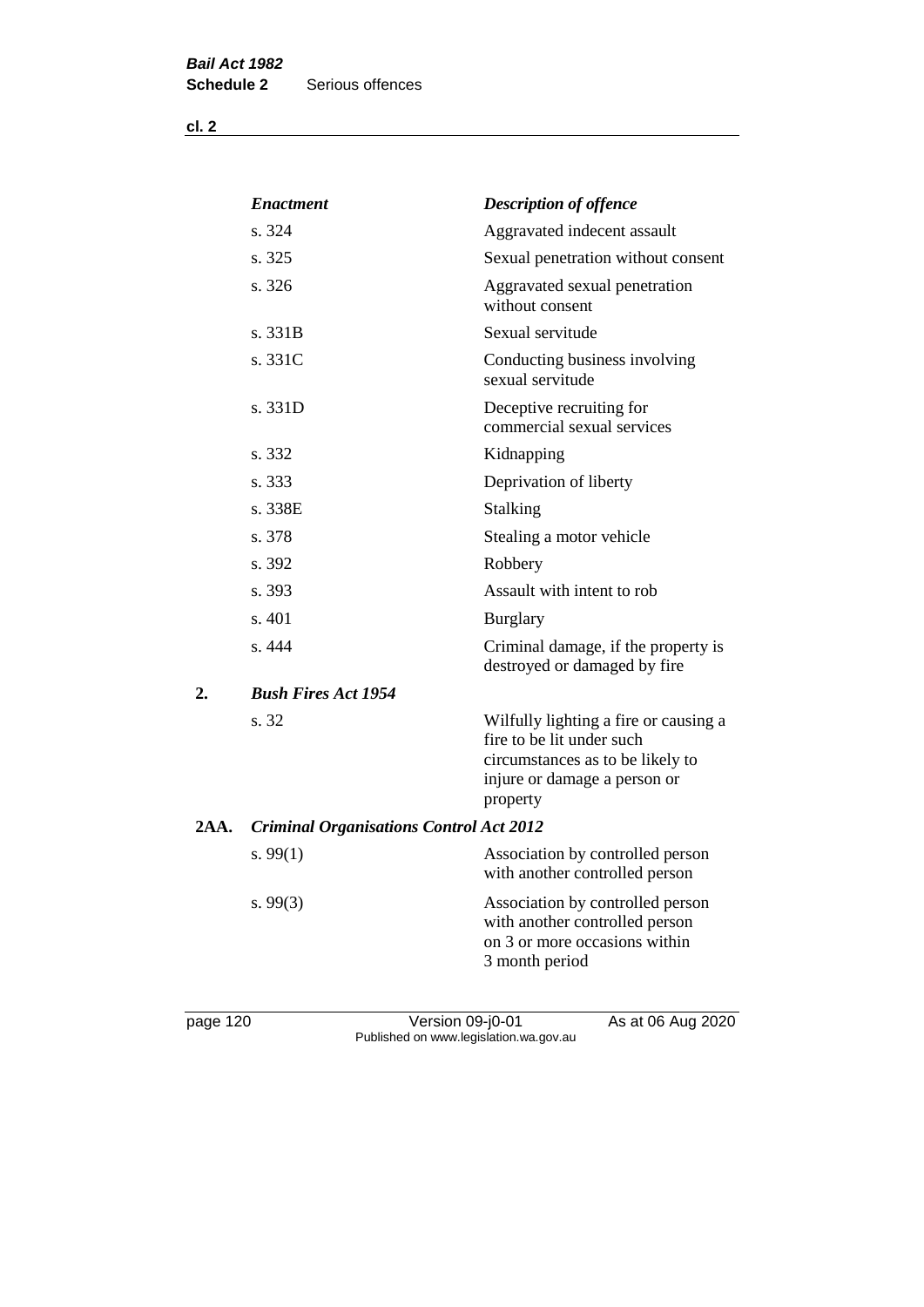|     | <b>Enactment</b>                | <b>Description of offence</b>                                                                                                                                                                                                                                                                                                             |
|-----|---------------------------------|-------------------------------------------------------------------------------------------------------------------------------------------------------------------------------------------------------------------------------------------------------------------------------------------------------------------------------------------|
|     | s. 102                          | Offence for controlled person to<br>get funds to, from or for declared<br>criminal organisation                                                                                                                                                                                                                                           |
|     | s. 103                          | Other contravention of interim<br>control order or control order                                                                                                                                                                                                                                                                          |
|     | s. 106                          | Recruiting members for declared<br>criminal organisation                                                                                                                                                                                                                                                                                  |
|     | s. $107(2)$                     | Permitting premises to be<br>habitually used as place of resort<br>by members of declared criminal<br>organisation                                                                                                                                                                                                                        |
|     | s. $107(3)$                     | Being knowingly concerned in the<br>management of premises<br>habitually used as place of resort<br>by members of declared criminal<br>organisation                                                                                                                                                                                       |
| 2a. | <b>Misuse of Drugs Act 1981</b> |                                                                                                                                                                                                                                                                                                                                           |
|     | s. $6(1)$                       | Offences concerned with<br>prohibited drugs generally                                                                                                                                                                                                                                                                                     |
|     | s. $7(1)$                       | Offences concerned with<br>prohibited plants generally                                                                                                                                                                                                                                                                                    |
|     | s. $14(1)$                      | Possessing a quantity of a<br>category 1 item or a category 2<br>item in circumstances where the<br>life, health or safety of a child<br>under 16 years of age was<br>endangered, or bodily harm (as<br>defined in The Criminal Code<br>section $1(1)$ and $(4)$ ) was caused to<br>such a child, by the acts<br>constituting the offence |
|     | s. $33(1)(a)$                   | Attempting to commit an offence<br>under section $6(1)$ or $7(1)$                                                                                                                                                                                                                                                                         |

As at 06 Aug 2020 **Version 09-j0-01 Dealing the CO20 page 121** Published on www.legislation.wa.gov.au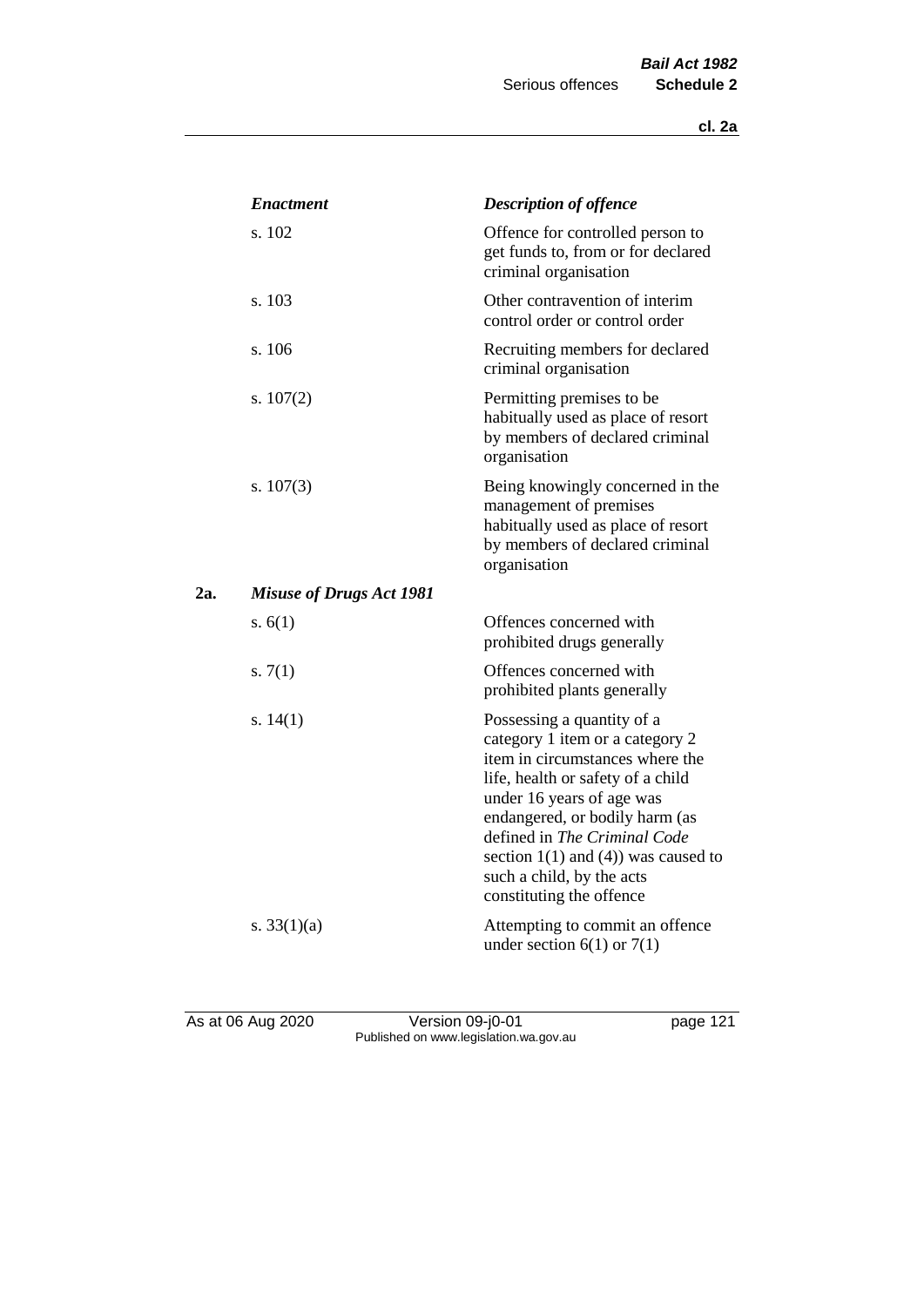**cl. 2b**

| s. $33(2)(a)$                      |                                                                          |                                                                                                                                                                |  |  |
|------------------------------------|--------------------------------------------------------------------------|----------------------------------------------------------------------------------------------------------------------------------------------------------------|--|--|
|                                    |                                                                          | Conspiracy to commit an offence<br>under s. $6(1)$ or $7(1)$                                                                                                   |  |  |
| <b>Restraining Orders Act 1997</b> |                                                                          |                                                                                                                                                                |  |  |
| s. $61(1)$                         | order                                                                    | Breach of a violence restraining                                                                                                                               |  |  |
| s. $61(2a)$                        |                                                                          | Breach of a police order                                                                                                                                       |  |  |
| s. $86(2)$                         | Breach of a Part VII order under<br>the Justices Act 1902 <sup>2</sup> — |                                                                                                                                                                |  |  |
|                                    | (a)                                                                      | that under section 86 of the<br><b>Restraining Orders Act 1997</b><br>is taken to be a misconduct<br>restraining order under that<br>Act; and                  |  |  |
|                                    | (b)                                                                      | that shows on the face of the<br>order that the causing or<br>threatening of personal<br>injury by the accused was a<br>ground for the making of the<br>order. |  |  |
| <b>Road Traffic Act 1974</b>       |                                                                          |                                                                                                                                                                |  |  |
| s. 59                              | Dangerous driving causing death,<br>injury, etc.                         |                                                                                                                                                                |  |  |
| s. 59A                             | harm                                                                     | Dangerous driving causing bodily                                                                                                                               |  |  |
|                                    |                                                                          | [Schedule 2 inserted: No. 45 of 1993 s. 11; amended: No. 82 of 1994                                                                                            |  |  |

*s. 13; No. 38 of 1998 s. 4(2); No. 54 of 1998 s. 15; No. 23 of 2001 s. 10(1); No. 4 of 2004 s. 24 and 26; No. 38 of 2004 s. 61; No. 62 of 2004 s. 9(1); No. 84 of 2004 s. 82; No. 6 of 2008 s. 42(2); No. 29 of 2008 s. 24(8); No. 47 of 2011 s. 19; No. 56 of 2011 s. 11; No. 49 of 2012 s. 172.]* 

page 122 Version 09-j0-01 As at 06 Aug 2020 Published on www.legislation.wa.gov.au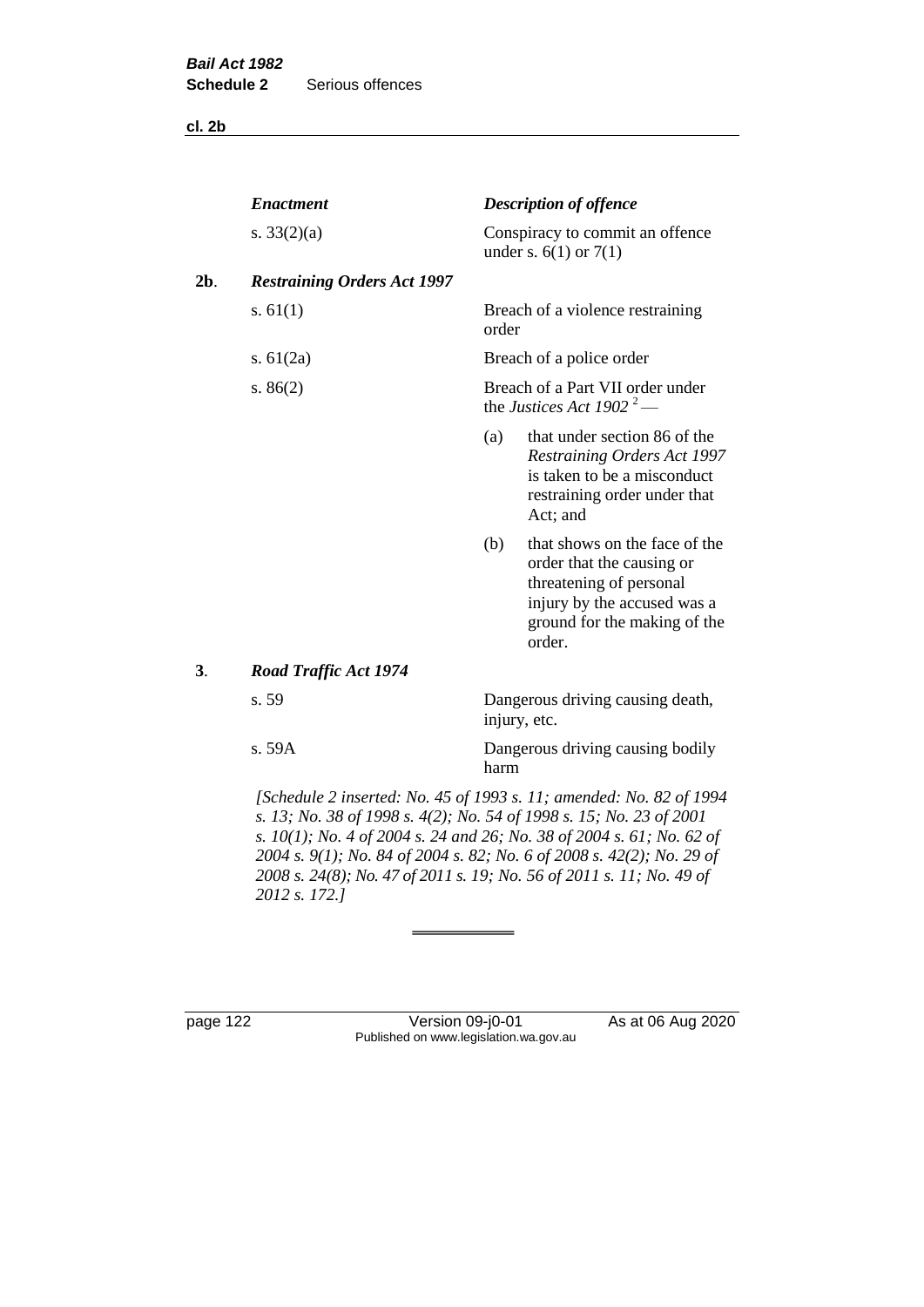# **Notes**

This is a compilation of the *Bail Act 1982* and includes amendments made by other written laws  $1M$ ,  $3, 4$ . For provisions that have come into operation, and for information about any reprints, see the compilation table. For provisions that have not yet come into operation see the uncommenced provisions table.

# **Compilation table**

| <b>Short title</b>                                                                                                                                | <b>Number</b><br>and year                              | <b>Assent</b> | <b>Commencement</b>                                           |  |
|---------------------------------------------------------------------------------------------------------------------------------------------------|--------------------------------------------------------|---------------|---------------------------------------------------------------|--|
| Bail Act 1982                                                                                                                                     | 86 of 1982                                             | 18 Nov 1982   | 6 Feb 1989 (see s. 2 and<br>Gazette 27 Jan 1989 p. 263)       |  |
| <b>Acts Amendment</b><br>(Abolition of Capital<br>Punishment) Act 1984<br>Pt. III                                                                 | 52 of 1984                                             | 5 Sep 1984    | 3 Oct 1984                                                    |  |
| <b>Bail Amendment</b><br>Act 1984 <sup>5</sup>                                                                                                    | 74 of 1984<br>(as amended<br>by $15$ of<br>1988 s. 20) | 29 Nov 1984   | 6 Feb 1989 (see s. 2 and<br>Gazette 27 Jan 1989 p. 263)       |  |
| <b>Bail Amendment</b><br>Act 1988                                                                                                                 | 15 of 1988                                             | 6 Sep 1988    | 6 Feb 1989 (see s. 2 and<br>Gazette 27 Jan 1989 p. 263)       |  |
| Reprint of the Bail Act 1982 under the Reprints Act 1984 and the Bail Amendment<br>Act 1988 s. 21 <sup>6</sup> (includes amendments listed above) |                                                        |               |                                                               |  |
| Criminal Law<br>Amendment Act 1988<br>Pt.4                                                                                                        | 70 of 1988                                             | 15 Dec 1988   | 6 Feb 1989 (see s. 2(2)(b) and<br>Gazette 27 Jan 1989 p. 263) |  |
| <b>Acts Amendment</b><br>(Children's Court)<br>Act 1988 Pt. 13                                                                                    | 49 of 1988                                             | 22 Dec 1988   | 1 Dec 1989 (see s. 2 and<br>Gazette 24 Nov 1989 p. 4327)      |  |
| Justices Amendment<br>Act 1989 s. 18                                                                                                              | 33 of 1989                                             | 22 Dec 1989   | 1 Jun 1991 (see s. 2 and<br>Gazette 17 May 1991 p. 2455)      |  |
| <b>Community Corrections</b><br><b>Legislation Amendment</b><br>Act 1990 Pt. 2                                                                    | 61 of 1990                                             | 17 Dec 1990   | 3 Apr 1991 (see s. 2 and<br>Gazette 22 Mar 1991 p. 1209)      |  |
| Child Welfare<br>Amendment Act<br>$(No. 2)$ 1990 s. 15                                                                                            | 83 of 1990                                             | 22 Dec 1990   | 1 Aug 1991 (see s. 2 and<br>Gazette 1 Aug 1991 p. 3983)       |  |

As at 06 Aug 2020 Version 09-j0-01 page 123 Published on www.legislation.wa.gov.au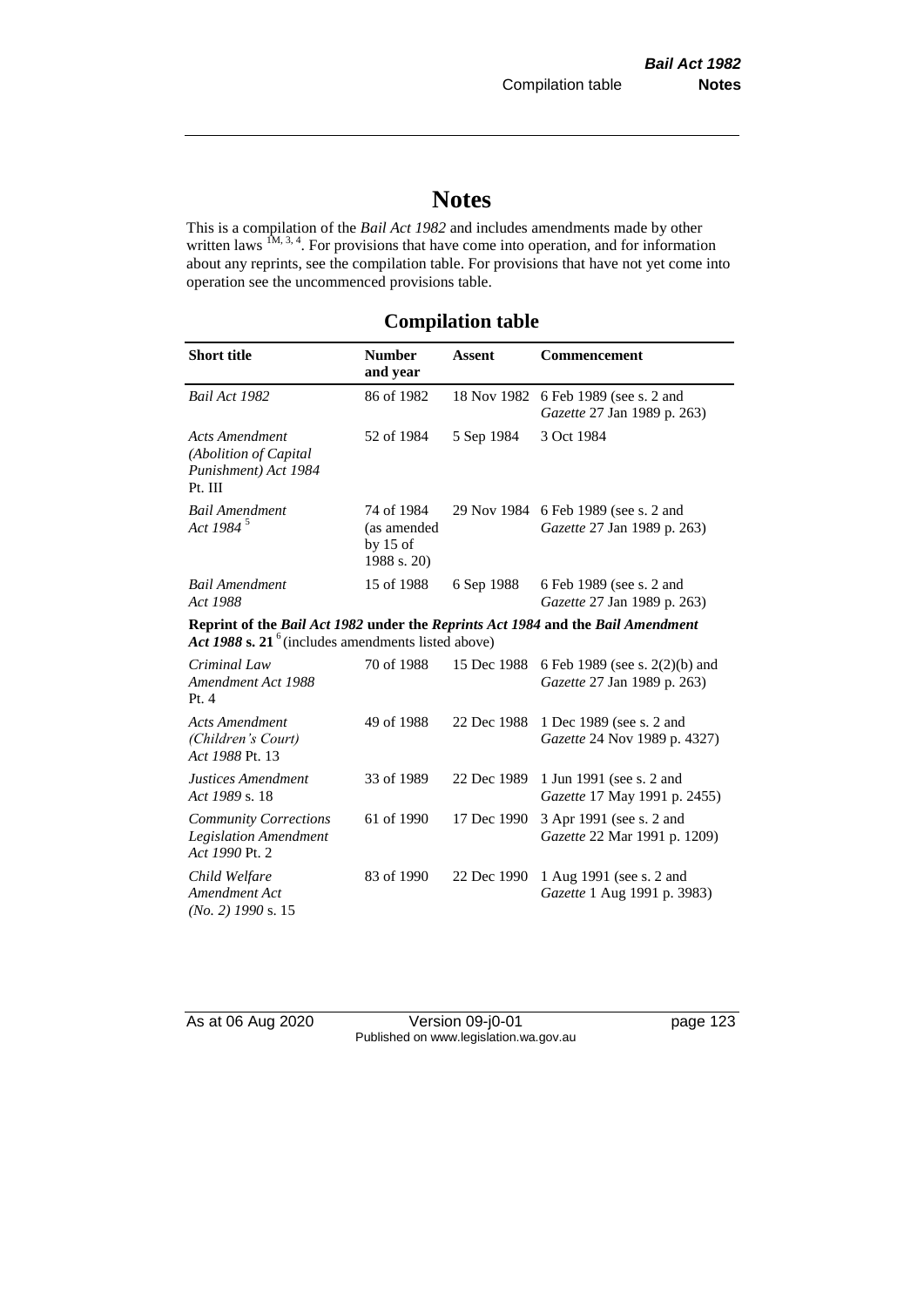| <b>Short title</b>                                                                                                                                                       | <b>Number</b><br>and year                                                         | Assent      | Commencement                                                                                                                                                 |  |  |  |  |
|--------------------------------------------------------------------------------------------------------------------------------------------------------------------------|-----------------------------------------------------------------------------------|-------------|--------------------------------------------------------------------------------------------------------------------------------------------------------------|--|--|--|--|
| Children's Court of<br>Western Australia<br>Amendment Act<br>$(No. 2)$ 1991 s. 21                                                                                        | 15 of 1991                                                                        | 21 Jun 1991 | 9 Aug 1991 (see s. 2(2) and<br>Gazette 9 Aug 1991 p. 4101)                                                                                                   |  |  |  |  |
|                                                                                                                                                                          | Reprint of the Bail Act 1982 as at 17 Oct 1991 (includes amendments listed above) |             |                                                                                                                                                              |  |  |  |  |
| <b>Acts Amendment (Sexual</b><br>Offences) Act 1992 Pt. 3                                                                                                                | 14 of 1992                                                                        | 17 Jun 1992 | 1 Aug 1992 (see s. 2 and<br>Gazette 28 Jul 1992 p. 3671)                                                                                                     |  |  |  |  |
| <b>Acts Amendment</b><br>(Ministry of Justice)<br>Act 1993 Pt. $3^7$                                                                                                     | 31 of 1993                                                                        | 15 Dec 1993 | 1 Jul 1993 (see s. 2)                                                                                                                                        |  |  |  |  |
| Criminal Procedure<br>Amendment Act 1993<br>Pt. $2^8$                                                                                                                    | 45 of 1993                                                                        | 20 Dec 1993 | Act other than s. 7-9 and<br>10(2)(b): 17 Jan 1994<br>(see s. $2(1)$ );<br>s. 7-9 and 10(2)(b): 4 Mar 1994<br>(see s. 2(2) and Gazette<br>4 Mar 1994 p. 915) |  |  |  |  |
| Criminal Law<br>Amendment Act 1994<br>s. $13(1)$ and $(2)$                                                                                                               | 82 of 1994                                                                        | 23 Dec 1994 | 20 Jan 1995 (see s. 2(2))                                                                                                                                    |  |  |  |  |
| Acts Amendment (Fines,<br>Penalties and<br><b>Infringement Notices</b> )<br>Act 1994 Pt. 3                                                                               | 92 of 1994                                                                        | 23 Dec 1994 | 1 Jan 1995 (see s. 2(1) and<br>Gazette 30 Dec 1994 p. 7211)                                                                                                  |  |  |  |  |
| Sentencing<br>(Consequential<br>Provisions) Act 1995 Pt. 5                                                                                                               | 78 of 1995                                                                        | 16 Jan 1996 | 4 Nov 1996 (see s. 2 and<br>Gazette 25 Oct 1996 p. 5632)                                                                                                     |  |  |  |  |
| Coroners Act 1996 s. 61                                                                                                                                                  | 2 of 1996                                                                         |             | 24 May 1996 7 Apr 1997 (see s. 2 and<br>Gazette 18 Mar 1997 p. 1529)                                                                                         |  |  |  |  |
| Mental Health<br>(Consequential<br>Provisions) Act 1996 Pt. 2                                                                                                            | 69 of 1996                                                                        |             | 13 Nov 1996 13 Nov 1997 (see s. 2)                                                                                                                           |  |  |  |  |
| Reprint of the <i>Bail Act 1982</i> as at 13 Mar 1997 (includes amendments listed above                                                                                  |                                                                                   |             |                                                                                                                                                              |  |  |  |  |
| except those in the Coroners Act 1996 and the Mental Health (Consequential Provisions)<br>Act 1996) (corrections in Gazette 25 Jul 1997 p. 3909 and 14 Nov 1997 p. 6426) |                                                                                   |             |                                                                                                                                                              |  |  |  |  |
| $Statutes (Panads and 57 of 1007 15 Dog 1007 15 Dog 1007 (999 s 2(1)))$                                                                                                  |                                                                                   |             |                                                                                                                                                              |  |  |  |  |

*Statutes (Repeals and Minor Amendments) Act 1997* s. 21 57 of 1997 15 Dec 1997 15 Dec 1997 (see s. 2(1)) *Criminal Law Amendment Act (No. 1) 1998* s. 4(2) 38 of 1998 25 Sep 1998 23 Oct 1998

page 124 Version 09-j0-01 As at 06 Aug 2020 Published on www.legislation.wa.gov.au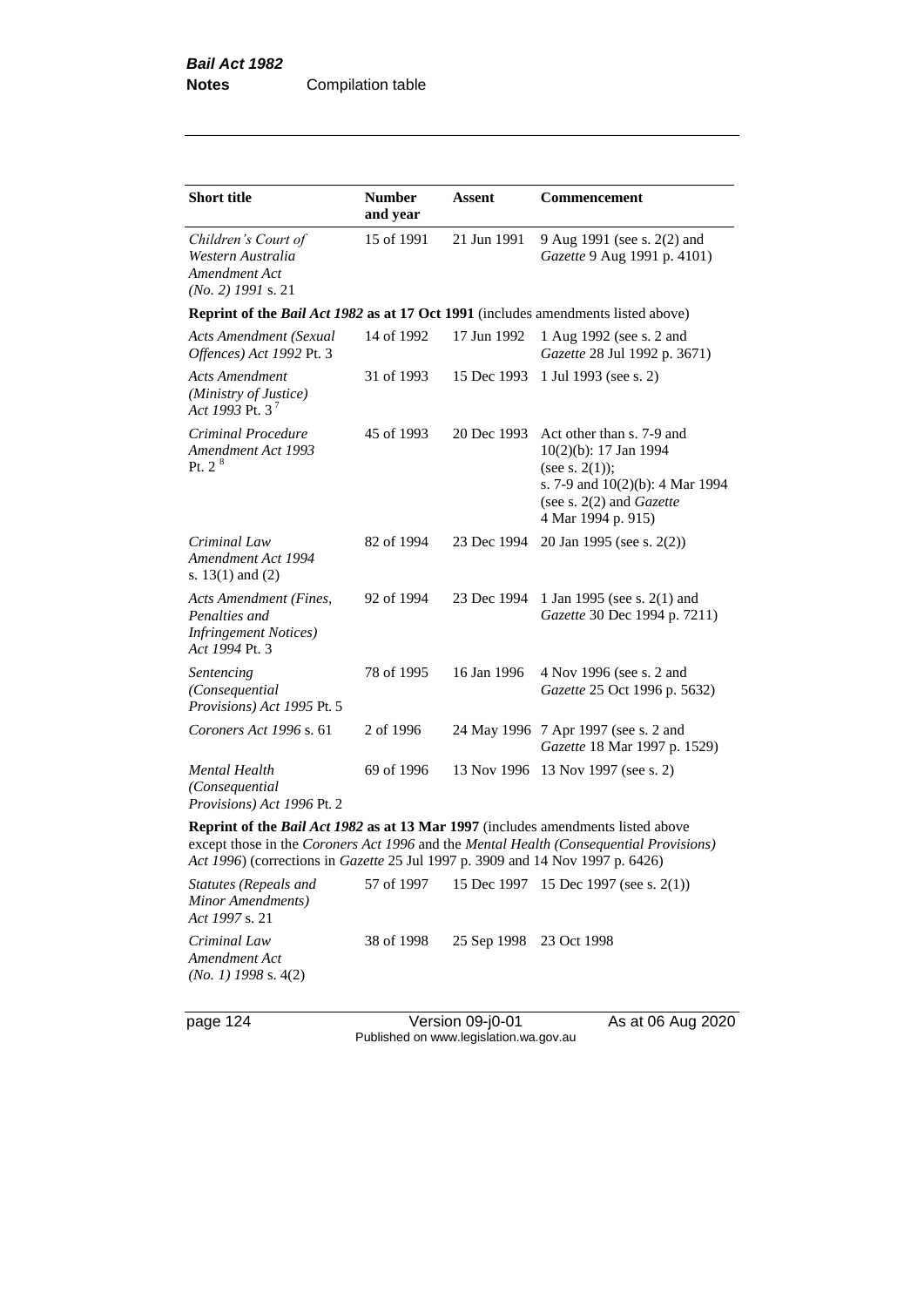| <b>Short title</b>                                                                                                                                 | <b>Number</b><br>and year | <b>Assent</b> | <b>Commencement</b>                                                                                                                                                                                                                  |
|----------------------------------------------------------------------------------------------------------------------------------------------------|---------------------------|---------------|--------------------------------------------------------------------------------------------------------------------------------------------------------------------------------------------------------------------------------------|
| <b>Bail Amendment</b><br>Act 1998 <sup>9</sup>                                                                                                     | 54 of 1998                | 11 Jan 1999   | s. 1 and 2: 11 Jan 1999;<br>Pt. 4 and 7: 15 May 1999<br>(see s. 2 and Gazette<br>11 May 1999 p. 1905);                                                                                                                               |
|                                                                                                                                                    |                           |               | Pt. 2, 3 and 5 (other than s. 12):<br>8 Mar 2000 (see s. 2 and<br>Gazette 7 Mar 2000 p. 1039);<br>s. 12: 1 Sep 2000 (see s. 2 and<br>Gazette 29 Aug 2000 p. 4985);<br>Pt. 6: 4 Dec 2000 (see s. 2 and<br>Gazette 4 Dec 2000 p. 6799) |
| Reprint of the Bail Act 1982 as at 27 Aug 1999 (includes amendments listed above<br>except those in the Bail Amendment Act 1998 Pt. 2, 3, 5 and 6) |                           |               |                                                                                                                                                                                                                                      |
| Court Security and<br><b>Custodial Services</b><br>(Consequential<br>Provisions) Act 1999 Pt. 3                                                    | 47 of 1999                | 8 Dec 1999    | 18 Dec 1999 (see s. 2 and<br>Gazette 17 Dec 1999 p. 6175-6)                                                                                                                                                                          |
| Criminal Law Amendment<br>Act 2001 s. 10(1)                                                                                                        | 23 of 2001                | 26 Nov 2001   | 24 Dec 2001                                                                                                                                                                                                                          |
| Criminal Investigation<br>(Identifying People)<br>Act 2002 Sch. 2 cl. 1                                                                            | 6 of 2002                 | 4 Jun 2002    | 20 Nov 2002 (see s. 2 and<br>Gazette 19 Nov 2002 p. 5505)                                                                                                                                                                            |
| Criminal Law (Procedure)<br>Amendment Act 2002 Pt. 4<br>Div. 1                                                                                     | 27 of 2002                | 25 Sep 2002   | 27 Sep 2002 (see s. 2 and<br>Gazette 27 Sep 2002 p. 4875)                                                                                                                                                                            |
| Sentencing Legislation<br>Amendment and Repeal<br>Act 2003 s. 29(3) and 37                                                                         | 50 of 2003                | 9 Jul 2003    | s. 29(3): 31 Aug 2003 (see s. 2<br>and Gazette 29 Aug 2003<br>p. 3833);<br>s. 37: 15 May 2004 (see s. 2 and<br>Gazette 14 May 2004 p. 1445)                                                                                          |
| Acts Amendment and<br>Repeal (Courts and Legal<br>Practice) Act 2003 s. 88<br>and 121 <sup>10</sup>                                                | 65 of 2003                | 4 Dec 2003    | 1 Jan 2004 (see s. 2 and Gazette<br>30 Dec 2003 p. 5722)                                                                                                                                                                             |
| <b>Statutes</b> (Repeals and<br>Minor Amendments)<br>Act 2003 s. 29                                                                                | 74 of 2003                | 15 Dec 2003   | 15 Dec 2003 (see s. 2)                                                                                                                                                                                                               |
| Criminal Code Amendment<br>Act 2004 s. 24, 26 and 58                                                                                               | 4 of 2004                 | 23 Apr 2004   | 21 May 2004 (see s. 2)                                                                                                                                                                                                               |

As at 06 Aug 2020 **Version 09-j0-01 Dealing the CO** page 125 Published on www.legislation.wa.gov.au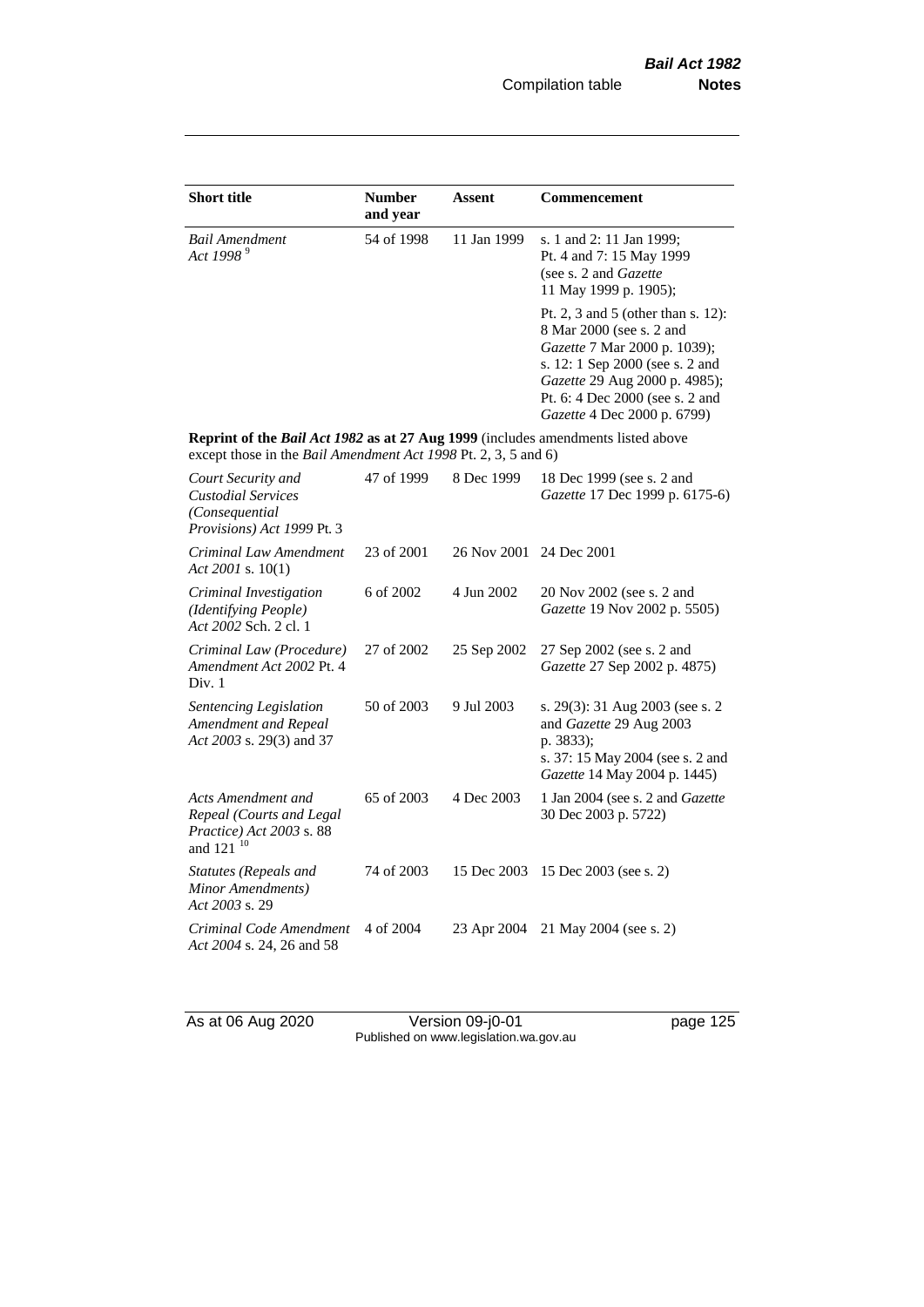| 31 May 2006 (see s. 2 and<br>Gazette 30 May 2006 p. 1965)                                                                                                                                                                                                                                                                                                                                                                                              |  |  |  |  |  |
|--------------------------------------------------------------------------------------------------------------------------------------------------------------------------------------------------------------------------------------------------------------------------------------------------------------------------------------------------------------------------------------------------------------------------------------------------------|--|--|--|--|--|
| 1 Mar 2006 (see s. 2 and<br>Gazette 14 Feb 2006 p. 695)                                                                                                                                                                                                                                                                                                                                                                                                |  |  |  |  |  |
| 1 Dec 2004 (see s. 2 and<br>Gazette 26 Nov 2004 p. 5309)                                                                                                                                                                                                                                                                                                                                                                                               |  |  |  |  |  |
| s. $28(1)$ , (2) and (4) (other than<br>the amendment to s. $7A(1)$ :<br>1 Feb 2005 (see. s. 2 and<br>Gazette 14 Jan 2005 p. 163);<br>s. $28(3)$ and $(4)$ (the<br>amendment to s. $7A(1)$ :<br>2 May 2005 (see. s. 2 and<br>Gazette 14 Jan 2005 p. 163)                                                                                                                                                                                               |  |  |  |  |  |
| 1 May 2005 (see s. 2 and<br>Gazette 31 Dec 2004 p. 7128)                                                                                                                                                                                                                                                                                                                                                                                               |  |  |  |  |  |
| 1 Jan 2005 (see s. 2 and <i>Gazette</i><br>10 Dec 2004 p. 5965)                                                                                                                                                                                                                                                                                                                                                                                        |  |  |  |  |  |
| 2 May 2005 (see s. 2 and<br>Gazette 31 Dec 2004 p. 7129<br>(correction in Gazette                                                                                                                                                                                                                                                                                                                                                                      |  |  |  |  |  |
| <b>Reprint 5: The Bail Act 1982 as at 1 Apr 2005</b> (includes amendments listed above except<br>those in the Sentencing Legislation Amendment Act 2004, the Children and Community<br>Services Act 2004, the Acts Amendment (Court of Appeal) Act 2004 s. 28(3) and (4) (the<br>amendment to s. 7A(1)), the Courts Legislation Amendment and Repeal Act 2004 and the<br>Criminal Procedure and Appeals (Consequential and Other Provisions) Act 2004) |  |  |  |  |  |
| Planning and Development $-38$ of $2005 - 12$ Dec $2005 - 9$ Apr $2006$ (see s. 2 and                                                                                                                                                                                                                                                                                                                                                                  |  |  |  |  |  |

| Planning and Development<br>(Consequential and<br><b>Transitional Provisions</b> )<br>Act 2005 s. 15 | 38 of 2005 |            | 12 Dec 2005 9 Apr 2006 (see s. 2 and<br>Gazette 21 Mar 2006 p. 1078)        |
|------------------------------------------------------------------------------------------------------|------------|------------|-----------------------------------------------------------------------------|
| Criminal Investigation<br><i>(Consequential Provisions)</i><br>Act 2006 Pt. 2                        | 59 of 2006 |            | 16 Nov 2006 1 Jul 2007 (see s. 2 and <i>Gazette</i><br>22 Jun 2007 p. 2838) |
| Prisons and Sentencing<br>Legislation Amendment<br>Act 2006 Pt. 5                                    | 65 of 2006 | 8 Dec 2006 | 4 Apr 2007 (see s. 2 and <i>Gazette</i><br>3 Apr 2007 p. 1491)              |

page 126 Version 09-j0-01 As at 06 Aug 2020 Published on www.legislation.wa.gov.au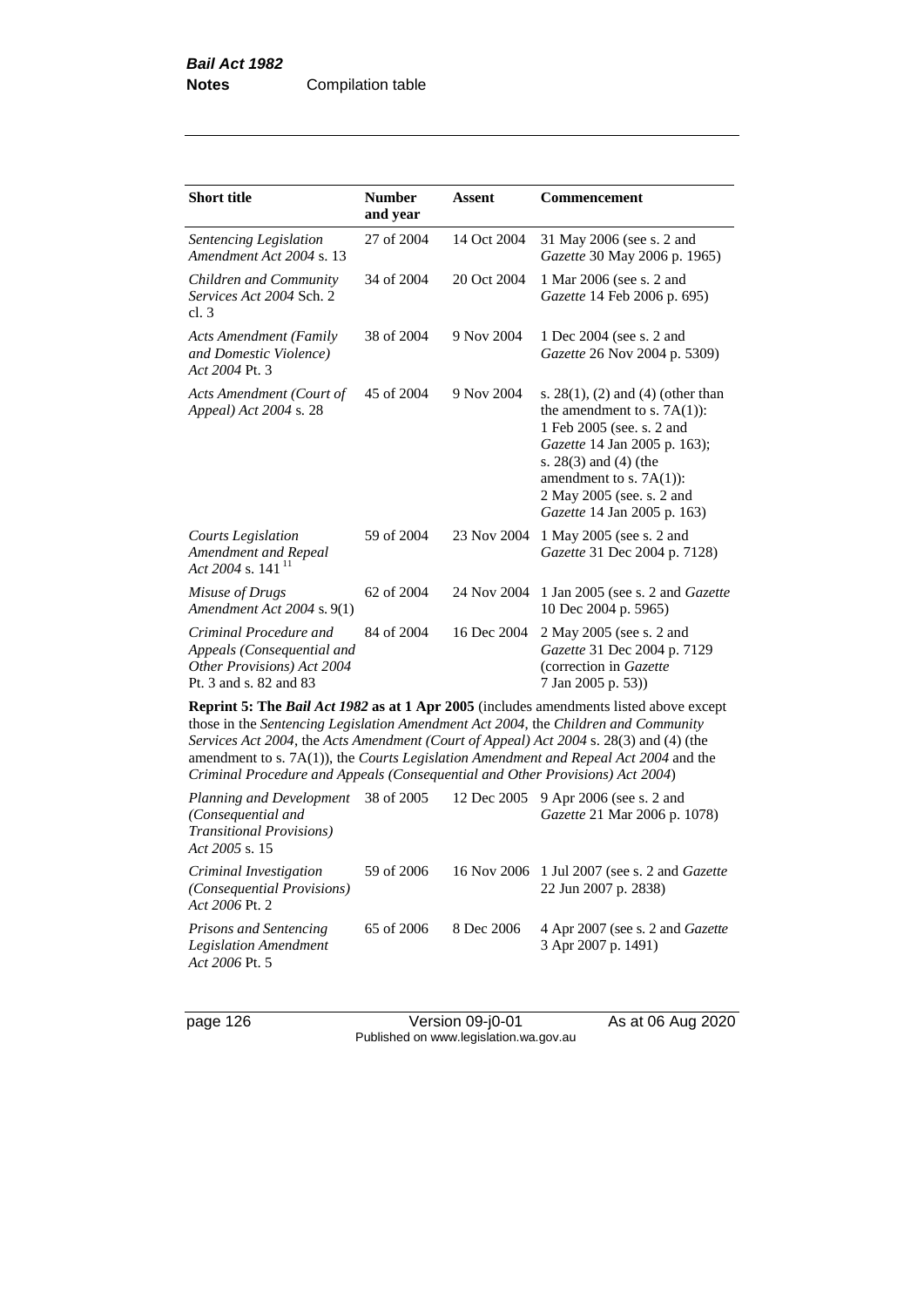| <b>Short title</b>                                                                                                                              | <b>Number</b><br>and year | <b>Assent</b> | <b>Commencement</b>                                                                                                                                                                                                   |  |  |
|-------------------------------------------------------------------------------------------------------------------------------------------------|---------------------------|---------------|-----------------------------------------------------------------------------------------------------------------------------------------------------------------------------------------------------------------------|--|--|
| Reprint 6: The Bail Act 1982 as at 14 Sep 2007 (includes amendments listed above)                                                               |                           |               |                                                                                                                                                                                                                       |  |  |
| Criminal Law and Evidence 2 of 2008<br>Amendment Act 2008 s. 56                                                                                 |                           | 12 Mar 2008   | 27 Apr 2008 (see s. 2 and<br>Gazette 24 Apr 2008 p. 1559)                                                                                                                                                             |  |  |
| <b>Bail Amendment Act 2008</b><br>Pt. $2^{12}$                                                                                                  | 6 of 2008                 | 31 Mar 2008   | 1 Mar 2009 (see s. 2(b) and<br>Gazette 27 Feb 2009 p. 511)                                                                                                                                                            |  |  |
| <b>Medical Practitioners</b><br>Act 2008 Sch. 3 cl. 4                                                                                           | 22 of 2008                | 27 May 2008   | 1 Dec 2008 (see s. 2 and<br>Gazette 25 Nov 2008 p. 4989)                                                                                                                                                              |  |  |
| Criminal Law Amendment<br>(Homicide) Act 2008 s. 24                                                                                             | 29 of 2008                | 27 Jun 2008   | 1 Aug 2008 (see s. 2(d) and<br>Gazette 22 Jul 2008 p. 3353)                                                                                                                                                           |  |  |
| Reprint 7: The Bail Act 1982 as at 6 Mar 2009 (includes amendments listed above)                                                                |                           |               |                                                                                                                                                                                                                       |  |  |
| Police Amendment<br>Act 2009 s. 12                                                                                                              | 42 of 2009                | 3 Dec 2009    | 13 Mar 2010 (see s. 2(b) and<br>Gazette 12 Mar 2010 p. 941)                                                                                                                                                           |  |  |
| <b>Health Practitioner</b><br><b>Regulation National Law</b><br>(WA) Act 2010 Pt. 5 Div. 4                                                      | 35 of 2010                | 30 Aug 2010   | 18 Oct 2010 (see s. 2(b) and<br>Gazette 1 Oct 2010 p. 5075-6)                                                                                                                                                         |  |  |
| <b>Electronic Transactions</b><br>Act 2011 s. 25                                                                                                | 46 of 2011                | 25 Oct 2011   | 1 Aug 2012 (see s. 2(c) and<br>Gazette 31 Jul 2012 p. 3683)                                                                                                                                                           |  |  |
| Statutes (Repeals and<br>Minor Amendments)<br>Act 2011 s. 19                                                                                    | 47 of 2011                | 25 Oct 2011   | 26 Oct 2011 (see s. 2(b))                                                                                                                                                                                             |  |  |
| Misuse of Drugs<br>Amendment Act 2011 Pt. 3                                                                                                     | 56 of 2011                | 21 Nov 2011   | 24 Mar 2012 (see s. 2(b) and<br>Gazette 23 Mar 2012 p. 1363)                                                                                                                                                          |  |  |
| <b>Reprint 8: The Bail Act 1982 as at 6 Jul 2012</b> (includes amendments listed above except<br>those in the Electronic Transactions Act 2011) |                           |               |                                                                                                                                                                                                                       |  |  |
| Criminal Organisations<br>Control Act 2012 s. 172                                                                                               | 49 of 2012                | 29 Nov 2012   | 2 Nov 2013 (see s. 2(b) and<br>Gazette 1 Nov 2013 p. 4891)                                                                                                                                                            |  |  |
| <b>Courts and Tribunals</b><br>(Electronic Processes<br>Facilitation) Act 2013 Pt. 3<br>Div. 1 (s. 21-31)                                       | 20 of 2013                | 4 Nov 2013    | Pt. 3 Div. 1 (other than $s$ . 22,<br>23, 25 and 27-30):<br>25 Nov 2013 (see s. 2(b) and<br>Gazette 22 Nov 2013 p. 5391);<br>s. 22, 23, 25 and 27-30:<br>13 Sep 2014 (see s. 2(b) and<br>Gazette 12 Sep 2014 p. 3279) |  |  |
| Reprint 9: The Bail Act 1982 as at 1 May 2015 (includes amendments listed above)                                                                |                           |               |                                                                                                                                                                                                                       |  |  |
| Mental Health Legislation<br>Amendment Act 2014 Pt. 4<br>Div. 4 Subdiv. 2                                                                       | 25 of 2014                | 3 Nov 2014    | 30 Nov 2015 (see s. 2(b) and<br>Gazette 13 Nov 2014 p. 4632)                                                                                                                                                          |  |  |

As at 06 Aug 2020 **Version 09-j0-01 Dealing the State of Aug 2020** Published on www.legislation.wa.gov.au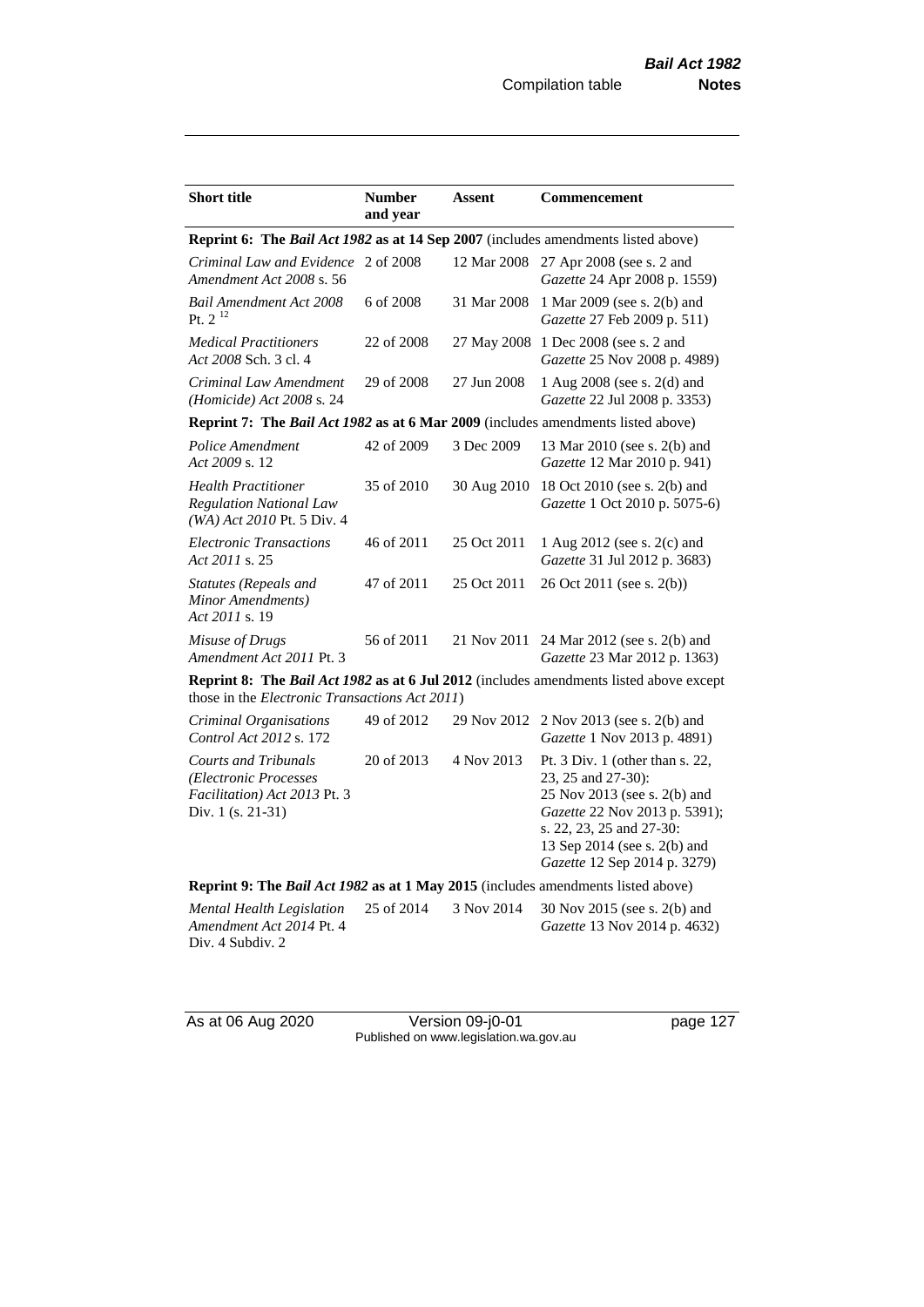| <b>Short title</b>                                                                                               | <b>Number</b><br>and year | Assent     | Commencement                                                                                                                                   |
|------------------------------------------------------------------------------------------------------------------|---------------------------|------------|------------------------------------------------------------------------------------------------------------------------------------------------|
| Restraining Orders and<br><b>Related Legislation</b><br>Amendment (Family<br>Violence) Act 2016<br>Pt. 3 Div. 1  | 49 of 2016                |            | 29 Nov 2016 1 Jul 2017 (see s. 2(b) and<br><i>Gazette</i> 7 Feb 2017 p. 1157)                                                                  |
| Dangerous Sexual<br><b>Offenders</b> Legislation<br>Amendment Act 2017 Pt. 2                                     | 21 of 2017                |            | 13 Dec 2017 29 Mar 2018 (see s. 2(b) and<br>Gazette 16 Mar 2018<br>$p. 916-17)$                                                                |
| <b>Bail Amendment (Persons</b><br>Linked to Terrorism)<br>Act 2019                                               | 15 of 2019                | 5 Jul 2019 | s. 1 and 2: 5 Jul 2019<br>(see s. $2(a)$ );<br>Act other than s. 1 and 2:<br>1 Jan 2020 (see $2(b)$ and<br><i>Gazette</i> 15 Nov 2019 p. 4029) |
| Family Violence Legislation 13 of 2020<br>Reform (COVID-19<br>Response) Act 2020 Pt. 4                           |                           | 6 Apr 2020 | 7 Apr 2020 (see s. 2(b))                                                                                                                       |
| <i>Family Violence Legislation</i> 30 of 2020<br>Reform Act 2020 Pt. 5 (but<br>only s. 38, 42, 44, 45<br>and 49) |                           | 9 Jul 2020 | 6 Aug 2020 (see s. $2(1)(c)$ and<br>SL 2020/125 cl. 2(a)(iii))                                                                                 |

# **Uncommenced provisions table**

To view the text of the uncommenced provisions see *Acts as passed* on the WA Legislation website.

| <b>Short title</b>                                                                                              | <b>Number</b><br>and year | Assent     | <b>Commencement</b>                                                                                                                                                 |
|-----------------------------------------------------------------------------------------------------------------|---------------------------|------------|---------------------------------------------------------------------------------------------------------------------------------------------------------------------|
| <b>High Risk Serious</b><br>Offenders Act 2020 s. 117                                                           | 29 of 2020                | 9 Jul 2020 | 26 Aug 2020 (see s. $2(1)(c)$ and<br>SL 2020/131 cl. 2)                                                                                                             |
| Family Violence Legislation 30 of 2020<br>Reform Act 2020 Pt. 5<br>(other than s. 38, 42, 44, 45)<br>and $49$ ) |                           | 9 Jul 2020 | s. 50: 1 Oct 2020 (see s. $2(1)(c)$ )<br>and SL 2020/125 cl. 2(b)(i));<br>s. 39-41, 43 and 46-48:<br>1 Jan 2021 (see s. $2(1)(c)$ and<br>SL 2020/125 cl. 2(c)(iii)) |

# **Other notes**

<sup>1M</sup> Under the *Cross-border Justice Act 2008* section 14, in order to give effect to that Act, this Act must be applied with the modifications prescribed by the

page 128 Version 09-j0-01 As at 06 Aug 2020 Published on www.legislation.wa.gov.au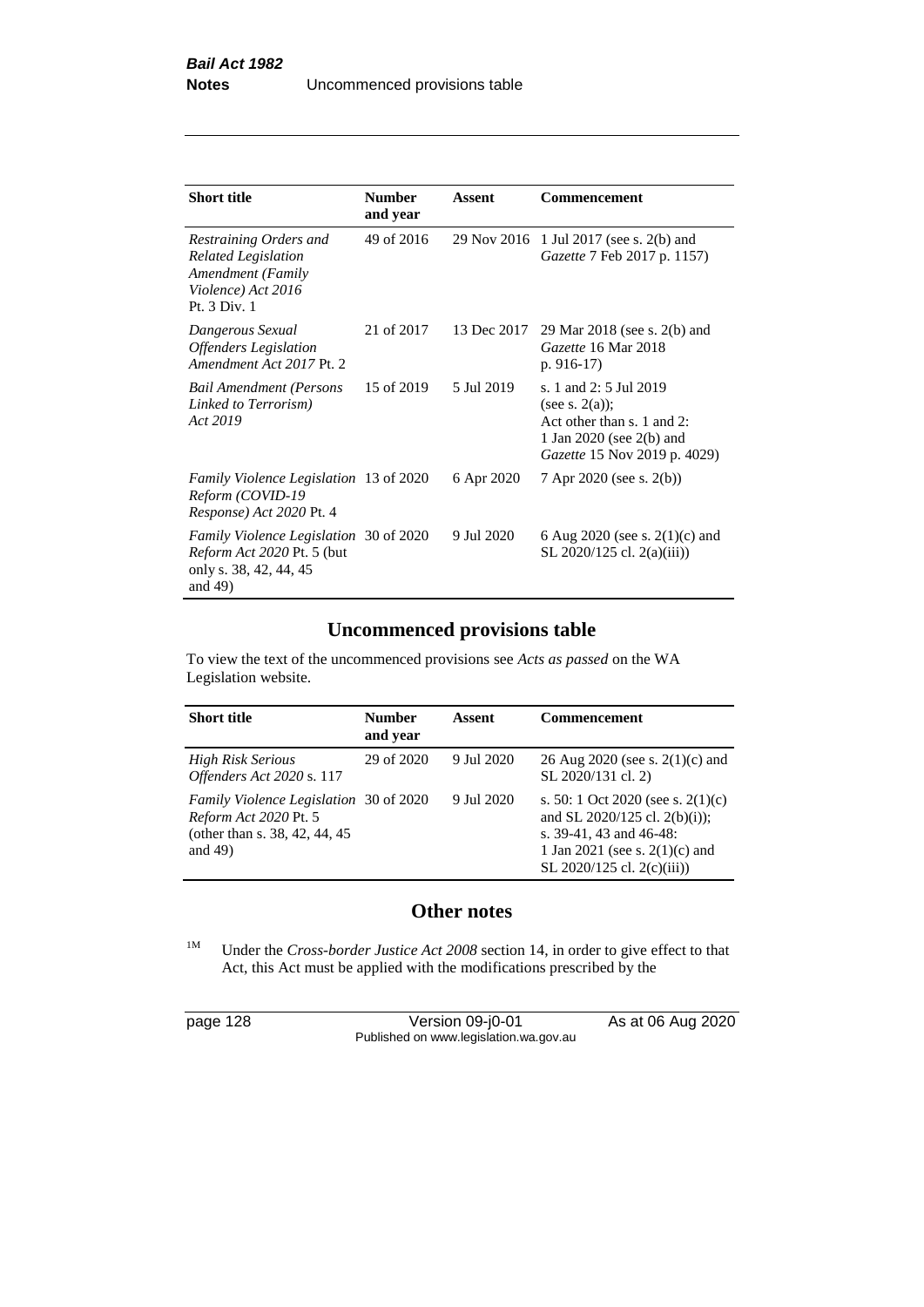*Cross-border Justice Regulations 2009* Part 3 Division 3 as if this Act had been altered in that way. If a modification is to replace or insert a numbered provision, the new provision is identified by the superscript 1M appearing after the provision number. If a modification is to replace or insert a definition, the new definition is identified by the superscript 1M appearing after the defined term.

- <sup>1</sup> Repealed by the *Sentencing Legislation Amendment and Repeal Act 2003*.
- <sup>2</sup> The short title of the *Justices Act 1902* was changed to the *Criminal Procedure (Summary) Act 1902* by the *Courts Legislation Amendment and Repeal Act 2004*  s. 23. The Act was then repealed by the *Criminal Procedure and Appeal (Consequential and Other Provisions) Act 2004* s. 4.
- <sup>3</sup> The amendment in the *Sentencing Legislation Amendment and Repeal Act 1999* s. 26 had not come into operation when it was repealed by the *Sentencing Legislation Amendment and Repeal Act 2003* s. 31.
- <sup>4</sup> The *Machinery of Government (Miscellaneous Amendments) Act 2006* Pt. 3 Div. 1 was repealed by the *Statutes (Repeals and Minor Amendments) Act 2011* s. 23(2) before it purported to come into operation.
- <sup>5</sup> The *Bail Amendment Act 1984* s. 10 and 11 were repealed by the *Bail Amendment Act 1988* s. 20.
- <sup>6</sup> The *Bail Act 1982* was not in operation at the time when the reprint was compiled, but the reprinting was authorised by the *Bail Amendment Act 1988* s. 21.
- <sup>7</sup> The *Acts Amendment (Ministry of Justice) Act 1993* Pt. 19 is a transitional provision that is of no further effect.
- <sup>8</sup> The *Criminal Procedure Amendment Act 1993* s. 13 is a transitional provision that is of no further effect.
- <sup>9</sup> The *Bail Amendment Act 1998* s. 6(2) is a transitional provision that is of no further effect.
- <sup>10</sup> The *Acts Amendment and Repeal (Courts and Legal Practice) Act 2003* s. 97 reads as follows:

#### **97. References to Crown Solicitor**

If in a written law or other document or instrument there is a reference to the Crown Solicitor that reference may, where the context so requires, be read as if it had been amended to be a reference to the State Solicitor.

As at 06 Aug 2020 Version 09-j0-01 Page 129 Published on www.legislation.wa.gov.au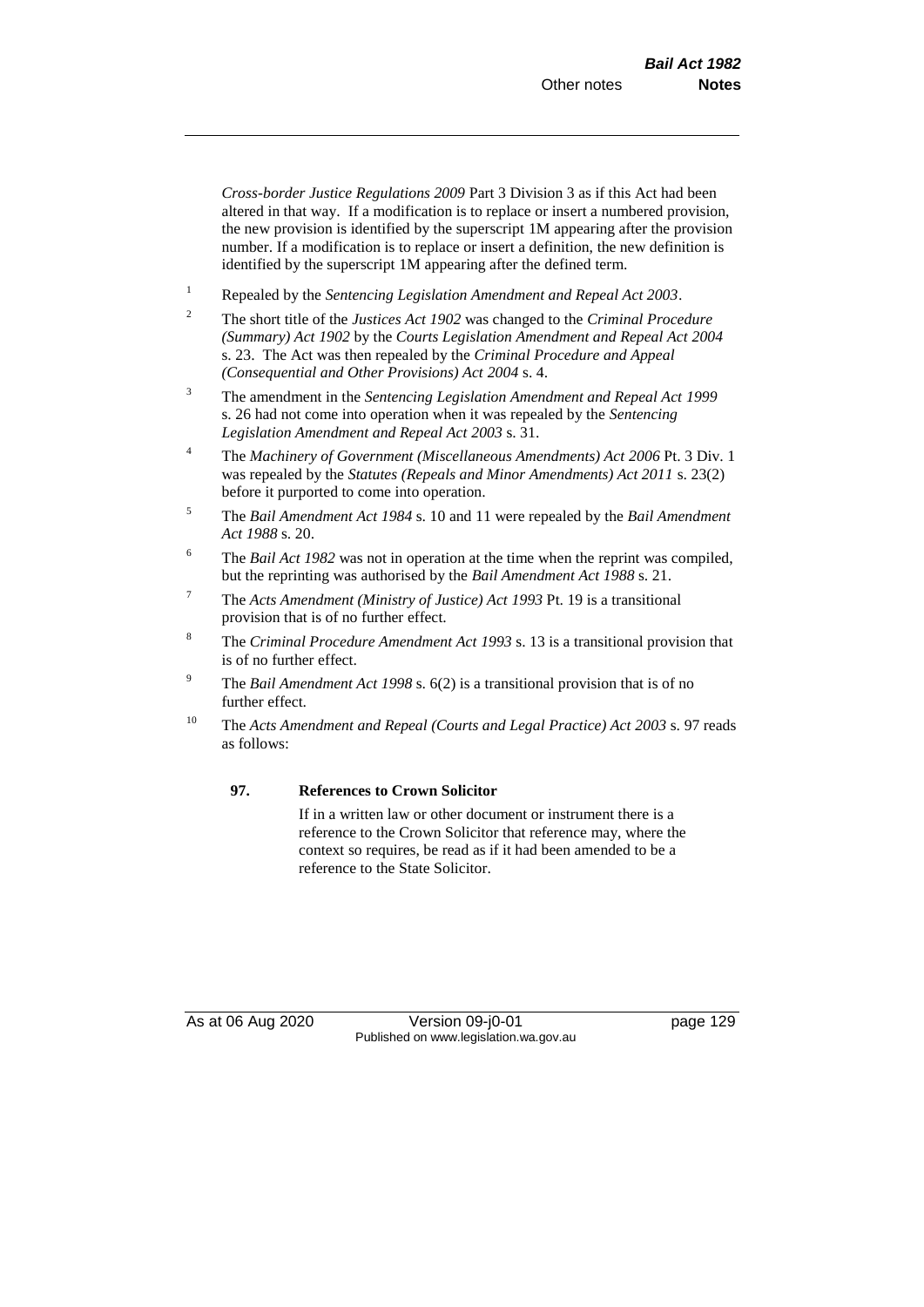- <sup>11</sup> The amendment in the *Courts Legislation Amendment and Repeal Act 2004* s. 141 (amending Sch. 1 Pt. A cl. 4) is not included because the clause it sought to amend had been amended by the *Acts Amendment (Court of Appeal) Act 2004* s. 28(4) before the amendment purported to come into operation.
- <sup>12</sup> The *Bail Amendment Act 2008* s. 6(2), 9(4)-(11), 10(2), 11(3), 15(5)-(8), 16(2), 18(4)-(5), 21(3), 22(2), 23(4), 24(6)-(7), 27(2)-(3), 28(6), 30(4)-(5), 31(2)-(3), 32(3)-(4), 33(6), 40(2), 41(5)-(9), 42(3) and 44 are transitional provisions.

page 130 Version 09-j0-01 As at 06 Aug 2020 Published on www.legislation.wa.gov.au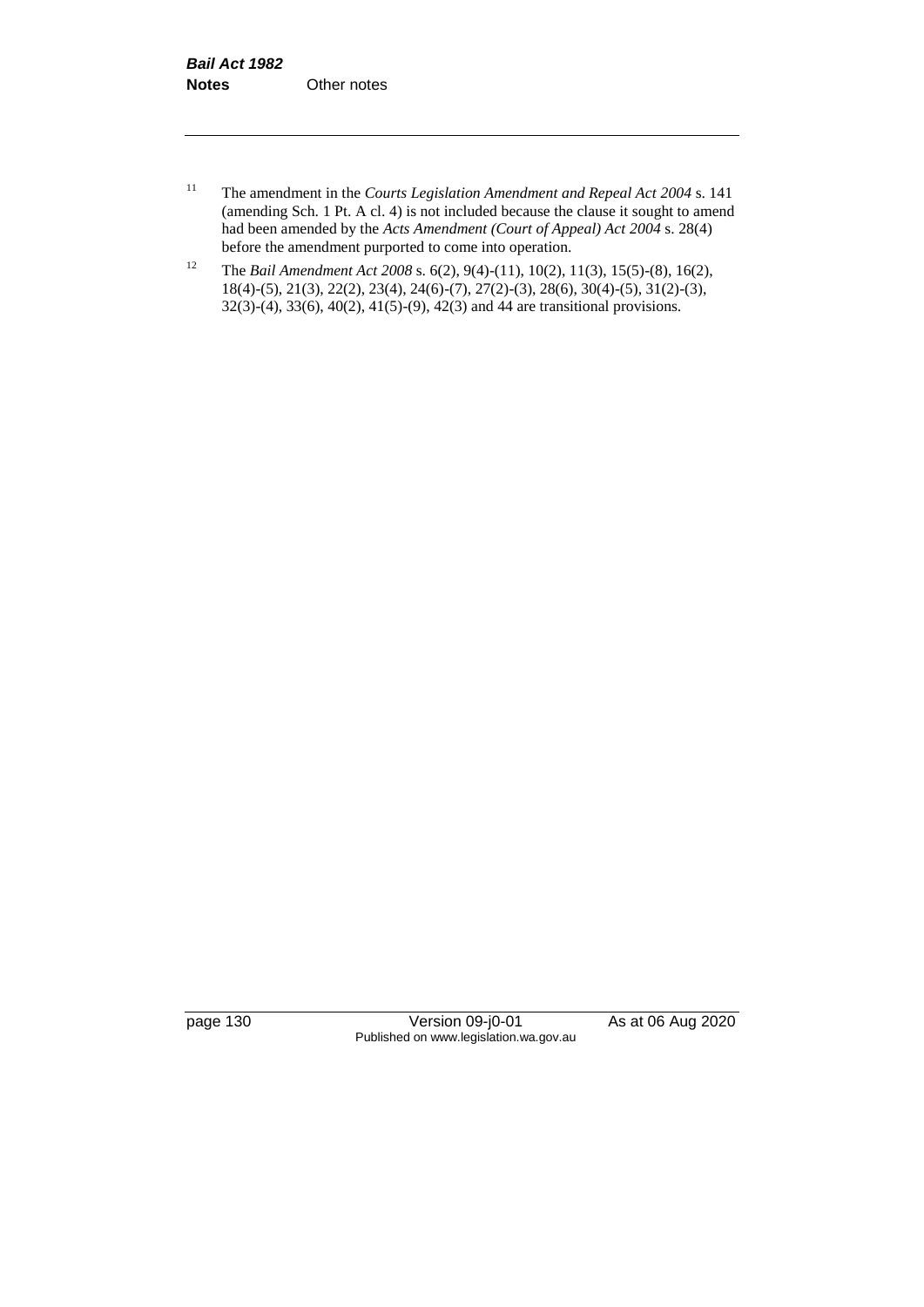# **Defined terms**

[This is a list of terms defined and the provisions where they are defined. The list is not part of the law.]

| <b>Defined term</b> | Provision(s) |
|---------------------|--------------|
|                     |              |
|                     |              |
|                     |              |
|                     |              |
|                     |              |
|                     |              |
|                     |              |
|                     |              |
|                     |              |
|                     |              |
|                     |              |
|                     |              |
|                     |              |
|                     |              |
|                     |              |
|                     |              |
|                     |              |
|                     |              |
|                     |              |
|                     |              |
|                     |              |
|                     |              |
|                     |              |
|                     |              |
|                     |              |
|                     |              |
|                     |              |
|                     |              |
|                     |              |
|                     |              |
|                     |              |
|                     |              |
|                     |              |
|                     |              |
|                     |              |
|                     |              |
|                     |              |
|                     |              |
|                     |              |
|                     |              |
|                     |              |

As at 06 Aug 2020

Version 09-j0-01<br>Published on www.legislation.wa.gov.au

page 131